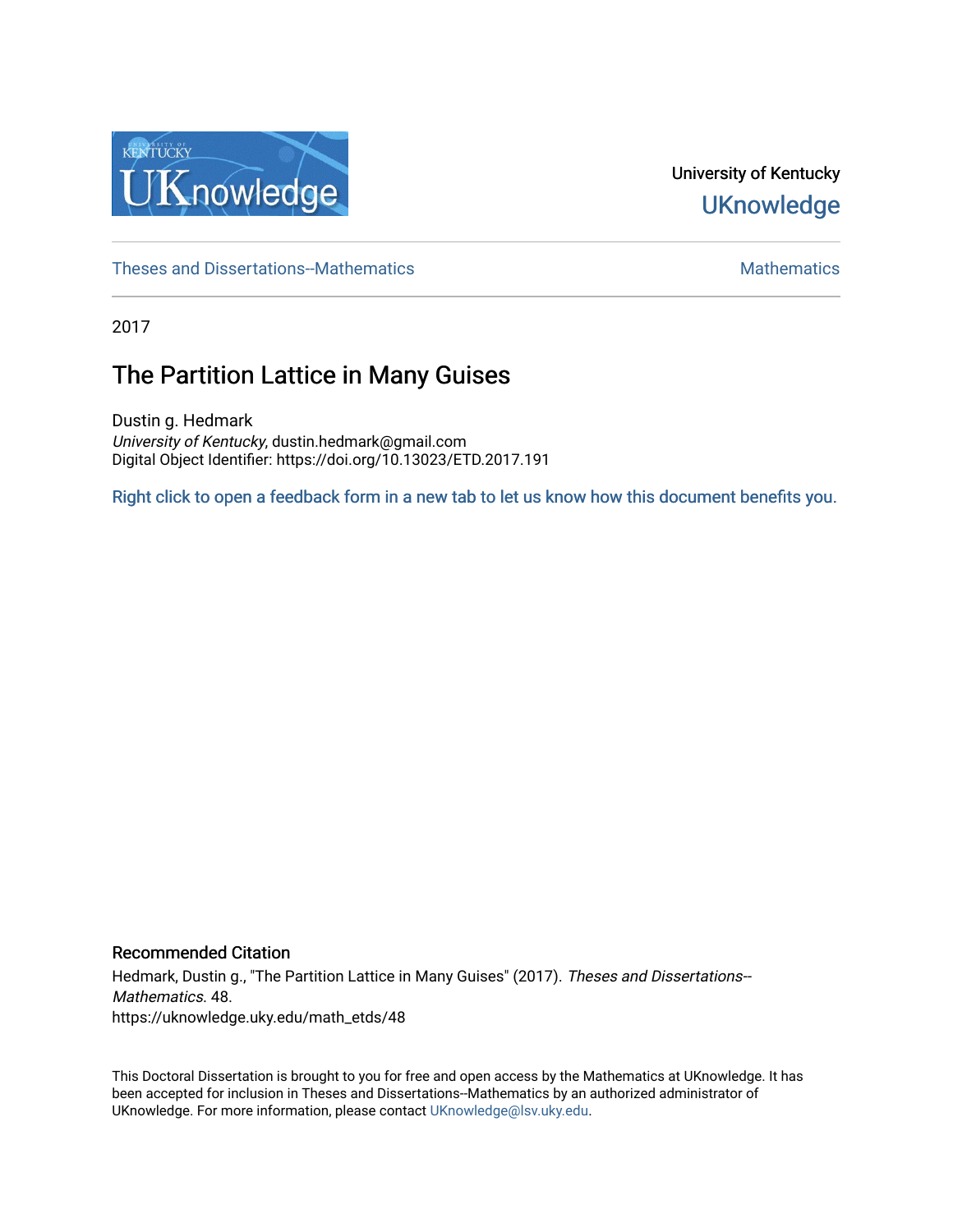### STUDENT AGREEMENT:

I represent that my thesis or dissertation and abstract are my original work. Proper attribution has been given to all outside sources. I understand that I am solely responsible for obtaining any needed copyright permissions. I have obtained needed written permission statement(s) from the owner(s) of each third-party copyrighted matter to be included in my work, allowing electronic distribution (if such use is not permitted by the fair use doctrine) which will be submitted to UKnowledge as Additional File.

I hereby grant to The University of Kentucky and its agents the irrevocable, non-exclusive, and royalty-free license to archive and make accessible my work in whole or in part in all forms of media, now or hereafter known. I agree that the document mentioned above may be made available immediately for worldwide access unless an embargo applies.

I retain all other ownership rights to the copyright of my work. I also retain the right to use in future works (such as articles or books) all or part of my work. I understand that I am free to register the copyright to my work.

### REVIEW, APPROVAL AND ACCEPTANCE

The document mentioned above has been reviewed and accepted by the student's advisor, on behalf of the advisory committee, and by the Director of Graduate Studies (DGS), on behalf of the program; we verify that this is the final, approved version of the student's thesis including all changes required by the advisory committee. The undersigned agree to abide by the statements above.

> Dustin g. Hedmark, Student Dr. Richard Ehrenborg, Major Professor Dr. Peter Hislop, Director of Graduate Studies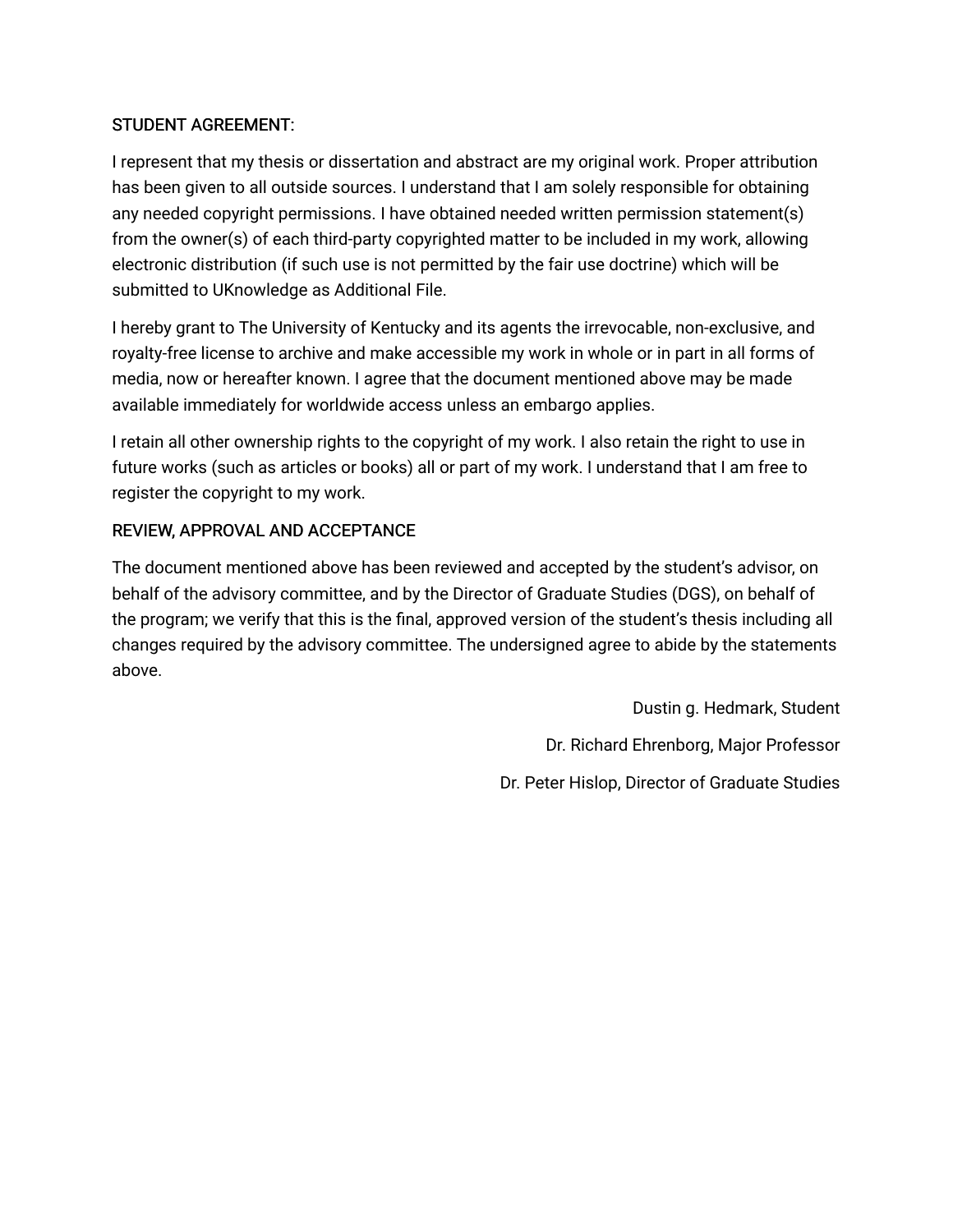### THE PARTITION LATTICE IN MANY GUISES

#### DISSERTATION

A dissertation submitted in partial fulfillment of the requirements for the degree of Doctor of Philosophy in the College of Arts and Sciences at the University of Kentucky

> By Dustin Hedmark Lexington, Kentucky

Director: Dr. Richard Ehrenborg, Professor of Mathematics Lexington, Kentucky 2017

Copyright© Dustin Hedmark 2017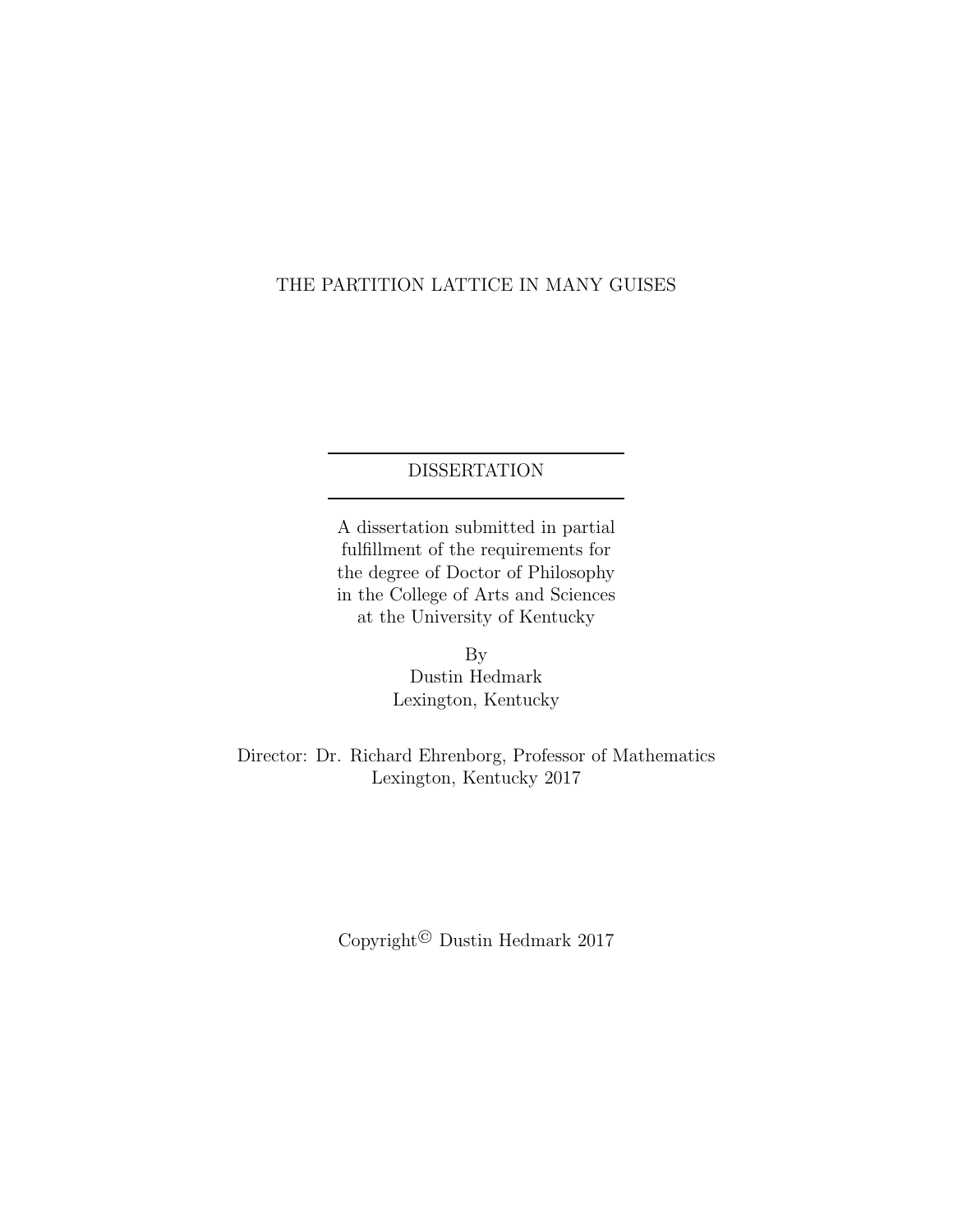#### ABSTRACT OF DISSERTATION

#### THE PARTITION LATTICE IN MANY GUISES

This dissertation is divided into four chapters. In Chapter [2](#page-26-0) the  $\mathfrak{S}_{n-1}$ -equivariant homology groups of upper order ideals in the partition lattice are computed. The homology groups of these filters are written in terms of border strip Specht modules as well as in terms of links in an associated complex in the lattice of compositions. The classification is used in Section [2.15](#page-47-0) to compute the  $\mathfrak{S}_{n-1}$ -equivariant homology of many well-studied subcomplexes of the partition lattice, including the d-divisible partition lattice and the Frobenius complex. In Chapter [3](#page-59-0) the box polynomial  $B_{m,n}(x)$  is defined in terms of all integer partitions  $\lambda$  that fit in an  $m$  by  $n$  box. The real roots of the box polynomial are completely characterized, and an asymptotically tight bound on the norms of the complex roots is also given. An equivalent definition of the box polynomial is given via applications of the finite difference operator  $\Delta$  to the monomial  $x^{m+n}$ . The box polynomials are also used to find identities counting set partitions with all even or odd blocks, respectively. Chapter [4](#page-76-0) extends results from Chapter [3](#page-59-0) to give combinatorial proofs for the ordinary generating function for set partitions with all even or all odd block sizes, respectively. This is achieved by looking at a multivariable generating function analog of the Stirling numbers of the second kind using restricted growth words. Chapter [5](#page-82-0) introduces a colored variant of the ordered partition lattice, denoted  $Q_n^{\alpha}$ , as well an associated complex known as the  $\alpha$ -colored permutahedron, whose face poset is  $Q_n^{\alpha}$ . Connections between the Eulerian polynomials and Stirling numbers of the second kind are developed via the fibers of a map from  $Q_n^{\alpha}$  to the symmetric group  $\mathfrak{S}_n$ .

KEYWORDS: partition lattice, filter, Stirling numbers, box polynomial

Author's signature: Dustin Hedmark

Date: May 2, 2017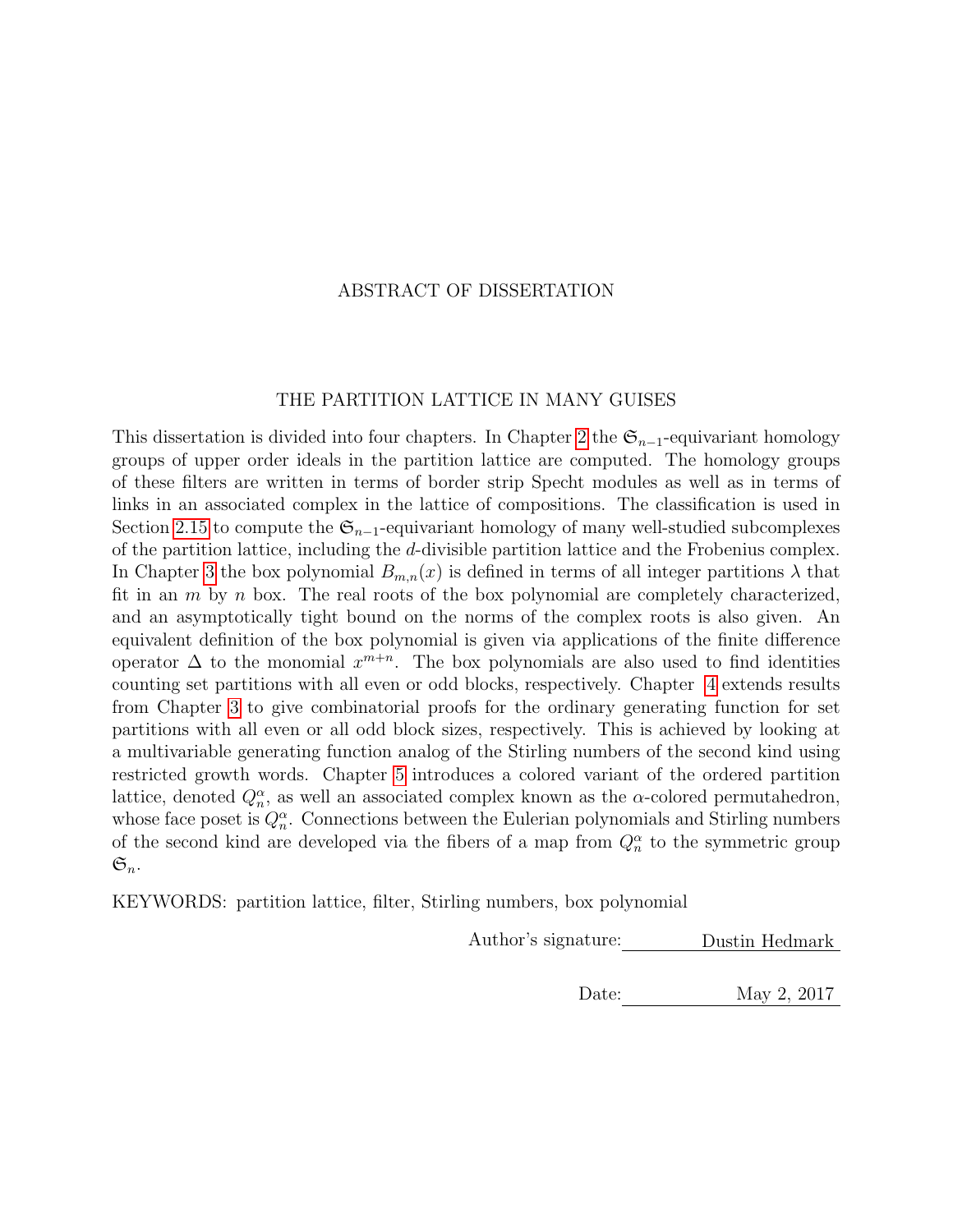# THE PARTITION LATTICE IN MANY GUISES

By Dustin Hedmark

Director of Dissertation: Richard Ehrenborg

Director of Graduate Studies: Peter Hislop

Date: <u>May 2, 2017</u>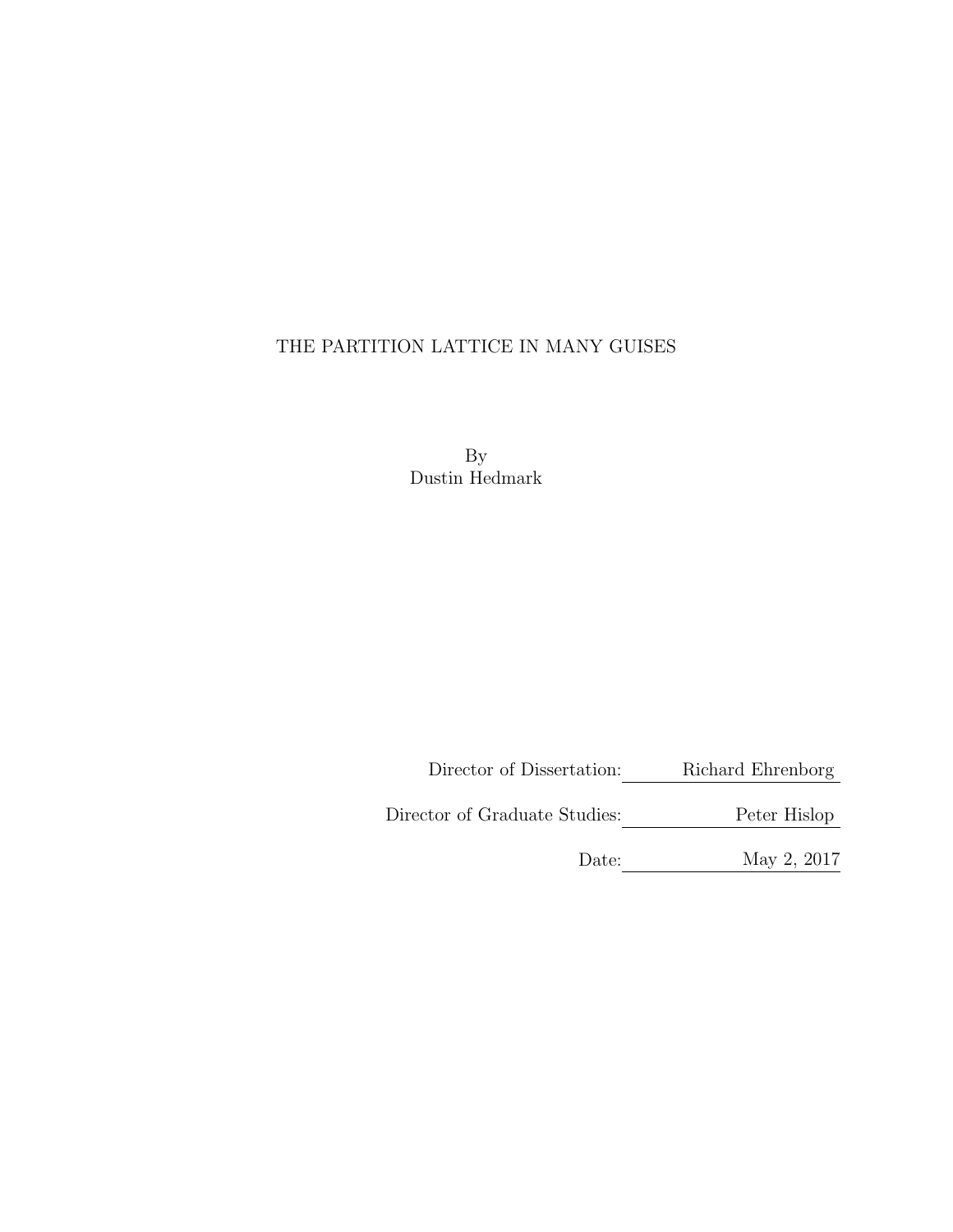Dedicated to my advisor, Richard Ehrenborg.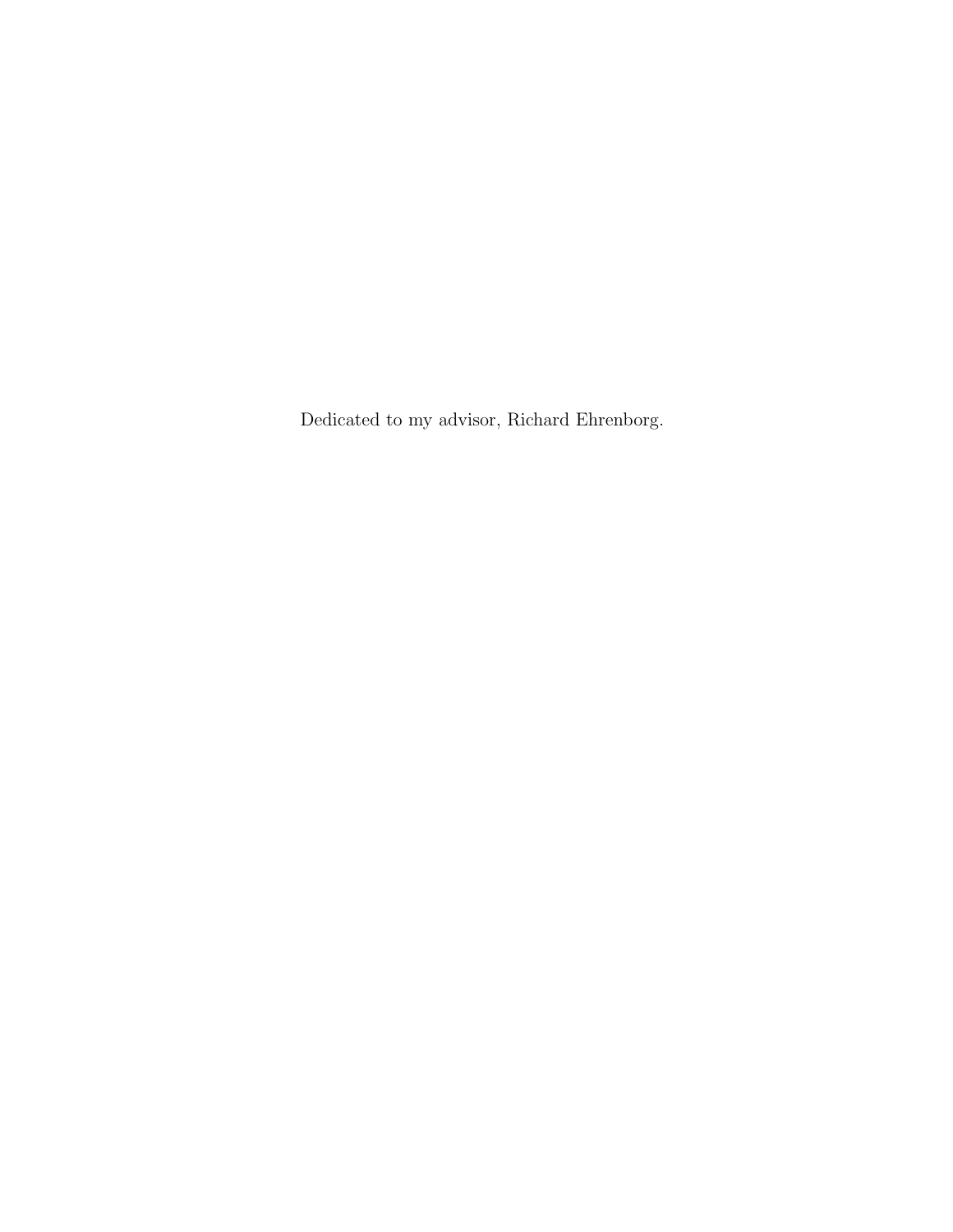#### ACKNOWLEDGMENTS

<span id="page-6-0"></span>I would like to thank my advisor, Richard Ehrenborg, for always having a fun mathematical problem in mind. Many days in my graduate career I came to Richard's office to discuss whatever mathematical fancy was crossing my mind. He always not only gave me the time of day, but moreover, was genuinely interested in my problems. For his love of all mathematics as well his great sense of humor, I am grateful for having worked with Richard.

I will also thank Bert Guillou and Kate Ponto for instilling a love of topology in me with their great courses. In the same way, I would like to thank Margaret Readdy for introducing me to modern enumerative combinatorics via her course in my first year of graduate school.

As both a mathematical collaborator and a friend, I thank Cyrus Hettle for many long hours in our office. Much like Richard, Cyrus is willing to jump from sophisticated mathematical ideas to conic sections (a personal love of mine), to golf, and back to research all in a matter of minutes. No wonder we work so well together. I wish Cyrus the best of luck at Georgia Tech.

Lastly, I would like to thank my friends and family for helping me through graduate school. No need to name names–you know who you are.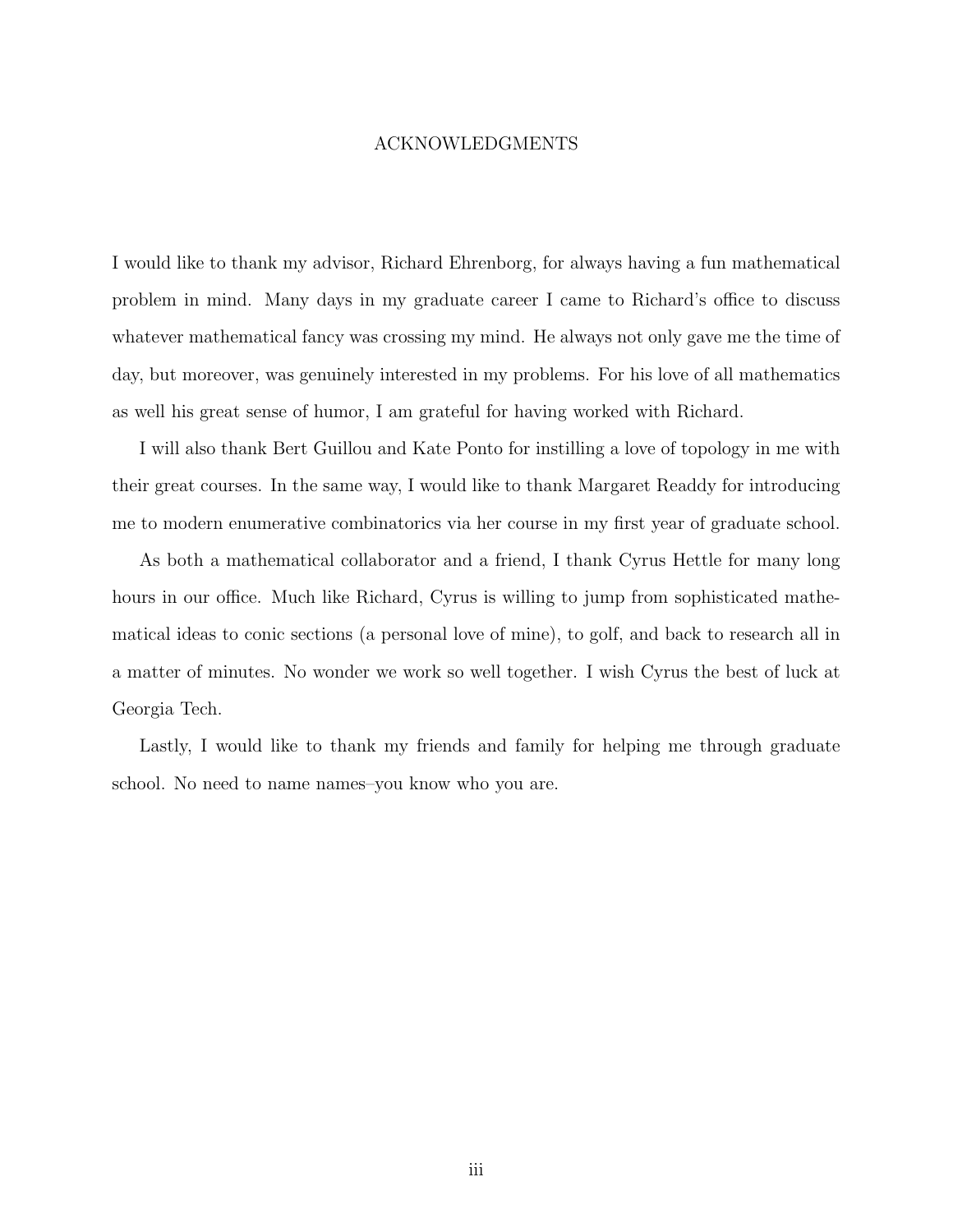### TABLE OF CONTENTS

<span id="page-7-0"></span>

|                                                                                                          | iii              |
|----------------------------------------------------------------------------------------------------------|------------------|
|                                                                                                          | iv               |
|                                                                                                          | vi               |
|                                                                                                          | vii              |
| Chapter 1                                                                                                | $\mathbf{1}$     |
| 1.1                                                                                                      | $\mathbf{1}$     |
| 1.2                                                                                                      | $\overline{2}$   |
| 1.3                                                                                                      | 3                |
| 1.4                                                                                                      | $\overline{5}$   |
| 1.5                                                                                                      | $\boldsymbol{6}$ |
| 1.6                                                                                                      | 8                |
| 1.7                                                                                                      | 8                |
| 1.8                                                                                                      | 11               |
| 1.9                                                                                                      | 13               |
| Chapter 2                                                                                                | 16               |
| 2.1                                                                                                      | 16               |
| 2.2                                                                                                      | 18               |
| 2.3                                                                                                      | 18               |
| 2.4                                                                                                      | 20               |
| 2.5                                                                                                      | 21               |
| 2.6                                                                                                      | 22               |
| 2.7                                                                                                      | 24               |
| 2.8                                                                                                      | 26               |
| The induction step $\ldots \ldots \ldots \ldots \ldots \ldots \ldots \ldots \ldots \ldots \ldots$<br>2.9 | 27               |
| 2.10                                                                                                     | 29               |
|                                                                                                          | 30               |
|                                                                                                          | 32               |
|                                                                                                          | 33               |
|                                                                                                          | 35               |
|                                                                                                          | 37               |
|                                                                                                          | 39               |
|                                                                                                          | 43               |
|                                                                                                          | 47               |
|                                                                                                          | 49               |
| 3.1                                                                                                      | 49               |
|                                                                                                          |                  |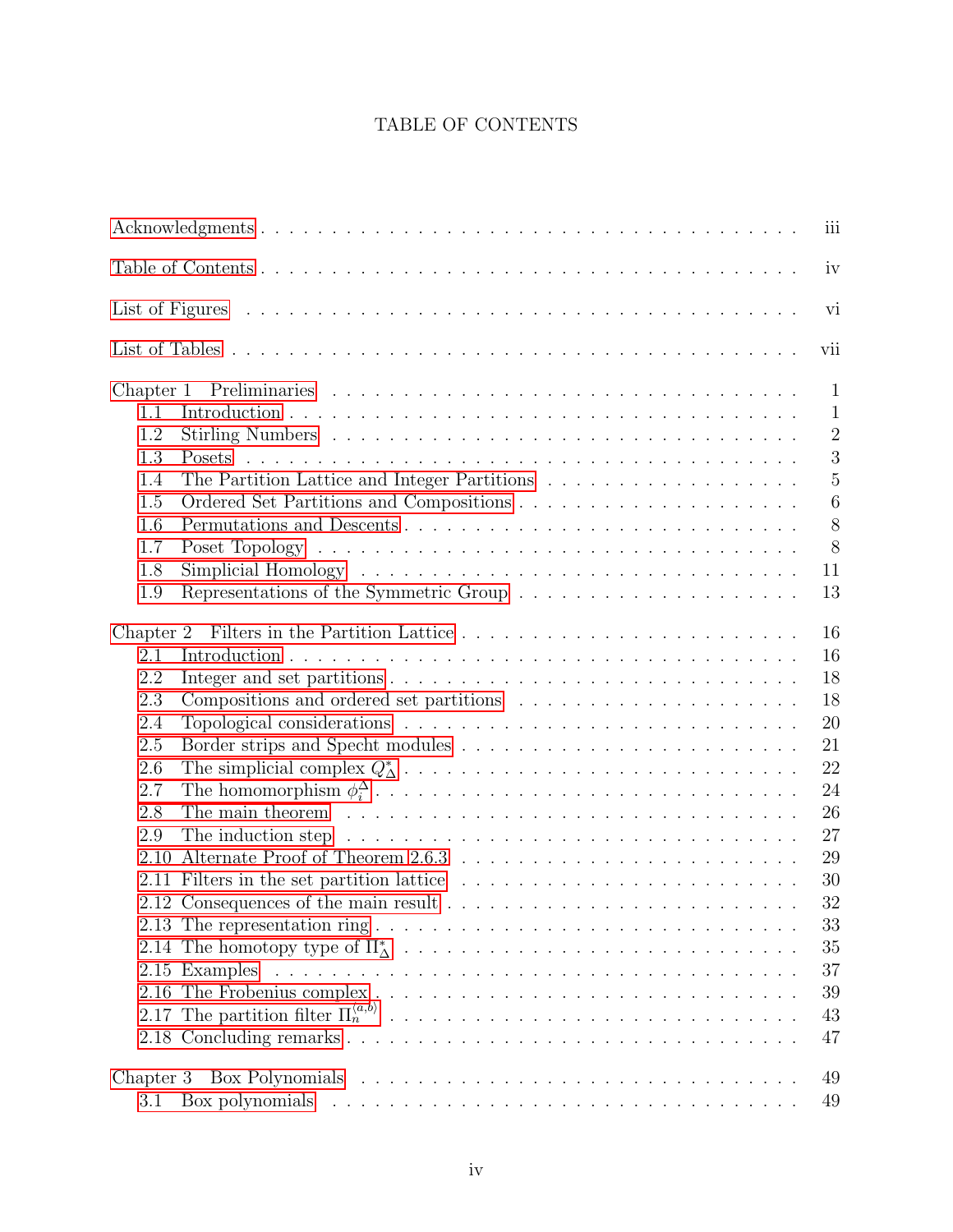| 3.2       |                                                                                        | 53 |
|-----------|----------------------------------------------------------------------------------------|----|
| 3.3       |                                                                                        | 60 |
| 3.4       |                                                                                        | 62 |
| 3.5       |                                                                                        | 65 |
|           | Chapter 4 Set Partitions into Even and Odd Parts                                       | 66 |
| 4.1       |                                                                                        | 66 |
| 4.2       |                                                                                        | 67 |
| 4.3       |                                                                                        | 68 |
| 4.4       |                                                                                        | 71 |
| Chapter 5 | Alpha Colored Partition Lattice and Fiber Theorems                                     | 72 |
| 5.1       |                                                                                        | 72 |
| 5.2       |                                                                                        | 72 |
| 5.3       | $\alpha$ -colored ordered set partitions, Eulerian polynomials, and the permutahedron. | 74 |
| 5.4       |                                                                                        | 77 |
|           |                                                                                        | 81 |
|           |                                                                                        | 84 |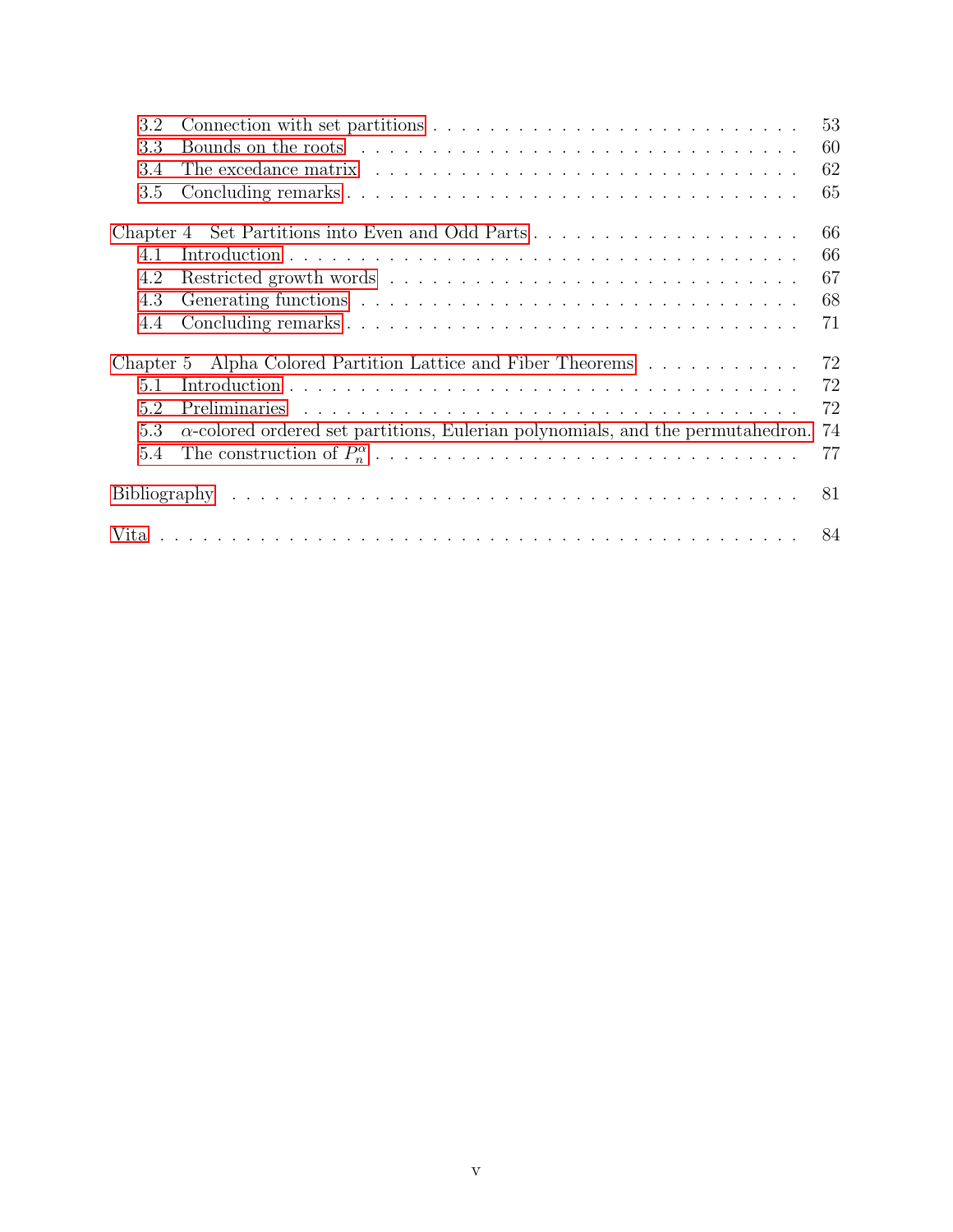# LIST OF FIGURES

<span id="page-9-0"></span>

| 1.1 |                                                                                                             | $\overline{4}$ |
|-----|-------------------------------------------------------------------------------------------------------------|----------------|
| 1.2 |                                                                                                             | 5              |
| 1.3 |                                                                                                             | 6              |
| 1.4 |                                                                                                             | $\overline{7}$ |
| 1.5 | The 2-dimensional simplex $\Delta$ and its face poset $\mathbb{B}_3/\{0\}$ .                                | 9              |
| 1.6 | A simplicial complex $\Delta$ , its face poset $\mathcal{F}(\Delta)$ , and a discrete Morse matching with   |                |
|     |                                                                                                             | 11             |
| 1.7 |                                                                                                             | 12             |
| 1.8 |                                                                                                             | 13             |
| 1.9 | The border strip $B(\vec{c})$ associated with the composition $\vec{c} = (2,3,1)$ .                         | 14             |
| 2.1 | The filter $F = \langle (1,2,1) \rangle \subseteq \text{Comp}(4)$ and its realization as a simplicial poset | <b>20</b>      |
|     |                                                                                                             |                |
|     |                                                                                                             |                |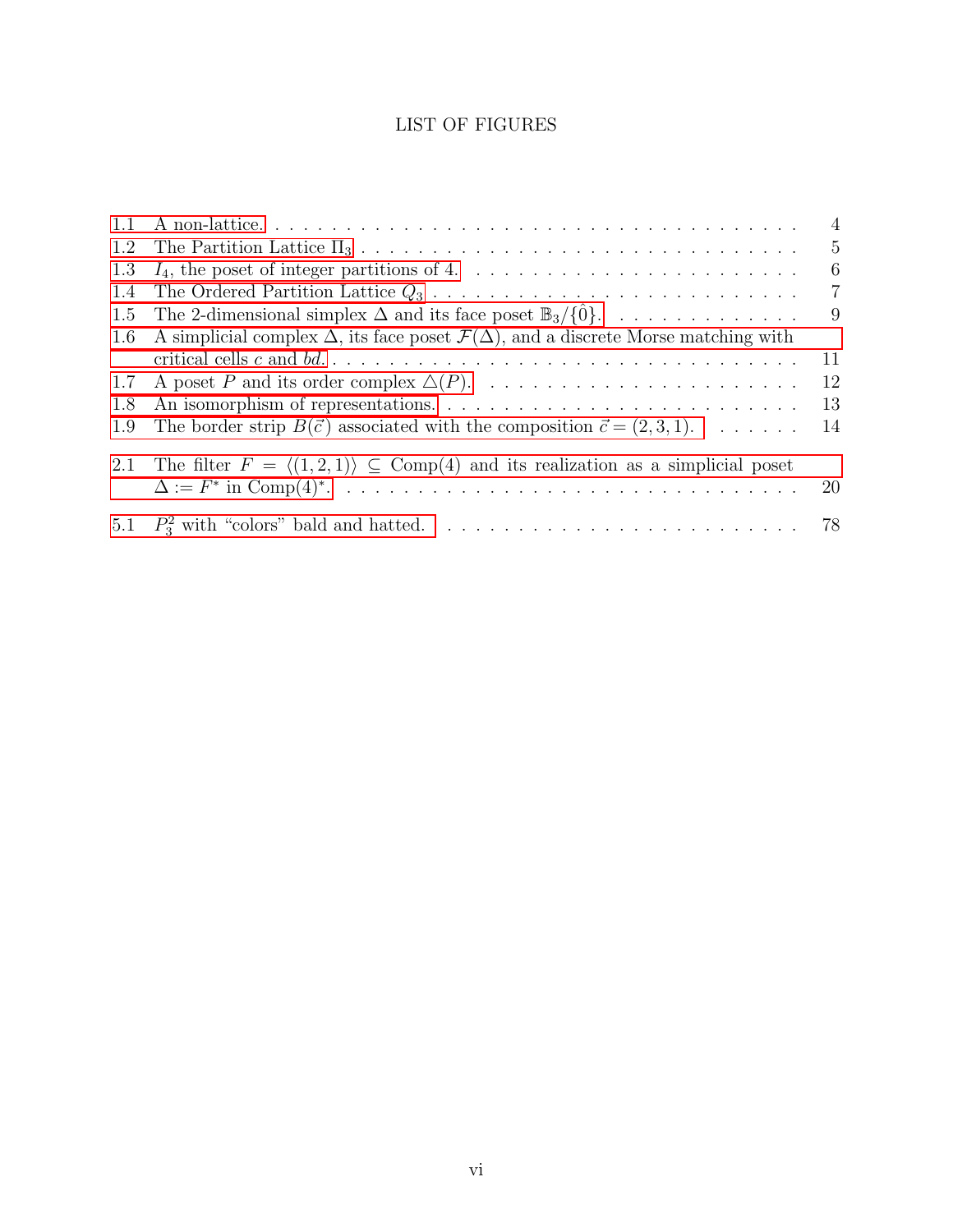# LIST OF TABLES

<span id="page-10-0"></span>

| 2.1 The reduced homology groups of the order complex $\Delta(\Pi_n^{\langle 3,5,7\rangle} - \{\hat{1}\})$ for the even                                                                                                                                 |  |
|--------------------------------------------------------------------------------------------------------------------------------------------------------------------------------------------------------------------------------------------------------|--|
| 2.2 The reduced homology groups of the order complex $\Delta(\Pi_n^{\langle 3,5,7\rangle} - \{\hat{1}\})$ for the odd<br>cases $n = 9, 11, 13$ and $15. \ldots \ldots \ldots \ldots \ldots \ldots \ldots \ldots \ldots \ldots \ldots \ldots \ldots 43$ |  |
| 3.1 The box polynomial $B_{2,2}(x)$ . The table lists all partitions $\lambda$ that fit in the $2 \times 2$<br>box, upper left justified. $\ldots \ldots \ldots \ldots \ldots \ldots \ldots \ldots \ldots \ldots \ldots \ldots 50$                     |  |
| 3.2 The imaginary parts of the roots of $B_{m,n}$ for small $m \dots \dots \dots \dots \dots \dots \dots$ 61                                                                                                                                           |  |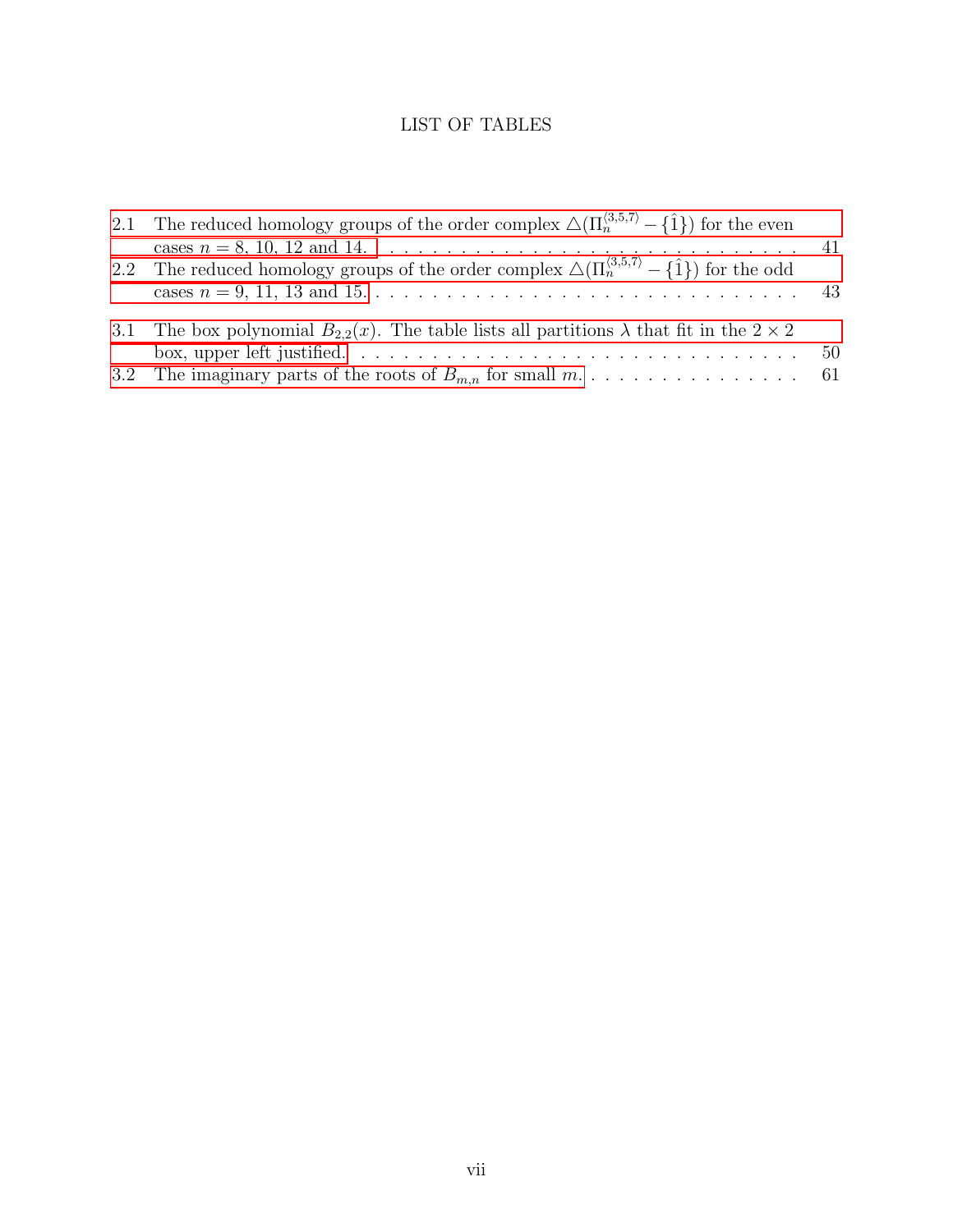#### <span id="page-11-1"></span><span id="page-11-0"></span>1.1 Introduction

Well, the beginning, that is dead and buried.

> Celia As You Like It, I.2.241

This thesis is comprised of four main sections. Chapter [1](#page-11-0) collects prerequisites. As Celia opines in the opening quote for this chapter, nothing in this preliminary chapter is my own work. Chapter [2](#page-26-0) examines the topology and representation theory of a large class of filters in the partition lattice  $\Pi_n$ . In particular, the homology groups of filters in the partition lattice are determined explicitly in terms of an associated complex  $\Delta$  living in the poset of compositions of n. A major tool used in Chapter [2](#page-26-0) will be to convert topological data from the partition lattice  $\Pi_n$  to the *ordered* partition lattice  $Q_n$  using *Quillen's Fiber Lemma*, which will be discussed further in Section [1.7.](#page-18-1) In particular, the first main result is Theorem [2.6.3,](#page-34-1) where the homology groups of a large class of filters in the ordered set partition poset  $Q_n$  are determined. The topological information of Theorem [2.6.3](#page-34-1) is transferred to  $\Pi_n$ in Theorem [2.11.5](#page-41-0) using Quillen's Fiber Lemma.

Chapter [3](#page-59-0) explores the box polynomials, a polynomial defined in terms of all integer partitions  $\lambda$  that fit in the m by n box. Many algebraic and combinatorial properties of these polynomials are established, including a characterization of their real roots, as well as asymptotics of their complex roots in Section [3.3.](#page-70-0) Additionally, connections between the box polynomials and set partitions are pursued in Section [3.2.](#page-63-0)

Chapter [4](#page-76-0) extends results from Chapter [3](#page-59-0) to give combinatorial proofs for the ordinary generating function for set partitions with all even or all odd block sizes, respectively. As explained in the introduction to Chapter [4,](#page-76-0) this is achieved by looking at a multivariable generating function analog of the Stirling numbers of the second kind, i.e., a generalization of the ordinary generating function in Equation  $(1.2.3)$ , via *restricted growth words*.

Lastly, Chapter [5](#page-82-0) introduces a colored generalization of the ordered partition lattice  $Q_n$ as well as a colored generalization of the permutahedron. In particular, we allow each block of the ordered set partition to have one of  $\alpha$  colors, and impose a new cover relation where adjacent blocks of the ordered set partition can only be merged if they have the same color. Unfortunately, as the genesis of an idea is often sacrificed in the editing of a mathematical paper, it is worth noting here that all of Chapter [5](#page-82-0) began with Exercise 33 of Chapter 1 of Stanley's treatise [\[36\]](#page-93-0).

While at first glance these chapters seem unrelated, the common theme that binds them is the partition lattice  $\Pi_n$  in its many guises, explaining the title of this dissertation. In Chapters [2](#page-26-0) and [4](#page-76-0) the partition lattice is the main actor, while in Chapter [5](#page-82-0) the partition lattice appears in its ordered form,  $Q_n$ . In Chapter [3](#page-59-0) integer partitions take the spotlight.

Each subsequent chapter will begin with a brief introduction of the history of the problem, as well as an introduction to the relevant mathematical notation and terminology. That being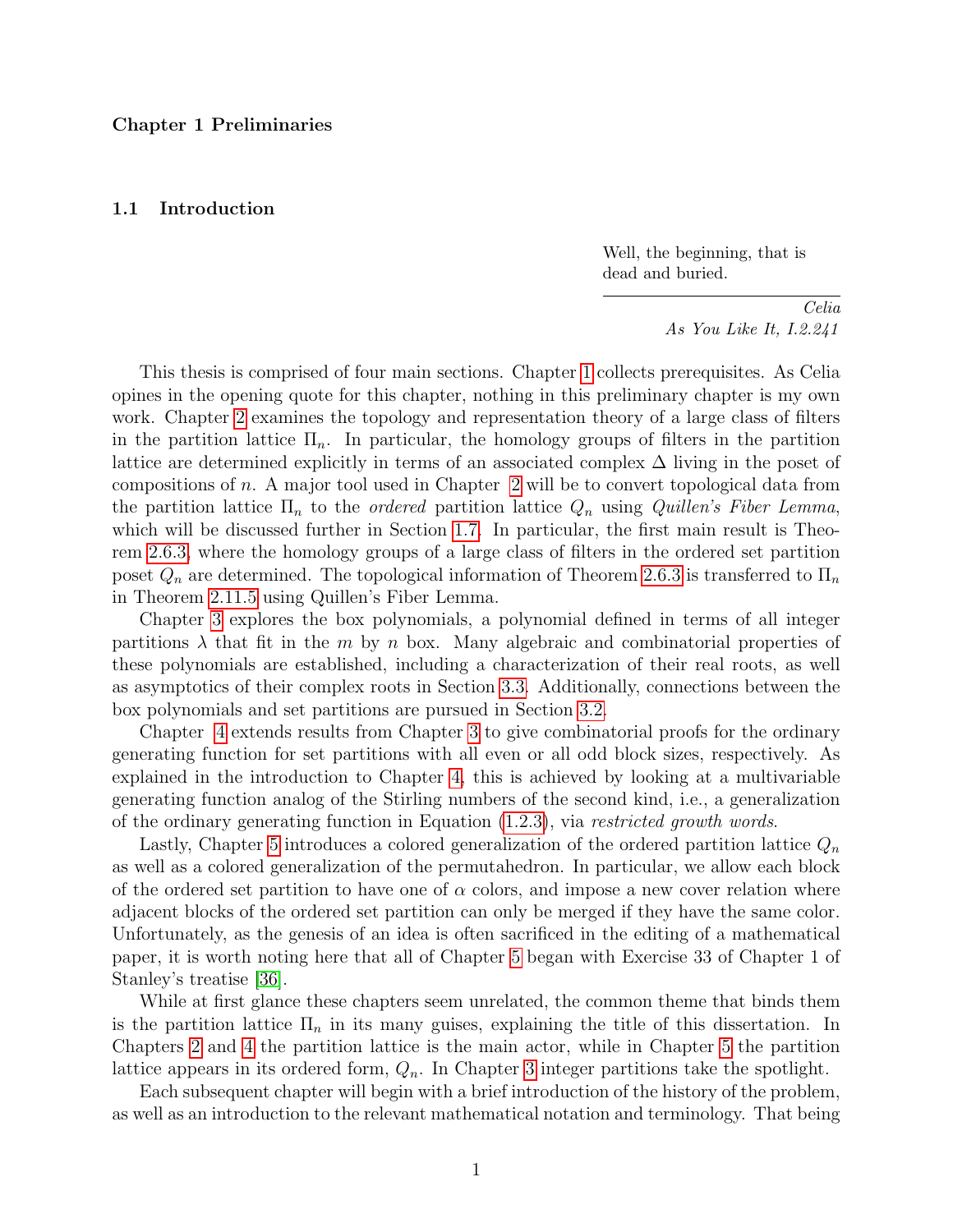said, the material of Chapter [1](#page-11-0) will sometimes be re-introduced in other chapters. Lastly, to emulate a great early American mathematical paper by Sylvester [\[40\]](#page-93-1), each chapter begins with a Shakespearean quote related to the content therein.

We begin our chapter with preliminaries on the Stirling numbers of the second kind.

#### <span id="page-12-0"></span>1.2 Stirling Numbers

Much of this thesis is devoted to the combinatorics of the partition lattice,  $\Pi_n$ . For this reason it is only fitting that we begin our narrative with a history of set partitions.

Let  $[n] = \{1, 2, \ldots, n\}$  denote the *n*-set. A *partition* of  $[n]$  is a disjoint union of subsets  $B_1, B_2, \ldots, B_k$  such that  $\bigcup_{i=1}^k B_i = [n]$ . According to Knuth, [\[44\]](#page-93-2), set partitions were first studied systematically by the Japanese around 1500. In a popular parlour game of the time, genji-ko, five unknown incense were burned and players were asked to identify which of the scents were the same, and which were different. The number of outcomes of this game is 52, the number of set partitions of the five set [5], or in modern parlance, the fifth Bell number  $B_5 = 52$ . Diagrams were soon developed to model the 52 set partitions of [5]; see [\[44,](#page-93-2) pg. 25].

For a set partition  $\pi = \{B_1, \ldots, B_m\}$  of  $[n]$  we call each  $B_i$  a block of  $\pi$ . We denote a break in blocks with a vertical bar |. As an example, we write the set partition  $\{\{1, 2, 4\}, \{3, 5\}\}\$ of [5] as 124|35. We write set partitions with elements ordered least to greatest from left to right within a block. We then order the blocks by their least element from left to right.

The *Stirling Number of the second kind,*  $S(n, k)$ , named after Scottish mathematician James Stirling, enumerates set partitions of  $[n]$  into k blocks. The Stirling numbers satisfy the recursion

$$
S(n+1,k) = k \cdot S(n,k) + S(n,k-1), \tag{1.2.1}
$$

which is easily seen by keeping track of which block the element  $n + 1$  joins. Additionally, the Stirling numbers have initial conditions  $S(0,0) = 1$  and  $S(n,0) = 0$  for  $n \ge 1$ .

We will now record some closed forms and generating functions for the Stirling numbers which will be used in Chapters [3](#page-59-0) and [4.](#page-76-0)

To obtain a closed form for  $S(n, k)$  we count surjections from [n] to [k] for  $n \geq k$  in two ways. A surjection from [n] to [k] determines a set partition of [n] into k parts, thus all surjections are counted by  $k! \cdot S(n, k)$ . By inclusion/exclusion the number of surjections is counted by  $\sum_{i=0}^{k}(-1)^{k-i}\binom{k}{i}$  $i<sup>k</sup>$ ) $i<sup>n</sup>$ , yielding

<span id="page-12-1"></span>
$$
S(n,k) = \frac{1}{k!} \sum_{i=0}^{k} (-1)^{k-i} {k \choose i} i^n.
$$
 (1.2.2)

The ordinary generating function for  $S(n, k)$  is given by

$$
\sum_{n\geq k} S(n,k)x^n = \frac{x^k}{(1-x)(1-2x)\cdots(1-kx)},
$$
\n(1.2.3)

see [\[36,](#page-93-0) Eq.1.94(c)]. Equation  $(1.2.3)$  is proven in sub-section [4.2](#page-77-0) using restricted growth words; see [\[7\]](#page-91-1). By equating coefficients in Equation [\(1.2.3\)](#page-12-1), it follows that

$$
S(n+k,k) = h_k(1,2,\ldots,n),
$$
\n(1.2.4)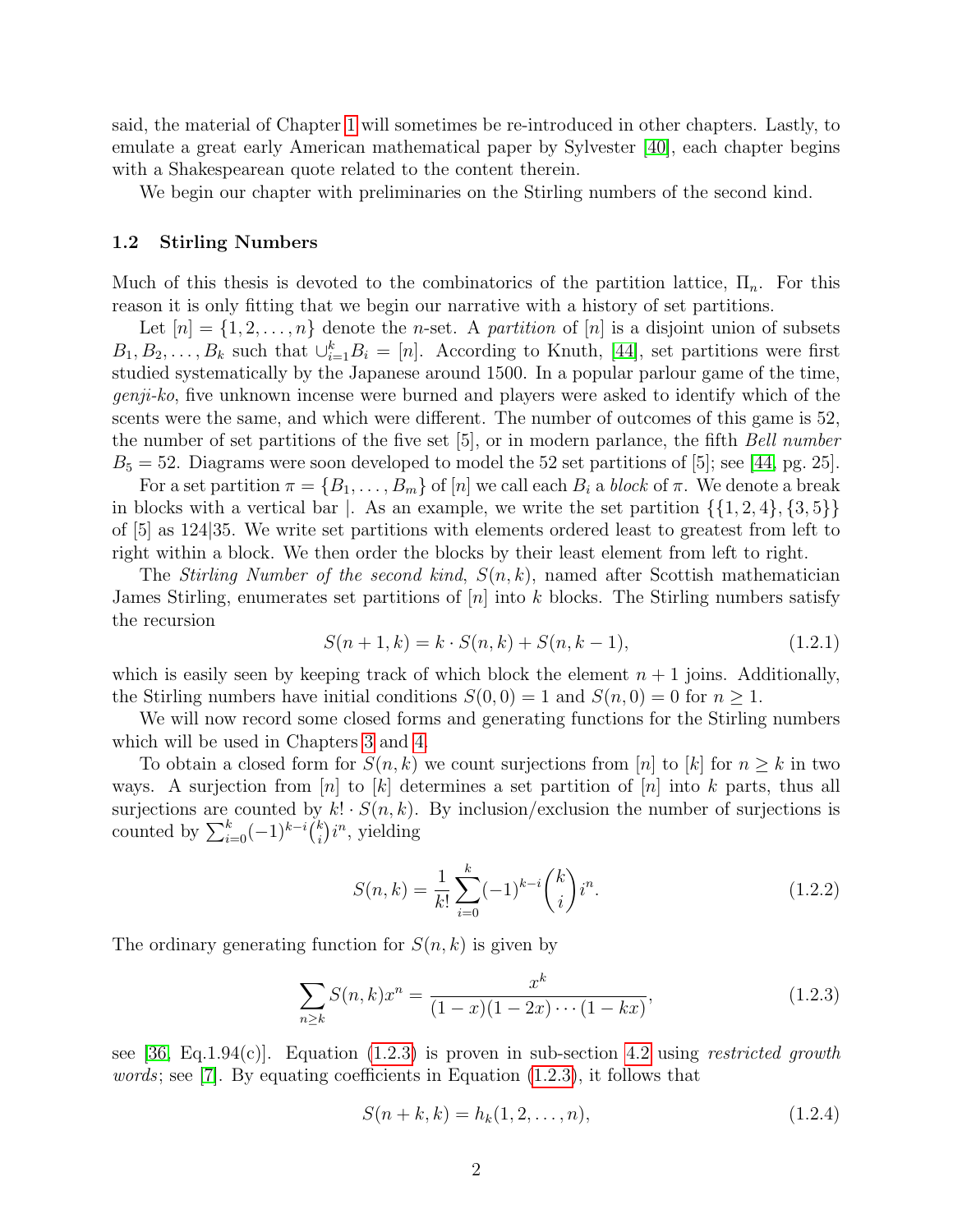where  $h_k$  is the degree k homogeneous symmetric function.

The exponential generating function for  $S(n, k)$  is given by

<span id="page-13-1"></span>
$$
\sum_{n\geq k} S(n,k)\frac{x^n}{n!} = \frac{(e^x - 1)^k}{k!}.
$$
\n(1.2.5)

Equation [\(1.2.5\)](#page-13-1) is proven with the composition principle of exponential generating functions.

#### <span id="page-13-0"></span>1.3 Posets

A partially ordered set P, colloquially referred to as a poset, is a set endowed with a binary relation  $\leq$  satisfying the following:

- (reflexive) For each  $p \in P$  we have  $p \leq p$ .
- (antisymmetric) If  $p \leq q$  and  $q \leq p$  then  $p = q$ .
- (transitive) If  $p \leq q$  and  $q \leq r$  then  $p \leq r$ .

Noticeably lacking from the definition of a partially ordered set is that any two elements be related by  $\leq$ . If two elements p and q are not related via  $\leq$ , we say that p and q are *incomparable* elements. As an example,  $a$  and  $b$  of Figure [1.1](#page-14-0) are incomparable. For more poset terminology, see Chapter 3 of [\[36\]](#page-93-0).

**Example 1.3.1** (The Boolean algebra). Consider the collection of subsets of the *n*-set  $[n]$ ordered by inclusion. This forms a poset called the *Boolean algebra*,  $B_n$ . Note that  $\{1, 2, 3\}$ and  $\{2,3,4\}$  are incomparable elements in  $B_4$  as neither is a subset of the other.

A *chain* in a poset  $P$  is a collection of elements that are totally ordered. The size of a chain is defined to be the number of elements in the chain.

If  $p \leq q$  and there is no element  $r \neq q$  such that  $p \leq r \leq q$  we say that q covers p. We represent posets graphically with the *Hasse diagram*. The Hasse diagram of a poset  $P$  is a graph with a node for each element of  $P$  and with edges given by the covering relations in  $P$ .

Given two posets P and Q we define the *direct product* poset  $P \times Q$  on the collection of pairs  $(p, q)$ , for  $p \in P$  and  $q \in Q$ , with order relation given by  $(p_1, q_1) \leq (p_2, q_2)$  if and only if  $p_1 \leq_P p_2$  and  $q_1 \leq_Q q_2$ .

In a poset  $P$  we let the *meet* of two elements  $p$  and  $q$  be the collection of maximal mutual lower bounds of p and q. Equivalently, we define the *join* of p and q in P to be the collection of minimal mutual upper bounds of  $p$  and  $q$ .

A *lattice* is a poset P such that any two elements  $p$  and  $q$  have a unique meet and join. In a lattice we let  $a \wedge b$  denote the meet of a and b, and we let  $a \vee b$  denote the join of a and b. Figure [1.1](#page-14-0) shows the Hasse digram of a non-lattice. Notice that both c and d are meets for  $a$  and  $b$ , and therefore  $a$  and  $b$  do not have a unique meet.

Let P and Q be posets. A function  $f : P \longrightarrow Q$  is a poset map if  $r \leq_P s$  implies  $f(r) \leq_{\Omega} f(s)$ . Posets P and Q are isomorphic as posets if there is an invertible poset map  $f: P \longrightarrow Q$  whose inverse  $f^{-1}$  is also a poset map. We indicate poset isomorphism in the usual way,  $P \cong Q$ .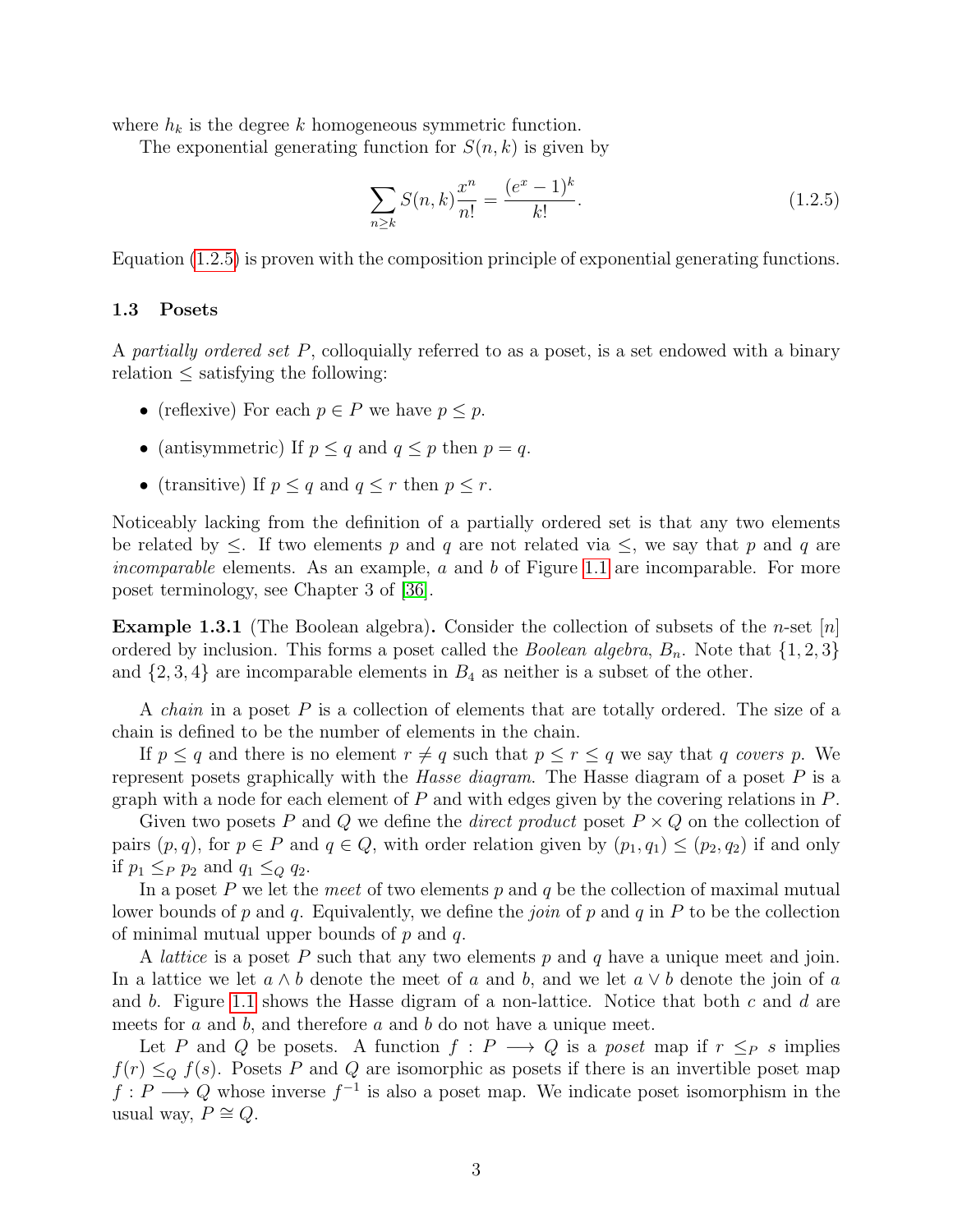

<span id="page-14-0"></span>Figure 1.1: A non-lattice.

We will now introduce an important poset invariant, the *Möbius function*.

Let P be a locally finite poset, that is, a poset where each interval  $[p, q]$  is finite. Let I be the collection of all intervals  $[p, q]$  in P. Let  $I(P)$  denote the collection of maps from  $I \longrightarrow \mathbb{C}$ . For ease of notation, for  $f \in I(P)$  applied to the interval  $[p, q]$  we write  $f(p, q)$ rather than  $f([p, q])$ .

We now give  $I(P)$  an algebra structure, called the *incidence algebra* of P. Let addition and ring subtraction in  $I(P)$  be defined pointwise, and define the algebra multiplication to be given by convolution. Specifically, if  $f, g \in I(P)$  then  $f * g$  applied to the interval  $[p, q]$  is given by:

$$
(f*g)(p,q) = \sum_{p \le s \le q} f(p,s)g(s,q).
$$

It can be shown that the identity for the incidence algebra is given by the function that takes value one on trivial intervals  $[p, p]$  and is zero on intervals  $[p, q]$  for  $p < q$ . We denote this function by  $\delta$ .

The zeta function  $\zeta \in I(P)$  is identically 1 on all intervals. The *Möbius function* is the inverse to the zeta function, that is,  $\mu * \zeta = \zeta * \mu = \delta$ . The Möbius function is defined recursively via:

- $\mu(p, p) = 1$
- $\mu(p,q) = -\sum_{p \le s < q} \mu(p,s)$

While the Möbius function is an element of the incidence algebra and thus is a complexvalued function on the set of intervals in  $P$ , if the poset  $P$  is bounded, meaning  $P$  has a unique minimal element  $\hat{0}$  and a unique maximal element  $\hat{1}$ , we write  $\mu(P)$  to indicate the value of the Möbius function on the interval  $P = [0, 1]$ .

The Möbius function is clearly a poset invariant, i.e. if  $P \cong Q$  then  $\mu(P) = \mu(Q)$ , and is therefore an interesting number to keep track of. Using the definition of the Möbius function to compute  $\mu(P)$  can be tedious, thus we now record two theorems that are helpful for computing  $\mu(P)$  and are used throughout this dissertation.

<span id="page-14-1"></span>**Theorem 1.3.2** (Weisner's Theorem). Let P be a lattice. Let  $a \in P$  such that  $a \neq 1$ . Then the following holds:

$$
\sum_{x:x\wedge a=\hat{0}}\mu([x,\hat{1}])=0.
$$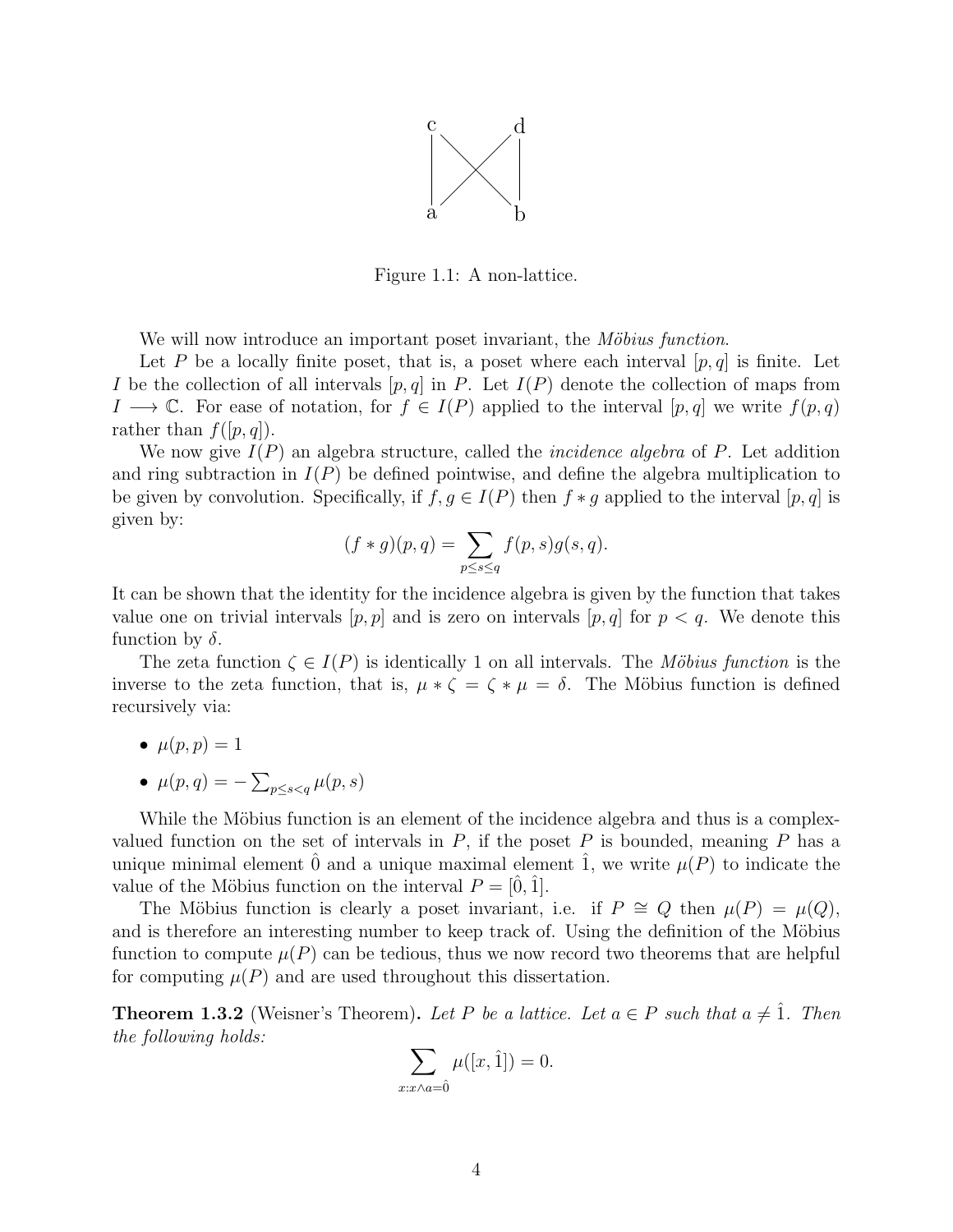

<span id="page-15-1"></span>Figure 1.2: The Partition Lattice  $\Pi_3$ 

We also record Philip Hall's Theorem, which relates the Euler characteristic of the order complex of  $P := P - \{0, 1\}$  to the Möbius function of P. For the definition of the order complex of P, see Section [1.7.](#page-18-1) Furthermore, recall that for  $\Delta$  a simplicial complex, the reduced Euler characteristic of  $\Delta$ , denoted  $\tilde{\chi}$ , is given by the alternating sum of its face numbers  $\widetilde{\chi}(\Delta) = \sum_{i \geq -1} (-1)^i f_i(\Delta)$ .

<span id="page-15-3"></span>**Theorem 1.3.3** (Philip Hall's Theorem). Let P be a bounded poset. Let  $\overline{P} := P - \{\hat{0}, \hat{1}\}\$ . Then its Möbius function is given by  $\mu(P) = \chi(\Delta(\overline{P}))$ .

#### <span id="page-15-0"></span>1.4 The Partition Lattice and Integer Partitions

The collection of set partitions of  $[n]$ , denoted  $\Pi_n$ , is called the *partition lattice*. The cover relation in  $\Pi_n$  is given by  $\sigma \prec \tau$  if exactly two blocks of  $\sigma$  were merged to form  $\tau$ . With this cover relation  $\Pi_n$  is graded with minimal element  $1|2| \cdots |n$  and maximal element  $123 \cdots n$ .

We indicate that a set partition  $\sigma$  has k blocks by writing  $|\sigma|=k$ . A set partition  $\sigma \in \Pi_n$ has rank k if  $|\sigma| = n - k$ , and thus the number of elements of rank k in  $\Pi_n$  is counted by the Stirling number  $S(n, n - k)$ . The maximal element  $12 \cdots n$  of  $\Pi_n$  has one block, and therefore the rank of  $\Pi_n$  is  $n-1$ .

For  $\sigma = B_1 | B_2 | \cdots | B_k$  in  $\Pi_n$ , the upper order ideal  $\{ \tau \in \Pi_n | \tau \ge \sigma \}$  is isomorphic to  $\Pi_k$ , since we can think of the k blocks of  $\sigma$  as the elements  $\{1, 2, \ldots, k\}$  which we must merge to move up in  $\Pi_n$ . Analogously, the lower order ideal  $\{\tau \in \Pi_n | \tau \leq \sigma\}$  is isomorphic to  $\Pi_{|B_1|} \times \Pi_{|B_2|} \times \cdots \times \Pi_{|B_k|}$ , since to move down from  $\sigma$  in  $\Pi_n$  we must break up the blocks of  $\sigma$  independently.

The Möbius function  $\mu(\Pi_n)$  can be computed with Weisner's Theorem [1.3.2.](#page-14-1) Note that since  $\hat{0} \wedge a = \hat{0}$ , we can rewrite Weisner's Theorem as

<span id="page-15-2"></span>
$$
\mu([\hat{0}, \hat{1}]) = - \sum_{x: x \wedge a = \hat{0}, x \neq \hat{0}} \mu([x, \hat{1}]).
$$
\n(1.4.1)

Let a be the coatom  $12 \cdots (n-1)|n|$  in  $\Pi_n$ . The collection of non-zero set partitions  $\tau$ such that  $\tau \wedge a = 0$  consists of atoms with unique doubleton block  $\{i, n\}$  for  $1 \leq i \leq n-1$ . As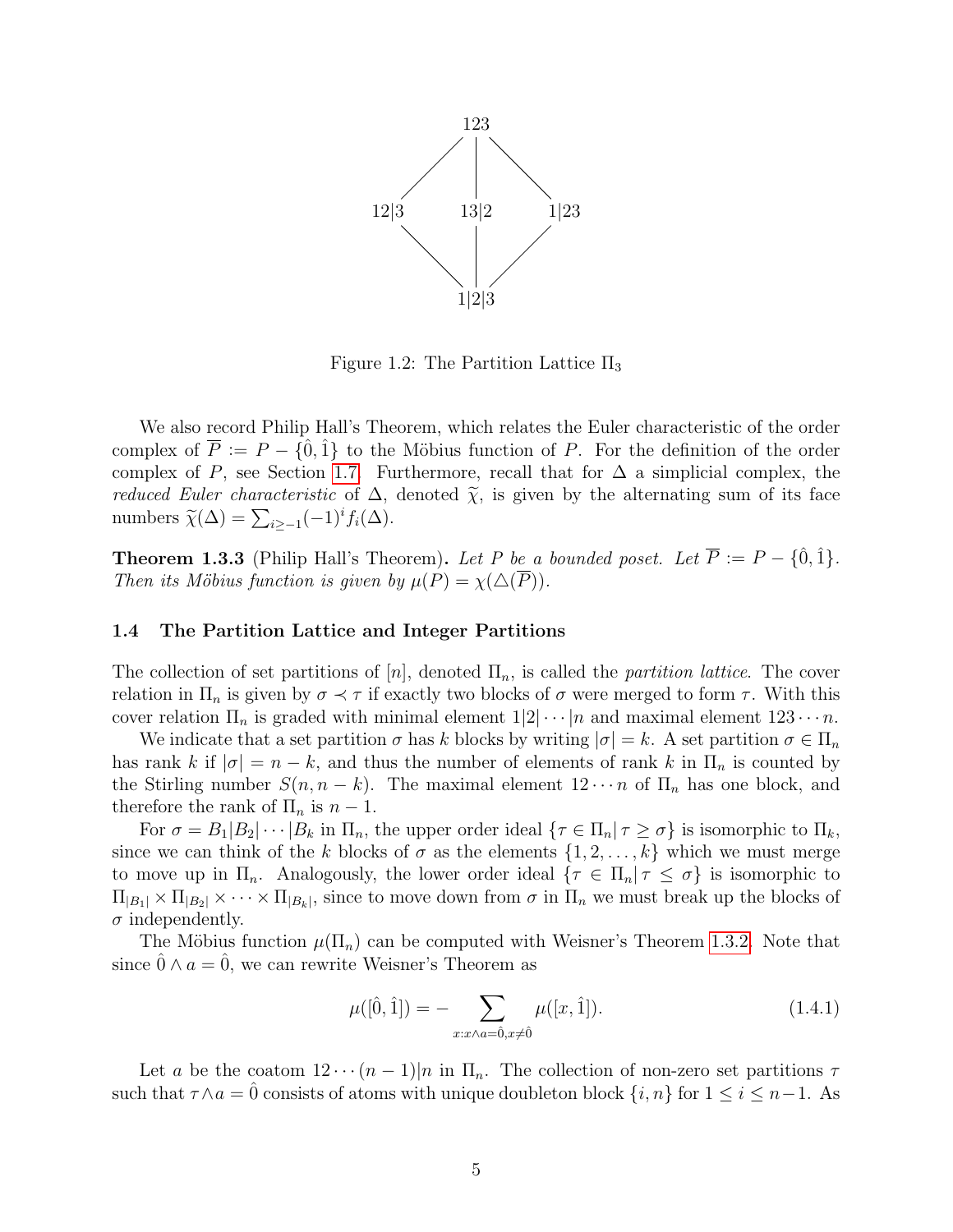

<span id="page-16-1"></span>Figure 1.3:  $I_4$ , the poset of integer partitions of 4.

there are  $n-1$  such atoms, and as each interval  $[\tau, 1] \cong \Pi_{n-1}$ , by Weisner's Theorem [\(1.4.1\)](#page-15-2) we have that  $\mu(\Pi_n) = -(n-1) \cdot \mu(\Pi_{n-1})$ . Therefore, by induction,

$$
\mu(\Pi_n) = (-1)^{n-1}(n-1)!.
$$
\n(1.4.2)

A large portion of this thesis is devoted to sub-posets of the partition lattice  $\Pi_n$ . To sort set partitions by block size, we introduce the notion of type.

Let  $I_n$  be the poset of integer partitions of n. The elements of  $I_n$  are multisets of positive integers  $\{i_1, i_2, \ldots, i_k\}$  such that  $i_1 + i_2 + \cdots + i_k = n$ . The cover relation in  $I_n$  is given by adding of (not necessarily adjacent) parts, that is,  $\{i_1, i_2, \ldots, i_k\} \prec \{i_1 + i_2, \ldots, i_k\}$ . Note that the minimal element of  $I_n$  is  $\{1, 1, \ldots, 1\}$  and maximal element is  $\{n\}$ . As an example, see Figure [1.3.](#page-16-1)

For a set partition  $\sigma \in \Pi_n$  we define the type of  $\sigma$ , denoted type $(\sigma)$ , as the integer partition of n given by the cardinality of the blocks of  $\sigma$ . As an example, type(14|25|3) = {1, 2, 2}  $\in I_5$ . It is worth noting that type :  $\Pi_n \longrightarrow I_n$  is a poset map.

With the type of a set partition defined, we can create sublattices of  $\Pi_n$  by type. As an example, the d-divisible partition lattice, denoted  $\prod_{n=1}^{d}$ , is the collection of all set partitions in  $\Pi_n$  whose type has all parts divisible by d. In other words, the d-divisible partition lattice consists of all set partitions with block sizes divisible by d.

#### <span id="page-16-0"></span>1.5 Ordered Set Partitions and Compositions

In this section we consider the ordered equivalent of Section [1.4.](#page-15-0)

An *ordered set partition* of the set  $[n]$  is a disjoint union of the set  $[n]$  into blocks where the order between the blocks matters. To distinguish from ordinary set partitions, we write ordered set partitions in parentheses with commas indicating a break in blocks. For example,  $(13, 245)$  and  $(245, 13)$  are distinct ordered set partitions of [5].

The collection of ordered set partitions of n, denoted  $Q_n$ , has a poset structure with cover relation given by the merging of adjacent blocks. We record the cover relation for  $Q_n$  here:

$$
(B_1, B_2, B_3, \dots, B_k) \prec (B_1, B_2, \dots, B_i \cup B_{i+1}, \dots, B_k)
$$
\n(1.5.1)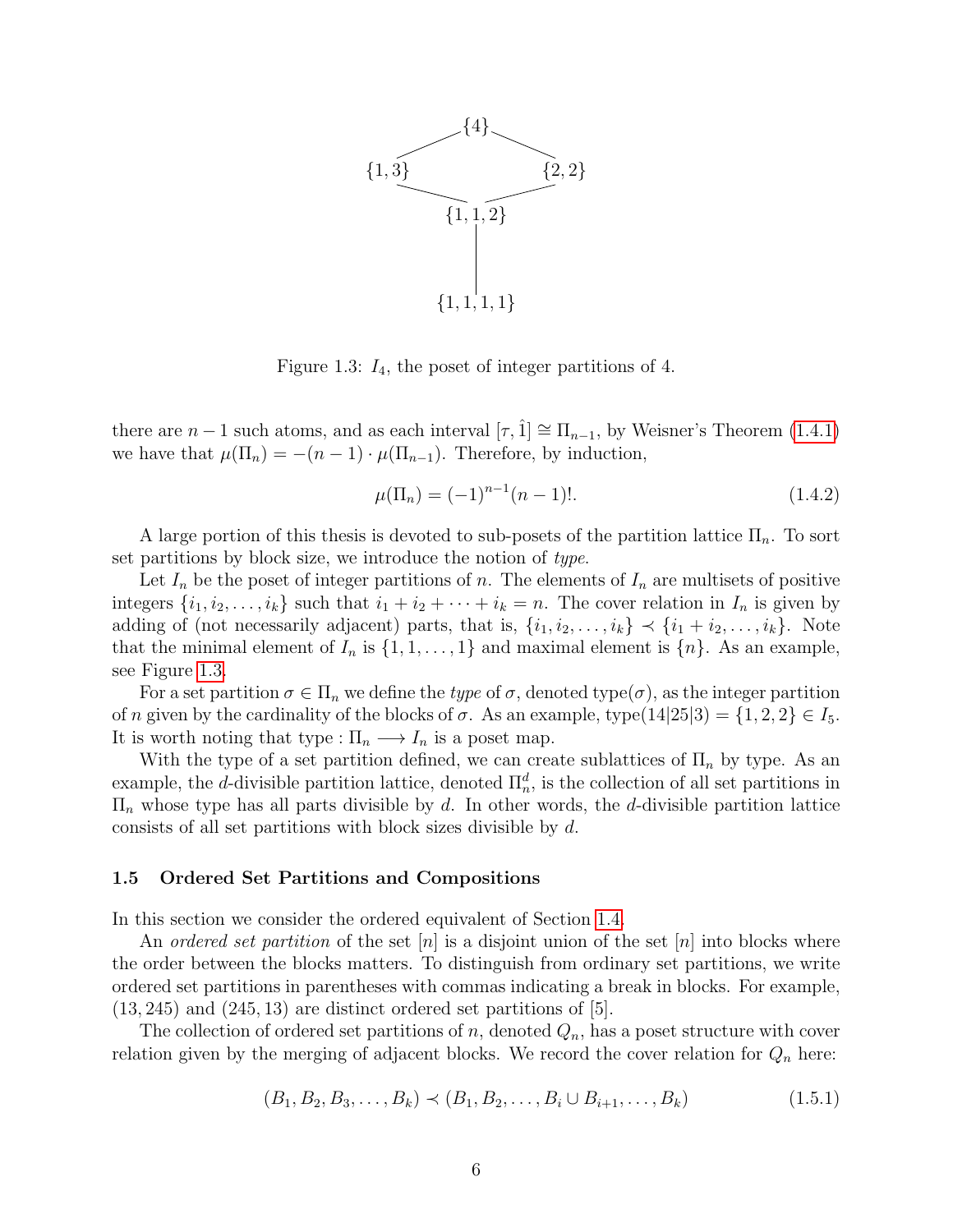

<span id="page-17-0"></span>Figure 1.4: The Ordered Partition Lattice  $Q_3$ 

Figure [1.4](#page-17-0) shows the Hasse diagram for the ordered partition lattice  $Q_3$ . Notice  $Q_n$  does not have a unique minimal element, but rather has n! minimal elements, one for each permutation of |n|. This shows that  $Q_n$  is not a lattice.

To make  $Q_n$  into a lattice we artificially adjoin a minimal element  $\hat{0}$ . The poset  $Q_n \cup \{\hat{0}\}\$ is now a lattice and we can compute  $\mu(Q_n \cup \{0\})$  using Philip Hall's formula, Theorem [1.3.3,](#page-15-3) since  $Q_n \cup \{0\}$  is the face lattice of the permutahedron  $P_n$ . We postpone this calculation until Chapter [5.](#page-82-0)

Additionally, using Figure [1.4](#page-17-0) as an example, we see that intervals in the poset  $Q_n$  are isomorphic to Boolean algebras.

In analogy to unordered set partitions, we again need to define the type of an ordered set partition. For this notion we need the poset of compositions of  $n$ , denoted Comp $(n)$ .

A composition of n is an ordered list  $(i_1, i_2, \ldots, i_k)$  of positive integers such that  $i_1 +$  $i_2 + \cdots + i_k = n$ . We denote the collection of compositions of n by Comp(n) and we endow  $\text{Comp}(n)$  with a poset structure with cover relation given by adding of adjacent parts.

To reflect that the order amongst the blocks in  $Q_n$  matters, we say that the type of an ordered set partition  $\sigma \in Q_n$  is the composition of n given by the cardinality of its blocks in order. For example, type $((12, 345)) = (2, 3) \in \text{Comp}(5)$ . Continuing the analogy from Section [1.4,](#page-15-0) the map type :  $Q_n \longrightarrow \text{Comp}(n)$  is also a poset map.

The poset of compositions of  $n$  is well-behaved. In fact, there is a poset isomorphism Comp(n)  $\cong$  B<sub>n−1</sub>, where B<sub>n−1</sub> is the Boolean algebra on n−1 elements. The isomorphism is given by mapping the composition  $(c_1, c_2, \ldots, c_k)$  to the subset of  $[n-1]$  given by the partial sum of the first  $k-1$  parts of  $\vec{c}$ , that is,  $\vec{c}$  corresponds to  $\{c_1, c_1+c_2, \ldots, c_1+c_2+\cdots+c_{k-1}\}.$ 

Lastly, we mention there is a well-behaved map from  $f: Q_n \longrightarrow \Pi_n$ , known as the forgetful map. The map f is defined as you might expect. Let  $(A_1, A_2, \ldots, A_k) \in Q_n$ , then  $f$  is given by:

$$
f((A_1, A_2, \dots, A_k)) = A_1 |A_2| \dots |A_k
$$
\n(1.5.2)

The forgetful map will be a crucial tool used to help characterize the topology of sub-posets of the partition lattice  $\Pi_n$  in Chapter [2.](#page-26-0)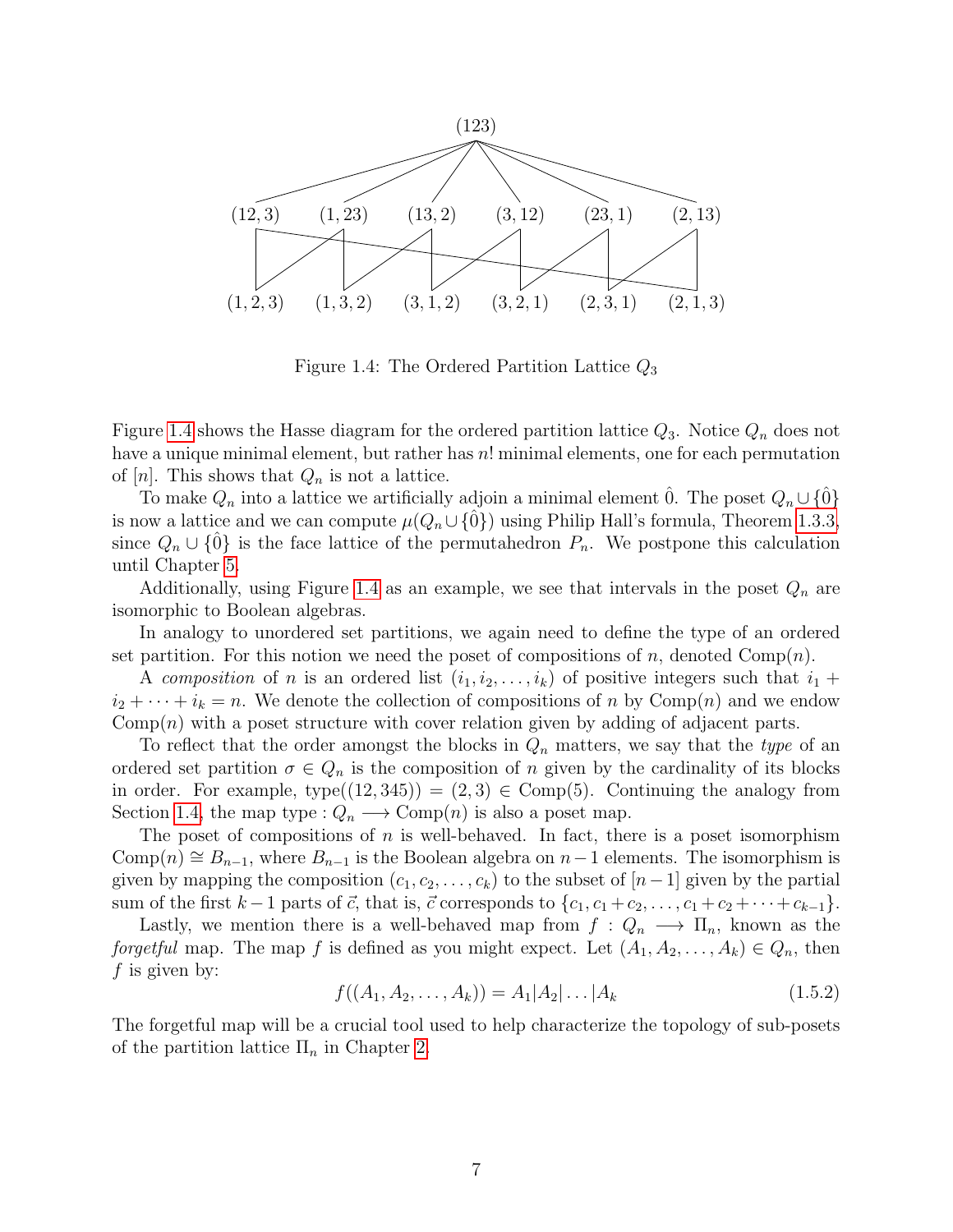#### <span id="page-18-0"></span>1.6 Permutations and Descents

The symmetric group  $\mathfrak{S}_n$  is the collection of permutations of the *n*-set [*n*] under composition. We will refer to permutations in one line notation. For  $\alpha \in \mathfrak{S}_n$  we write  $\alpha_1 \alpha_2 \ldots \alpha_n$  where  $\alpha_i = \alpha(i)$ . As an example,  $231 \in \mathfrak{S}_3$  is the map given by  $1 \mapsto 2, 2 \mapsto 3$ , and  $3 \mapsto 1$ .

A descent of a permutation  $\alpha \in \mathfrak{S}_n$  is an index  $1 \leq i \leq n$  such that  $\alpha_i > \alpha_{i+1}$ . The descent set of  $\alpha$ , denoted  $DES(\alpha)$ , is the set of indices  $\{i_1, i_2, \ldots, i_k\}$  where  $\alpha$  has descents. Using the isomorphism  $B_{n-1} \cong \text{Comp}(n)$  of Section [1.5,](#page-16-0) we can equivalently define the descent composition of  $\alpha$  to be the composition  $\vec{c} = (i_1, i_2 - i_1, \ldots, i_k - i_{k-1}, n - i_k)$ . We call the parts of the descent composition  $\vec{c}$  the *runs* of  $\alpha$  since they correspond to increasing runs in the one line notation of  $\alpha$ .

For  $\alpha = 231$  the descent set of  $\alpha$  is DES(231) =  $\{2\}$  and the descent composition of  $\alpha = 231$  is  $\vec{c} = (2, 1)$ .

Let  $S = \{i_1, \ldots, i_k\}$  be a subset of  $[n-1]$ . We define  $\alpha(S)$  to be the number of permutations  $\sigma$  in  $\mathfrak{S}_n$  such that  $DES(\sigma) \subseteq S$ . Suppose S corresponds to the composition  $\vec{c} = (c_1, \ldots, c_{k+1})$  in Comp(n). Choosing a permutation  $\sigma \in \mathfrak{S}_n$  with possible descents in the set S is equivalent to first choosing a subset of size  $c_1$  from [n] and writing it in increasing order to form the first run of  $\sigma$ . From the remaining  $n-c_1$  integers choose a subset of size  $c_2$ and write in increasing order to form the second run of  $\sigma$ , and so on. The permutation  $\sigma$ created can only possibly have descents coming from the set  $S = \{i_1, i_2, \ldots, i_k\}$ . Therefore,  $\alpha(S)$  is given by the multinomial coefficient:

<span id="page-18-2"></span>
$$
\alpha(S) = \binom{n}{c_1, c_2, \dots, c_{k+1}}.
$$
\n(1.6.1)

For notational convenience, we sometimes write the multinomial coefficient in Equation [\(1.6.1\)](#page-18-2) as  $\binom{n}{\vec{c}}$ .

Analogously, define  $\beta_n(S)$  to be the number of permutations  $\sigma \in \mathfrak{S}_n$  such that  $\text{DES}(\sigma)$  = S. Since  $\alpha(S) = \sum_{T \subseteq S} \beta(S)$ , by inclusion/exclusion we obtain:

<span id="page-18-3"></span>
$$
\beta(S) = \sum_{T \subseteq S} (-1)^{|S/T|} \alpha(T). \tag{1.6.2}
$$

The notation  $\alpha(S)$  and  $\beta(S)$  comes from the *rank selection* literature; see [\[36,](#page-93-0) Cor.3.1,3.2].

#### <span id="page-18-1"></span>1.7 Poset Topology

Sections [1.2](#page-12-0) through [1.5](#page-16-0) have laid much of the poset-theoretic groundwork to be used throughout this dissertation. We now discuss topological considerations and how we attribute topological properties to posets. For further details see Wachs' overview article [\[43\]](#page-93-3).

Recall an abstract simplicial complex  $\Delta$  is a collection of sets that is closed under subsets, that is, if  $\sigma \in \Delta$  and if  $\tau \subseteq \sigma$  then we must have that  $\tau \in \Delta$ . The *dimension* of a face  $\sigma \in \Delta$ is given by  $|\sigma| - 1$ . We call the elements  $\sigma \in \Delta$  of dimension 0 the vertices of  $\Delta$ .

For an abstract simplicial complex  $\Delta$  there is a closely related topological space called the *geometric realization* of  $\Delta$ , denoted  $|\Delta|$ , that allows us to attribute topological properties to abstract simplicial complexes just as the order complex allows us to give topological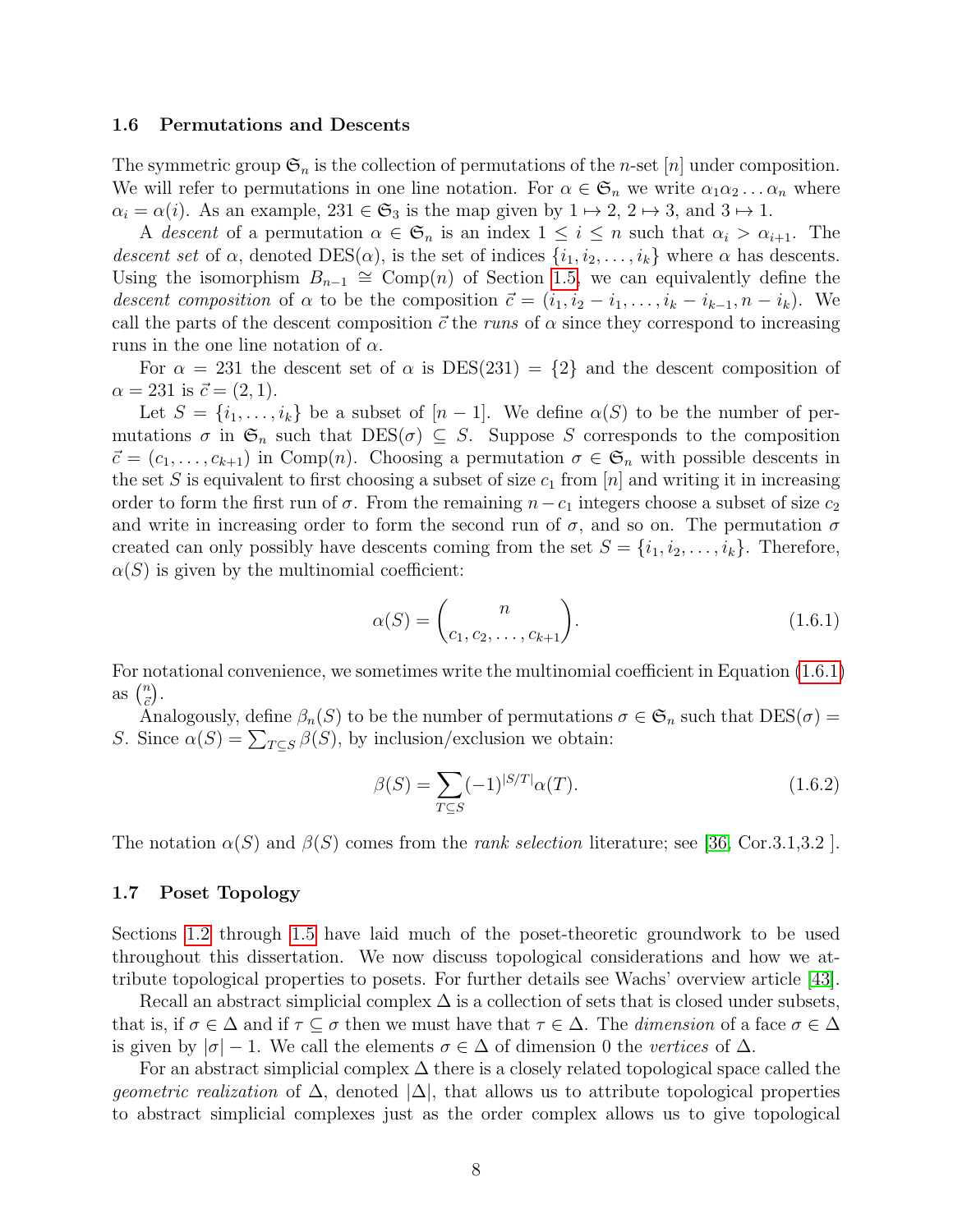

<span id="page-19-0"></span>Figure 1.5: The 2-dimensional simplex  $\Delta$  and its face poset  $\mathbb{B}_{3}/\{0\}$ .

properties to posets. Except for exceptional cases which we will avoid, we treat  $\Delta$  and its geometric realization  $|\Delta|$  as interchangeable. For a complete discussion of the geometric realization, see [\[43\]](#page-93-3).

We now introduce the *order complex* of a poset P.

<span id="page-19-1"></span>**Definition 1.7.1.** Let P be a poset. The *order complex* of P, denoted  $\Delta(P)$ , is the abstract simplicial complex whose *i*-dimensional faces are the chains of size  $i + 1$  in P.

Definition [1.7.1](#page-19-1) is best illustrated with an example, see Figure [1.7.](#page-22-0) Note that the elements of P, which are chains of size 1, correspond to the vertices of  $\Delta(P)$ , which are 0-dimensional faces. The order complex allows us to give topological attributes to posets. Throughout this dissertation, as well as in the topological combinatorics literature, any topological characteristic of P is the corresponding notion applied to  $\Delta(P)$ .

A poset P that has a minimal element  $\hat{0}$  or a maximal element  $\hat{1}$  will have a contractible order complex  $\Delta(P)$ , and therefore we often remove  $\hat{1}$  or  $\hat{0}$  from P to ensure that  $\Delta(P)$  has non-trivial topology. We let  $\overline{P}$  denote  $P - \{0, 1\}$ .

Much of topological combinatorics is concerned with classifying the homotopy type of a poset P. Techniques for determining the homotopy type of P include discrete Morse matchings and EL-labelings. Both of these techniques rely on labeling the edges of the Hasse diagram of P while avoiding certain forbidden structures.

We now introduce discrete Morse theory. For a complete introduction see Forman [\[15\]](#page-91-2). The goal of discrete Morse theory is to characterize the homotopy type of an abstract simplicial complex  $\Delta$ . In order to do this we introduce the face poset of  $\Delta$  and discuss a special partial matching on the Hasse diagram of the face poset.

**Definition 1.7.2.** Let  $\Delta$  be an abstract simplicial complex. The face poset of  $\Delta$ , denoted  $\mathcal{F}(\Delta)$ , is the poset of *non-empty* simplices of  $\Delta$  ordered by set inclusion.

As an example, let  $\Delta$  be the two-dimensional simplex in  $\mathbb{R}^2$ . Then  $\mathcal{F}(\Delta)$  is the Boolean algebra  $\mathbb{B}_3 - \{\hat{0}\}\$ , as is illustrated in Figure [1.5.](#page-19-0)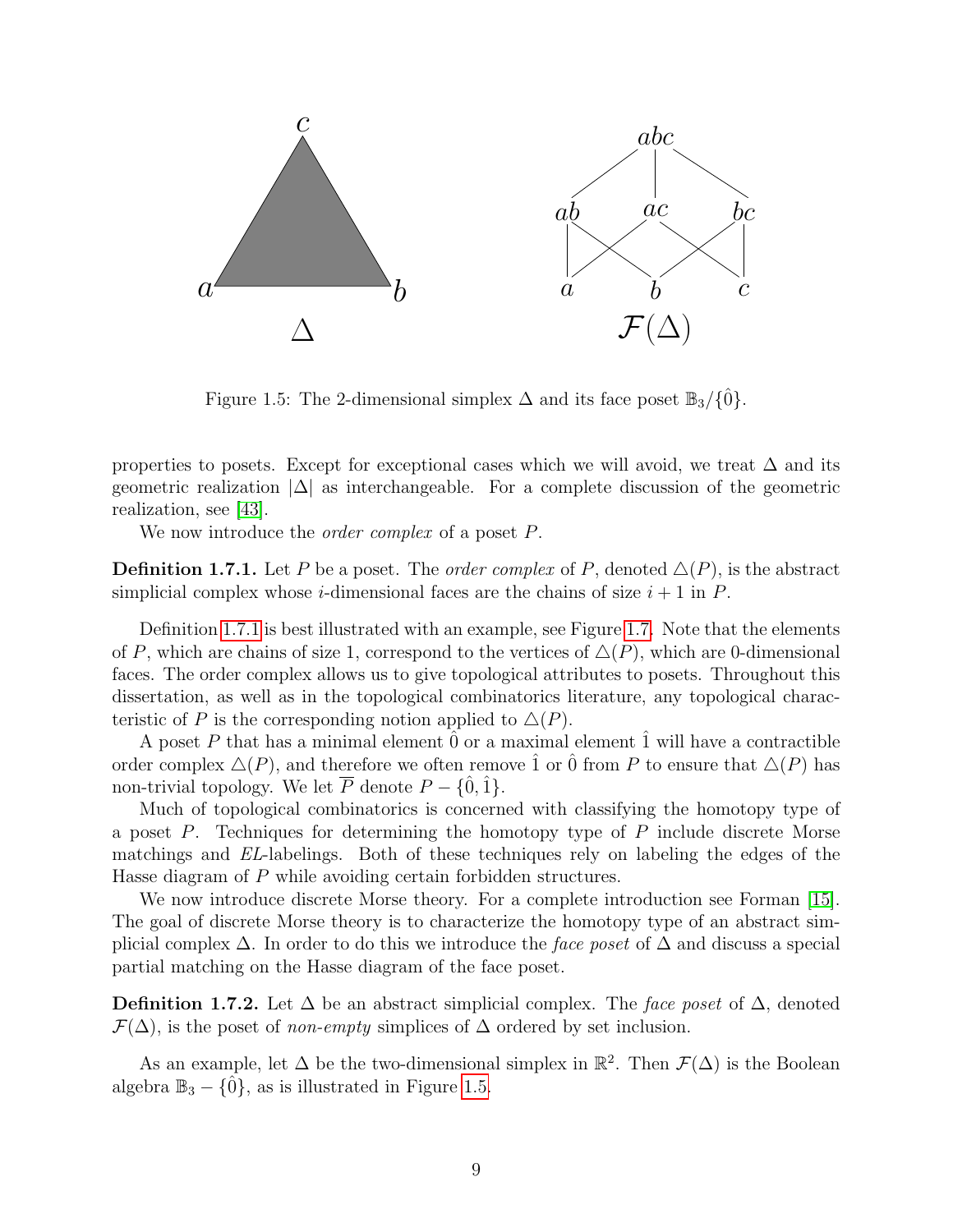For a simplicial complex  $\Gamma$  we have the following relationship between  $\Gamma$  and its face poset  $\mathcal{F}(\Gamma)$ :

**Proposition 1.7.1.** Let  $\Gamma$  be a simplicial complex. The order complex of the face lattice  $\mathcal{F}(\Gamma)$  is the barycentric subdivision of  $\Gamma$ . In particular, there is a homotopy equivalence  $\Gamma \simeq \triangle(\mathcal{F}(\Gamma)).$ 

Given two simplicial complexes  $\Delta$  and  $\Gamma$  with distinct vertex sets we define the *join* of  $\Delta$  and Γ, denoted  $\Delta \ast \Gamma$ , to be the abstract simplicial complex given by

$$
\Delta * \Gamma = \{ \delta \cup \gamma : \delta \in \Delta, \gamma \in \Gamma \}.
$$

Note that if  $\dim(\Delta) = m$  and  $\dim(\Gamma) = n$ , then  $\dim(\Delta * \Gamma) = (m + 1) + (n + 1) - 1 =$  $m + n + 1$ .

<span id="page-20-0"></span>**Definition 1.7.3.** A partial matching M of a poset P is a collection of edges from the Hasse diagram of  $P$  such that each element of  $P$  is in at most one edge of the matching  $M$ . In other words, if the Hasse diagram of  $P$  is thought of as a graph, then a partial matching on P is simply a graph matching.

Consider the edges of the Hasse diagram of P as initially oriented down, meaning if  $a \prec b$ in P we think of the edge as pointing down from  $b$  to  $a$  in the Hasse diagram. Now, suppose P has a partial matching  $M$ , à la Definition [1.7.3.](#page-20-0) Orient the edges from  $M$  upward. If the newly oriented Hasse diagram has no directed cycles, then we say that the matching M of P is a *discrete Morse matching*. An unmatched element of P is called a *critical* element.

We now demonstrate the topological implications of a discrete Morse matching with a theorem from Forman [\[15\]](#page-91-2).

<span id="page-20-1"></span>**Theorem 1.7.2** (Forman). Let  $\Delta$  be an abstract simplicial complex. Suppose there is a discrete Morse matching on the face poset  $\mathcal{F}(\Delta)$ . Additionally, suppose there are  $c_i$  critical elements of  $\mathcal{F}(P)$  of dimension  $i \geq 0$ , where the dimension of an element of  $\mathcal{F}(\Delta)$  refers to the dimension of the corresponding simplex in  $\Delta$ . Then  $\Delta$  is homotopy equivalent to a CW complex with  $c_i$  cells of dimension i.

In general, a discrete Morse matching with a small number of critical cells is desirable as then all of the topological information of  $\Delta$  is stored in a smaller, more computationally manageable complex.

**Example 1.7.3.** Figure [1.6](#page-21-1) shows a simplicial complex  $\Delta$ , its face poset  $\mathcal{F}(\Delta)$ , and a discrete Morse matching on  $\mathcal{F}(\Delta)$  with critical cells c and bd marked in red. Our Morse matching has one critical cell of dimension 0 and one critical cell of dimension 1. Theorem [1.7.2](#page-20-1) gives that  $\Delta$  is homotopy equivalent to a complex with one zero cell and one cell of dimension one, which of course is the one-dimensional sphere  $S^1$ .

We now record a theorem that gives a sufficient condition for a discrete Morse matching. We will then note the homotopy type of the truncated partition lattice  $\Pi_n$  coming from a discrete Morse matching.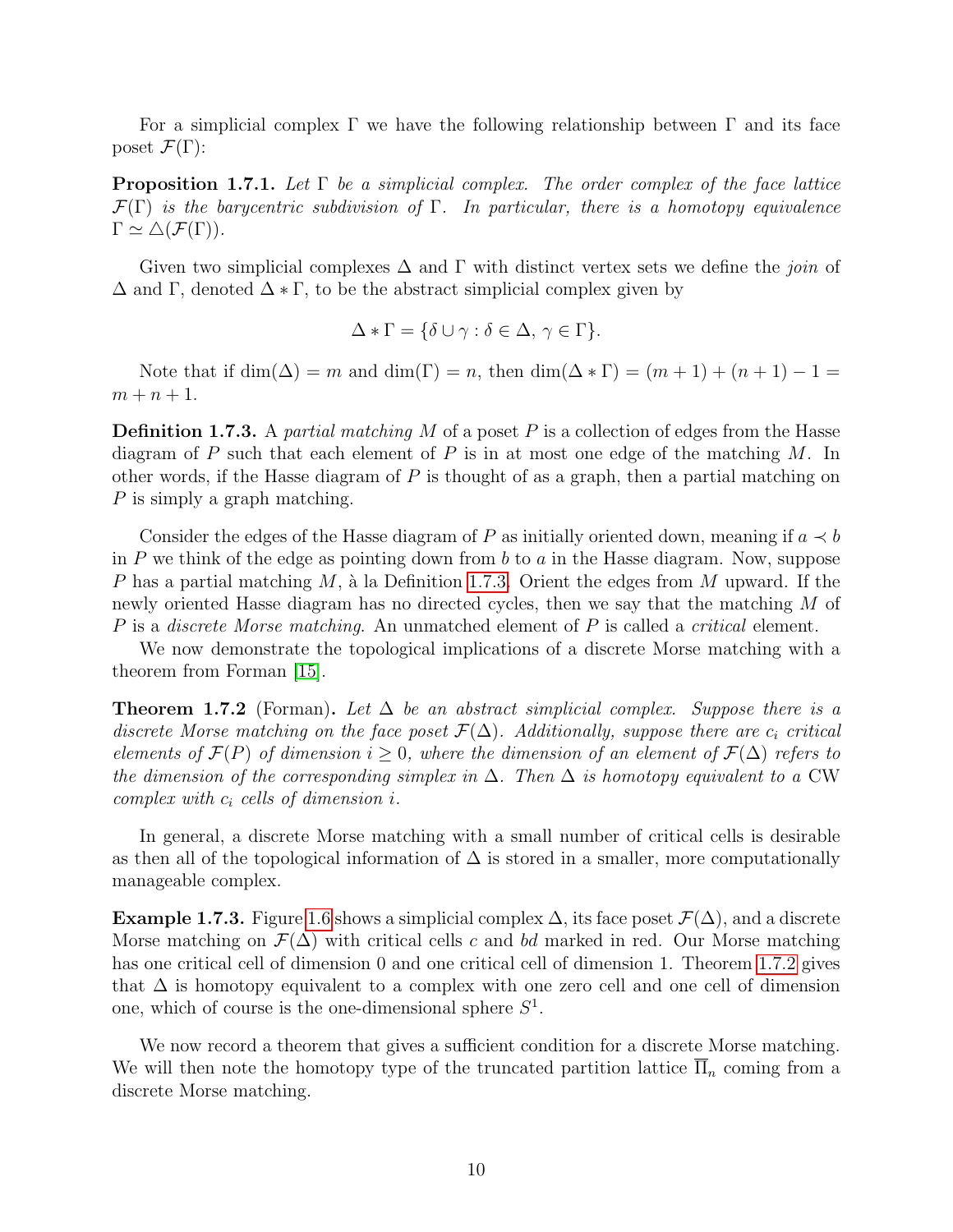

<span id="page-21-1"></span>Figure 1.6: A simplicial complex  $\Delta$ , its face poset  $\mathcal{F}(\Delta)$ , and a discrete Morse matching with critical cells c and bd.

<span id="page-21-2"></span>**Theorem 1.7.4** (Kozlov;Patchwork Theorem, Theorem 11.10 [\[18\]](#page-92-0)). Let  $\phi : P \longrightarrow Q$  be an order preserving poset map. Assume on each fiber  $\phi^{-1}(q)$  we have an acyclic matching. Then the union of these matchings is an acyclic matching for P.

As its name suggests, Theorem [1.7.4](#page-21-2) allows us to build acyclic matchings up from smaller matchings. Using the Patchwork Theorem, Kozlov computes:

<span id="page-21-3"></span>**Theorem 1.7.5** (Kozlov;Theorem 11.18 [\[18\]](#page-92-0)).  $\Delta(\overline{\Pi}_n) \simeq \bigvee_{(n-1)!} S^{n-3}$ .

The wedge in Theorem [1.7.5](#page-21-3) arises because the matching used to prove the theorem has only one critical cell of dimension 0, and therefore the resulting complex must be a wedge.

We see Theorem [1.7.5](#page-21-3) illustrated in Figure [1.2](#page-15-1) for  $n = 3$ . Notice if 0 and 1 are removed from  $\Pi_3$ , what remains is a wedge of two zero-dimensional spheres.

While we will not be using EL-labelings, it is worth noting that both Gessel [\[2\]](#page-91-3) and Wachs [\[41\]](#page-93-4) have EL-labelings of the truncated partition lattice  $\Pi_n$  that recover Theorem [1.7.5.](#page-21-3)

We end the section with a brief discussion of *Quillen's Fiber Lemma*.

Suppose P and Q are posets with a poset map  $f: P \longrightarrow Q$ . Quillen's fiber lemma states that if the preimage of each principle lower order ideal in Q is contractible, then  $\Delta(P)$  and  $\Delta(Q)$  are homotopy equivalent.

<span id="page-21-4"></span>**Theorem 1.7.6** (Quillen Fiber Lemma). Let  $f : P \longrightarrow Q$  be a poset map such that for each  $q \in Q$  the order complex  $\Delta(f^{-1}(Q_{\leq q}))$  is contractible. Then  $\Delta(P)$  and  $\Delta(Q)$  are homotopy equivalent.

Additionally, there is an equivariant version of Theorem [1.7.6,](#page-21-4) which we state in Section [1.8.](#page-23-2)

#### <span id="page-21-0"></span>1.8 Simplicial Homology

We now review the rudiments of simplicial homology. For a more complete introduction, see [\[18\]](#page-92-0).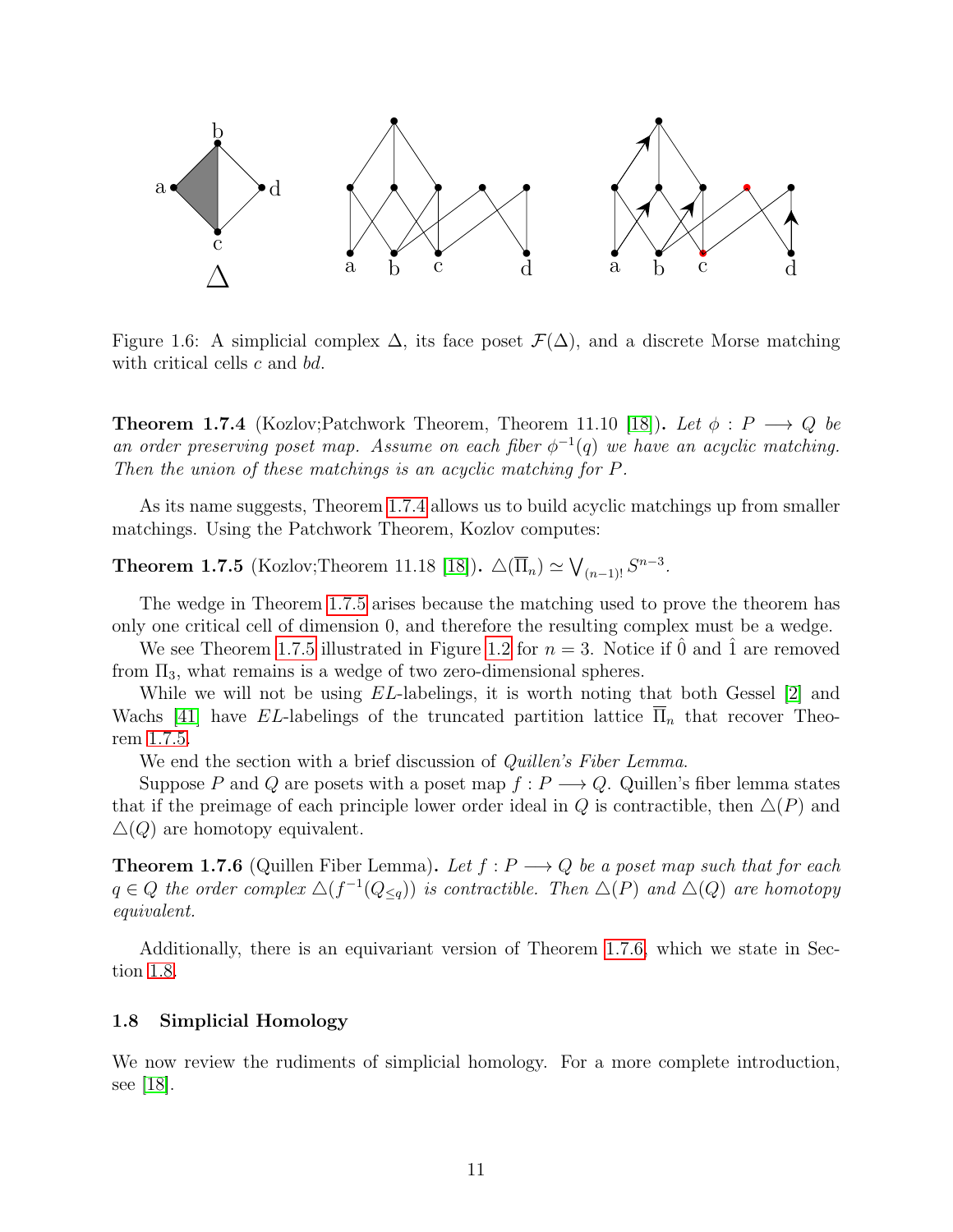

<span id="page-22-0"></span>Figure 1.7: A poset P and its order complex  $\Delta(P)$ .

Let  $\Delta$  be an abstract simplicial complex. The *dimension* of an element  $\sigma \in \Delta$  is given by  $\dim(\sigma) = |\sigma| - 1$ . Equivalently, define the dimension of the complex  $\Delta$  to be the maximum dimension over all faces  $\sigma \in \Delta$ .

Let  $\Delta$  be an *n*-dimensional abstract simplicial complex. For each  $1 \leq k \leq n$  let  $C_k$ be the complex vector space with basis given by the faces of  $\Delta$  of dimension k, that is,  $C_k = \langle \sigma : \sigma \in \Delta, \dim(\sigma) = k \rangle$ . The vector space  $C_k$  is called the k'th-chain space of  $\Delta$ . The elements of  $C_k$  are called chains.

Let  $\sigma = \{a_0, a_1, \ldots, a_k\}$  be a k-dimensional face of  $\Delta$ . We define a map  $\partial_k : C_k \longrightarrow C_{k-1}$ , called the *differential*, on the basis elements of  $C_k$  by:

$$
\partial(\{a_1,\ldots,a_{k+1}\}) = \sum_{i=0}^k (-1)^i \{a_1,a_2,\ldots,a_{i-1},\widehat{a_i},a_{i+1},\ldots,a_{k+1}\}.
$$
 (1.8.1)

Note that  $\partial_k$  is indeed a map into chains of one lower dimension since removing any element from  $\sigma = \{a_0, \ldots, a_k\} \in C_k$  must still be in  $\Delta$  as simplicial complexes are closed under inclusion. Moreover, we extend  $\partial_k$  to all chains linearly. We can now string together these differentials to obtain Equation [\(1.8.2\)](#page-22-1).

<span id="page-22-1"></span>
$$
0 \longrightarrow C_k \xrightarrow{\partial_k} C_{k-1} \xrightarrow{\partial_{k-1}} C_{k-2} \cdots C_2 \xrightarrow{\partial_2} C_1 \xrightarrow{\partial_1} C_0 \longrightarrow 0
$$
\n
$$
(1.8.2)
$$

It is routine to show that the composition  $\partial_{i-1} \circ \partial_i = 0$ , allowing us to define the *i*'th homology *group* of  $\Delta$ .

<span id="page-22-2"></span>**Definition 1.8.1.** Let  $\Delta$  be a simplicial complex of dimension k. Using Equation [\(1.8.2\)](#page-22-1) we define the *i*'th homology group of  $\Delta$  by

$$
H_i(\Delta) = \ker \partial_i / \operatorname{im} \partial_{i+1}.
$$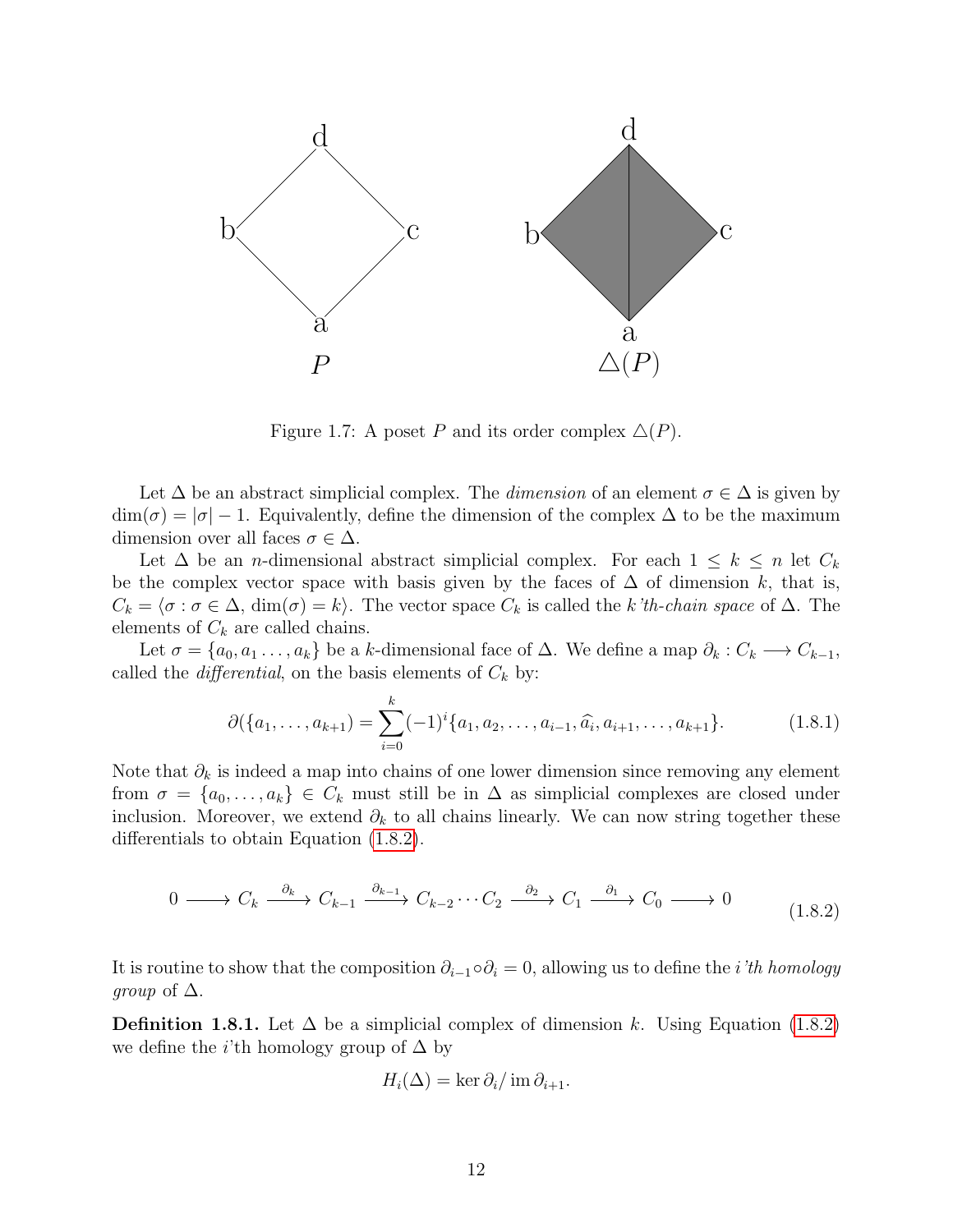$$
\begin{array}{ccc}\nV & \xrightarrow{\cdot g} & V \\
\downarrow^{\alpha} & & \downarrow^{\alpha} \\
W & \xrightarrow{\cdot g} & W\n\end{array}
$$

<span id="page-23-1"></span>Figure 1.8: An isomorphism of representations.

The *i*'th-reduced homology, denoted  $\widetilde{H}_i(\Delta)$ , of the complex  $\Delta$  agrees with Definition [1.8.1](#page-22-2) for each  $i \geq 1$ , but at  $i = 0$  the rank of  $H_0(\Delta)$  is 1 less than the rank of  $H_0(\Delta)$ .

If G is a group that acts on P such that the G action on P is a poset map for each  $q \in G$ , then this action of G on P descends to a representation of G on the homology groups  $H_i(\Delta(P))$ . For a brief introduction to group representations, see Section [1.9.](#page-23-0)

In Chapter [2](#page-26-0) we will have the symmetric group  $\mathfrak{S}_n$  acting on the partition lattice by permutation. This action descends to a  $\mathfrak{S}_n$ -representation on the homology groups of the order complex  $H(\Pi_n)$ . A tool that will help us compute these representations is Quillen's equivariant fiber lemma:

<span id="page-23-2"></span>**Theorem 1.8.1** (Equivariant Quillen Fiber Lemma). Let  $f : P \longrightarrow Q$  be a G-poset map such that  $\Delta(f^{-1}(Q_{\leq q}))$  is acyclic for each  $q \in Q$ . Then  $H_k(\Delta(P))$  and  $H_k(\Delta(Q))$  are isomorphic as G-representations for all k.

#### <span id="page-23-0"></span>1.9 Representations of the Symmetric Group

In this section we will give a brief introduction to the representations of finite groups. In particular, we will look at representations of the symmetric group on  $n$  elements, denoted by  $\mathfrak{S}_n$ . Much of what is discussed in this section can be found in Chapters one and two of Sagan [\[32\]](#page-92-1). The content of this section will be used, and expanded upon, in Sections [2.5](#page-31-0) and [2.13.](#page-43-0)

Recall that the *General Linear Group* over a vector space V, denoted  $GL(V)$ , is the group of invertible linear transformations from  $V$  to  $V$  under composition.

A representation of a group G is a group homomorphism  $\rho: G \longrightarrow GL(V)$  for V a vector space over the complex numbers  $\mathbb C$ . The dimension of  $\rho$  is given by dim(V). A representation of G on V lets G act on V by  $q \cdot v := \rho(q)(v)$ .

Two representations of G on V and W are isomorphic as representations if there is a linear isomorphism of vector spaces  $\alpha: V \longrightarrow W$  such that the diagram of Figure [1.9](#page-23-1) commutes for each  $q \in G$ .

A representation  $\rho: G \longrightarrow GL(V)$  is *irreducible* if the only subspaces of V fixed under the action of G are  $0$  and V. Otherwise, we say the representation is *reducible*.

We now give two examples of representations of an arbitrary group  $G$  and discuss whether or not they are irreducible.

**Example 1.9.1.** The *trivial* representation of G on a vector space V is given by  $q \cdot v = v$ for all  $v \in V$ . As every element  $v \in V$  is fixed under the trivial representation, the trivial representation is irreducible if and only if V is one dimensional.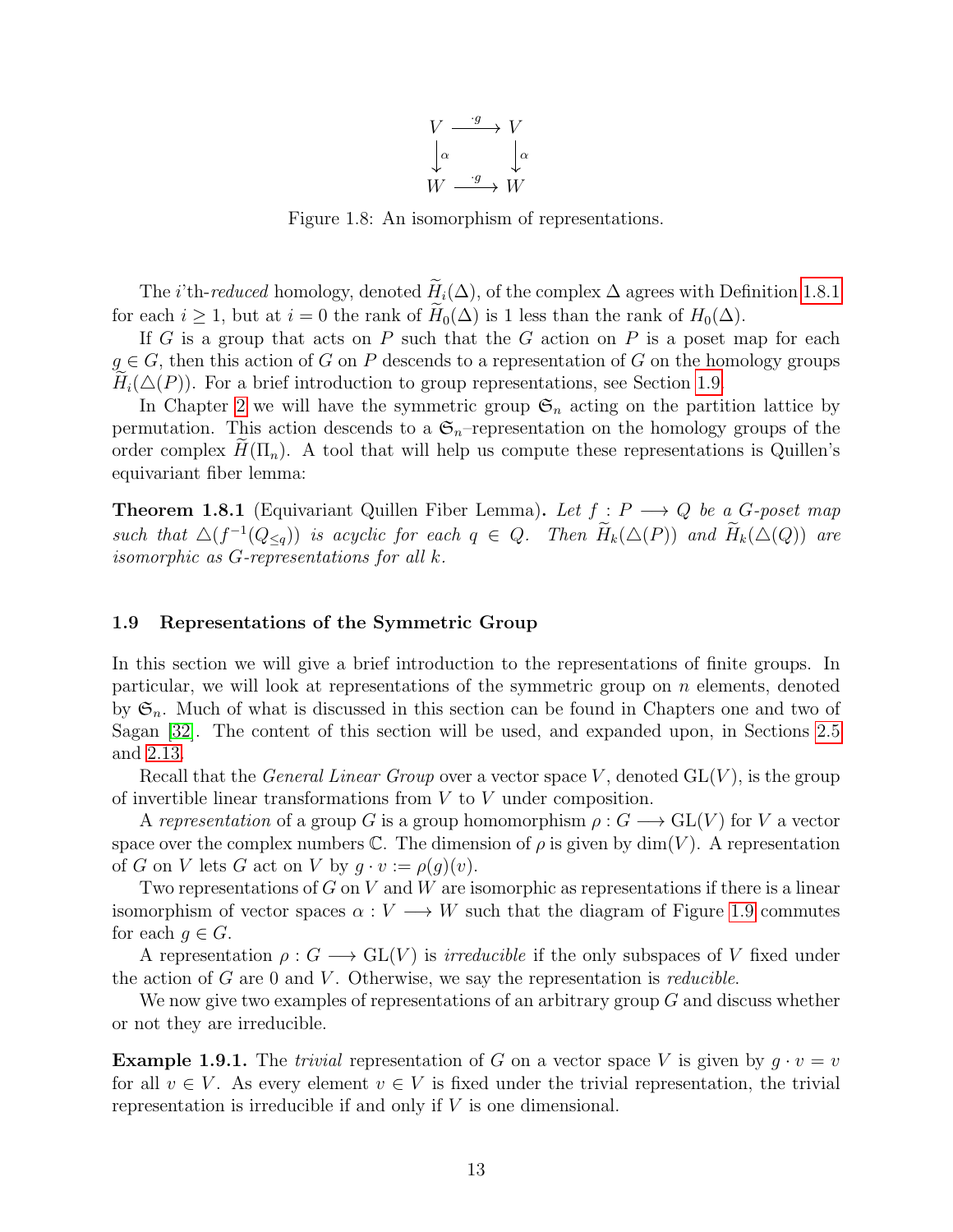

<span id="page-24-0"></span>Figure 1.9: The border strip  $B(\vec{c})$  associated with the composition  $\vec{c} = (2, 3, 1)$ .

**Example 1.9.2.** The regular representation of a group G is defined as follows. Let G be a finite group. Let  $\mathbb{C}[G] = \langle e_q : g \in G \rangle$  be the complex vector space of dimension  $|G|$  with basis elements given by group elements. Let G act on  $\mathbb{C}[G]$  by  $g \cdot \sum_i \alpha_i e_{g_i} = \sum_i \alpha_i e_{g \cdot g_i}$ . Consider the one dimensional subspace H spanned by  $\sum_{G} e_g$ . The action of G fixes H, and thus the regular representation of  $G$  is irreducible if and only  $G$  is the trivial group on one element, or  $G = \langle e \rangle$ .

Suppose V and W are both G-representations. We form a G-representation on the direct sum  $V \oplus W$  by  $q \cdot (v, w) = (q \cdot v, q \cdot w)$ .

Additionally, for G a finite group, any finite dimensional representation of G over a field of characteristic 0, such as  $\mathbb{C}$ , decomposes as a direct sum of irreducible representations.

<span id="page-24-1"></span>**Theorem 1.9.3** (Maschke's Theorem). Let G be a finite group. Let  $\rho$  be a finite dimensional complex representation of G on V. Then V is isomorphic as a G-representation to the direct sum  $\bigoplus_{i=1}^m V_i$ , where each  $V_i$  is irreducible.

Theorem [1.9.3](#page-24-1) shows that studying representations of G can be accomplished by understanding the irreducible representations of G. Moreover, using character theory, see Sections 1.8 through 1.10 of [\[32\]](#page-92-1), it can be shown that the number of irreducible representations of G, up to isomorphism of representations, is given by the number of conjugacy classes of G.

The conjugacy classes of the symmetric group  $\mathfrak{S}_n$  are characterized by cycle type, and are therefore enumerated by the number of integer partitions of n. Each partition  $\lambda$  of n determines an irreducible representation of  $\mathfrak{S}_n$  called the *Specht* module, denoted  $S^{\lambda}$ . The construction of the Specht module is discussed in Section [2.5.](#page-31-0)

The dimension of the Specht module  $S^{\lambda}$  is given by the number of standard Young tableaux of shape  $\lambda$ , often denoted  $f^{\lambda}$ . With character theory or with the beautiful RSK algorithm, see Section 3.1 of [\[32\]](#page-92-1), one obtains the formula:

$$
\sum_{\lambda \vdash n} (f^{\lambda})^2 = n! \tag{1.9.1}
$$

In Chapter [2](#page-26-0) we will classify the  $\mathfrak{S}_{n-1}$  action on the reduced homology groups of arbitrary filters in the partition lattice not in terms of Specht modules, but rather border strip Specht modules. We now discuss the construction of the border strip Specht module.

Let  $\vec{c} = (c_1, \ldots, c_k)$  be a composition of n. A border strip of shape  $\vec{c}$ , denoted  $B(\vec{c})$ , is a skew shape whose ith row has length  $c_i$  and whose ith and  $(i + 1)$ st columns overlap in precisely one position. See Figure [1.9.](#page-24-0) A filling of a border strip  $B(\vec{c})$  is a way to place the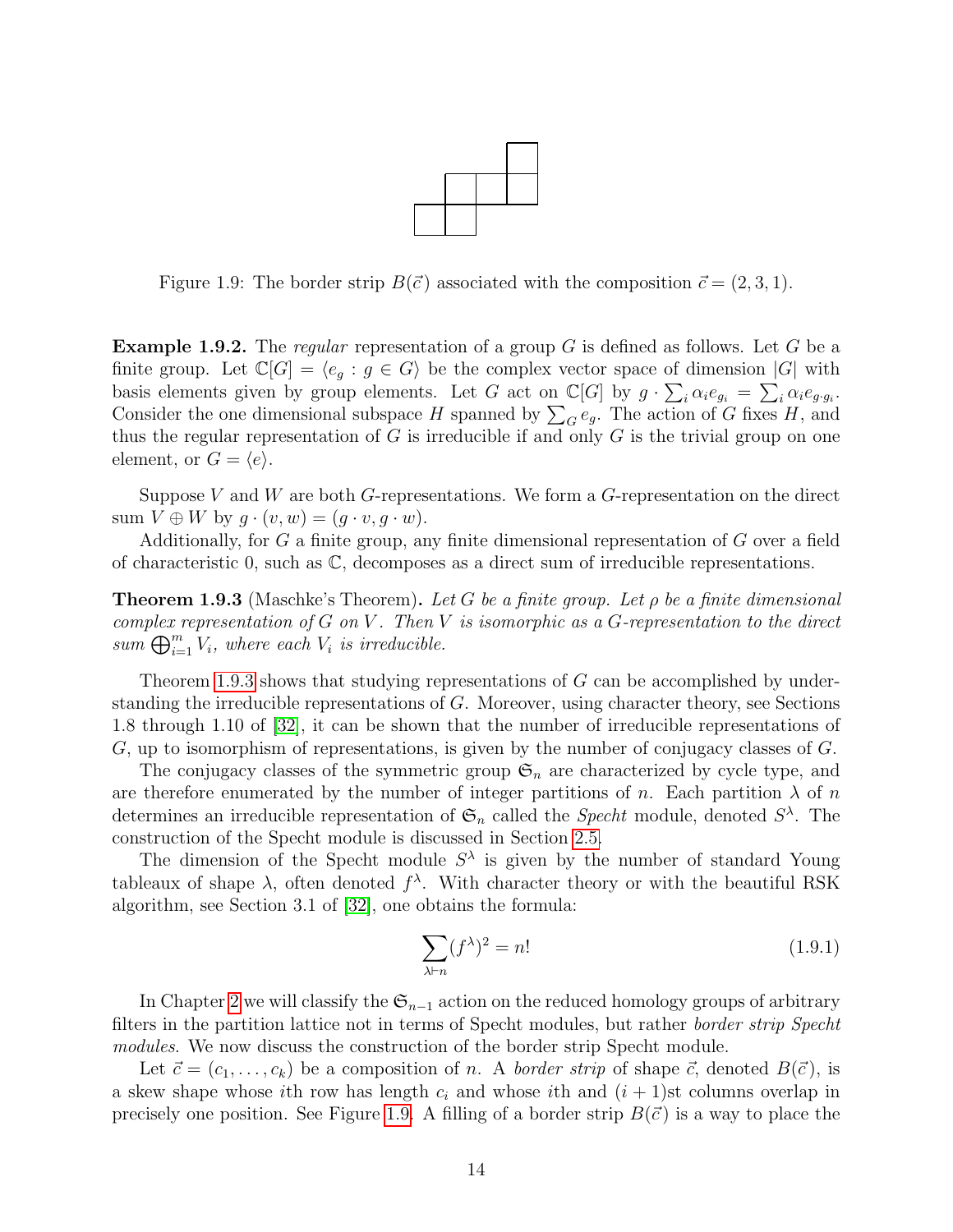numbers  $1, 2, \ldots, n$  in the shape  $B(\vec{c})$ . Once filled with the numbers  $1, 2, \ldots, n$  we call the border strip a border strip tableau. The symmetric group acts on tableau t by relabeling. Two border strip tableaux of shape  $\vec{c}$  are row equivalent if they have the same entries in each row. An equivalence class of tableaux under row equivalence is called a *tabloid*, and is denoted [t]. The symmetric group acts on tabloids by  $\sigma \cdot [t] = [\sigma \cdot t]$ .

We define the permutation module  $M^{B(\vec{c})}$  to be the vector space with basis given by tabloids of shape  $\vec{c}$ . The dimension of  $M^{B(\vec{c})}$  is the multinomial  $\binom{n}{\vec{c}}$ . For a tableau t, the collection of permutations that leave the columns of  $t$  fixed is called the *column stabilizer*, denoted  $\mathfrak{S}^C_{\vec{c}}$ .

Define the *polytabloid* to be an element in the permuation module  $M^{B(\vec{c})}$  given by the alternating sum  $e_t = \sum_{\gamma \in \mathfrak{S}_{c}^{C}} (-1)^{\gamma} \cdot [\gamma \cdot t]$ . The border strip Specht module is the span of the polytabloids in  $M^{B(\vec{c})}$ . It can be shown, see [\[32\]](#page-92-1), that a basis for the Specht module  $S^{B(\vec{c})}$  is given by  $e_t$  for t a standard tableau of shape  $\vec{c}$ , meaning the tableau increases from left to right in rows and increases down columns. The only way for t to be a standard tableau of shape  $\vec{c}$ is if reading the filling of  $B(\vec{c})$  from southwest to northeast gives a permutation with descent composition  $\vec{c}$ . Therefore,  $\dim(S^{B(\vec{c})}) = \beta_n(\vec{c})$ , where  $\beta_n(\vec{c})$  is defined in Equation [\(1.6.2\)](#page-18-3).

Unlike the Specht modules, the border strip Specht modules are in general reducible representations of  $\mathfrak{S}_n$ , but can be rectified to a direct sum of irreducible Specht modules using the sliding game *jeu de taquin*, see Appendix  $A.1.2$  of [\[35\]](#page-93-5).

Copyright© Dustin Hedmark, 2017.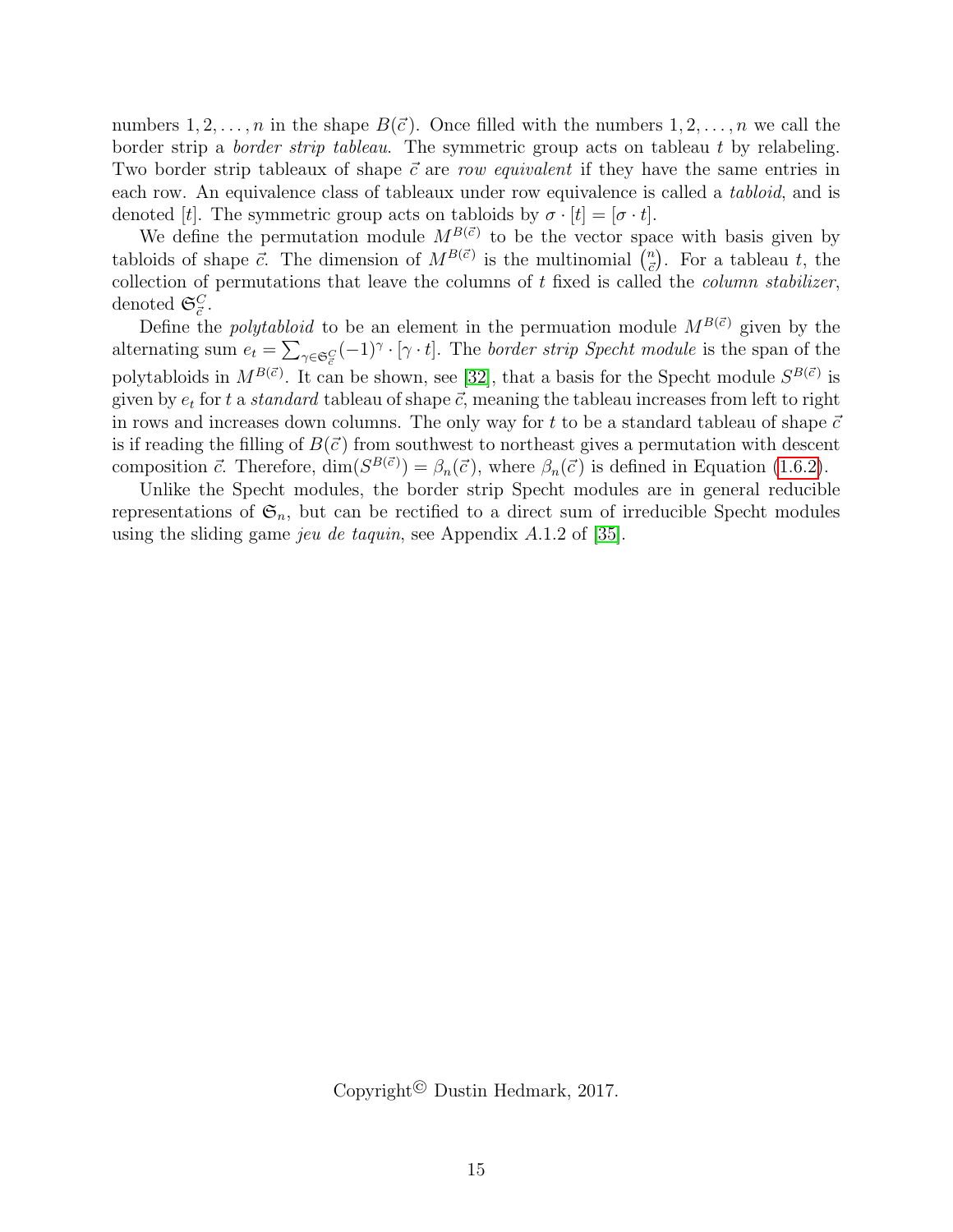#### <span id="page-26-0"></span>Chapter 2 Filters in the Partition Lattice

Like to a double cherry, seeming parted, But yet an union in partition

Helena A Midsummer Night's Dream, III.2.1249-50

#### <span id="page-26-1"></span>2.1 Introduction

In Section [1.4](#page-15-0) we introduced the partition lattice  $\Pi_n$ . In Section [1.7](#page-18-1) we discussed topological properties of posets, and in particular, we saw that a discrete Morse matching can be used to characterize the homotopy type of  $\Delta(\Pi_n)$ , see Theorem [1.7.5.](#page-21-3) In this chapter we will classify the topology and  $\mathfrak{S}_{n-1}$  action on certain sub-posets of the partition lattice  $\Pi_n$ . Our main tool will be the equivariant version of Quillen's fiber lemma, see Theorem [1.8.1.](#page-23-2)

We begin with a history of work done on the d-divisible partition lattice, that is, the collection of partitions in  $\Pi_n$  having all block sizes divisible by d. After a discussion of the history of the d-divisible partition lattice we transition into our plan of attack for computing the homology of filters in the partition lattice.

Work on the *d*-divisible partition lattice began with Sylvester's physics dissertation [\[39\]](#page-93-6), where he considered the even partition lattice, or equivalently, all set partitions with all even sized block. Sylvester computed the Möbius function of this lattice and showed that it equals, up to a sign, the tangent number, or equivalently the number of permutations in  $\mathfrak{S}_n$ with descent set  $\{2, 4, \ldots, n-2\}$ . The name tangent number comes from the fact that the exponential generating function for *alternating* permutations, or permutations in  $\mathfrak{S}_n$  with descents at all odd or all even positions, respectively, is given  $\sec(x) + \tan(x)$ , see [\[36,](#page-93-0) Proposition 1.6.1].

Stanley then introduced the d-divisible partition lattice. This is the collection of all set partitions with blocks having size divisible by d, denoted by  $\prod_{n=1}^{d}$ . He showed that the Möbius function is, up to a sign, the number of permutations in the symmetric group  $\mathfrak{S}_{n-1}$  with descent set  $\{d, 2d, ..., n-d\}$ ; see [\[34\]](#page-93-7).

Wachs [\[41\]](#page-93-4) and Sagan [\[31\]](#page-92-2) independently proved that the poset  $\Pi_n^d \cup \{\hat{0}\}\$ is EL-shellable, and thus the homotopy type of the complex  $\Delta(\Pi_n^d - \{\hat{1}\})$  is a wedge of spheres of the same dimension. Additionally, Wachs gave explicit matrices for the action of  $\mathfrak{S}_n$  on this homology.

Calderbank, Hanlon and Robinson [\[9\]](#page-91-4) continued work on the order complex  $\Delta(\Pi_n^d - \{\hat{1}\})$ by giving generating functions for the  $\mathfrak{S}_n$  characters acting on the unique non-vanishing homology group of the d-divisible partition lattice, as well as the generating function for  $\mathfrak{S}_n$ characters on partition lattice where all blocks have size 1 mod d. Additionally, Calderbank, Hanlon, and Robinson proved a conjecture of Stanley's stating that the restriction of the  $\mathfrak{S}_n$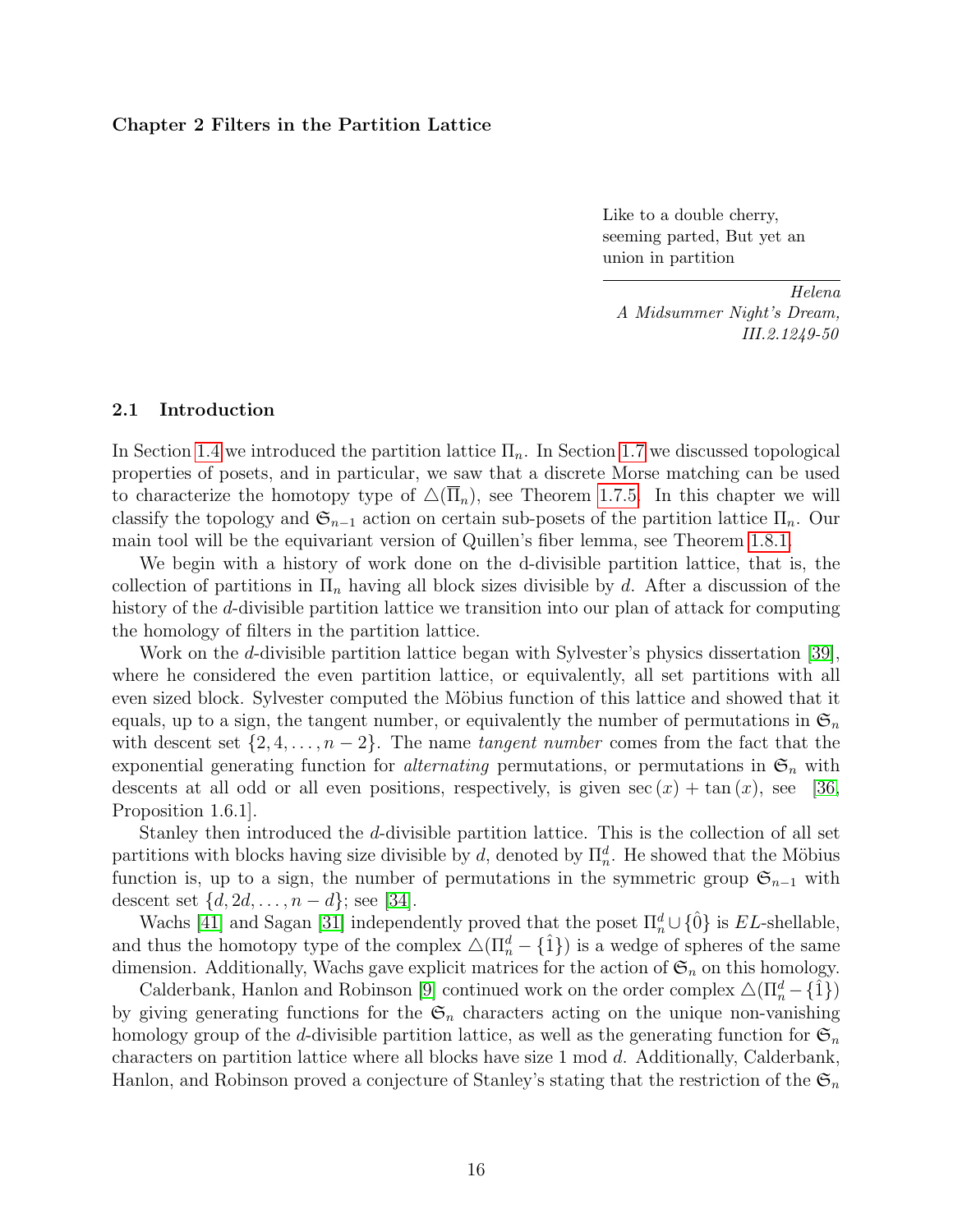action on the top homology of the even partition lattice to  $\mathfrak{S}_{n-1}$  is given by the border strip Specht module  $B((d, d, \ldots, d, d-1)).$ 

Ehrenborg and Jung [\[12\]](#page-91-5) further generalized the d-divisible partition lattice by defining a subposet  $\prod_{\vec{c}}^*$  of  $\Pi_n$  for a composition  $\vec{c}$  of n. The subposet  $\prod_{\vec{c}}^*$  reduces to the d-divisible partition lattice when the composition  $\vec{c}$  is given by  $\vec{c} = (d, d, \dots, d)$ . Their work on the filter  $\Pi^*_{\vec{c}}$  consists of three main results. First, they showed that the Möbius function of  $\Pi^*_{\vec{c}} \cup \{0\}$ equals, up to a given sign, the number of permutations in  $\mathfrak{S}_n$  ending with the element n with descent composition  $\vec{c}$ . Second, they showed that the order complex  $\Delta(\Pi_{\vec{c}}^* - {\hat{1}})$  is homotopy equivalent to a wedge of spheres of the same dimension. Lastly, if  $\vec{c} = (c_1, c_2, \ldots, c_k)$ , they proved that the action of  $\mathfrak{S}_{n-1}$  on the top homology group of  $\Delta(\Pi_{\vec{c}}^* - {\hat{1}})$  is given by the Specht module corresponding to the composition  $(c_1, c_2, \ldots, c_k - 1)$ .

In this chapter we continue this research program by considering a more general class of filters in the partition lattice. A *filter* F in a poset P is an upper order ideal, i.e., if  $x \in F$ and  $x \leq y$ , then  $y \in F$ . Let  $\Delta$  be a filter in the poset of compositions. Since the poset of compositions is isomorphic to a Boolean algebra, the filter  $\Delta$  under the reverse order is a lower order ideal and hence can be viewed as the face poset of a simplicial complex. We define the associated filter  $\Pi^*_{\Delta}$  in the partition lattice. This definition extends the definition of  $\Pi_{\vec{c}}^*$ . In fact, when  $\Delta$  is a simplex generated by the composition  $\vec{c}$  the two definitions agree.

Our main result is that we can determine all the reduced homology groups of the order complex  $\Delta(\Pi^*_{\Delta} - {\hat{1}})$  in terms of the reduced homology groups of links in  $\Delta$  and in terms of Specht modules of border shapes; see Theorem [2.11.5.](#page-41-0) The proof proceeds by induction on the simplicial complex  $\Delta$  and builds up the isomorphism of Theorem [2.6.3](#page-34-1) using Mayer– Vietoris sequences. As our main tool, we use Quillen's fiber lemma to translate topological data from the filter  $Q^*_{\Delta}$  to the filter  $\Pi^*_{\Delta}$ . Our base case relies on a result of Ehrenborg and Jung describing the homology for the complex  $Q^*_{\vec{c}}$ .

We also present a proof of our main result, Theorem [2.6.3,](#page-34-1) using an equivariant poset fiber theorem of Björner, Wachs and Welker  $[4]$ . Even though this approach is concise, it does not yield an explicit construction of the isomorphism of Theorem [2.6.3.](#page-34-1) In particular, our hands-on approach using Mayer–Vietoris sequences yields a view of how the homology groups of  $\Delta(\Pi^*_{\Delta} - {\hat{1}})$  are changing as the complex  $\Delta$  is built up. Once again, a previous result of Ehrenborg and Jung is needed to apply the poset fiber theorem of Björner, Wachs and Welker.

Our main result yields explicit expressions for the reduced homology groups of the complex  $\Delta(\Pi^*_{\Delta} - {\hat{1}})$ , most notably when  $\Delta$  is homeomorphic to a ball or to a sphere. The same holds when  $\Delta$  is a shellable complex. We are able to describe the homotopy type of the order complex  $\Delta(\Pi^*_{\Delta} - \{\hat{1}\})$  using the homotopy fiber theorem of Björner, Wachs and Welker. Again, when  $\Delta$  is homeomorphic to a ball or to a sphere, we obtain that  $\Pi^*_{\Delta}$  is a wedge of spheres. We are also able to lift discrete Morse matchings from  $\Delta$  and its links to form a discrete Morse matching on the filter of ordered set partitions  $Q^*_{\Delta}$ .

In Sections [2.15](#page-47-0) through [2.17](#page-53-0) we give a plethora of examples of our results. We consider the case when our complex  $\Delta$  is generated by a knapsack partition to obtain a previous result of Ehrenborg and Jung. In Section [2.16](#page-49-0) we study the case when  $\Lambda$  is a semigroup of positive integers and we consider the filter of partitions whose block sizes belong to the semigroup Λ. When Λ is generated by the arithmetic progression  $a, a+d, a+2d, \ldots$  we are able to describe the reduced homology groups of the associated filter in the partition lattice.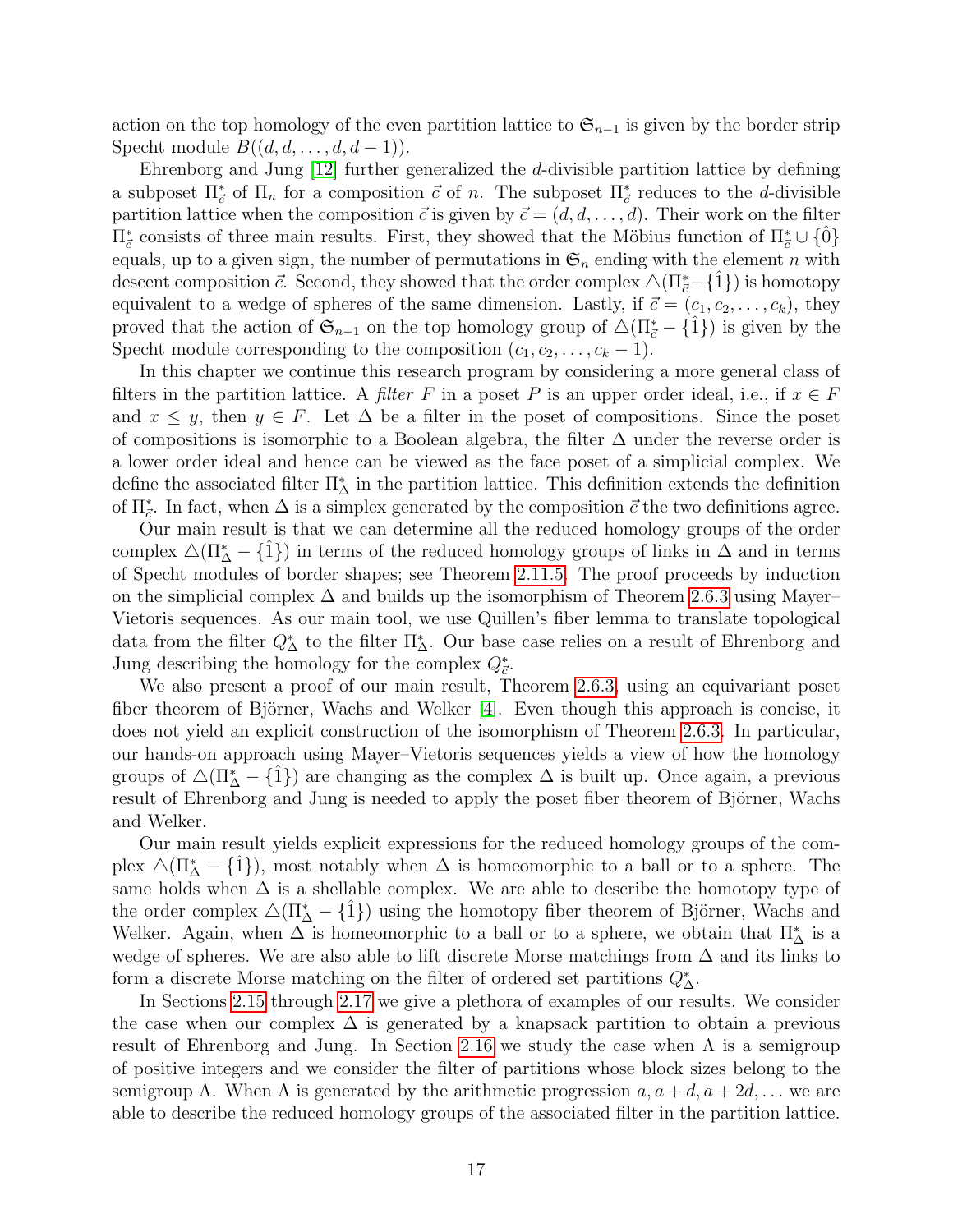The particular case when d divides a was studied by Browdy [\[5\]](#page-91-7), where the filter  $\Lambda$  consists of partitions whose block sizes are divisible by  $d$  and are greater than or equal to  $a$ . Finally, in Section [2.17](#page-53-0) we study the filter corresponding to the semigroup generated by two relative prime integers. Here we are able to give explicit results for the top and bottom reduced homology groups.

Other previous work in this area is due to Björner and Wachs [\[3\]](#page-91-8). Additionally, Sundaram studied the subposet of the partition lattice defined by a set of forbidden block sizes using plethysm and the Hopf trace formula; see [\[37,](#page-93-8) [38\]](#page-93-9).

We end the chapter by posing questions for further study.

#### <span id="page-28-0"></span>2.2 Integer and set partitions

We define an integer partition  $\lambda$  to be a finite multiset of positive integers. Thus the multiset  $\lambda = {\lambda_1, \lambda_2, \ldots, \lambda_k}$  is a partition of n if  $\lambda_1 + \lambda_2 + \cdots + \lambda_k = n$ . Sometimes it will be necessary to consider the multiplicity of the elements of the partition  $\lambda$ . We then write

$$
\lambda = {\lambda_1^{m_1}, \lambda_2^{m_2}, \ldots, \lambda_p^{m_p}},
$$

where we tacitly assume that  $\lambda_i \neq \lambda_j$  for two different indices  $i \neq j$ .

Let  $I_n$  be the set of all integer partitions of n. We make  $I_n$  into a partial order where the cover relation is adding two parts, that is, in terms of multisets

$$
\{\lambda_1, \lambda_2, \lambda_3, \ldots, \lambda_k\} \prec \{\lambda_1 + \lambda_2, \lambda_3, \ldots, \lambda_k\}.
$$

Note that the composition  $\{1, 1, \ldots, 1\}$  is the minimal element and  $\{n\}$  is the maximal element in the partial order.

Let  $\Pi_n$  denote the set of all set partitions of  $[n] = \{1, 2, \ldots, n\}$ . Define a partial order on  $\Pi_n$  by merging blocks, that is,

$$
\{B_1, B_2, B_3, \ldots, B_k\} \prec \{B_1 \cup B_2, B_3, \ldots, B_k\}.
$$

The poset  $\Pi_n$  is in fact a lattice. Let  $|\pi|$  denote the number of blocks of the partition  $\pi$ . Furthermore, for a set partition  $\pi = \{B_1, B_2, \ldots, B_k\}$  define its type to be the integer partition of n given by the multiset type( $\pi$ ) = { $|B_1|, |B_2|, \ldots, |B_k|$ }.

The symmetric group  $\mathfrak{S}_n$  acts on subsets of [n] by relabeling the elements. Similarly, the symmetric group  $\mathfrak{S}_n$  acts on the partition lattice by relabeling. Let  $\pi = \{B_1, B_2, \ldots, B_k\}$ be a set partition. Then the action is given by  $\alpha \cdot \pi = {\alpha(B_1), \alpha(B_2), \ldots, \alpha(B_k)}$ . Finally, when we speak about the action of the symmetric group  $\mathfrak{S}_{n-1}$ , we view the group  $\mathfrak{S}_{n-1}$  as the subgroup  $\{\alpha \in \mathfrak{S}_n : \alpha_n = n\}$  of the symmetric group  $\mathfrak{S}_n$ .

#### <span id="page-28-1"></span>2.3 Compositions and ordered set partitions

A composition  $\vec{c} = (c_1, c_2, \ldots, c_k)$  of n is an ordered list of positive integers such that  $c_1$  +  $c_2 + \cdots + c_k = n$ . Let Comp(n) be the set of all compositions of n. Furthermore, introduce the cover relation given by adding adjacent entries, that is,

$$
(c_1, \ldots, c_i, c_{i+1}, \ldots, c_k) \prec (c_1, \ldots, c_i + c_{i+1}, \ldots, c_k).
$$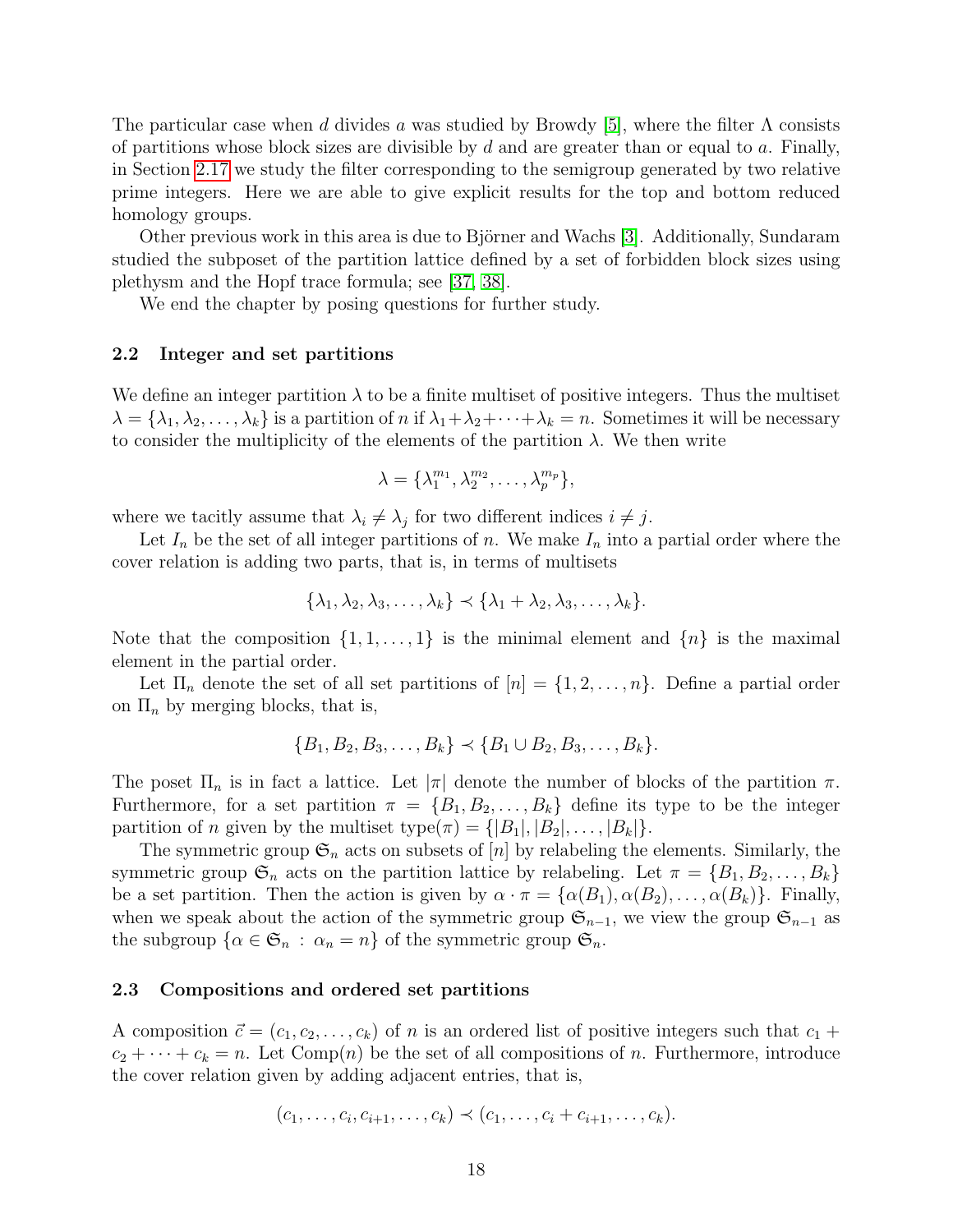This makes Comp(n) into a poset, and it is isomorphic to the Boolean algebra on  $n-1$ elements. Note that  $(1, 1, \ldots, 1)$  and  $(n)$  are the minimal and maximal elements of  $Comp(n)$ , respectively. Also, we define the type of a composition  $\vec{c} = (c_1, c_2, \ldots, c_k)$  to be the integer partition type( $\vec{c}$ ) = { $c_1, c_2, \ldots, c_k$ } of n. Furthermore, let  $|\vec{c}|$  denote the number of parts of the composition  $\vec{c}$ .

We now review terminology from Section [1.6.](#page-18-0)

For a composition  $\vec{c} = (c_1, c_2, \dots, c_k)$  of n, the multinomial coefficient is given by

$$
\binom{n}{\vec{c}} = \binom{n}{c_1, c_2, \dots, c_k} = \frac{n!}{c_1! \cdot c_2! \cdots c_k!}.
$$

For  $\alpha \in \mathfrak{S}_n$ , let the descent set of  $\alpha$ , denoted by Des $(\alpha)$ , be the subset of  $[n-1]$  given by  $Des(\alpha) = \{i \in [n-1] : \alpha(i) > \alpha(i+1)\}.$  Throughout this chapter it will be more convenient to consider  $Des(\alpha)$  as a composition of n, that is, if  $Des(\alpha) = \{i_1 < i_2 < \cdots < i_k\}$ , then we consider Des( $\alpha$ ) as a composition of n given by Des( $\alpha$ ) = (i<sub>1</sub>, i<sub>2</sub> - i<sub>1</sub>, ..., i<sub>k</sub> - i<sub>k-1</sub>, n - i<sub>k</sub>). Note that the identity permutation  $12 \cdots n$  has descent composition  $(n)$ .

Let  $\beta_n(\vec{c})$  be the number of permutations  $\alpha$  in  $\mathfrak{S}_n$  such that  $Des(\alpha) = \vec{c}$ . Likewise, define  $\beta_n^*(\vec{c})$  to be the number of permutations  $\alpha$  in  $\mathfrak{S}_n$  with descent composition  $\vec{c}$  and  $\alpha(n) = n$ . Observe that

<span id="page-29-1"></span>
$$
\binom{n-1}{c_1, \dots, c_{k-1}, c_k - 1} = \sum_{\substack{\vec{d} \in \text{Comp}(n) \\ \vec{c} \le \vec{d}}} \beta_n^*(\vec{d}),
$$
\n(2.3.1)

is the Comp $(n)$  analog of Equation [1.6.2.](#page-18-3)

An ordered set partition  $\sigma = (C_1, C_2, \ldots, C_p)$  of  $[n]$  is a list of non-empty sets, or blocks, such that the set  $\{C_1, C_2, \ldots, C_p\}$  is a partition of the set [n], where the order of the blocks now matters. Furthermore, let  $|\sigma|$  denote the number of blocks in the ordered set partition  $\sigma$ .

Let  $Q_n$  be the set of all ordered set partitions on the set  $[n]$ . Introduce a partial order on  $Q_n$  where the cover relation is joining adjacent blocks, that is,

$$
(C_1, \ldots, C_i, C_{i+1}, \ldots, C_p) \prec (C_1, \ldots, C_i \cup C_{i+1}, \ldots, C_p).
$$

Observe that the poset  $Q_n$  has the maximal element  $([n])$ , along with n! minimal elements, namely the ordered set partitions  $({\{\alpha_1\}, {\{\alpha_2\}, \ldots, {\{\alpha_n\}}}),$  one for each permutation  $\alpha \in \mathfrak{S}_n$ . Moreover, every interval in  $Q_n$  is a Boolean algebra.

Define the type of an ordered set partition  $\sigma = (C_1, C_2, \ldots, C_k)$  to be the composition of *n* given by listing the cardinalities of its blocks, that is,  $type(\sigma) = (|C_1|, |C_2|, \ldots, |C_k|)$ .

<span id="page-29-0"></span>**Definition 2.3.1.** For a permutation  $\alpha \in \mathfrak{S}_n$  and a composition  $\vec{d} = (d_1, d_2, \dots, d_k)$  of n, let  $\sigma(\alpha, \vec{d})$  denote the unique ordered set partition in  $Q_n$  of type  $\vec{d}$  whose elements are given, in order, by the permutation  $\alpha$ , that is,

$$
\sigma(\alpha, \vec{d}) = (\{\alpha(1), \ldots, \alpha(d_1)\}, \{\alpha(d_1 + 1), \ldots, \alpha(d_2)\}, \ldots, \{\alpha(d_{k-1} + 1), \ldots, \alpha(n)\}).
$$

Finally, the symmetric group  $\mathfrak{S}_n$  acts on ordered set partitions by relabeling, that is

$$
\alpha \cdot (C_1, C_2, \ldots, C_k) = (\alpha(C_1), \alpha(C_2), \ldots, \alpha(C_1)).
$$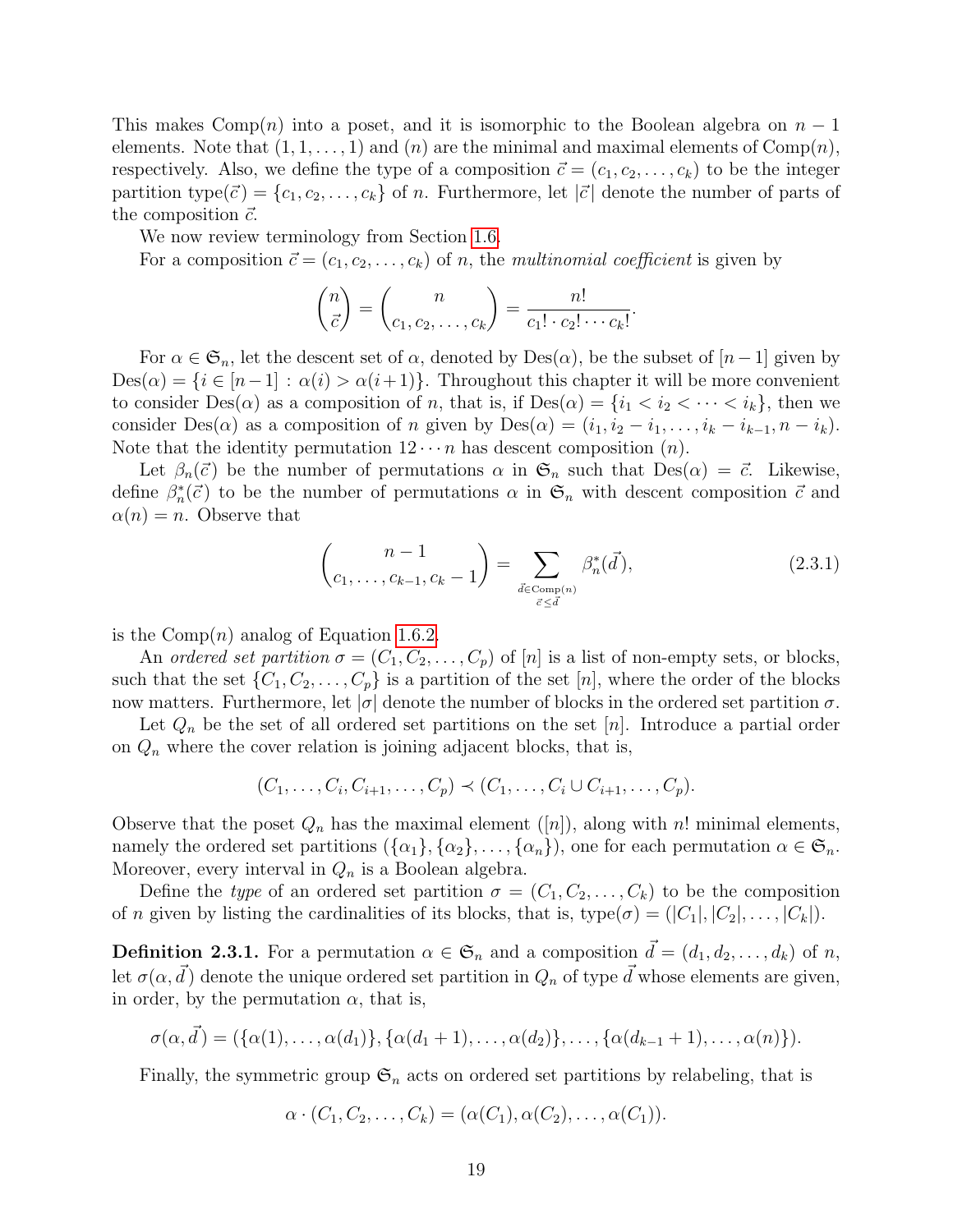

<span id="page-30-1"></span>Figure 2.1: The filter  $F = \langle (1, 2, 1) \rangle \subseteq \text{Comp}(4)$  and its realization as a simplicial poset  $\Delta := F^*$  in Comp(4)<sup>\*</sup>.

#### <span id="page-30-0"></span>2.4 Topological considerations

Recall a simplicial complex  $\Delta$  is a finite collection of sets such that the empty set belongs to  $\Delta$  and  $\Delta$  is closed under inclusion. We will find it easier to view a simplicial complex as a partially ordered set  $\Delta$  with additional conditions.

**Definition 2.4.1.** Let  $\Delta$  be a poset such that

- $\Delta$  has a unique minimal element  $\hat{0}$
- every interval  $[0, x]$  for  $x \in \Delta$  is a Boolean algebra.

Then we say that  $\Delta$  is a *simplicial poset*.

Notice that a poset P is simplicial if P is the face poset of a simplicial complex. Furthermore, note that the second condition in the definition of a simplicial poset makes the poset  $\Delta$  ranked, since every saturated chain between the minimal element 0 and an element x has the same length. Thus the *dimension* of an element x is defined by its rank minus one, that is,  $dim(x) = \rho(x) - 1$ . Note that this is in analogy to the dimension of a face  $\sigma$  in a simplicial complex  $\Delta$  being given by  $\dim(\sigma) = |\sigma| - 1$ .

A filter in a poset P is an upper order ideal. Hence if F is a filter in  $P$ , then the dual filter  $F^*$  in  $P^*$  is now a lower order ideal. In particular, if  $\Delta \subseteq \text{Comp}(n)$  is a filter, since upper order ideals in Comp(n) are Boolean algebras, the dual of  $\Delta$  is a simplicial poset in the dual space  $Comp(n)^*$ , which has cover relation given by splitting rather than merging. To emphasize that we have dualized, we use ≤<sup>∗</sup> to denote the order relation in the dualized  $Comp(n)$ . See Figure [2.1](#page-30-1) for an example.

Lastly, the *link* of a face F in a simplicial complex  $\Delta$  is given by  $lk_F(\Delta) = \{G \in \Delta :$  $F \cup G \in \Delta$ ,  $F \cap G = \emptyset$ . However, working with the poset definition of a simplicial complex, we have the following equivalent definition of the link:  $lk_x(\Delta) = \{y \in \Delta : x \leq y\}$ , that is, the link is the principle filter generated by the face  $x$ . One advantage of this definition is that we do not have to relabel the faces when considering the link.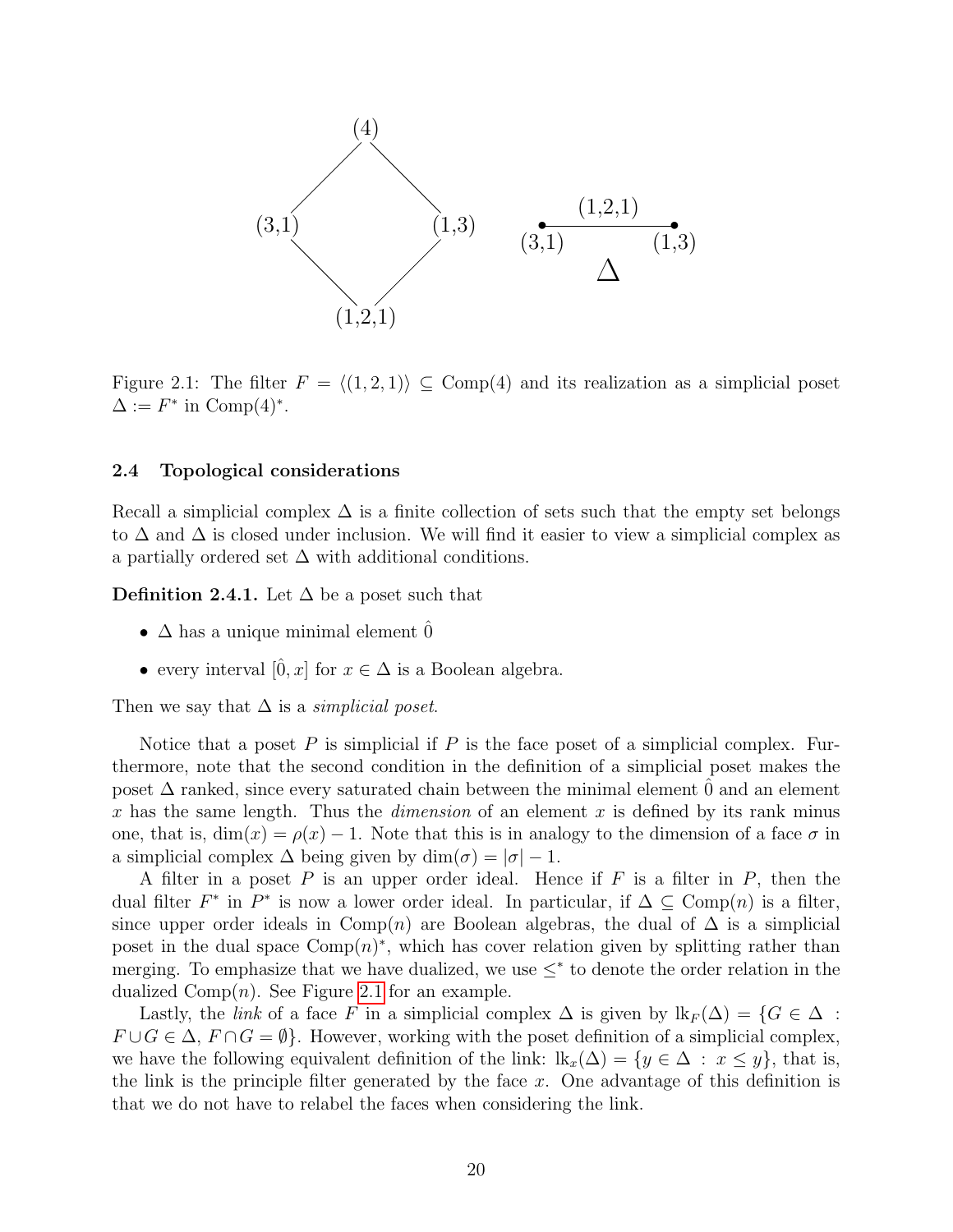From now on our simplicial complex  $\Delta$  will be a filter in the composition lattice Comp(n), with the dual order  $\leq^*$ .

Let  $C_k(\text{Comp}(n))$  be the linear span of all compositions of n into  $k+2$  parts. We obtain a chain complex by defining the boundary map as follows. Define the map  $\partial_{k,j}$ :  $C_k(\text{Comp}(n)) \longrightarrow C_{k-1}(\text{Comp}(n))$  by

$$
\partial_{k,j}(c_1,\ldots,c_j,c_{j+1},\ldots,c_{k+2})=(c_1,\ldots,c_j+c_{j+1},\ldots,c_{k+2}).
$$

Then the boundary map on Comp(n) is given by  $\partial_k = \sum_{j=1}^{k+1} (-1)^{j-1} \cdot \partial_{k,j}$ .

Consider the dual order on the set of ordered set partitions  $Q_n$ . For  $\Delta \subseteq \text{Comp}(n)$  a complex, let  $Q_{\Delta} = \{\tau \in Q_n : \text{type}(\tau) \in \Delta\}$ . The filter  $Q_{\Delta}$  is also a simplicial poset, so we refer to  $Q_{\Delta}$  as a complex.

Define  $C_k(Q_n)$  to be the linear span of all ordered set partitions of [n] with  $k+2$  blocks. The boundary map  $\partial_k : C_k(Q_n) \longrightarrow C_{k-1}(Q_n)$  on  $Q_n$  is given by  $\partial_k(\sigma(\alpha, \vec{d})) = \sigma(\alpha, \partial_k(\vec{d})),$ where  $\partial_k(\vec{d})$  is the boundary map applied to the composition  $\vec{d}$  in  $C_k(\text{Comp}(n))$ , and where  $\sigma(\alpha,\vec{c})$  is given in Definition [2.3.1.](#page-29-0) This boundary map is inherited by the subcomplex  $Q_{\Delta}$ .

Finally, for simplicial complexes  $\Delta$  and  $\Gamma$  in Comp $(n)$  and Comp $(m)$  respectively, their join is defined to be poset

$$
\Delta * \Gamma = \{ \vec{c} \circ \vec{d} \, : \, \vec{c} \in \Delta, \vec{d} \in \Gamma \},
$$

where ∘ denote the concatenation of compositions. Note that the join  $\Delta * \Gamma$  has the composition  $(n, m)$  as its minimal element. Furthermore, we have the following basic lemma on Morse matchings of joins of complexes.

**Lemma 2.4.1.** Let  $\Delta$  and  $\Gamma$  be two complexes in Comp(n) each having a discrete Morse matching. Let  $\Delta^c$  and  $\Gamma^c$  be the sets of critical cells of  $\Delta$  and  $\Gamma$ , respectively. Then the join  $\Delta \ast \Gamma$  has a Morse matching where the critical cells are

$$
\{\vec{c} \circ \vec{d} \,:\, \vec{c} \in \Delta^c, \vec{d} \in \Gamma^c\}.
$$

#### <span id="page-31-0"></span>2.5 Border strips and Specht modules

A border strip B is a connected skew-shape which does not contain a two by two square. For each composition  $\vec{c} = (c_1, c_2, \dots, c_k)$  there is a unique border strip such that the number of boxes in the *i*th row is given by  $c_i$  and every two adjacent rows overlap in one position. Denote this border strip by  $B(\vec{c})$ . See Figure [1.9](#page-24-0) for an example.

In an analogous fashion, for a composition  $\vec{c} \in \text{Comp}(n)$  we define the border shape  $A(\vec{c})$ to be the skew-shape whose ith row has length  $c_i$  such that the rows of  $A(\vec{c})$  are nonoverlapping.

Let  $R_i$  be the interval  $[c_1 + \cdots + c_{i-1} + 1, c_1 + \cdots + c_{i-1} + c_i]$ . The row stabilizer of the border strip  $B(\vec{c})$  is the subgroup  $\mathfrak{S}_{R_1} \times \mathfrak{S}_{R_2} \times \cdots \times \mathfrak{S}_{R_k}$  of the symmetric group  $\mathfrak{S}_n$ .

Since the poset  $Comp(n)$  of all compositions of n is a Boolean algebra, every composition has a complementary composition  $\vec{c}^c$ . To obtain the complement of a composition write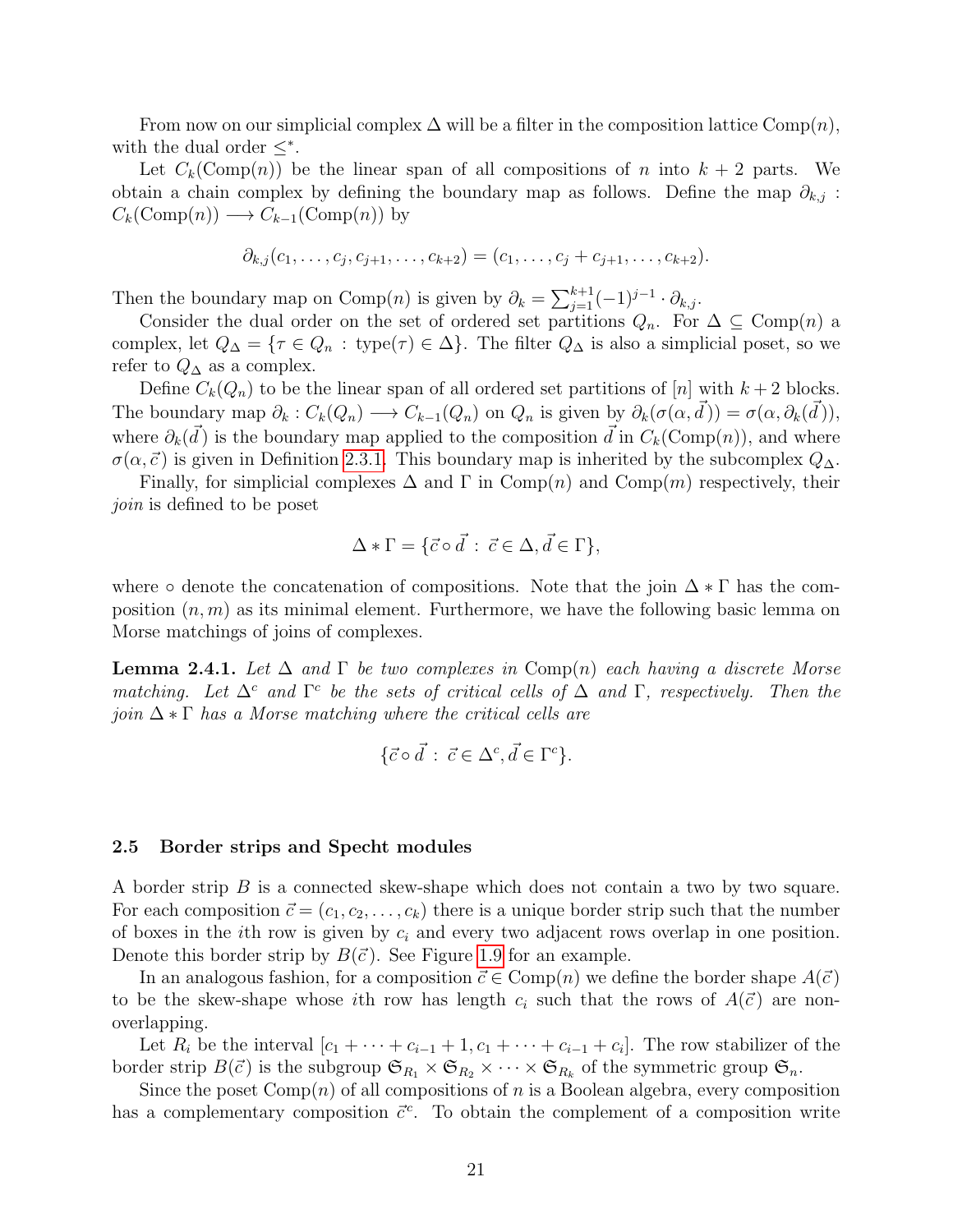every part of the composition as a sum of 1s and then exchange the plus signs with the commas. Similarly, the column stabilizer is defined as the row stabilizer of the border strip of the complementary composition. More precisely, let  $(d_1, d_2, \ldots, d_p)$  be the complementary composition  $\vec{c}^c$  and let  $K_i$  be the interval  $[d_1 + \cdots + d_{i-1} + 1, d_1 + \cdots + d_{i-1} + d_i]$ . Then the column stabilizer is the subgroup  $\mathfrak{S}_{\vec{c}}^C = \mathfrak{S}_{K_1} \times \mathfrak{S}_{K_2} \times \cdots \times \mathfrak{S}_{K_p}$ . See Figure [1.9.](#page-24-0)

We now review some basic representation theory of the symmetric group. For a less terse introduction, see [\[32,](#page-92-1) Chapter 3]. A border strip tableau t of shape  $\vec{c}$  is a filling of the border strip  $B(\vec{c})$ . In Figure [1.9](#page-24-0) we look at the border strip tableau  $B(\vec{c})$  for  $\vec{c} = (2, 3, 1)$ . Note that the row stabilizer is the group  $\mathfrak{S}_{\vec{c}} = \mathfrak{S}_{[1,2]} \times \mathfrak{S}_{[3,5]} \times \mathfrak{S}_{[6,6]}$ . Note that  $\vec{c} = (1+1, 1+1+1, 1)$ so that the complementary composition is  $\vec{c}^c = (1, 1 + 1, 1, 1 + 1) = (1, 2, 1, 2)$ . Hence the column stabilizer is  $\mathfrak{S}_{\vec{c}}^C = \mathfrak{S}_{[1,1]} \times \mathfrak{S}_{[2,3]} \times \mathfrak{S}_{[4,4]} \times \mathfrak{S}_{[5,6]}.$ 

A border strip tabloid, denoted [t], is a border strip tableau under row equivalence. Define the permutation module,  $M^{B(\vec{c})}$ , to be the vector space with basis elements given by all tabloids of shape  $B(\vec{c})$ . A polytabloid for the border strip  $\vec{c}$  is defined by the alternating sum  $e_t = \sum_{\gamma \in \mathfrak{S}_{\vec{\alpha}}^C} (-1)^{\gamma} \cdot [\gamma \cdot t]$ , where  $\mathfrak{S}_{\vec{c}}^C$  is the column stabilizer of the tableau t of shape  $\vec{c}$ . Lastly, the Specht module, denoted  $S^{B(\vec{c})}$ , is the subspace of  $M^{B(\vec{c})}$  generated by polytabloids. The dimension of the Specht module  $S^{B(\vec{c})}$  is given by the descent set statistics  $\beta_n(\vec{c})$ , while the dimension of the permutation module  $M^{B(\vec{c})}$  is given by the multinomial coefficient  $\binom{n}{\vec{c}}$ .

We now define two operations on compositions. The motivation comes from the associated Specht and permutation modules. For a composition  $\vec{c} = (c_1, \ldots, c_{k-1}, c_k)$  let  $\vec{c} - 1$ denote the composition  $(c_1, \ldots, c_{k-1}, c_k - 1)$  if  $c_k \geq 2$ , and otherwise let  $\vec{c} - 1$  denote the empty composition. Similarly, let  $\vec{c}/1$  denote the composition  $(c_1, \ldots, c_{k-1}, c_k - 1)$  if  $c_k \geq 2$ , and otherwise let  $\vec{c}/1$  denote the composition  $(c_1, \ldots, c_{k-1})$ . Note that  $\vec{c}/1$  is always a composition of  $n - 1$  if  $\vec{c}$  is a composition of n.

For a composition  $\vec{c}$  of n let  $B^*(\vec{c})$  denote the border strip  $B(\vec{c}-1)$ . In our results the associated Specht module is  $S^{B^*(\vec{c})}$  and the group action is by  $\mathfrak{S}_{n-1}$ . We can think of this Specht module as a submodule of  $S^{B(\vec{c})}$  spanned by all standard Young tableaux where the northeastern-most box is filled with  $n$ . Note that when the composition ends with the entry 1, there are no such standard Young tableaux, and hence  $S^{B^*(\vec{c})}$  is the zero module.

If we require the tabloids that span the permutation module  $M^{B(\vec{c})}$  to have the filling *n* in the northeastern-most box, we obtain the submodule  $M^{B^{\#}(\vec{c})}$ . With this in mind, we make the definition  $B^{\#}(\vec{c}) = B(\vec{c}/1)$ . Similarly, we define the shape  $A^{\#}(\vec{c}) = A(\vec{c}/1)$ .

Furthermore, the dimensions of the Specht module  $S^{B^*(\vec{c})}$  and the permutation module  $M^{B^{\#}(\vec{c})}$  are  $\beta_n^*(\vec{c})$  and  $\binom{n}{\vec{c}}$  $\binom{n}{\vec{c}/1}$ , respectively. Additionally, we have the decomposition

$$
M^{B^{\#}(\vec{c})} \cong_{\mathfrak{S}_{n-1}} \bigoplus_{\vec{c} \leq \vec{d}} S^{B^*(\vec{d})},
$$

which is the representation theoretic analogue of equation  $(2.3.1)$ . Please see Lemma [2.13.3](#page-44-0) for a proof.

# <span id="page-32-0"></span>2.6 The simplicial complex  $Q^*_{\Delta}$

We now define the simplicial complex  $Q^*_{\Delta}$ , which will serve us as an important stepping stone to understanding the topology of a large class of filters in the partition lattice. We make the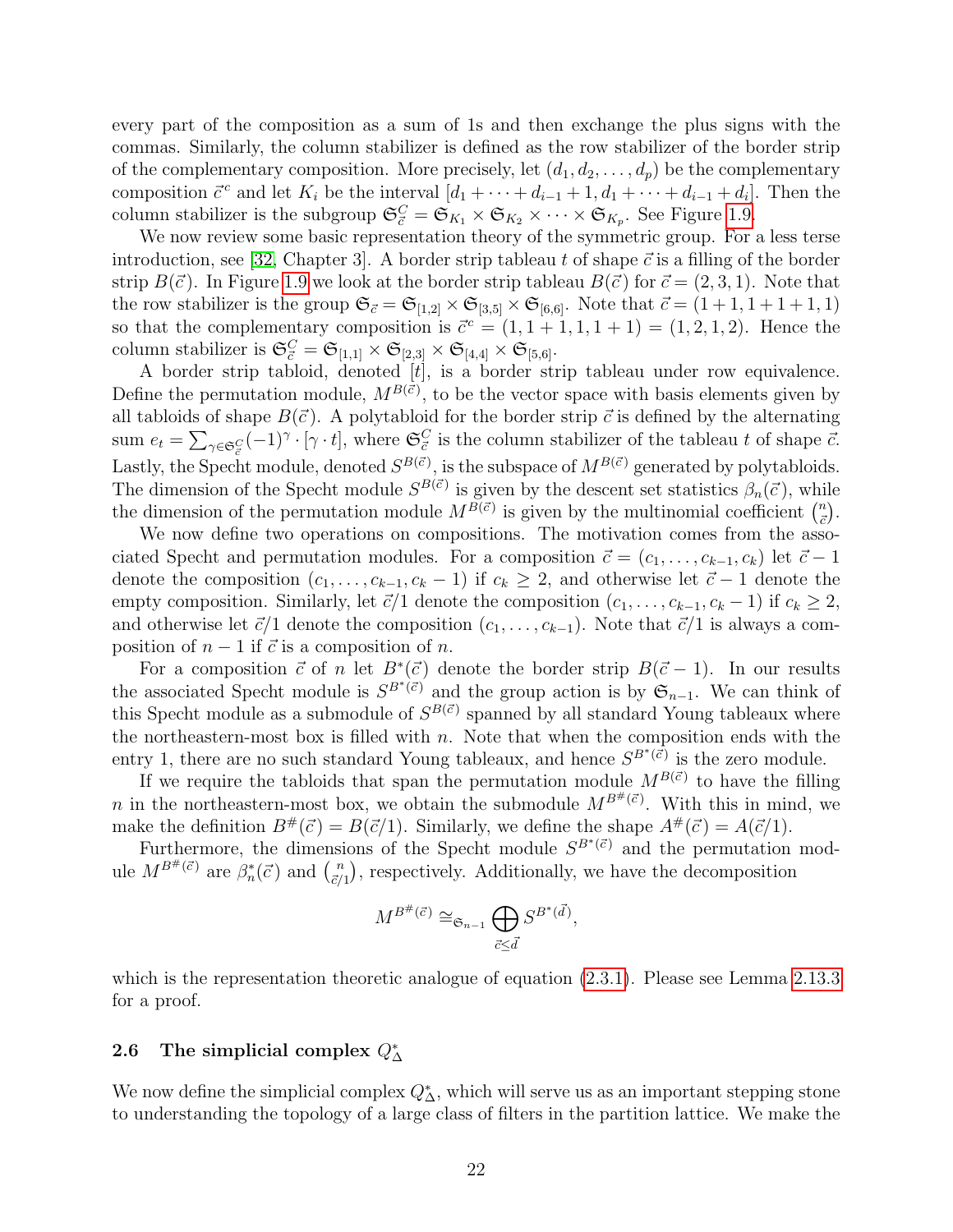transition from  $Q^*_{\Delta}$  to the partition lattice using Quillen's Fiber Lemma, see Theorem [1.8.1.](#page-23-2) Note that by considering the reverse orders in  $\text{Comp}(n)$  and in  $Q_n$  we obtain two simplicial posets. Hence for  $\Delta$  a non-empty filter in Comp(n), we view  $\Delta$  as a simplicial complex under the reverse order  $\leq^*$ . See the discussion in Section [2.4.](#page-30-0)

**Definition 2.6.1.** Let  $\Delta$  be a filter in Comp(n), that is, let  $\Delta$  be a simplicial complex of compositions of n. Define  $Q^*_{\Delta}$  to be all ordered set compositions whose type is in the complex  $\Delta$  and whose last block contains the element n, that is,

$$
Q_{\Delta}^* = \{ \sigma = (C_1, C_2, \dots, C_k) \in Q_n : \text{type}(\sigma) \in \Delta, n \in C_k \}.
$$

Note that we view  $Q^*_{\Delta}$  as a simplicial complex. Our purpose is to study the reduced homology groups of this complex.

Recall that the link of a composition  $\vec{c}$  in  $\Delta$  is the filter

<span id="page-33-1"></span>
$$
lk_{\vec{c}}(\Delta) = \{ \vec{d} \in \Delta \; : \; \vec{d} \leq^* \vec{c} \},
$$

where  $\leq^*$  is the reverse of the partial order of Comp(n). Since  $\text{lk}_{\vec{c}}(\Delta)$  is now a simplicial poset with minimal element  $\vec{c}$ , we have a dimension shift from  $\Delta$  to lk $_{\vec{c}}(\Delta)$  given by

$$
\dim_{\mathrm{lk}_{\vec{c}}(\Delta)}(\vec{d}) = \dim_{\Delta}(\vec{d}) - |\vec{c}| + 1 \tag{2.6.1}
$$

for  $\vec{d} \in \text{lk}_{\vec{c}}(\Delta)$ .

**Remark 2.6.1.** The symmetric group  $\mathfrak{S}_{n-1}$  acts on  $Q_{\Delta}^*$  by permutation, whereas the action of  $\mathfrak{S}_{n-1}$  on the complex  $\Delta$  is the trivial action, meaning for any  $\alpha \in \mathfrak{S}_{n-1}$  the action of  $\alpha$ on a composition  $\vec{d} \in \Delta$  is given by  $\alpha \cdot \vec{d} = \vec{d}$ . Therefore, as an  $\mathfrak{S}_{n-1}$  module, the homology of lk<sub>c</sub>( $\Delta$ ) will be a direct sum of one dimension trivial representations of  $\mathfrak{S}_{n-1}$ .

Furthermore, the type map from  $Q^*_{\Delta}$  to  $\Delta$  respects the  $\mathfrak{S}_{n-1}$  action, since the two ordered set partitions  $\sigma$  and  $\alpha \cdot \sigma$  have the same type for  $\sigma \in Q_n$  and  $\alpha \in \mathfrak{S}_{n-1}$ .

A special case of  $Q^*_{\Delta}$  is when the simplicial complex  $\Delta$  is a simplex, that is,  $\Delta$  is generated by one composition  $\vec{c}$ . This case was studied by Ehrenborg and Jung in [\[12\]](#page-91-5). Their results are given below.

<span id="page-33-0"></span>**Theorem 2.6.2** (Ehrenborg–Jung). Let  $\vec{c}$  be a composition of n into k parts. Then the complex  $Q_{\vec{c}}^*$  is a wedge of  $\beta_n^*(\vec{c})$  spheres of dimension  $k-2$ . Furthermore, the top homology group  $\widetilde{H}_{k-2}(Q_{\vec{c}}^*)$  is isomorphic to the Specht module  $S^{B^*(\vec{c})}$  as an  $\mathfrak{S}_{n-1}$ -module. This isomorphism  $\phi: S^{B^*(\vec{c})} \longrightarrow \widetilde{H}_{k-2}(Q^*_{\vec{c}})$  is given by

$$
\phi(e_t) = \sum_{\gamma \in \mathfrak{S}_{\vec{c}}^C} (-1)^{\gamma} \cdot \sigma(\alpha \cdot \gamma, \vec{c}),
$$

where the permutation  $\alpha \in \mathfrak{S}_n$  is obtained by reading the entries of the tabloid t from southwest to northeast and attaching the element n at the end.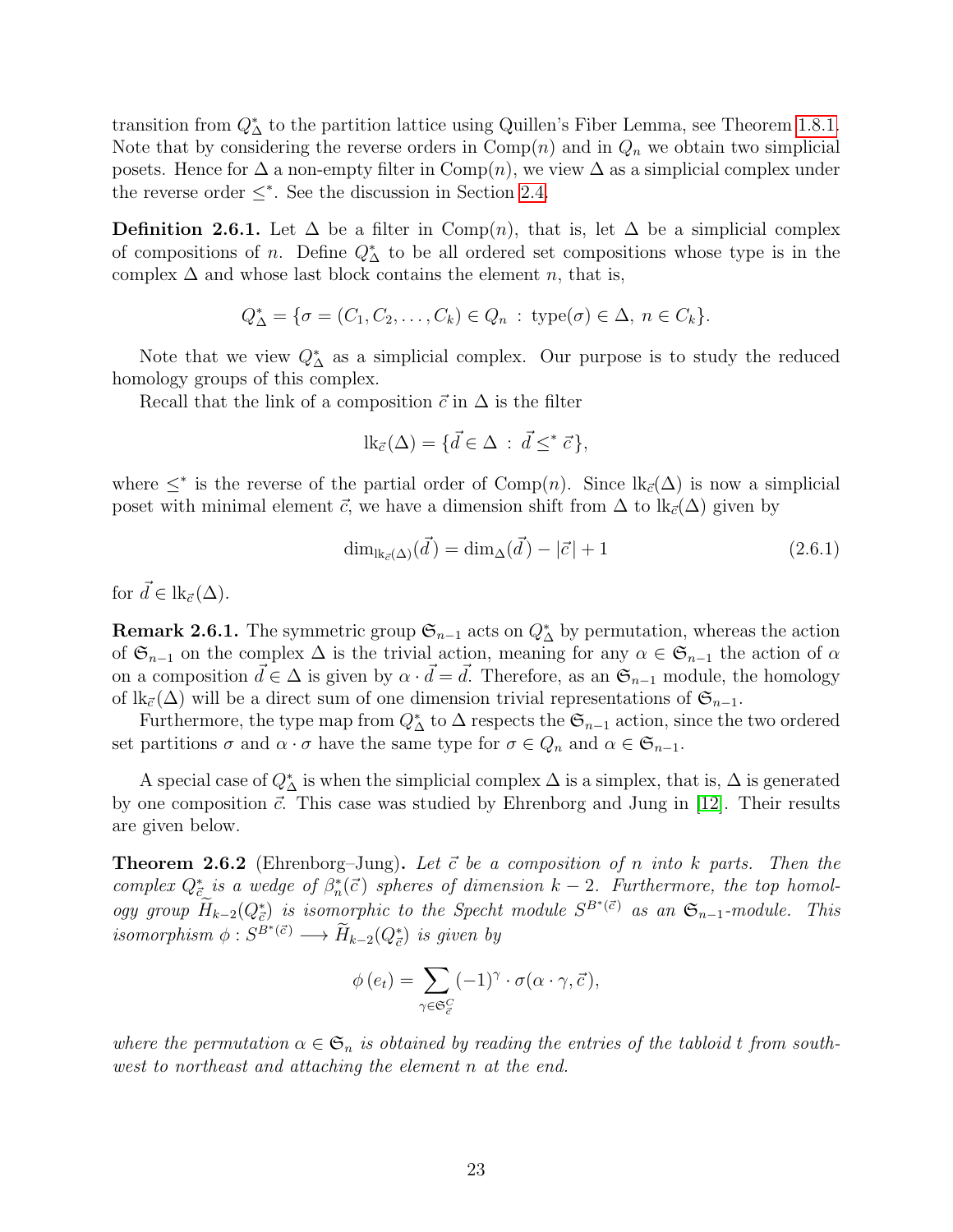Note that Ehrenborg and Jung formulated their result in terms of pointed set partitions. That is, our notation  $Q_{\vec{c}}^*$  is their notation  $\Delta_{\vec{d}}$ , where  $\vec{d} = (c_1, \ldots, c_{k-1}, c_k-1)$ . They allow the last entry of a composition to be zero and similarly the last entry of an ordered set partition to be empty. Moreover, our notation  $\Pi_{\vec{c}}^*$  is in their notation  $\Pi_{\vec{d}}^*$ .

We can now state the main result of this section.

<span id="page-34-1"></span>**Theorem 2.6.3.** Let  $\Delta$  be a simplicial complex of compositions of n. Then the ith reduced homology group of the simplicial complex  $Q^*_{\Delta}$  is given by

$$
\widetilde{H}_i(Q^*_{\Delta}) \cong \bigoplus_{\vec{c} \in \Delta} \widetilde{H}_{i-|\vec{c}|+1}(\mathrm{lk}_{\vec{c}}(\Delta)) \otimes S^{B^*(\vec{c})}.
$$

Furthermore, this isomorphism holds as  $\mathfrak{S}_{n-1}$ -modules.

We will prove Theorem [2.6.3](#page-34-1) at the end of Section [2.9.](#page-37-0)

## <span id="page-34-0"></span>2.7 The homomorphism  $\phi_i^\Delta$

In this section and the next two sections we present a proof of Theorem [2.6.3](#page-34-1) using induction and Mayer–Vietoris sequences. The induction basis is when  $\Delta$  is generated by a single composition  $\vec{c}$  in Comp(n), and the proof of the basis follows from Theorem [2.6.2.](#page-33-0) The induction step is to assume that Theorem [2.6.3](#page-34-1) holds for  $\Delta$ , Γ, and the intersection  $\Delta \cap \Gamma$ , and to show that it also holds for the union  $\Delta \cup \Gamma$ . This step requires Mayer–Vietoris sequences. Finally, since any simplicial complex is a union of simplices, Theorem [2.6.3](#page-34-1) holds for arbitrary simplicial complexes  $\Delta$  in Comp $(n)$ .

We begin by defining the isomorphism of Theorem [2.6.3](#page-34-1) explicitly. Section [2.8](#page-36-0) covers the induction basis, whereas Section [2.9](#page-37-0) covers the induction step.

Throughout this chapter we will let  $i_{\vec{c}}$  denote the shift  $i - |\vec{c}| + 1$ .

<span id="page-34-2"></span>**Definition 2.7.1.** Let  $D_i^{\vec{c}}(\Delta)$  be the tensor product  $C_{i_{\vec{c}}}(lk_{\vec{c}}(\Delta))\otimes M^{B^{\#}(\vec{c})}$  where  $C_j(lk_{\vec{c}}(\Delta))$ is the jth chain group of the link  $lk_{\vec{c}}(\Delta)$ . Let  $D^{\vec{c}}(\Delta)$  be the chain complex whose ith chain group is  $D_i^{\vec{c}}(\Delta)$  and whose boundary map is  $\partial \otimes id$ . Lastly, let  $D(\Delta)$  be the chain complex with *i*th chain group  $\bigoplus_{\vec{c} \in \Delta} D_i^{\vec{c}}(\Delta)$  with the differential  $\bigoplus_{\vec{c} \in \Delta} \partial \otimes id$ .

**Definition 2.7.2.** Define the chain complex  $E^{\vec{c}}(\Delta)$  analogous to  $D^{\vec{c}}(\Delta)$  of Definition [2.7.1](#page-34-2) above by replacing the permutation module  $M^{B^{\#}(\vec{c})}$  with the Specht module  $S^{B^*(\vec{c})}$ . We also have the corresponding chain complex  $E(\Delta)$  with the same differential.

**Lemma 2.7.1.** The homology of the chain complexes  $D(\Delta)$  and  $E(\Delta)$  are given by

$$
\widetilde{H}_i(D(\Delta)) \cong \bigoplus_{\vec{c} \in \Delta} \widetilde{H}_{i_{\vec{c}}}(\text{lk}_{\vec{c}}(\Delta)) \otimes M^{B^{\#}(\vec{c})},
$$
\n
$$
\widetilde{H}_i(E(\Delta)) \cong \bigoplus_{\vec{c} \in \Delta} \widetilde{H}_{i_{\vec{c}}}(\text{lk}_{\vec{c}}(\Delta)) \otimes S^{B^*(\vec{c})}.
$$

*Proof.* The homology of the chain complex  $D^{\vec{c}}(\Delta)$  is given by ker $(\partial_{i_{\vec{c}}}\otimes id)/\text{im}(\partial_{i_{\vec{c}}+1}\otimes id) \cong$  $(\ker(\partial_{i_{\vec{c}}}) \otimes M^{B^{\#}(\vec{c})})/(\text{im}(\partial_{i_{\vec{c}}+1}) \otimes M^{B^{\#}(\vec{c})}) \cong \ker(\partial_{i_{\vec{c}}})/\text{im}(\partial_{i_{\vec{c}}+1}) \otimes M^{B^{\#}(\vec{c})} \cong \widetilde{H}_{i_{\vec{c}}}(lk_{\vec{c}}(\Delta)) \otimes$  $M^{B^{\#}(\vec{c})}$ . The analogous result holds for  $E^{\vec{c}}(\Delta)$  and the lemma follows by direct summing.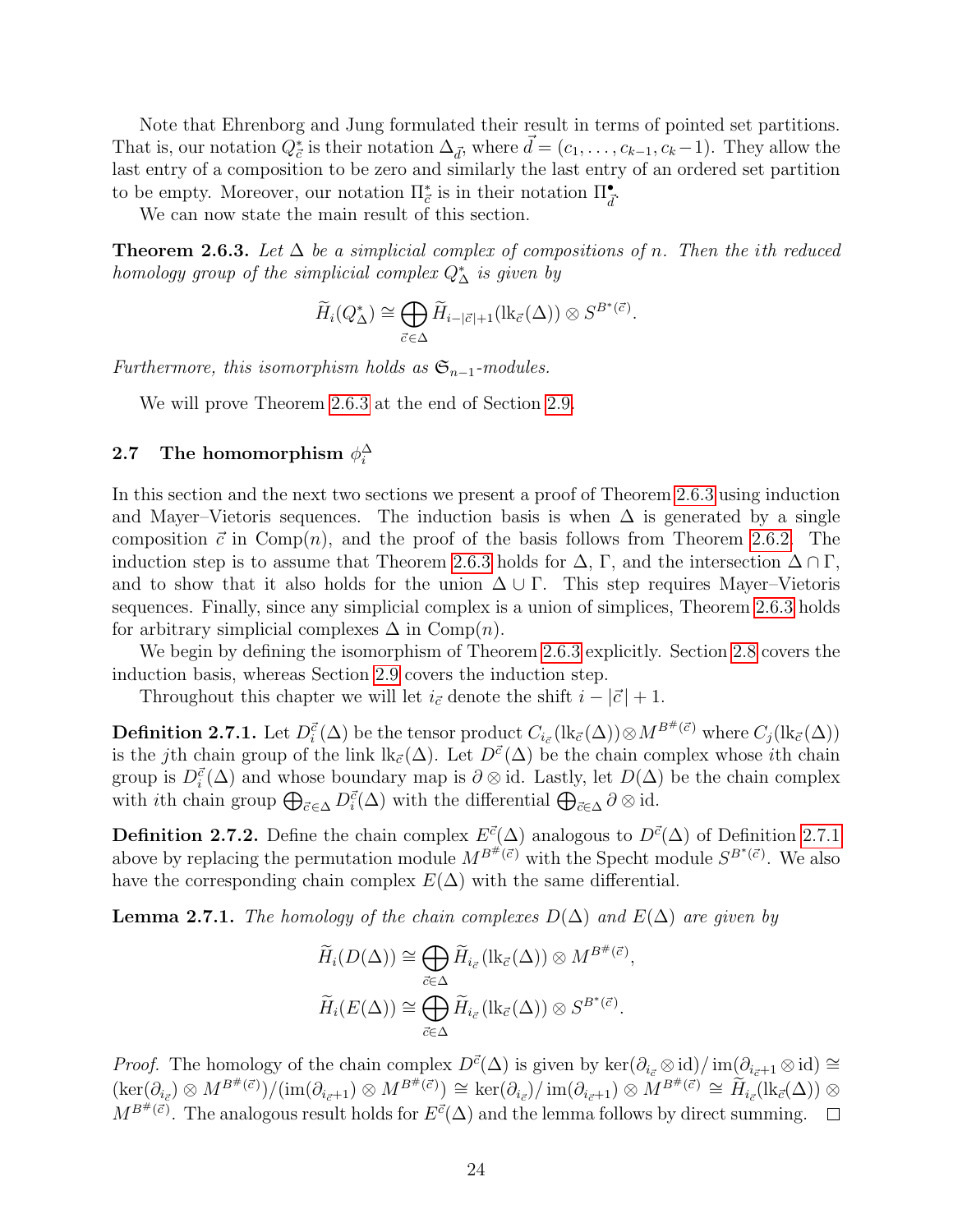For the rest of this section we let t denote a tabloid in the permutation module  $M^{B^{\#}(\vec{c})}$ and  $\alpha \in \mathfrak{S}_n$  is the permutation obtained by reading the entries of the tabloid t in increasing order from southwest to northeast and adjoining the element  $n$  at the end.

<span id="page-35-0"></span>**Definition 2.7.3.** The  $\mathfrak{S}_{n-1}$ -action on  $D_i^{\vec{c}}(\Delta)$  is given by  $\tau \cdot (d \otimes t) = d \otimes (\tau \circ t)$ , for  $\tau \in \mathfrak{S}_{n-1}$ and  $\vec{d} \otimes t$  a basis element of  $D^{\vec{c}}_i(\Delta) = C_{i_{\vec{c}}}(lk_{\vec{c}}(\Delta)) \otimes M^{B^{\#}(\vec{c})}.$ 

Notice that Definition [2.7.3](#page-35-0) states that  $\mathfrak{S}_{n-1}$  acts on  $D_i^{\vec{c}}(\Delta)$  by acting trivially on the chain group  $C_{i_{\vec{c}}}(\text{lk}_{\vec{c}}(\Delta))$  and by relabeling on  $M^{B^{\#}(\vec{c})}$ .

**Definition 2.7.4.** For a simplicial complex  $\Delta$  and a composition  $\vec{c}$  in  $\Delta$  define the map

$$
\phi_i^{\Delta,\vec{c}}: C_{i_{\vec{c}}}(\text{lk}_{\vec{c}}(\Delta)) \otimes M^{B^{\#}(\vec{c})} \longrightarrow C_i(Q^*_{\Delta}),
$$

on basis elements by  $\phi_i^{\Delta,\bar{c}}$  $i^{\Delta,\vec{c}}(\vec{d} \otimes t) = \sigma(\alpha, \vec{d}).$ 

Since  $\vec{d} \in C_{i_{\vec{c}}}(\mathbf{lk}_{\vec{c}}(\Delta))$  is a basis element, we know that  $\vec{d}$  is a simplex of  $\mathbf{lk}_{\vec{c}}(\Delta)$  of dimension  $i_{\vec{c}} = i - |\vec{c}| + 1$ , and thus by the dimension shift in equation [\(2.6.1\)](#page-33-1), we have that  $|\vec{d}| = i + 2$ , so that  $\phi_i^{\Delta, \bar{c}}$  $\Delta_i^{\Delta,\vec{c}}(\vec{d}) = \sigma(\pi, \vec{d})$  is an ordered partition of dimension *i*. Lastly, since tabloids in  $M^{B^{\#}(\vec{c})}$  have n in the last block, we are guaranteed that  $\phi_i^{\Delta,\vec{c}}$  $i^{\Delta,\vec{c}}(\vec{d}) \in C_i(Q^*_{\Delta}).$ 

<span id="page-35-1"></span>Lemma 2.7.2. The map  $\phi_i^{\Delta,\bar{c}}$  $i^{\Delta,\vec{c}}: C_{i_{\vec{c}}}(\text{lk}_{\vec{c}}(\Delta)) \otimes M^{B^{\#}(\vec{c})} \longrightarrow C_i(Q^*_{\Delta})$  respects the  $\mathfrak{S}_{n-1}$ -action.

*Proof.* Let  $\tau \in \mathfrak{S}_{n-1}$  and  $\vec{d} \otimes t$  be a basis element of  $C_{i_{\vec{c}}}(lk_{\vec{c}}(\Delta)) \otimes M^{B^{\#}(\vec{c})}$ . Then we have

$$
\phi_i^{\Delta,\vec{c}}(\tau \cdot (\vec{d} \otimes t)) = \phi_i^{\Delta,\vec{c}}(\vec{d} \otimes (\tau \cdot t)) = \sigma(\tau \cdot \alpha, \vec{d}) = \tau \cdot \sigma(\alpha, \vec{d}) = \tau \cdot \phi_i^{\Delta,\vec{c}}(\vec{d} \otimes t).
$$

 ${\bf Lemma \ \ 2.7.3.} \ \ The \ \ map \ \phi_i^{\Delta, \bar{c}}$  $\hat{\alpha}_i^{\Delta,\vec{c}}$  is an equivariant chain map between the complexes  $D^{\vec{c}}(\Delta)$ and  $C_i(Q^*_{\Delta})$ . That is, the following diagram commutes:

$$
\begin{array}{ccc}D_{i}^{\vec{c}}(\Delta)&\xrightarrow{\partial\otimes{\rm id}}&D_{i-1}^{\vec{c}}(\Delta)\\ \Big\downarrow{\scriptstyle\phi_{i}^{\Delta,\vec{c}}}&\Big\downarrow{\scriptstyle\phi_{i-1}^{\Delta,\vec{c}}}\\ C_{i}(Q^*_{\Delta})\xrightarrow{\qquad \qquad \partial {\qquad \qquad }-C_{i-1}(Q^*_{\Delta})\\ \end{array}
$$

*Proof.* Recall that the boundary map  $\partial$  of Comp(n) as well as the boundary map  $\partial$  of  $Q_{\Delta}^*$ are given in Section [2.4.](#page-30-0) Let  $\vec{d} \otimes t \in C_{i_{\vec{c}}}(\text{lk}_{\vec{c}}(\Delta)) \otimes M^{B^{\#}(\vec{c})}$ . Tracing first right then down we obtain:

$$
\phi_{i-1}^{\Delta,\vec{c}} \circ (\partial \otimes id)(\vec{d} \otimes t) = \phi_{i-1}^{\Delta,\vec{c}}(\partial(\vec{d}) \otimes t) = \sigma(\alpha, \partial(\vec{d})).
$$

Next, we trace down then right to obtain the same result:

$$
\partial \circ \phi_i^{\Delta, \vec{c}}(\vec{d} \otimes t) = \partial(\sigma(\alpha, \vec{d})) = \sigma(\alpha, \partial(\vec{d})).
$$

The equivariance of  $\phi_i^{\Delta,\bar{c}}$  $\frac{\Delta,c}{i}$  is a consequence of Lemma [2.7.2.](#page-35-1)

Lemma 2.7.4. The map  $\phi_i^{\Delta,\bar{c}}$  $\frac{\Delta,c}{i}$  induces a map

$$
\phi_i^{\Delta, \vec{c}} : \widetilde{H}_{i_{\vec{c}}}(\operatorname{lk}_{\vec{c}}(\Delta)) \otimes M^{B^{\#}(\vec{c})} \longrightarrow \widetilde{H}_i(Q^*_{\Delta})
$$

given by  $\phi_i^{\Delta}(\vec{d} \otimes t) = \sigma(\alpha, \vec{d}),$  for  $\vec{d} \in C_{i_{\vec{c}}}(\aleph_{\vec{c}}(\Delta))$  a cycle.

 $\Box$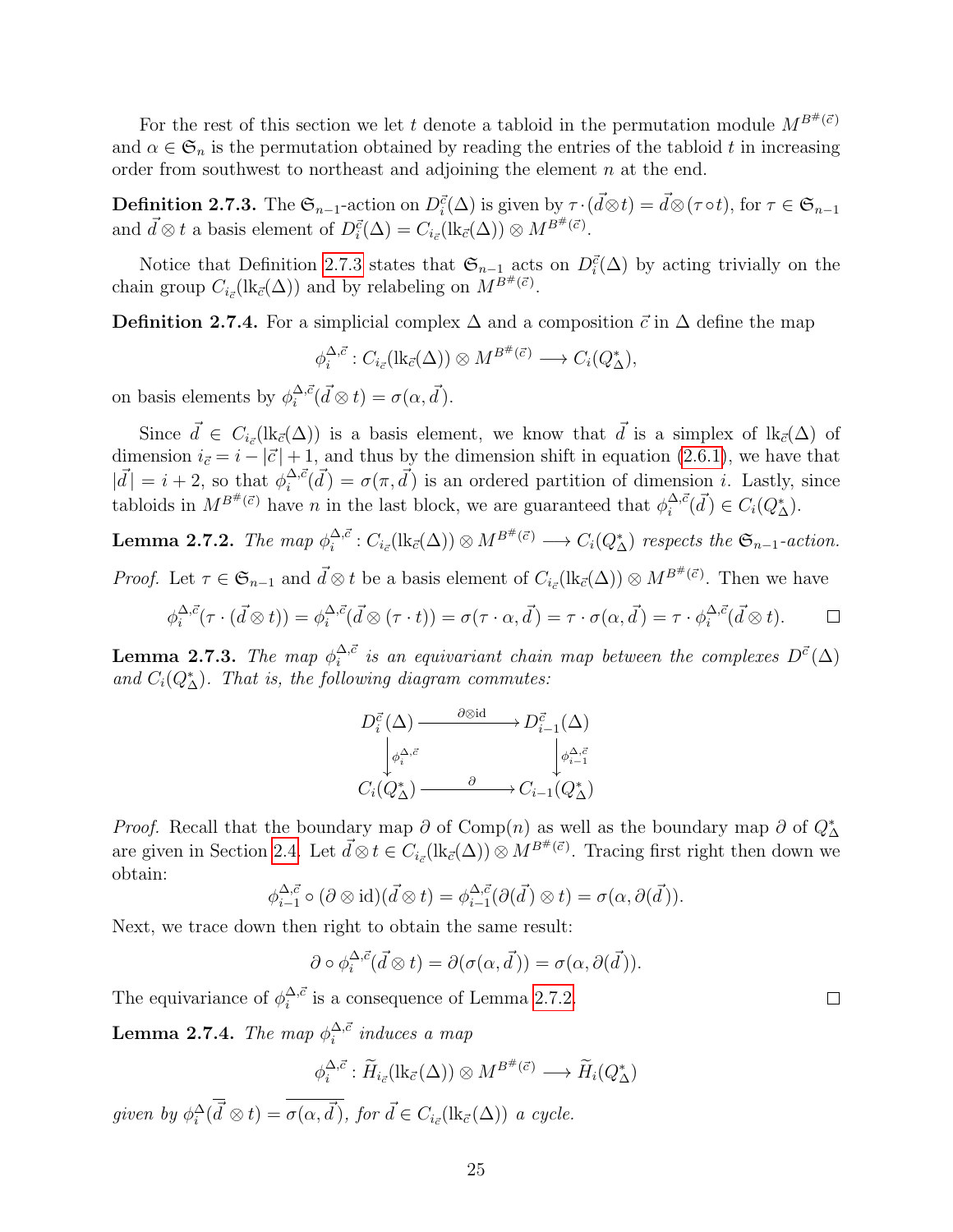*Proof.* Since  $\phi_i^{\Delta,\bar{c}}$  $i^{\Delta,\vec{c}}$  is an equivariant chain map between the chain complexes  $D^{\vec{c}}(\Delta)$  and  $C_i(Q^*_{\Delta})$ by Lemma [2.7.3,](#page-35-0) the result follows.

From now on, the use of the bar to indicate the quotient in passing from the chain space to the homology group will be suppressed for ease of notation.

**Definition 2.7.5.** Define the map  $\phi_i^{\Delta}$  from  $D_i(\Delta) = \bigoplus_{\vec{c} \in \Delta} D_{i_{\vec{c}}}^{\vec{c}}(\Delta)$  to  $C_i(Q^*_{\Delta})$  by adding all the  $\phi_i^{\Delta,\vec{c}}$  maps together, that is,

<span id="page-36-0"></span>
$$
\phi_i^{\Delta} = \sum_{\vec{c} \in \Delta} \phi_i^{\Delta, \vec{c}}.\tag{2.7.1}
$$

Observe that  $\phi_i^{\Delta}$  restricts to a map from  $E_i(\Delta)$  to  $C_i(Q_{\Delta}^*)$ . Therefore  $\phi_i^{\Delta}$  also induces a map from  $\widetilde{H}_i(E(\Delta)) = \bigoplus_{\vec{c} \in \Delta} \widetilde{H}_{i_{\vec{c}}}(lk_{\vec{c}}(\Delta)) \otimes S^{B^*(\vec{c})}$  to  $\widetilde{H}_i(Q^*_{\Delta})$  using Lemma [2.7.4.](#page-35-1)

### 2.8 The main theorem

We can now state the missing isomorphism of Theorem [2.6.3.](#page-34-0)

**Definition 2.8.1.** Let  $K_i(\Delta) = \bigoplus_{\vec{c} \in \Delta} \widetilde{H}_{i_{\vec{c}}}(\text{lk}_{\vec{c}}(\Delta)) \otimes S^{B^*(\vec{c})}$ . Notice this is the right-hand side of Theorem [2.6.3.](#page-34-0)

**Remark 2.8.1.** Note that Lemma [2.7.1](#page-34-1) tells us that the homology of the complex  $E(\Delta)$ is K( $\Delta$ ). That is,  $H_i(E(\Delta)) \cong_{\mathfrak{S}_{n-1}} K_i(\Delta)$ . In fact, we introduced the notation  $K(\Delta)$  for brevity, in order to keep the upcoming commutative diagrams readable.

We now present the main theorem of the section.

**Theorem 2.8.2.** Let  $\Delta$  be a subcomplex of Comp(n). Then the map

$$
\phi_i^{\Delta}: K_i(\Delta) \longrightarrow \widetilde{H}_i(Q_{\Delta}^*)
$$

is an  $\mathfrak{S}_{n-1}$ -equivariant isomorphism.

Notice that Lemma [2.7.3](#page-35-0) says that equation [\(2.7.1\)](#page-36-0) is a well defined map from the homology of  $E(\Delta)$ , which by Lemma [2.7.1](#page-34-1) is  $K_i(\Delta)$ , to the homology  $H_i(Q_{\Delta}^*)$ .

Our proof of Theorem [2.6.3](#page-34-0) is by induction on the simplicial complex  $\Delta$ . The induction basis is when  $\Delta$  is a simplex, including the case when  $\Delta$  is the empty simplicial complex.

<span id="page-36-1"></span>**Proposition 2.8.3** (Base case for Theorem [2.6.3\)](#page-34-0). Assume that  $\Delta$  is a filter in Comp(n) generated by one composition, that is,  $\Delta$  is a simplicial complex. Then Theorem [2.6.3](#page-34-0) holds for  $\Delta$ .

*Proof.* Suppose that  $\Delta \subseteq \text{Comp}(n)$  is generated by a composition  $\vec{d} = (d_1, d_2, \ldots, d_k)$ . Theorem [2.6.2](#page-33-0) states that  $Q^*_{\Delta}$  only has reduced homology in dimension  $k-2$ . Additionally, Theorem [2.6.2](#page-33-0) states that the action of  $\mathfrak{S}_{n-1}$  on the top homology of  $Q^*_{\Delta}$  is given by the border shape Specht module  $S^{B^*(\vec{c})}$ , that is,  $\widetilde{H}_{k-2}(Q_\Delta) \cong_{\mathfrak{S}_n} S^{B^*(\vec{c})}$ .

Next we show that  $\phi_i^{\Delta}: K_i(\Delta) \longrightarrow H_i(Q_{\Delta}^*)$  is an isomorphism for all i. When  $i \neq k-2$ both sides are the trivial module, that is,  $K_i(\Delta) = 0 = \tilde{H}_i(Q^*_{\Delta})$  and hence the map  $\phi_i^{\Delta}$  is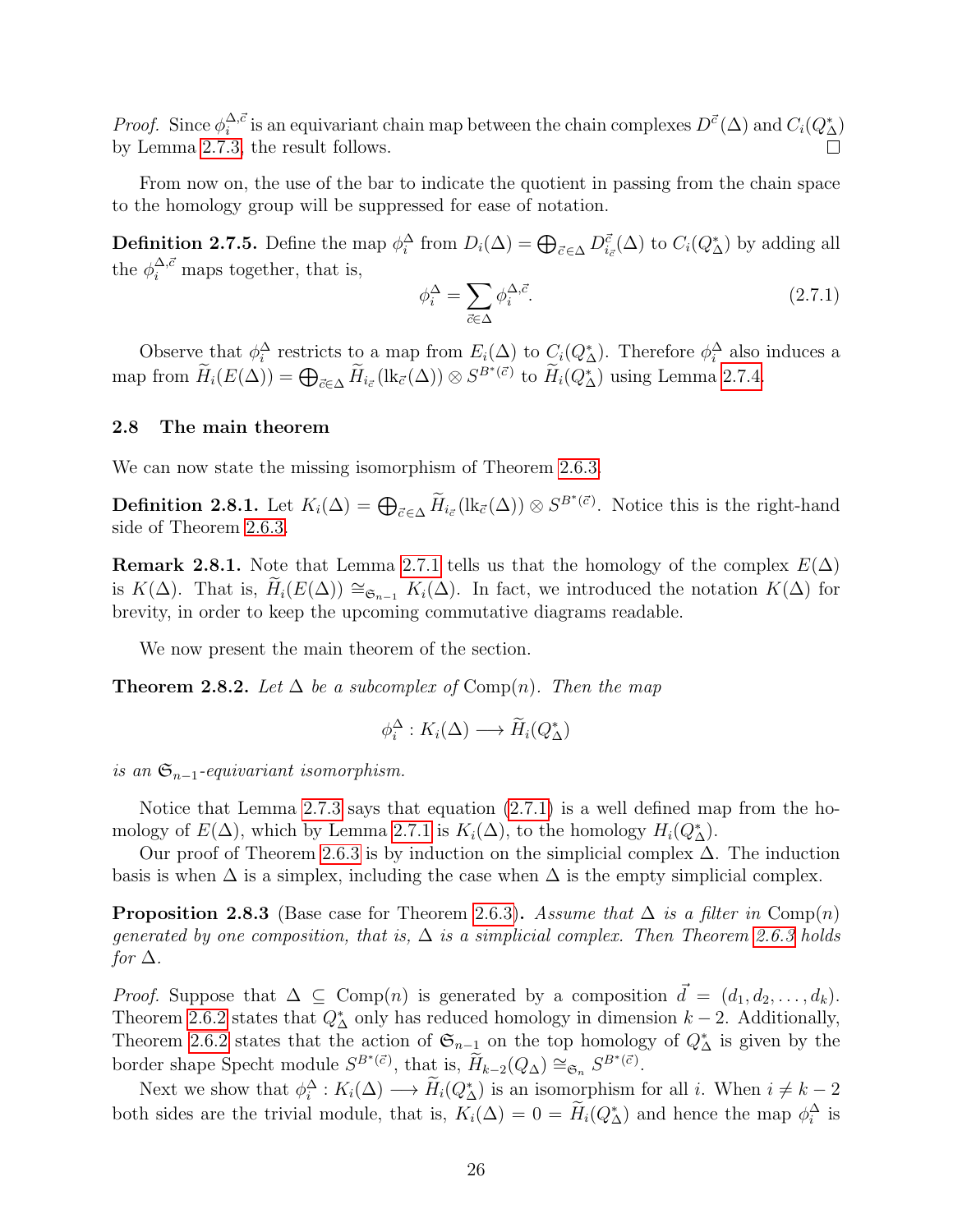directly an isomorphism. Now assume that  $i = k - 2$ . Since all the links  $lk_{\vec{c}}(\Delta)$  for  $\vec{c} \lt^* \vec{d}$ are contractible, we have

$$
K_{k-2}(\Delta) = \bigoplus_{\vec{c} \in \Delta} \widetilde{H}_{k-2-|\vec{c}|+1}(\text{lk}_{\vec{c}}(\Delta)) \otimes S^{B^*(\vec{c})} = \widetilde{H}_{-1}(\text{lk}_{\vec{d}}(\Delta)) \otimes S^{B^*(\vec{d})}.
$$

Notice that  $lk_{d}(\Delta)$  consists only of the composition  $\vec{d}$  itself, so that the (-1)-dimensional reduced homology group  $\widetilde{H}_{-1}(\mathrm{lk}_{d}(\Delta))$  is the homology of the chain space  $C_{-1}(\mathrm{lk}_{d}(\Delta)),$ which is the one dimensional vector space with the generator  $\vec{d}$ . Therefore, the map  $\phi_{k-2}^{\Delta}$ :  $\widetilde{H}_{-1}(\mathrm{lk}_{d}(\Delta))\otimes S^{B^*(\vec{d})}\longrightarrow \widetilde{H}_{k-2}(Q^*_{\Delta})$  is given by

$$
\vec{d} \otimes e_t = \vec{d} \otimes \left( \sum_{\gamma \in \mathfrak{S}_{\vec{d}}^C} (-1)^\gamma \cdot [\gamma \cdot t] \right) \longmapsto \sum_{\gamma \in \mathfrak{S}_{\vec{d}}^C} (-1)^\gamma \cdot \sigma(\alpha \cdot \gamma, \vec{d}).
$$

But this is an isomorphism by Theorem [2.6.2.](#page-33-0)

As a direct corollary we have that Theorem [5.3.2](#page-86-0) holds for the empty simplex  $\{(n)\}\subseteq$  $Comp(n)$ .

Corollary 2.8.4. Theorem [5.3.2](#page-86-0) holds for the empty simplicial complex, that is, the simplicial complex consisting only of the composition (n).

*Proof.* Apply Proposition [2.8.3](#page-36-1) to the simplicial complex  $\Delta$  generated by the composition  $(n)$ in  $Comp(n)$ .  $\Box$ 

### 2.9 The induction step

As any simplicial complex is a union of smaller simplicial complexes, we prove that Theo-rem [5.3.2](#page-86-0) holds for the complex  $\Delta \cup \Gamma \subseteq \text{Comp}(n)$ , assuming that Theorem 5.3.2 holds for  $\Delta$ , Γ, as well as the intersection  $\Delta \cap \Gamma$ .

**Lemma 2.9.1.** The following two identities hold for the link:  $lk_{\vec{c}}(\Delta \cap \Gamma) = lk_{\vec{c}}(\Delta) \cap lk_{\vec{c}}(\Gamma)$ and  $\operatorname{lk}_{\vec{c}}(\Delta \cup \Gamma) = \operatorname{lk}_{\vec{c}}(\Delta) \cup \operatorname{lk}_{\vec{c}}(\Gamma).$ 

**Lemma 2.9.2.** The following two identities hold for the ordered set partition poset:  $Q_{\Delta \cap \Gamma}^* =$  $Q^*_{\Delta} \cap Q^*_{\Gamma}$  and  $Q^*_{\Delta \cup \Gamma} = Q^*_{\Delta} \cup Q^*_{\Gamma}$ .

The proofs of these two lemmas are straightforward.

Before we begin the proof of Theorem [5.3.2,](#page-86-0) let us remind ourselves of Definition [2.7.1.](#page-34-2) That is, for each composition  $\vec{c}$  in  $\Delta$  we have the chain complex  $D^{\vec{c}}(\Delta)$  whose *i*th chain group is  $D_i^{\vec{c}}(\Delta) = C_{i_{\vec{c}}}(lk_{\vec{c}}(\Delta)) \otimes M^{B^{\#}(\vec{c})}$ . Furthermore,  $D(\Delta)$  is the chain complex obtained by direct summing  $D^{\vec{c}}(\Delta)$  over all  $\vec{c} \in \Delta$ .

We now begin the proof of the induction step of Theorem [5.3.2.](#page-86-0)

 $\Box$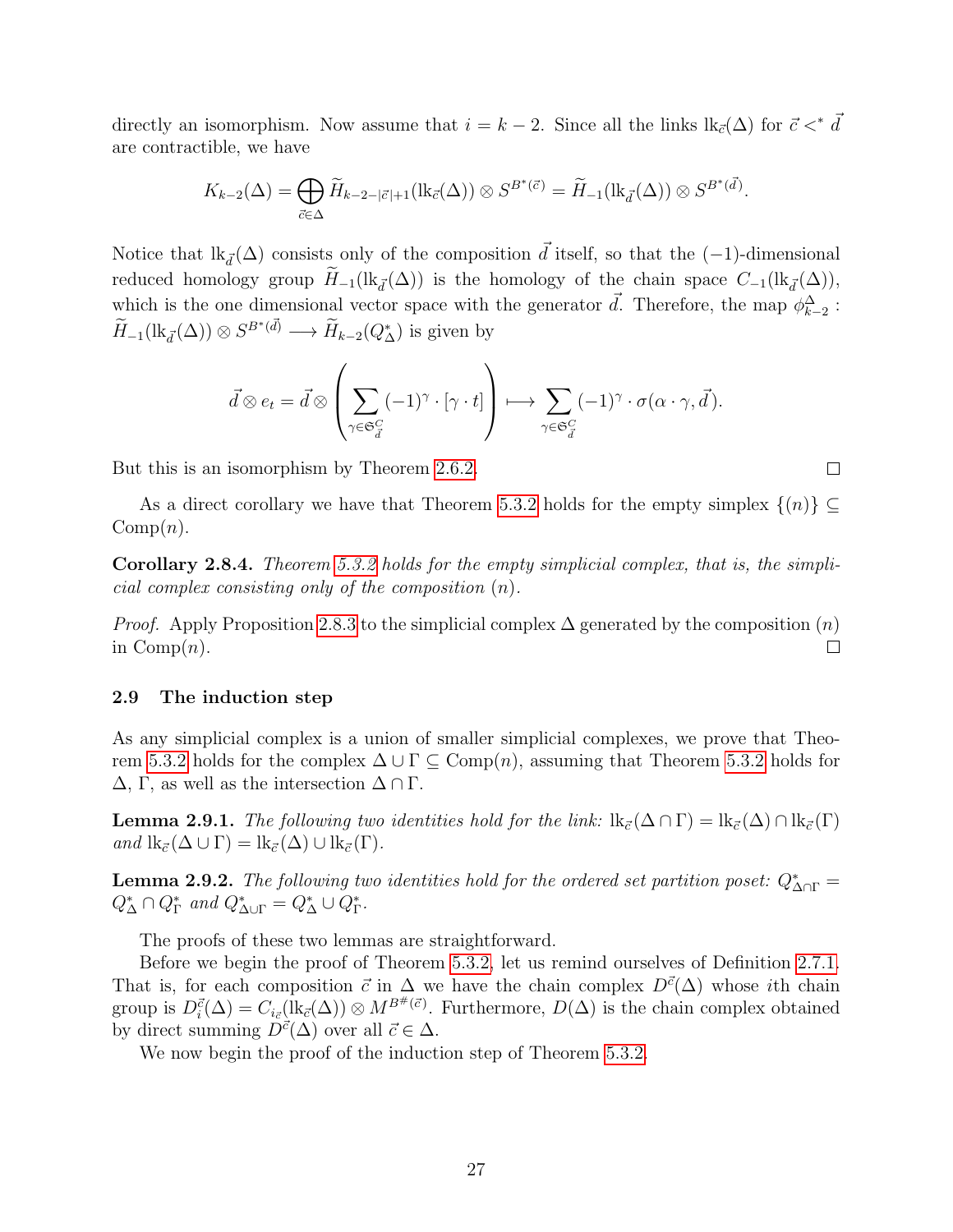<span id="page-38-0"></span>**Lemma 2.9.3.** For  $\vec{c} \in \Delta \cap \Gamma$  the following diagram is commutative, and its rows are exact.

$$
0 \longrightarrow D_i^{\vec{c}}(\Delta \cap \Gamma) \longrightarrow D_i^{\vec{c}}(\Delta) \oplus D_i^{\vec{c}}(\Gamma) \longrightarrow D_i^{\vec{c}}(\Delta \cup \Gamma) \longrightarrow 0
$$
  
\n
$$
\downarrow \phi_i^{\Delta \cap \Gamma, \vec{c}} \qquad \qquad \downarrow \phi_i^{\Delta, \vec{c}} \oplus \phi_i^{\Gamma, \vec{c}} \qquad \qquad \downarrow \phi_i^{\Delta \cup \Gamma, \vec{c}}
$$
  
\n
$$
0 \longrightarrow C_i(Q_{\Delta \cap \Gamma}^*) \longrightarrow C_i(Q_{\Delta}^*) \oplus C_i(Q_{\Gamma}^*) \longrightarrow C_i(Q_{\Delta \cup \Gamma}^*) \longrightarrow 0
$$

Proof. The horizontal maps in the above diagram are given by the construction of the Mayer– Vietoris sequence applied to  $lk_{\vec{c}}(\Delta \cup \Gamma) = lk_{\vec{c}}(\Delta) \cup lk_{\vec{c}}(\Gamma)$  in the top row, and  $Q^*_{\Delta \cup \Gamma} = Q^*_{\Delta} \cup Q^*_{\Gamma}$ in the bottom row. The top horizontal maps have also been tensored with the identity map on the Specht modules. As the Specht module is free, both the top and bottom rows of the diagram remain exact.

We show commutativity of the left square, as the right square is analogous. Let  $\vec{d} \otimes \alpha \in$  $C_{i\sigma}(\Delta \cap \Gamma) \otimes M^{B^{\#}(\vec{c})}$  be a basis element. First we trace right then down to obtain:

$$
\vec{d} \otimes \alpha \longmapsto (\vec{d} \otimes \alpha) \oplus -(\vec{d} \otimes \alpha) \longmapsto \sigma(\alpha, \vec{d}) \oplus -\sigma(\alpha, \vec{d}).
$$

We obtain the same result by first tracing down then right:

$$
\vec{d} \otimes \alpha \longmapsto \sigma(\alpha, \vec{d}) \longmapsto \sigma(\alpha, \vec{d}) \oplus -\sigma(\alpha, \vec{d}). \square
$$

<span id="page-38-1"></span>**Lemma 2.9.4.** For each  $\vec{c} \in \Delta - \Gamma$ , we have the commutative diagram with exact rows:

$$
0 \longrightarrow 0 \longrightarrow D_i^{\vec{c}}(\Delta) \longrightarrow D_i^{\vec{c}}(\Delta) \longrightarrow D_i^{\vec{c}}(\Delta) \longrightarrow 0
$$
  
\n
$$
\downarrow 0 \qquad \qquad \downarrow \phi_i^{\Delta} \oplus 0 \qquad \qquad \downarrow \phi_i^{\Delta \cup \Gamma}
$$
  
\n
$$
0 \longrightarrow C_i(Q_{\Delta \cap \Gamma}^*) \longrightarrow C_i(Q_{\Delta}^*) \oplus C_i(Q_{\Gamma}^*) \longrightarrow C_i(Q_{\Delta \cup \Gamma}^*) \longrightarrow 0
$$

*Proof.* The left-hand square commutes trivially. We show the right-hand square commutes by first tracing right then down:

$$
\vec{c} \otimes \pi \longmapsto \vec{c} \otimes \pi \longmapsto \sigma(\pi, \vec{c}).
$$

Now we trace down then right:

$$
\vec{c} \otimes \pi \longmapsto \sigma(\pi, \vec{c}) \oplus 0 \longmapsto \sigma(\pi, \vec{c}) + 0 = \sigma(\pi, \vec{c})
$$

Exactness of the rows in the diagram follows from Lemma [2.9.3,](#page-38-0) as the bottom row has remained unchanged.  $\Box$ 

Notice that we can replace  $\Delta - \Gamma$  in Lemma [2.9.4](#page-38-1) with  $\Gamma - \Delta$ , which we will need in the following proof.

<span id="page-38-2"></span>Lemma 2.9.5. The following diagram is commutative, and its rows are exact.

$$
0 \longrightarrow D_i(\Delta \cap \Gamma) \longrightarrow D_i(\Delta) \oplus D_i(\Gamma) \longrightarrow D_i(\Delta \cup \Gamma) \longrightarrow 0
$$
  
\n
$$
\downarrow \phi_i^{\Delta \cap \Gamma} \qquad \qquad \downarrow \phi_i^{\Delta} \oplus \phi_i^{\Gamma} \qquad \qquad \downarrow \phi_i^{\Delta \cup \Gamma}
$$
  
\n
$$
0 \longrightarrow C_i(Q_{\Delta \cap \Gamma}^*) \longrightarrow C_i(Q_{\Delta}^*) \oplus C_i(Q_{\Gamma}^*) \longrightarrow C_i(Q_{\Delta \cup \Gamma}^*) \longrightarrow 0
$$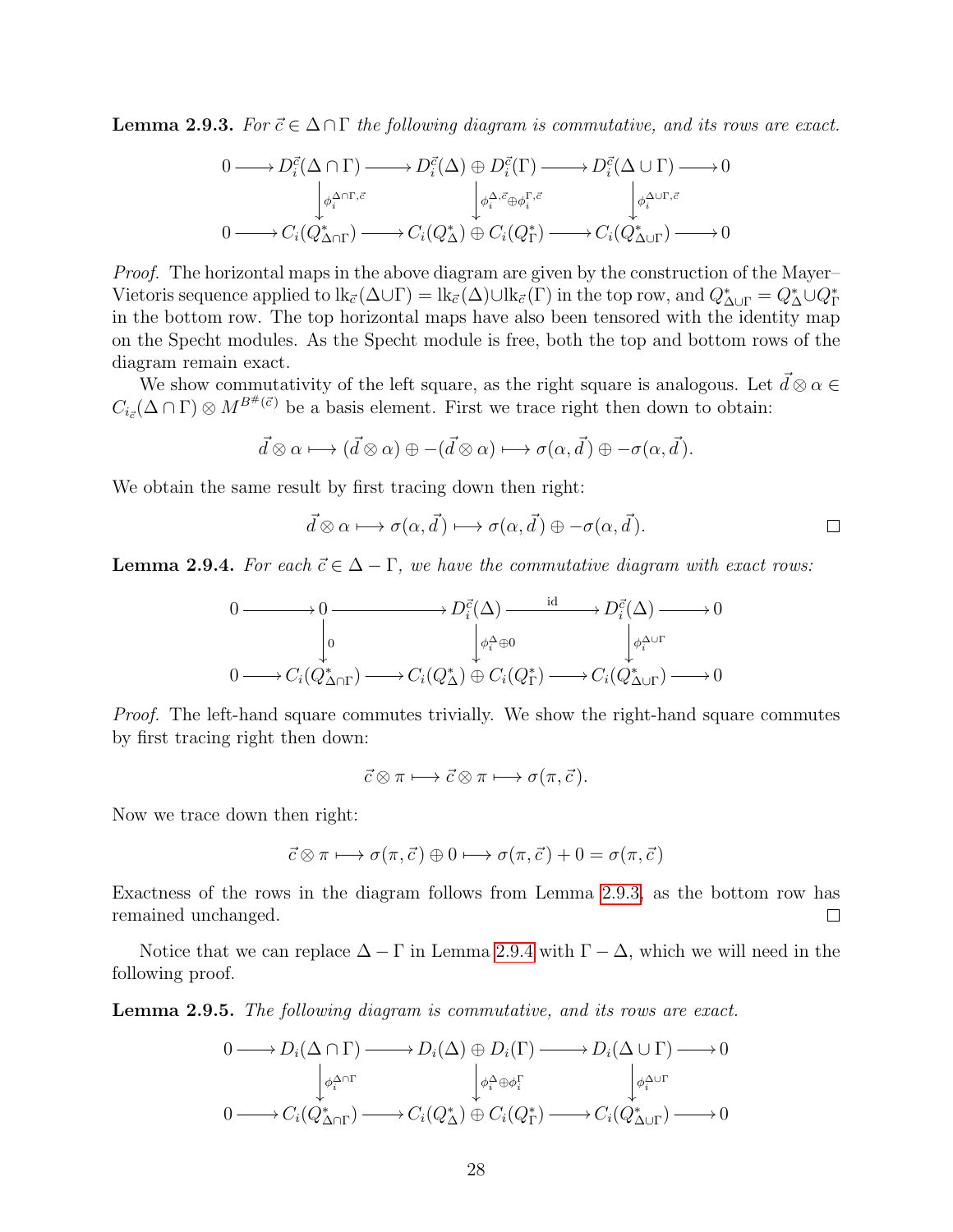Proof. The proof is by taking direct sums of the previous two short exact sequences. First, take the direct sum of the diagram in Lemma [2.9.3](#page-38-0) for each  $\vec{c} \in \Delta \cap \Gamma$ . Next, take the resulting short exact sequence of chain complexes and take its direct sum with the diagram in Lemma [2.9.4](#page-38-1) for each  $\vec{c} \in \Delta - \Gamma$ . Finally, switch  $\Delta$  and  $\Gamma$  in Lemma 2.9.4 and direct sum the resulting diagram with the diagram from Lemma [2.9.4](#page-38-1) for each  $\vec{c} \in \Gamma - \Delta$ . Observe that the second row of the diagram remains the same throughout this process. Also, note that the top row is exact as it is the direct sum of exact sequences. All together, this yields the desired commutative diagram.  $\Box$ 

<span id="page-39-0"></span>Proposition 2.9.6. The following diagram is commutative, and its rows are exact.

$$
0 \longrightarrow E_i(\Delta \cap \Gamma) \longrightarrow E_i(\Delta) \oplus E_i(\Gamma) \longrightarrow E_i(\Delta \cup \Gamma) \longrightarrow 0
$$
  
\n
$$
\downarrow \phi_i^{\Delta \cap \Gamma} \qquad \qquad \downarrow \phi_i^{\Delta} \oplus \phi_i^{\Gamma} \qquad \qquad \downarrow \phi_i^{\Delta \cup \Gamma}
$$
  
\n
$$
0 \longrightarrow C_i(Q_{\Delta \cap \Gamma}^*) \longrightarrow C_i(Q_{\Delta}^*) \oplus C_i(Q_{\Gamma}^*) \longrightarrow C_i(Q_{\Delta \cup \Gamma}^*) \longrightarrow 0
$$

*Proof.* Since  $E_i(\Delta)$  is a subspace of  $D_i(\Delta)$ , it follows from Lemma [2.9.5](#page-38-2) that the diagram is commutative. Furthermore, that the second row is exact also follows from this lemma. It remains to show that the first row is exact. However, this follows by the same reason that the first row of Lemma [2.9.5](#page-38-2) is exact, but with the permutation module  $M^{B^{\#}(\vec{c})}$  replaced with the Specht module  $S^{B^*(\vec{c})}$ .  $\Box$ 

<span id="page-39-1"></span>Proposition 2.9.7 (Induction step of Theorem [5.3.2\)](#page-86-0). Assume that Theorem [5.3.2](#page-86-0) holds for the simplicial complexes  $\Delta$ , Γ, and the intersection  $\Delta \cap \Gamma$ . Then Theorem [5.3.2](#page-86-0) also holds for the union  $\Delta \cup \Gamma$ .

Proof. Consider the diagram of short exact sequences of chain complexes given in Proposition [2.9.6.](#page-39-0) Use the zig-zag lemma to obtain the Mayer–Vietoris sequence:

$$
\cdots \longrightarrow K_i(\Delta \cap \Gamma) \longrightarrow K_i(\Delta) \oplus K_i(\Gamma) \longrightarrow K_i(\Delta \cup \Gamma) \longrightarrow \cdots
$$
  
\n
$$
\downarrow \phi_i^{\Delta \cap \Gamma} \qquad \qquad \downarrow \phi_i^{\Delta} \oplus \phi_i^{\Gamma} \qquad \qquad \downarrow \phi_i^{\Delta \cup \Gamma}
$$
  
\n
$$
\cdots \longrightarrow \widetilde{H}_i(Q_{\Delta \cap \Gamma}^*) \longrightarrow \widetilde{H}_i(Q_{\Delta}^*) \oplus \widetilde{H}_i(Q_{\Gamma}^*) \longrightarrow \widetilde{H}_i(Q_{\Delta \cup \Gamma}^*) \longrightarrow \cdots
$$

The assumption that Theorem [5.3.2](#page-86-0) holds for the complexes  $\Delta \cap \Gamma$ ,  $\Delta$ , and  $\Gamma$  implies that  $\phi_i^{\Delta \cap \Gamma}$  and  $\phi_i^{\Delta} \oplus \phi_i^{\Gamma}$  are isomorphisms. The five-lemma now implies that  $\phi_i^{\Delta \cup \Gamma}$  is also an isomorphism. Furthermore,  $\phi_i^{\Delta \cup \Gamma}$  is an  $\mathfrak{S}_{n-1}$ -equivariant map by Lemma [2.7.2.](#page-35-2)

We have now proven Theorem [5.3.2,](#page-86-0) and hence Theorem [2.6.3,](#page-34-0) by induction. The base case was proven in Proposition [2.8.3,](#page-36-1) and the induction step was proven in Proposition [2.9.7.](#page-39-1)

### 2.10 Alternate Proof of Theorem [2.6.3](#page-34-0)

As mentioned in the introduction, we now give an alternate proof of Theorem [2.6.3](#page-34-0) using a poset fiber theorem of Björner, Wachs and Welker [\[4\]](#page-91-0).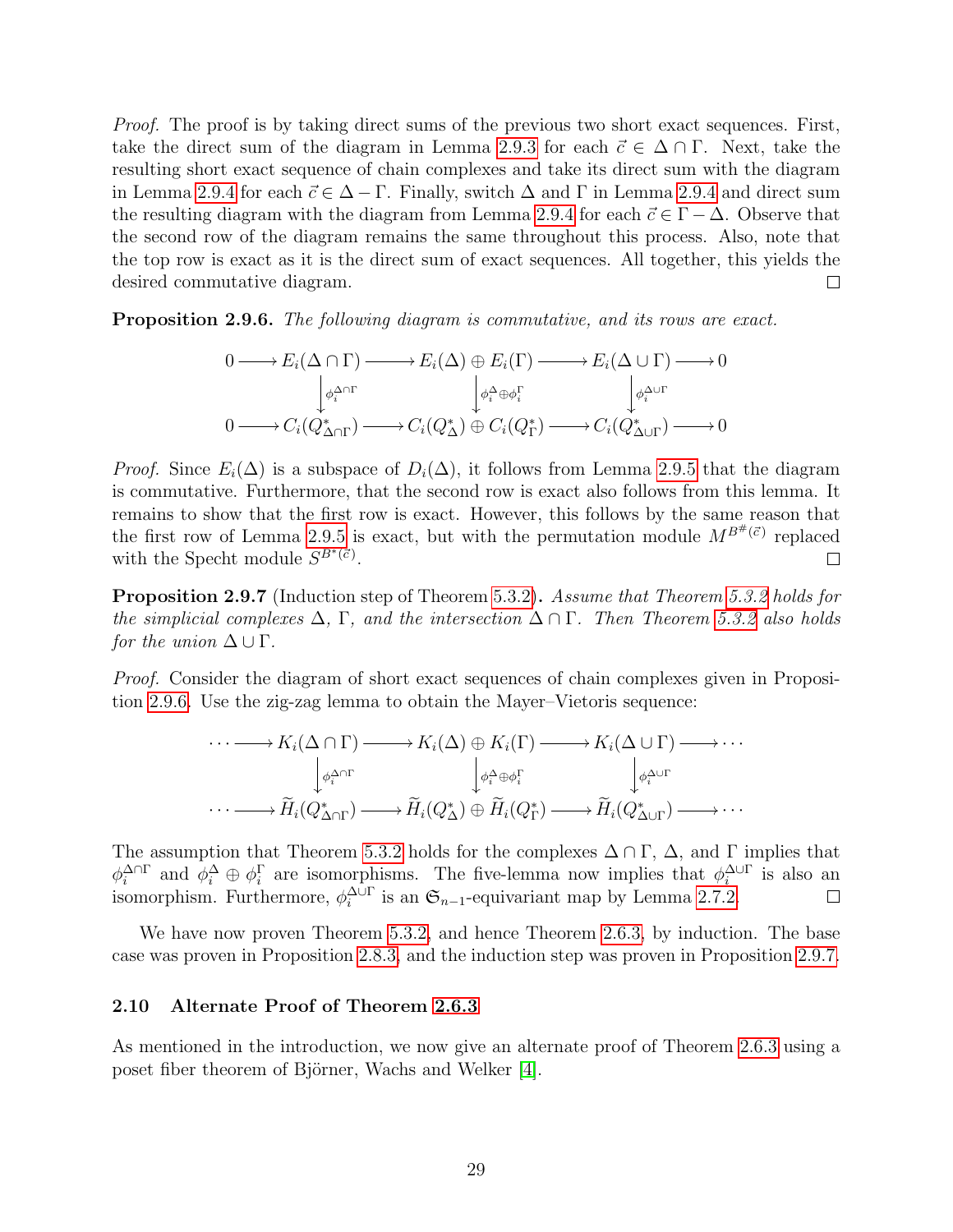**Theorem 2.10.1.** Let  $\Delta$  be a simplicial complex of compositions of n. Then the ith reduced homology group of the simplicial complex  $Q^*_{\Delta}$  is given by

$$
\widetilde{H}_i(Q^*_{\Delta}) \cong \bigoplus_{\vec{c} \in \Delta} \widetilde{H}_{i-|\vec{c}|+1}(\mathrm{lk}_{\vec{c}}(\Delta)) \otimes S^{B^*(\vec{c})}.
$$

Furthermore, this isomorphism holds as  $\mathfrak{S}_{n-1}$ -modules.

*Proof.* Consider the two posets  $\Delta$  and  $Q^*_{\Delta}$  with the reverse order  $\leq^*$  and the poset map

$$
\text{type}: Q^*_\Delta-\{([n])\}\longrightarrow \Delta-\{(n)\}.
$$

Observe that the type map respects the action of the symmetric group  $\mathfrak{S}_{n-1}$ . Now the inverse image type<sup>-1</sup>( $\Delta_{\leq^*\vec{c}}$ ) is the filter  $Q^*_{\vec{c}}$ . Since  $Q^*_{\vec{c}}$  only has reduced homology in dimension  $|\vec{c}|-2$ by Theorem [2.6.2,](#page-33-0) we have that the fiber  $\triangle$ (type<sup>-1</sup>( $\Delta_{\leq^*\vec{c}}$ )) is ( $|\vec{c}|-3$ )-acyclic, where  $|\vec{c}|-3$  is the length of the longest chain in type<sup>-1</sup>( $\Delta_{\lt^* \vec{c}}$ ). Hence Theorem 9.1 of [\[4\]](#page-91-0) applies. Since  $\mathfrak{S}_{n-1}$ acts trivially on  $\Delta$  (see Remark [2.6.1\)](#page-33-1), we have that the stabilizer  $\text{Stab}_{\mathfrak{S}_{n-1}}(\vec{c})$  is in fact the whole group  $\mathfrak{S}_{n-1}$ . Thus there is no representation to induce and we have that:

$$
\widetilde{H}_{i}(Q_{\Delta}^{*}) \cong_{\mathfrak{S}_{n-1}} \widetilde{H}_{i}(\Delta) \oplus \bigoplus_{\vec{c} \in \Delta - \{(n)\}} \widetilde{H}_{|\vec{c}|-2}(\text{type}^{-1}(\Delta_{\leq * \vec{c}})) \otimes \widetilde{H}_{i-|\vec{c}|+1}((\Delta - \{(n)\})_{> * \vec{c}})
$$
\n
$$
\cong_{\mathfrak{S}_{n-1}} \widetilde{H}_{i}(\Delta) \oplus \bigoplus_{\vec{c} \in \Delta - \{(n)\}} S^{B^{*}(\vec{c})} \otimes \widetilde{H}_{i-|\vec{c}|+1}(\text{lk}_{\vec{c}}(\Delta)),
$$

where the first summand corresponds to  $\vec{c} = (n)$  and the trivial representation  $S^{B^*(n)}$ , proving the result.  $\Box$ 

### 2.11 Filters in the set partition lattice

In Theorem [2.6.3](#page-34-0) we characterized each homology group of  $Q^*_{\Delta}$ , a subspace of ordered set partitions. We will now translate the topological data we have gathered on  $Q^*_{\Delta}$  into data on the usual partition lattice  $\Pi_n$ .

Recall that  $Q^*_{\Delta}$  is the collection of ordered set partitions, containing n in the last block, whose type is contained in the simplicial complex  $\Delta \subseteq \text{Comp}(n)$ . Recall that the for*getful* map of Equation  $(1.5.2)$  is given by forgetting the order between blocks, that is,  $f((C_1, C_2, \ldots, C_k)) = \{C_1, C_2, \ldots, C_k\}.$ 

**Definition 2.11.1.** Let  $\Pi_{\Delta}^* \subseteq \Pi_n$  be the image of  $Q_{\Delta}^*$  under the forgetful map f.

<span id="page-40-0"></span>**Lemma 2.11.1.** Suppose that F is a filter in the integer partition lattice. Let  $\Delta_F$  be the filter of compositions given by  $\{\vec{c} \in \text{Comp}(n) : \text{type}(\vec{c}) \in F\}$ . Then the associated filter  $\Pi_{\Delta_F}^*$  in the partition lattice is given by  $\{\pi \in \Pi_n : \text{type}(\pi) \in F\}.$ 

*Proof.* Choose  $\pi \in \Pi_n$  such that type $(\pi) \in F$ , with  $\pi = \{B_1, B_2, \ldots, B_k\}$  where we suppose  $n \in B_k$ . The ordered set partition  $\tau = (B_1, B_2, \ldots, B_k)$  is an element of  $Q_{\Delta_n}^*$ , since type $(\tau)$  = type( $\pi$ )  $\in$  F. Hence  $\pi$  is in the image of the forgetful map f. The other direction is clear.  $\Box$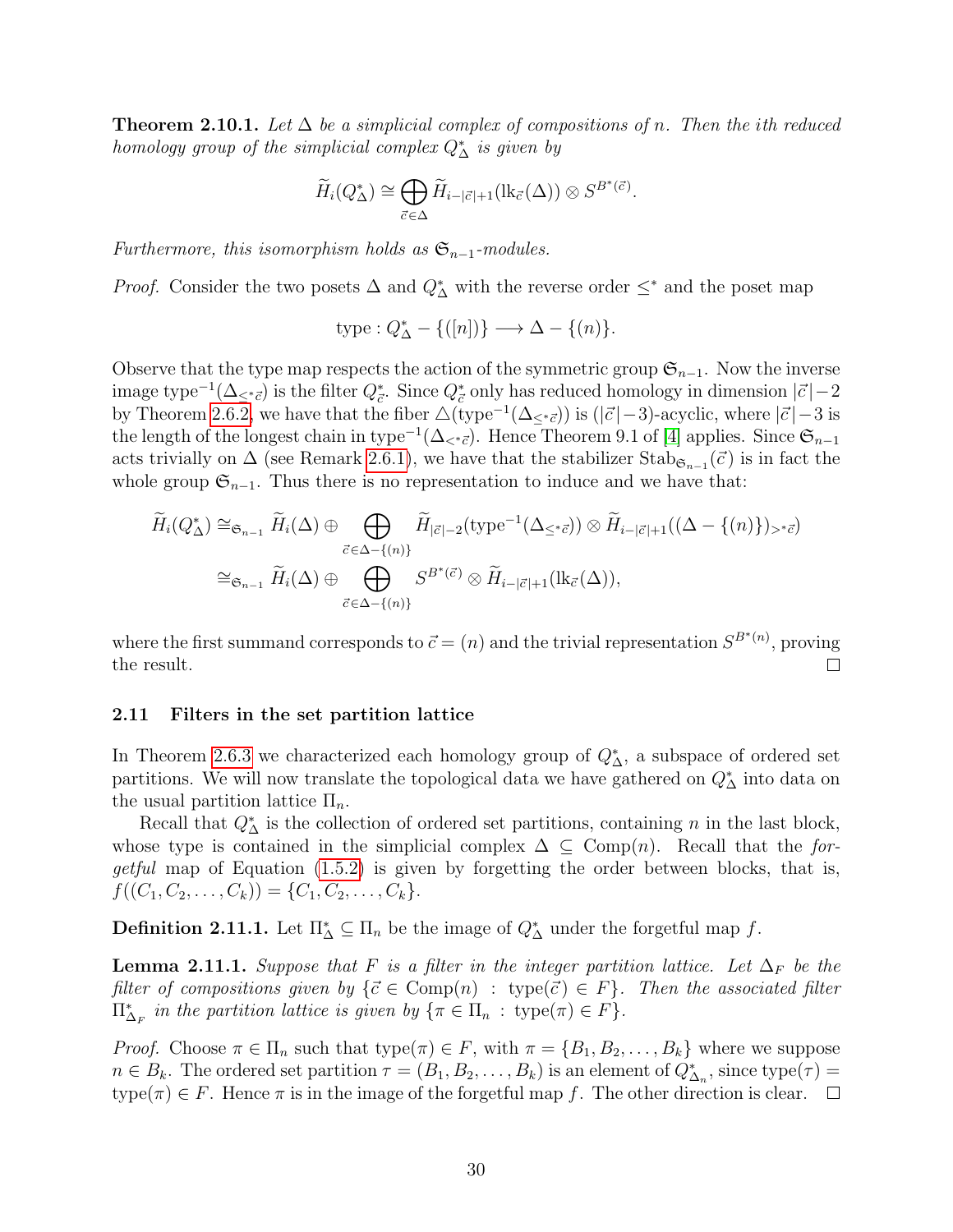**Remark 2.11.2.** In general, taking the image of a filter  $\Delta \subseteq \text{Comp}(n)$  under the map type does not define a filter in the integer partition lattice  $I_n$ . For example, consider the simplex  $\Delta$  in Comp(6) generated by  $(3, 2, 1)$ . Note that type( $\Delta$ ) consists of the four partitions  $\{\{3, 2, 1\}, \{3 + 2, 1\}, \{3, 2 + 1\}, \{3 + 2 + 1\}\} = \{\{3, 2, 1\}, \{5, 1\}, \{3, 3\}, \{6\}\}.$  But this is not a filter in  $I_6$  since it does not contain the partition  $\{4, 2\}$ .

**Lemma 2.11.3.** The forgetful map  $f: Q^*_{\Delta} \longrightarrow \Pi^*_{\Delta}$  respects the  $\mathfrak{S}_{n-1}$ -action.

*Proof.* Let  $\alpha \in \mathfrak{S}_{n-1}$  and  $\sigma = (C_1, \ldots, C_k) \in Q_{\Delta}^*$ . Then we have that

$$
f(\alpha \cdot \sigma) = f((\alpha(C_1), \dots, \alpha(C_k))) = {\alpha(C_1), \dots, \alpha(C_k)} = \alpha \cdot f(\sigma).
$$

The  $\mathfrak{S}_{n-1}$  action on  $\Pi^*_{\Delta}$  extends to the chains in the order complex  $\Delta(\Pi^*_{\Delta} - {\hat{1}})$ .

For a statement of the equivariant version of the Quillen Fiber Lemma, please see [\[43,](#page-93-0) Theorem 5.2.2].

<span id="page-41-0"></span>**Proposition 2.11.4.** The forgetful map  $f: Q^*_{\Delta} - {\hat{1}} \rightarrow \Pi^*_{\Delta} - {\hat{1}} = P$  satisfies the condition of Quillen's Equivariant Fiber Lemma, see Theorem [1.8.1.](#page-23-0) In particular, for a partition  $\pi = \{B_1, B_2, \ldots, B_k\}$  in P, the order complex  $\Delta(f^{-1}(P_{\geq \pi}))$  is the barycentric subdivision of a cone, and is therefore contractible and acyclic.

*Proof.* Let  $B_k$  be the block of the partition  $\pi$  that contains the element n. Note that because every ordered partition in  $Q^*_{\Delta}$  must have the element n in its last block, we must have that each ordered set partition in the fiber  $f^{-1}(\pi)$  has the set  $B_k$  as its last block. Furthermore, the last block of each ordered set partition in  $f^{-1}(P_{\geq \pi})$  contains the block  $B_k$ .

We claim that  $f^{-1}(P_{\geq \pi})$  is a cone with apex  $([n] - B_k, B_k)$ . Let  $\sigma \in f^{-1}(P_{\geq \pi})$  be the ordered set partition  $\sigma = (C_1, \ldots, C_{p-1}, C_p)$ . Note that the number of blocks of  $\sigma, p$ , is greater than or equal to 2 as we have removed the maximal element  $\hat{1}$  from  $Q^*_{\Delta}$ . If  $C_p = B_k$  then the face  $\sigma$  contains the vertex  $([n]-B_k, B_k)$ . If  $C_p \supsetneq B_k$  then both  $\sigma$  and the vertex  $([n]-B_k, B_k)$ are contained in the face  $(C_1,\ldots,C_{p-1},C_p-B_k,B_k)$  in  $f^{-1}(P_{\geq \pi})$ . Hence  $f^{-1}(P_{\geq \pi})$  is the face poset of a cone with vertex  $([n]-B_k, B_k)$ , and therefore  $\Delta(f^{-1}(P_{\geq \pi}))$  is the barycentric subdivision of a cone, and hence contractible and acyclic, by Proposition [1.7.1.](#page-20-0)  $\Box$ 

Combining Proposition [2.11.4](#page-41-0) with Theorem [2.6.3,](#page-34-0) we have the following result for the homology of the order complex  $\triangle(\Pi^*_{\Delta} - {\hat{1}})$ .

<span id="page-41-1"></span>**Theorem 2.11.5.** The ith reduced homology group of the order complex of  $\Pi_{\Delta}^* - \{\hat{1}\}$  is given as an  $\mathfrak{S}_{n-1}$ -module as

$$
\widetilde{H}_i(\triangle(\Pi^*_{\Delta}-\{\hat{1}\}))\cong_{\mathfrak{S}_{n-1}}\bigoplus_{\vec{c}\in\Delta}\widetilde{H}_{i-|\vec{c}|+1}(\mathrm{lk}_{\vec{c}}(\Delta))\otimes S^{B^*(\vec{c})}.
$$

<span id="page-41-2"></span>**Remark 2.11.6.** Suppose that  $\text{lk}_{\vec{c}}(\Delta)$  has reduced homology in dimension j. Then Theo-rem [2.11.5](#page-41-1) tells us that this reduced homology contributes to dimension  $j + |\vec{c}| - 1$  of the reduced homology of the order complex of  $\Pi^*_{\Delta} - \{\hat{1}\}.$ 

We end the section with a discussion of Morse matchings in the link  $lk_{\vec{c}}(\Delta)$ . Assume that the link  $lk_{\vec{c}}(\Delta)$  has a discrete Morse matching with critical cell  $\vec{d}$ , which also contributes to the reduced homology of  $lk_{\vec{c}}(\Delta)$ . For instance, this case occurs if  $\vec{d}$  is a facet. Similarly,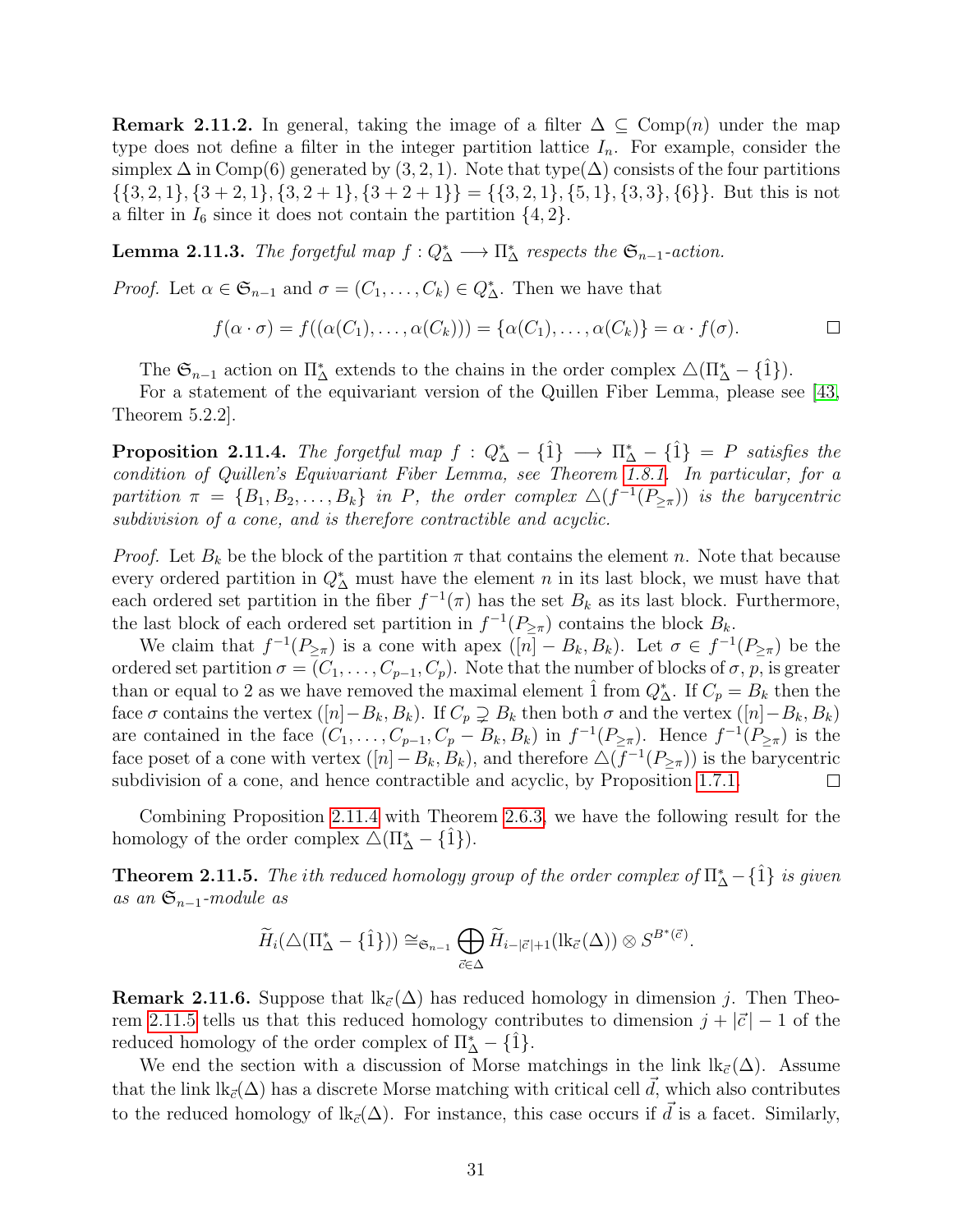$\vec{d}$  will contribute to the reduced homology of  $lk_{\vec{c}}(\Delta)$  if  $\vec{d}$  is a homology facet of a shelling. In either case, the critical cell  $\vec{d}$  contributes to the reduced homology of  $\Delta(\Pi^*_{\Delta} - {\hat{1}})$  in dimension  $\dim_{\mathbb{R}_{\vec{c}}(\Delta)}(\vec{d}) + |\vec{c}| - 1 = \dim_{\Delta}(\vec{d}) = |\vec{d}| - 2$ , by equation [\(2.6.1\)](#page-33-2). Note that this dimension is independent of the composition  $\vec{c}$ .

#### <span id="page-42-3"></span>2.12 Consequences of the main result

As the title of this section suggests, we will now derive results from Theorem [2.11.5](#page-41-1) using topological data from  $\Delta$ .

<span id="page-42-0"></span>**Theorem 2.12.1.** Assume that  $\Delta$  is homeomorphic to a k-dimensional manifold with or without boundary. Then the reduced homology of the order complex  $\Delta(\Pi^*_{\Delta} - {\hat{1}})$  is given by

$$
\widetilde{H}_i(\triangle(\Pi^*_{\Delta}-\{\hat{1}\})) \cong_{\mathfrak{S}_{n-1}} \widetilde{H}_i(\Delta) \otimes 1_{\mathfrak{S}_{n-1}} \quad \text{for } i < k,
$$

and the top dimensional homology is given by

$$
\widetilde{H}_k(\triangle(\Pi^*_{\Delta}-\{\hat{1}\})) \cong_{\mathfrak{S}_{n-1}} \widetilde{H}_k(\Delta) \otimes 1_{\mathfrak{S}_{n-1}} \oplus \bigoplus_{\vec{c} \in \text{Int}(\Delta)} S^{B^*(\vec{c})},
$$

where  $1_{\mathfrak{S}_{n-1}}$  is the trivial representation of  $\mathfrak{S}_{n-1}$ , and the direct sum is over the interior faces of the manifold  $\Delta$ . Moreover, these isomorphisms hold as  $\mathfrak{S}_{n-1}$ -modules.

*Proof.* Since  $\Delta$  is homeomorphic to a k-dimensional manifold, we may apply the comment preceding Proposition 3.8.9 of [\[36\]](#page-93-1), which states that for any  $\vec{c} \in \Delta$ , where  $\vec{c}$  is not the empty composition (n), we have that  $lk_{\vec{c}}(\Delta)$  has the homology groups of a sphere of dimension  $k - |\vec{c}| + 1$  if  $\vec{c}$  is on the interior of  $\Delta$ , or the homology groups of a ball of dimension  $k - |\vec{c}| + 1$  if  $\vec{c}$  is on the boundary. Hence if  $\vec{c}$  is on the boundary of  $\Delta$  it does not contribute to the reduced homology of  $\Delta(\Pi^*_{\Delta} - {\hat{1}})$ . If instead  $\vec{c}$  is in the interior of  $\Delta$  then it will contribute to the reduced homology group of dimension  $(k - |\vec{c}| + 1) + |\vec{c}| - 1 = k$ , the top homology of the complex, by Remark [2.11.6.](#page-41-2) Finally, observe that the composition  $(n)$ contributes to all homology groups of  $\Delta(\Pi^*_{\Delta} - {\hat{1}})$  when  $\Delta$  has homology, and that the Specht module  $S^{B^*(n)}$  is the trivial representation  $1_{\mathfrak{S}_{n-1}}$ .

We now give two immediate corollaries of Theorem [2.12.1,](#page-42-0) namely when  $\Delta$  is a sphere or a ball.

<span id="page-42-1"></span>Corollary 2.12.2. Suppose that  $\Delta$  is homeomorphic to a sphere of dimension k. Then the order complex  $\Delta(\Pi^*_{\Delta} - {\hat{1}})$  only has homology in dimension k, which is given by:

$$
\widetilde{H}_k(\triangle(\Pi^*_{\Delta}-\{\hat{1}\})) \cong_{\mathfrak{S}_{n-1}} \bigoplus_{\vec{c} \in \Delta} S^{B^*(\vec{c})}.
$$

<span id="page-42-2"></span>**Corollary 2.12.3.** Suppose that  $\Delta$  is homeomorphic to a ball of dimension k. Then the order complex  $\Delta(\Pi^*_{\Delta} - {\hat{1}})$  only has homology in dimension k, which is given by:

$$
\widetilde{H}_k(\triangle(\Pi^*_{\Delta}-\{\hat{1}\})) \cong_{\mathfrak{S}_{n-1}} \bigoplus_{\vec{c} \in \text{Int}(\Delta)} S^{B^*(\vec{c})}.
$$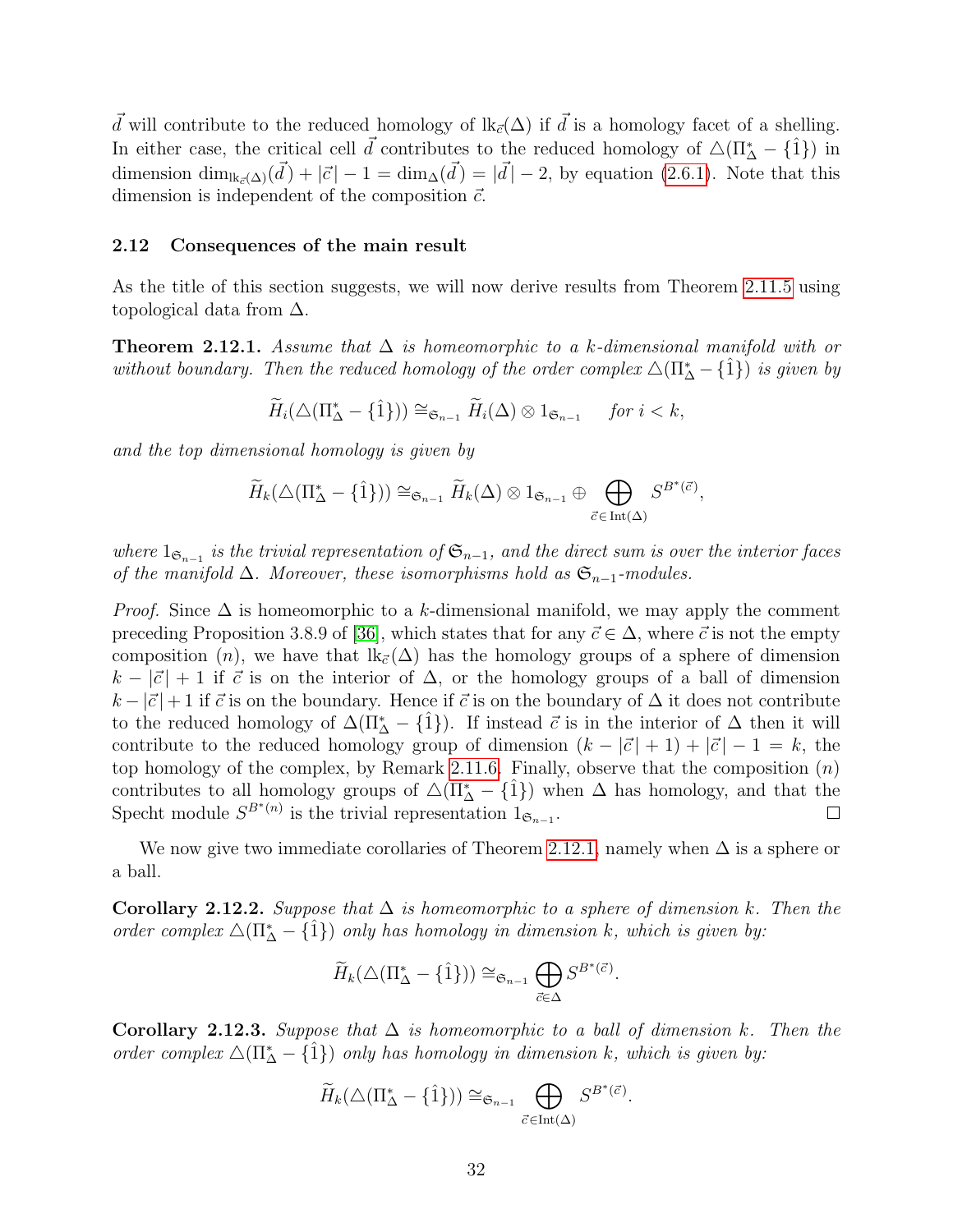Next we obtain a result about  $\Delta(\Pi^*_{\Delta} - {\hat{1}})$  when  $\Delta$  is shellable.

<span id="page-43-2"></span>**Proposition 2.12.4.** Suppose that  $\Delta$  is a shellable complex of dimension k. Then the order complex  $\Delta(\Pi^*_{\Delta} - {\hat{1}})$  only has reduced homology in dimension k, which is given by:

$$
\widetilde{H}_k(\triangle(\Pi^*_{\Delta}-\{\hat{1}\})) \cong_{\mathfrak{S}_{n-1}} \bigoplus_{\vec{c} \in \Delta} \widetilde{\beta}_{k-|\vec{c}|+1}(\operatorname{lk}_{\vec{c}}(\Delta)) \cdot S^{B^*(\vec{c})}.
$$

*Proof.* Note that the face  $\vec{c}$  has dimension  $|\vec{c}| - 2$ . Hence the link  $lk_{\vec{c}}(\Delta)$  has dimension  $k-\dim(\vec{c})-1 = k-|\vec{c}|+1$ , by Equation [\(2.6.1\)](#page-33-2). Since the link is shellable, all of its reduced homology is in dimension  $k - |\vec{c}| + 1$  and this contributes only to the reduced homology of dimension k of  $\Delta(\Pi^*_{\Delta} - {\hat{1}})$  by Remark [2.11.6.](#page-41-2)  $\Box$ 

### 2.13 The representation ring

The representation ring  $R(G)$  of a group G is the free abelian group with generators given by representations V of G, modulo the subgroup generated by  $V + W - V \oplus W$ . Elements of the representation ring are called virtual representations, because summands can have negative coefficients. For finite groups, complete reducibility implies  $R(G)$  is just the free abelian group generated by the irreducible representations V of G.

<span id="page-43-0"></span>**Remark 2.13.1.** Suppose G acts trivially on the space V. Then  $V \otimes W \cong_G \dim(V) \cdot W$  in the representation ring  $R(G)$ .

*Proof.* Since G acts trivially on V we know that  $V \cong_G \mathbb{C}^{\dim(V)}$ . Thus,  $V \otimes W \cong_G \mathbb{C}^{\dim(V)} \otimes$  $W \cong_G \dim(V) \cdot W$ .  $\Box$ 

In the representation ring we can compute the alternating sum of the homology groups of  $\Delta(\Pi^*_{\Delta}-\{\hat{1}\})$ , which we do in the following proposition. This can be seen as  $\mathfrak{S}_{n-1}$ -analogue of the reduced Euler characteristic.

<span id="page-43-1"></span>**Proposition 2.13.2.** As virtual  $\mathfrak{S}_{n-1}$ -representations we have that

$$
\bigoplus_{i\geq -1} (-1)^i \cdot \widetilde{H}_i(\triangle(\Pi^*_{\Delta}-\{\hat{1}\})) \cong \bigoplus_{\vec{c}\in\Delta} (-1)^{|\vec{c}|-1} \cdot \widetilde{\chi}(\operatorname{lk}_{\vec{c}}(\Delta)) \cdot S^{B^*(\vec{c})}.
$$

*Proof.* We begin the proof by applying alternating sums to both sides of Theorem [2.11.5.](#page-41-1)

$$
\bigoplus_{i\geq -1} (-1)^i \cdot \widetilde{H}_i(\triangle(\Pi^*_{\Delta} - \{\hat{1}\})) \cong \bigoplus_{i\geq -1} (-1)^i \cdot \bigoplus_{\vec{c} \in \Delta} \widetilde{H}_{i-|\vec{c}|+1}(\operatorname{lk}_{\vec{c}}(\Delta)) \otimes S^{B^*(\vec{c})}
$$

$$
\cong \bigoplus_{\vec{c} \in \Delta} \bigoplus_{i\geq -1} (-1)^i \cdot \widetilde{\beta}_{i-|\vec{c}|+1}(\operatorname{lk}_{\vec{c}}(\Delta)) \cdot S^{B^*(\vec{c})}
$$

$$
\cong \bigoplus_{\vec{c} \in \Delta} (-1)^{|\vec{c}|-1} \cdot \bigoplus_{j\geq -1} (-1)^j \cdot \widetilde{\beta}_j(\operatorname{lk}_{\vec{c}}(\Delta)) \cdot S^{B^*(\vec{c})}
$$

$$
\cong \bigoplus_{\vec{c} \in \Delta} (-1)^{|\vec{c}|-1} \cdot \widetilde{\chi}(\operatorname{lk}_{\vec{c}}(\Delta)) \cdot S^{B^*(\vec{c})},
$$

where the second step is by Remark [2.13.1,](#page-43-0) since  $\mathfrak{S}_{n-1}$  acts trivially on  $\widetilde{H}_{i-|\vec{c}|+1}(\text{lk}_{\vec{c}}(\Delta)).$ Furthermore, in the last step we used that the alternating sum of the Betti numbers is the reduced Euler characteristic.  $\Box$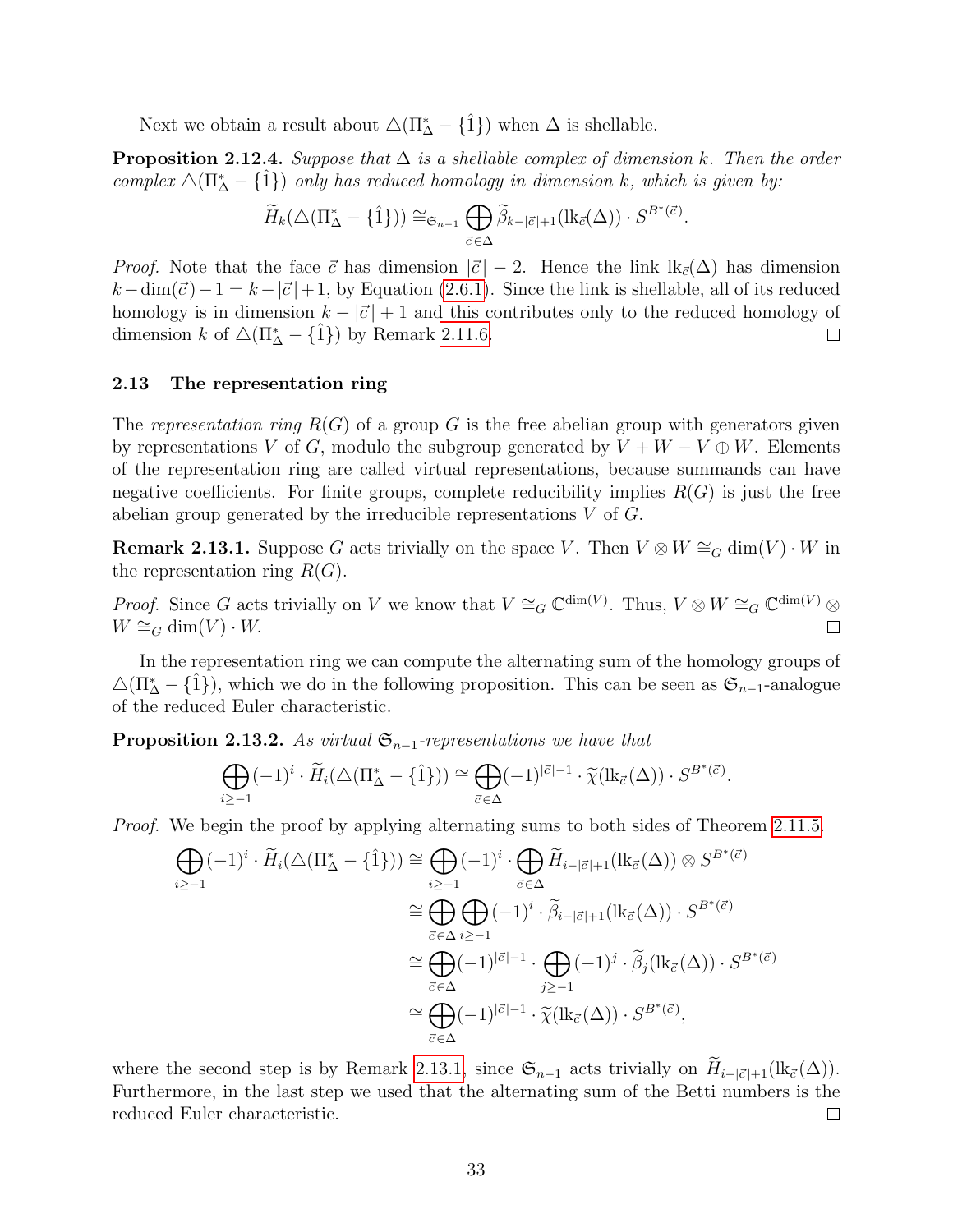The next lemma is straightforward to prove using jeu-de-taquin; see [\[32\]](#page-92-0) or [\[35,](#page-93-2) A.1.2].

<span id="page-44-0"></span>**Lemma 2.13.3.** The permutation module  $M^{B^{\#}(\vec{c})}$  is equal to the direct sum over all border strip Specht modules  $S^{B^*(\vec{d})}$  for  $\vec{d} \leq^* \vec{c}$ . That is,

$$
M^{B^{\#}(\vec{c})} \cong_{\mathfrak{S}_{n-1}} \bigoplus_{\vec{d} \leq^* \vec{c}} S^{B^*(\vec{d})}.
$$

*Proof.* Recall that the border strip of shape  $A^{\#}(\vec{c})$  was defined in Section [2.5.](#page-31-0)

We have the isomorphism  $S^{A^{\#}(\vec{c})} \cong_{\mathfrak{S}_{n-1}} M^{A^{\#}(\vec{c})}$  because the rows of the shape  $A(\vec{c}/1)$ are non-overlapping, thus polytabloids of shape  $A(\vec{c}/1)$  are tabloids of shape  $A(\vec{c}/1)$ . Additionally, we have  $M^{A^{\#}(\vec{c})} \cong_{\mathfrak{S}_{n-1}} M^{B^{\#}(\vec{c})}$ , since tabloids are defined as row equivalence classes of tableaux and  $A(\vec{c}/1)$  and  $B(\vec{c}/1)$  have the same rows. Combining these two  $\mathfrak{S}_{n-1}$ isomorphisms yields  $M^{B^{\#}(\vec{c})} \cong S^{A^{\#}(\vec{c})}$ .

Now consider the  $k-1$  empty boxes situated to the left of every row in the Specht module defined by the shape  $A^{\#}(\vec{c})$ , but above the last box of the previous row. For each of these boxes perform a jeu-de-taquin slide into this box.

For each slide, there are two alternatives. If the slide is horizontal, it moves the upper row one step to the left such that the two rows overlap in one position. If the slide is vertical then every entry in the lower row moves one step up.

After performing all the  $k-1$  slides the result is a border shape of shape  $B^{\#}(\vec{c})$ , where the composition  $\vec{c}$  is less than or equal to the composition  $\vec{d}$  in the dual order. П

Proposition [2.13.2](#page-43-1) can also be proved using the Hopf trace formula; see [\[43,](#page-93-0) Theorem 2.3.9].

Second proof of Proposition [2.13.2.](#page-43-1) Recall that  $\widetilde{H}_i(\Delta(\Pi^*_{\Delta} - {\{\hat{1}\}})) \cong \widetilde{H}_i(Q^*_{\Delta})$ . By applying the Hopf trace formula we have that

$$
\bigoplus_{i\geq -1}(-1)^i \cdot \widetilde{H}_i(Q_{\Delta}^*) \cong \bigoplus_{i\geq -1}(-1)^i \cdot C_i(Q_{\Delta}^*)
$$
\n
$$
\cong \bigoplus_{\vec{d}\in\Delta}(-1)^{|\vec{d}|} \cdot M^{B^{\#}(\vec{d})}
$$
\n
$$
\cong \bigoplus_{\vec{d}\in\Delta}(-1)^{|\vec{d}|} \cdot \bigoplus_{\vec{c}\leq \star \vec{d}} S^{B^*(\vec{c})}
$$
\n
$$
\cong \bigoplus_{\vec{c}\in\Delta} \sum_{\vec{d}\geq \star \vec{c}} (-1)^{|\vec{d}|} \cdot S^{B^*(\vec{c})}
$$
\n
$$
\cong \bigoplus_{\vec{c}\in\Delta}(-1)^{|\vec{c}|-1} \cdot \sum_{\vec{d}\geq \star \vec{c}} (-1)^{|\vec{d}|-|\vec{c}|-1} \cdot S^{B^*(\vec{c})}.
$$

Notice that in the second isomorphism we have used that the chain space  $C_i(Q^*_{\Delta})$  has basis given by all ordered set partitions into  $i + 2$  parts with type in  $\Delta$ . This is equivalent to the direct sum over all permutation modules  $M^{B^{\#}(\vec{d})}$  where  $\vec{d} \in \Delta$  is a composition of n into  $i + 2$  parts. The remaining step is to observe that the inner sum of the last line is given by the reduced Euler characteristic  $\widetilde{\chi}$ (lk $_{\vec{c}}(\Delta)$ ).  $\Box$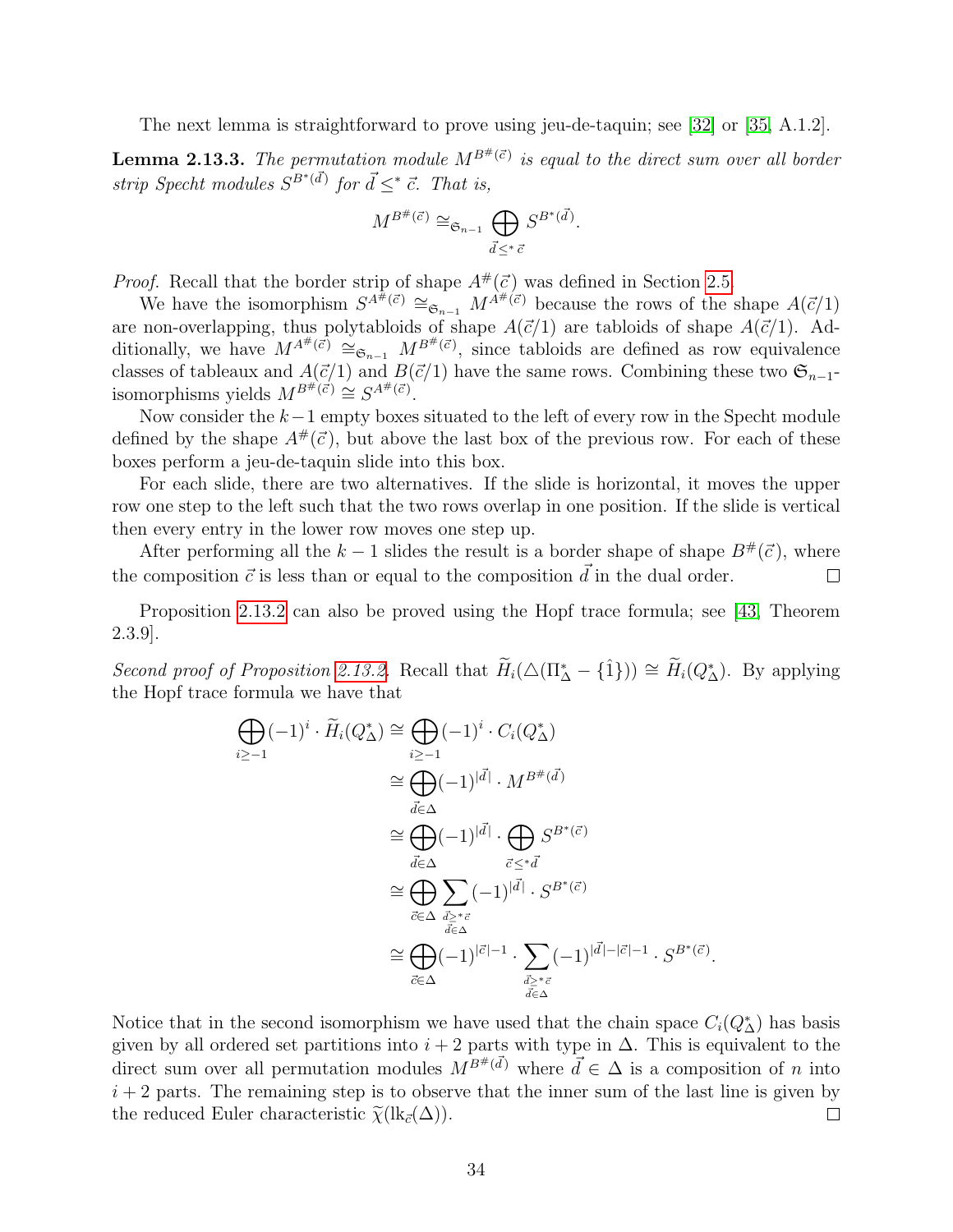We observe that in the case when the order complex  $\Delta(\Pi^*_{\Delta} - {\hat{1}})$  has all its reduced homology concentrated in one dimension, the proof of Proposition [2.13.2](#page-43-1) using the Hopf trace formula gives a shorter proof of our main result, Theorem [2.11.5.](#page-41-1)

Lastly, by taking dimension on both sides of Proposition [2.13.2](#page-43-1) we obtain the reduced Euler characteristic of  $\triangle(\Pi^*_{\Delta} - {\hat{1}})$ .

**Corollary 2.13.4.** The reduced Euler characteristic of  $\Delta(\Pi^*_{\Delta} - {\hat{1}})$  is given by

$$
\widetilde{\chi}(\triangle(\Pi^*_{\Delta}-\{\hat{1}\}))=\sum_{\vec{c}\in\Delta}(-1)^{|\vec{c}|-1}\cdot\widetilde{\chi}(\mathrm{lk}_{\vec{c}}(\Delta))\cdot\beta_n^*(\vec{c}).
$$

Note that this corollary extends Theorem 3.1 from [\[13\]](#page-91-1).

# 2.14 The homotopy type of  $\Pi^*_{\Delta}$

We turn our attention to the homotopy type of the order complex  $\triangle(\Pi_\Delta^*-\{\hat{1}\})$ . By combining the poset fiber theorems of Quillen  $[29]$  and Björner, Wachs and Welker  $[4]$  we obtain the next result. Recall that ∗ denotes the (free) join of complexes.

**Theorem 2.14.1.** The order complex of  $\Pi_{\Delta}^* - {\hat{1}}$  is homotopy equivalent to the complex of ordered set partitions  $Q^*_{\Delta}$ , that is,  $\Delta(\Pi^*_{\Delta} - {\{\hat{i}\}}) \simeq Q^*_{\Delta}$ . Furthermore, the following homotopy equivalence holds

$$
Q^*_{\Delta} \simeq \Delta(\Delta - \{(n)\}) \vee \{Q^*_{\vec{c}} * \text{lk}_{\vec{c}}(\Delta) : \vec{c} \in \Delta - \{(n)\}\},\
$$

where  $\vee$  denotes identifying each vertex  $\vec{c}$  in  $\triangle(\Delta - \{(n)\}\)$  with any vertex in  $Q^*_{\vec{c}}$ . In the case when the complex  $\Delta$  is connected then the homotopy equivalence simplifies to

$$
Q^*_{\Delta} \simeq \bigvee_{\vec{c} \in \Delta} Q^*_{\vec{c}} * \text{lk}_{\vec{c}}(\Delta).
$$

Proof. The first homotopy equivalence follows by applying Quillen's fiber lemma to the forgetful map f, which yields  $\Delta(\Pi^*_{\Delta} - {\hat{1}}) \simeq \Delta(Q^*_{\Delta} - {\hat{1}}) \cong Q^*_{\Delta}$ , since  $\Delta(Q^*_{\Delta} - {\hat{1}})$  is the barycentric subdivision of  $Q^*_{\Delta}$ .

The second homotopy equivalence, in both cases, follows by Theorem 1.1 in [\[4\]](#page-91-0), with the same reasoning as in the proof of Theorem [2.6.3.](#page-34-0) Furthermore, when  $\vec{c} = (n)$  then the complex  $Q_{\vec{c}}^*$  is the empty complex, which is the identity for the join.  $\Box$ 

<span id="page-45-0"></span>Corollary 2.14.2. Let  $\Delta$  be a connected simplicial complex. Assume furthermore, that each link (including  $\Delta$ )  $\text{lk}_{\vec{c}}(\Delta)$  is a wedge of spheres. Then the order complex  $\Delta(\Pi^*_{\Delta}-\{\hat{1}\})$  is also a wedge of spheres. Furthermore, the number of i-dimensional spheres is given by the sum

$$
\sum_{\vec{c}\in\Delta} \beta_n^*(\vec{c}) \cdot \widetilde{\beta}_{i-|\vec{c}|+1}(\text{lk}_{\vec{c}}(\Delta)),\tag{2.14.1}
$$

where  $\widetilde{\beta}_j$  denotes the jth reduced Betti number.

Next we have the homotopy versions of Corollaries [2.12.2](#page-42-1) and [2.12.3.](#page-42-2) To prove the next two corollaries, we are again using the comment preceding Proposition 3.8.9 of [\[36\]](#page-93-1) to determine the reduced Betti numbers of the links.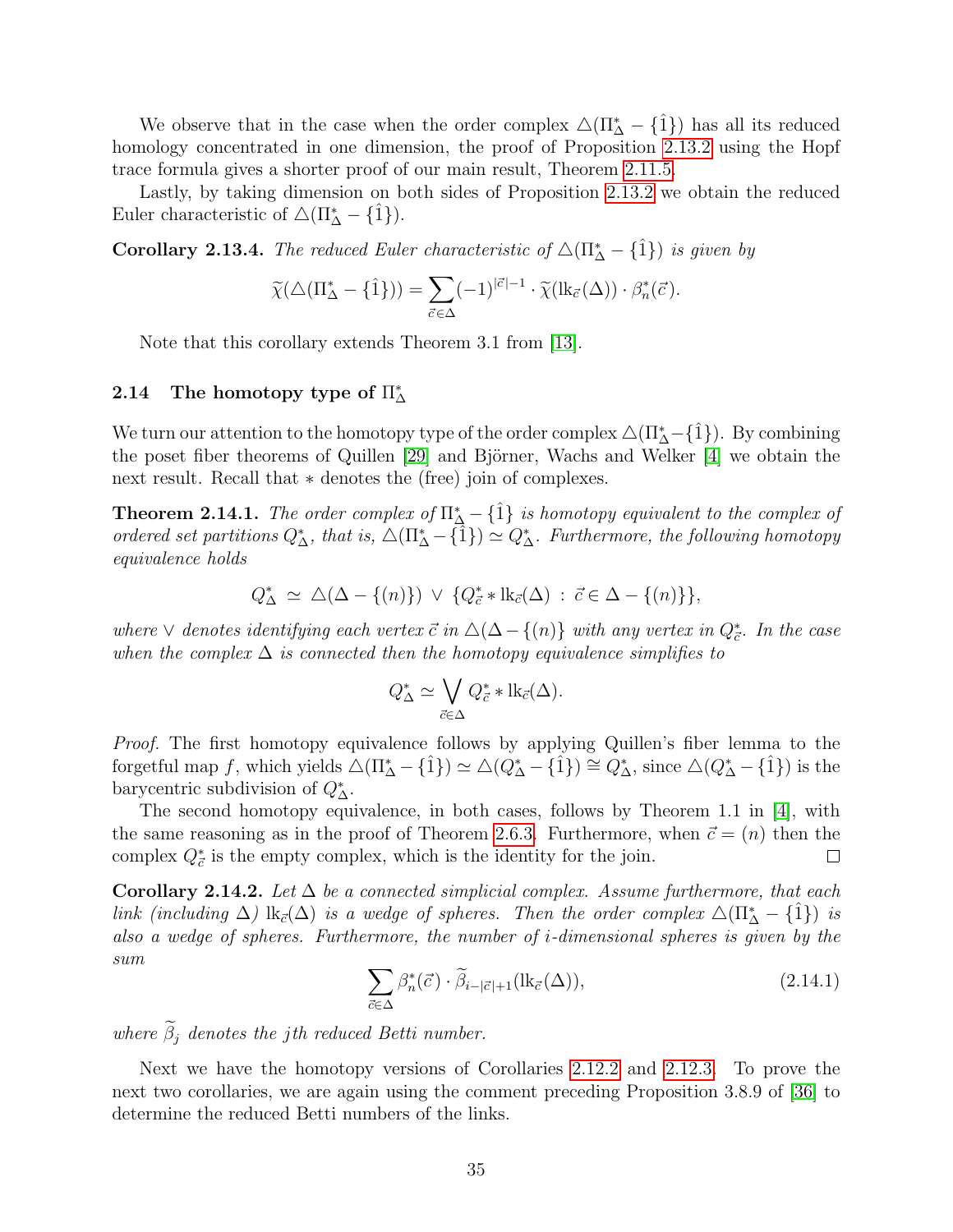**Corollary 2.14.3.** Suppose that  $\Delta$  is homeomorphic to a sphere of dimension k. Then the order complex  $\Delta(\Pi^*_{\Delta} - {\hat{1}})$  is a wedge of k-dimensional spheres and the number of spheres is given by the sum:

$$
\sum_{\vec{c}\in \Delta}\beta_n^*(\vec{c}\,).
$$

**Corollary 2.14.4.** Suppose that  $\Delta$  is homeomorphic to a ball of dimension k. Then the order complex  $\Delta(\Pi^*_{\Delta} - {\hat{1}})$  is a wedge of k-dimensional spheres and the number of spheres is given by the sum:

$$
\sum_{\vec{c} \in \text{Int}(\Delta)} \beta_n^*(\vec{c}).
$$

We end this section with a discussion of how we can lift discrete Morse matchings from the links of  $\Delta$  to the complex of order set partitions  $Q_\Delta^* .$ 

**Definition 2.14.1.** For an ordered set partition  $\sigma = (C_1, C_2, \ldots, C_k)$  of n, where  $C_i$  ${c_{i,1} < c_{i,2} < \cdots < c_{i,j_i}}$  and  $|C_i| = j_i$ , define the permutation  $\text{perm}(\sigma) \in \mathfrak{S}_n$  to be the elements of the blocks written out in the order of the blocks, that is,

perm
$$
(\sigma) = c_{1,1}, c_{1,2}, \ldots, c_{1,j_1}, c_{2,1}, c_{2,2}, \ldots, c_{k,j_k}.
$$

Define the descent set of an ordered set partition  $\sigma$  to be  $Des(\sigma) = Des(perm(\sigma))$ . Observe that the descent composition of an ordered set partition is an order preserving map from the poset of ordered set partitions  $Q_n$  to the poset of compositions  $\text{Comp}_n$ , that is, Des :  $Q_n^* \longrightarrow \text{Comp}(n)$  is a poset map.

<span id="page-46-0"></span>**Lemma 2.14.5.** Let  $\Delta$  be a filter in the composition poset Comp(n). For the order preserving map Des:  $Q^*_{\Delta} \longrightarrow \Delta$  the poset fiber  $Des^{-1}(\vec{c})$  is the (poset) direct sum of  $\beta_n^*(\vec{c})$  copies of the poset  $\operatorname{lk}_{\vec{c}}(\Delta) = \{ \vec{d} \in \Delta \, : \, \vec{d} \leq^* \vec{c} \}.$ 

*Proof.* Let  $\sigma$  be an ordered set partition and assume that the *i*th block  $C_i$  is the disjoint union of the two non-empty sets X and Y such that  $\max(X) < \min(Y)$ . Observe now that the two ordered set partitions  $\sigma$  and  $(\ldots, C_{i-1}, X, Y, C_{i+1}, \ldots)$  have the same descent composition, since there is no descent between blocks  $X$  and  $Y$ .

Let  $\vec{c}$  be a composition in the filter  $\Delta$ . For any ordered set partition  $\tau$  in the fiber  $Des^{-1}(\vec{c})$  we know that  $\tau$  has descent composition  $\vec{c}$ , that is,  $Des(\tau) = \vec{c}$ . As  $\tau$  can only have descents between blocks, we know the minimal elements of  $Des^{-1}(\vec{c})$  have the form  $\sigma(\alpha,\vec{c})$ , for  $\alpha \in \mathfrak{S}_n$  satisfying  $Des(\alpha) = \vec{c}$  and  $\alpha_n = n$ . To remain in the same fiber as these minimal elements, we are free to break blocks as in previous paragraph, hence

Des<sup>-1</sup>(
$$
\vec{c}
$$
) = { $\sigma(\alpha, \vec{d})$  :  $\vec{c} \leq^* \vec{d}, \vec{d} \in \Delta$ , Des( $\alpha$ ) =  $\vec{c}, \alpha_n = n$  }.

Notice that the poset  $lk_{\vec{c}}(\Delta)$  is isomorphic to the poset  $\{\sigma(\alpha, \vec{d}) : \vec{d} \leq \vec{c}, \vec{d} \in \Delta\}$  for a fixed permutation  $\alpha \in \mathfrak{S}_n$  satisfying  $\mathrm{Des}(\alpha) = \vec{c}$  and  $\alpha_n = n$ . Finally, for a composition  $\vec{e} \in \text{lk}_{\vec{c}}(\Delta)$ and a permutation  $\beta \in \mathfrak{S}_n$  different from  $\alpha$  such that  $\text{Des}(\beta) = \vec{c}$  and  $\beta_n = n$ , consider the two ordered set partitions  $\sigma(\beta, \vec{e})$  and  $\sigma(\alpha, d)$ , where  $d \in \text{lk}_{\vec{e}}(\Delta)$ . By examining the first increasing run in the permutations  $\alpha$  and  $\beta$  where their elements differ, we conclude that the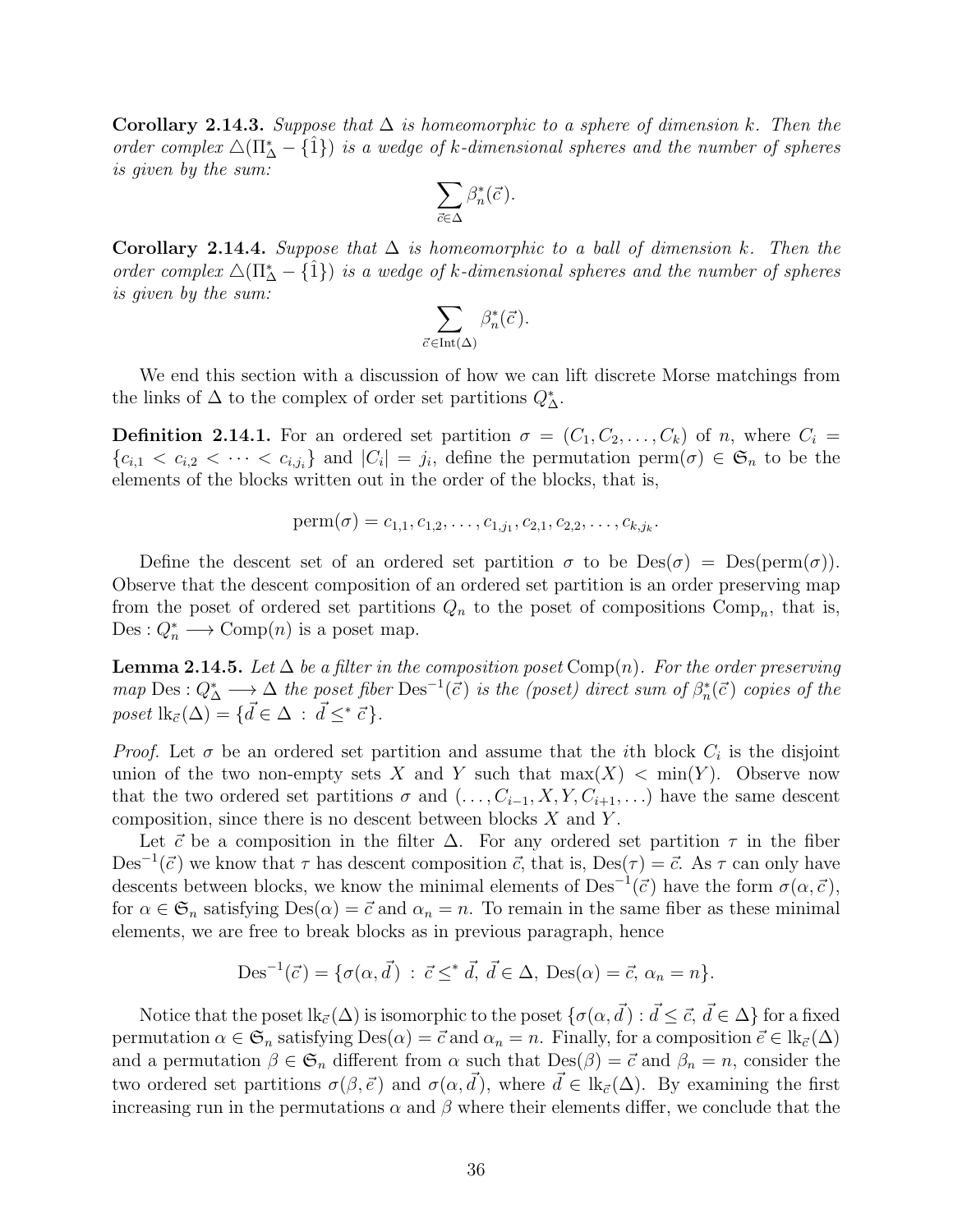two ordered set partitions  $\sigma(\beta, \vec{e})$  and  $\sigma(\alpha, \vec{d})$  are incomparable. Thus the fiber Des<sup>-1</sup>( $\vec{c}$ ) is a direct sum of copies of the poset  $lk_{\vec{c}}(\Delta)$ , one for each permutation  $\alpha$  in  $\mathfrak{S}_n$  satisfying  $Des(\alpha) = \vec{c}$  and  $\alpha(n) = n$ .  $\Box$ 

<span id="page-47-0"></span>**Theorem 2.14.6.** Let  $\Delta$  be a simplicial complex of compositions such that every link  $lk_{\vec{c}}(\Delta)$ has a Morse matching where the critical cells are facets of the link  $lk_{\vec{c}}(\Delta)$ . Then the simplicial complex  $Q^*_{\Delta}$  has a Morse matching, where the number of *i*-dimensional critical cells is given by equation  $(2.14.1)$ .

*Proof.* Apply the Patchwork Theorem [\[18,](#page-92-2) Theorem 11.10] to the poset map Des :  $Q^*_{\Delta} \longrightarrow \Delta$ . By Lemma [2.14.5,](#page-46-0) each fiber is a direct sum of links of  $\Delta$ , each of which has a Morse matching, where each critical cell is a facet. Hence  $Q^*_{\Delta}$  is homotopy equivalent to a wedge of spheres, and thus the order complex  $\Delta(\Pi^*_{\Delta} - {\hat{1}})$  is also a wedge of spheres. The number of *i*-dimensional critical cells of  $Q^*_{\Delta}$  in the fiber  $Des^{-1}(\vec{c})$  is the number of critical cells of dimension  $i - |\vec{c}| + 1$  in the link  $\text{lk}_{\vec{c}}(\Delta)$  times the number of copies of the link, that is  $\beta_n^*(\vec{c})$ . By summing over all compositions  $\vec{c}$  in  $\Delta$  the result follows.  $\Box$ 

Now suppose that  $\Delta$  is a shellable complex, in the broader non-pure sense. Then each link in  $\Delta$  is also shellable, and thus for each link there exists a discrete Morse matching whose critical cells are facets of the link; see Chapter 12 of [\[18\]](#page-92-2).

<span id="page-47-1"></span>**Corollary 2.14.7.** If  $\Delta$  is a non-pure shellable complex then Theorem [2.14.6](#page-47-0) applies and the simplicial complex  $Q^*_{\Delta}$  has a Morse matching where the number of *i*-dimensional critical cells is given by equation [\(2.14.1\)](#page-45-0).

Proof. This follows directly from two observations: (i) a non-pure shellable complex has a Morse matching with all critical cells being facets (ii) each link of a non-pure shellable complex is non-pure shellable. See Section 12.1 in [\[18\]](#page-92-2).  $\Box$ 

## 2.15 Examples

In this section we use Theorem [2.11.5](#page-41-1) and its consequences from Section [2.12](#page-42-3) to derive results about various filters  $\Pi^*_{\Delta}$ .

**Example 2.15.1.** Let  $\vec{d}$  be a composition of n into  $k+2$  parts and let  $\Delta$  be the simplex generated by  $d$ . Since the simplex is homeomorphic to the k dimensional ball, by Corollary [2.12.3](#page-42-2) we have that the kth reduced homology group is given by

$$
\widetilde{H}_k(\triangle(\Pi^*_{\Delta}-\{\hat{1}\})) \cong_{\mathfrak{S}_{n-1}} S^{B^*(\vec{d})},
$$

since the only face of  $\Delta$  in the interior of  $\Delta$  is the facet  $\vec{d}$ . This example illustrates Theorems 5.3 and 7.4 in [\[12\]](#page-91-2). Moreover, this is the base case of the authors' proof of Theorem [2.6.3](#page-34-0) using the Mayer–Vietoris sequence.

<span id="page-47-2"></span>**Example 2.15.2.** Let  $\vec{d}$  be a composition into  $k + 3$  parts and let  $\Delta$  be the boundary of the simplex generated by  $\vec{d}$ , that is,  $\Delta$  is homeomorphic to a k-dimensional sphere. Then  $\Delta$  is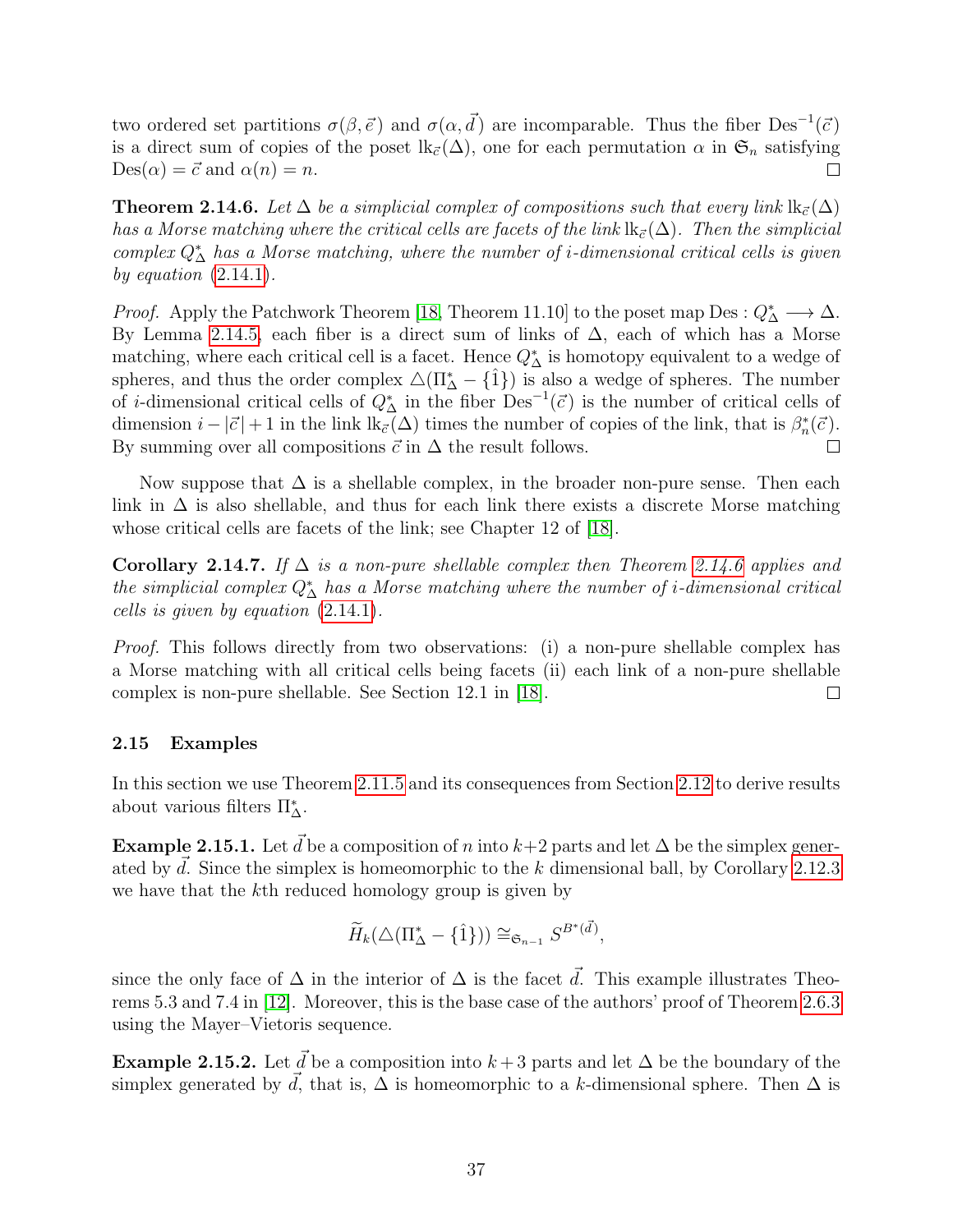shellable and the order complex  $\Delta(\Pi^*_{\Delta} - {\hat{1}})$  is a wedge of k-dimensional spheres. Now by Corollary [2.12.2](#page-42-1) we have that the kth reduced homology group is given by

$$
\widetilde{H}_k(\triangle(\Pi^*_{\Delta}-\{\hat{1}\})) \cong_{\mathfrak{S}_{n-1}} \bigoplus_{\vec{c} \leq \overrightarrow{\cdot} \vec{d}} S^{B^*(\vec{c})} \cong_{\mathfrak{S}_{n-1}} M^{B^{\#}(\vec{d})}/S^{B^*(\vec{d})}.
$$

Note that we have used Lemma [2.13.3](#page-44-0) to express the permutation module  $M^{B^{\#}(\vec{d})}$  as a direct sum of Specht modules.

<span id="page-48-1"></span>**Example 2.15.3.** Let  $\vec{d}$  be a composition of n into  $k + r$  parts, where  $r \geq 1$ . Let  $\Delta$  be the k-skeleton of the simplex generated by the composition  $d$ . Note that  $\Delta$  is shellable, so by Corollary [2.14.7](#page-47-1) the order complex  $\Delta(\Pi^*_{\Delta} - {\hat{1}})$  is a wedge of k-dimensional spheres. By Proposition [2.12.4](#page-43-2) we have the following calculation in the representation ring:

<span id="page-48-2"></span>
$$
\widetilde{H}_k(\triangle(\Pi^*_{\Delta}-\{\hat{1}\})) \cong_{\mathfrak{S}_{n-1}} \bigoplus_{\substack{\vec{c} < \vec{d} \\ |\vec{c}| \le k+2}} \binom{k+r-|\vec{c}|-1}{k-|\vec{c}|+2} \cdot S^{B^*(\vec{c})},\tag{2.15.1}
$$

where we have used that  $\beta_{k-|\vec{c}|+1}(\text{lk}_{\vec{c}}(\Delta)) = (-1)^{k-|\vec{c}|+1} \cdot \widetilde{\chi}(\text{lk}_{\vec{c}}(\Delta))$  since  $\text{lk}_{\vec{c}}(\Delta)$  is shellable. Lastly, we also used a basic identity on the alternating sum of binomial coefficients, which arises in computing the Euler characteristic of the link.

<span id="page-48-0"></span>Example 2.15.4 (The d-divisible partition lattice with minimal elements removed). Let n be a multiple of d. Consider the boundary of the simplex generated by the composition  $(d, d, \ldots, d)$  of n. Then  $\Delta$  is a  $(n/d - 3)$ -dimensional simplicial complex, and  $\Pi_{\Delta}^*$  is the d-divisible partition lattice without its minimal elements. By applying Example [2.15.2](#page-47-2) we obtain that  $\Delta(\Pi^*_{\Delta} - {\hat{1}})$  is a wedge of  $(n/d - 3)$ -dimensional spheres and the reduced homology group is given by  $\widetilde{H}_{n/d-3}(\Pi^*_{\Delta}-\{\hat{1}\}) \cong_{\mathfrak{S}_{n-1}} M^{B^{\#}(d,\dots,d,d)}/S^{B^*(d,d,\dots,d)}.$ 

Setting  $d = 1$  in the last example shows that the action of  $\mathfrak{S}_{n-1}$  on the reduced homology group of  $\Delta(\Pi_n - \{\hat{0}, \hat{1}\})$  is  $M^{B^{\#}(1,\dots,1,1)} = M^{B(1,\dots,1)}$ , which is the regular representation of  $\mathfrak{S}_{n-1}$ .

<span id="page-48-3"></span>Example 2.15.5 (The truncated d-divisible partition lattice). To generalize Example [2.15.4](#page-48-0) and specialize Example [2.15.3,](#page-48-1) let  $n = (k + r) \cdot d$  and consider the k-skeleton of the simplex generated by the composition  $(d, d, \ldots, d)$  of n. Here  $\Pi^*_{\Delta}$  consists of all set partitions in the d-divisible partition lattice with at most  $k+2$  parts. Directly we have that the order complex  $\Delta(\Pi^*_{\Delta} - {\hat{1}})$  is a wedge of k-dimensional spheres and its k-dimensional reduced homology is given by equation [\(2.15.1\)](#page-48-2).

Examples [2.15.4](#page-48-0) and [2.15.5](#page-48-3) are both rank selected subposets of the d-divisible partition lattice, which is (pure) shellable, and thus by Stanley [\[33\]](#page-93-3), each of these complexes are (pure) shellable.

**Example 2.15.6.** An integer partition  $\lambda = \{\lambda_1^{m_1}, \lambda_2^{m_2}, \ldots, \lambda_p^{m_p}\}$  of the non-negative integer n is called knapsack if all the sums  $\sum_{i=1}^{p} e_i \cdot \lambda_i$ , where  $0 \le e_i \le m_i$ , are distinct. In other words,  $\lambda$  is knapsack if

$$
\left| \left\{ \sum_{i=1}^{p} j_i \cdot \lambda_i : 0 \le j_i \le m_i \right\} \right| = \prod_{i=1}^{p} (m_i + 1).
$$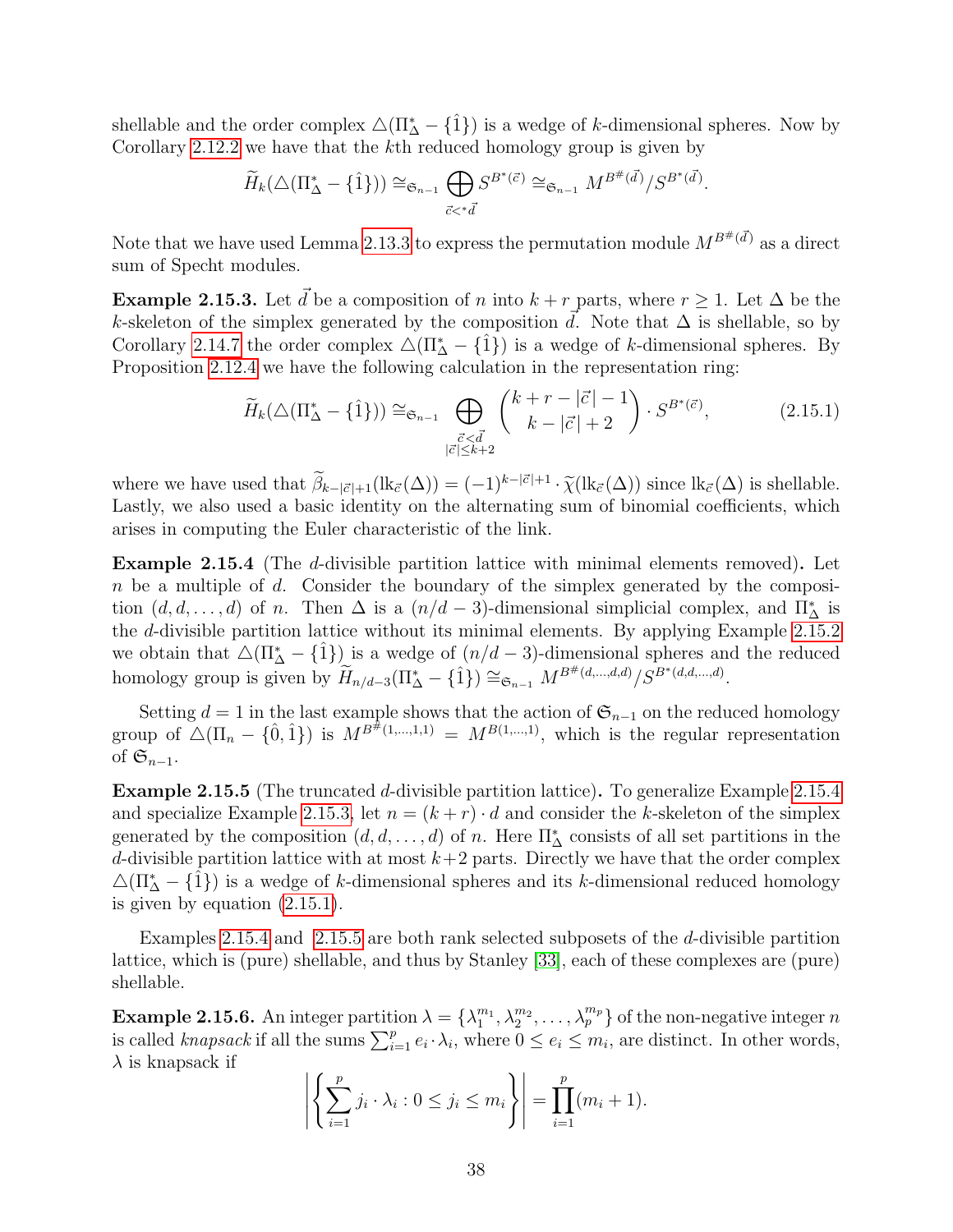For a knapsack partition  $\lambda$  into  $k-1$  parts of  $n-m$ , where  $m < n$ , define  $\Delta_{\lambda,m}$  to be the simplicial complex  $\Delta_{\lambda,m}$  which has the facets  $(c_1, c_2, \ldots, c_{k-1}, c_k)$  where type $(c_1, c_2, \ldots, c_{k-1}) = \lambda$ and the last part  $c_k$  is m. Then the complex  $\Delta_{\lambda,m}$  is homeomorphic to a  $(k-2)$ -dimensional ball; see the proof of Theorem 4.4 in [\[13\]](#page-91-1). Applying Corollary [2.12.3,](#page-42-2) we obtain the following result:

$$
\widetilde{H}_{k-2}(\triangle(\Pi^*_{\Delta_{\lambda,m}} - \{\hat{1}\})) \cong_{\mathfrak{S}_{n-1}} \bigoplus_{\vec{c} \in \text{Int}(\Delta_{\lambda,m})} S^{B^*(\vec{c})}.
$$

Furthermore, the set of interior faces of  $\Delta_{\lambda,m}$  is given by compositions  $\vec{c}$  in  $\Delta_{\lambda,m}$  such that when each part of  $\vec{c}$  is written as a sum of parts of  $\lambda$ , those parts are distinct. This example is Theorem 10.3 in [\[12\]](#page-91-2). Moreover,  $\Delta_{\lambda,m}$  is shellable, so Theorem [2.14.6](#page-47-0) yields a Morse matching of  $Q_{\Delta_{\lambda,m}}^*$ ; see Theorem 8.2 of [\[12\]](#page-91-2).

### <span id="page-49-1"></span>2.16 The Frobenius complex

We now consider a different class of examples stemming from [\[11\]](#page-91-3). Let  $\Lambda$  be a semigroup of positive integers, that is, a subset of the positive integers which is closed under addition. Let  $\Delta_n$  be the collection of all compositions of n whose parts belong to  $\Lambda$ , that is,

$$
\Delta_n = \{ (c_1, \ldots, c_k) \in \mathrm{Comp}(n) : c_1, \ldots, c_k \in \Lambda \}.
$$

Since  $\Lambda$  is closed under addition, we obtain that  $\Delta_n$  is a filter in the poset of compositions  $Comp(n)$  and hence we view it as a simplicial complex. This complex is known as the Frobenius complex; see [\[11\]](#page-91-3). Using Lemma [2.11.1](#page-40-0) the associated filter in the partition lattice is given by

$$
\Pi_n^{\Lambda} = \{ \{B_1, \ldots, B_k\} \in \Pi_n : |B_1|, \ldots, |B_k| \in \Lambda \}.
$$

Let  $\Psi_n$  be the generating function

<span id="page-49-0"></span>
$$
\Psi_n = \sum_{i \geq -1} \widetilde{\beta}_i(\Delta_n) \cdot t^{i+1}.
$$

Observe that for a composition  $\vec{c}$  in  $\Delta_n$  we have that the link  $lk_{\vec{c}}(\Delta_n)$  is given by the join

$$
lk_{\vec{c}}(\Delta_n) = \Delta_{c_1} * \Delta_{c_2} * \cdots * \Delta_{c_k}.
$$
\n(2.16.1)

Hence we can apply the Künneth theorem to obtain that the *i*th reduced Betti number of the link is given by

$$
\widetilde{\beta}_i(\mathrm{lk}_{\vec{c}}(\Delta_n)) = [t^{i+1}]\Psi_{c_1}\cdot\Psi_{c_2}\cdots\Psi_{c_k}.
$$

Hence using Theorem [2.11.5,](#page-41-1) the *i*th reduced Betti number of the order complex  $\triangle(\Pi_n^{\Lambda}-\{\hat{1}\})$ is given in the representation ring of  $\mathfrak{S}_{n-1}$  by

$$
\widetilde{H}_i(\triangle(\Pi_n^{\Lambda}-\{\hat{1}\})) \cong_{\mathfrak{S}_{n-1}} \sum_{\vec{c}}[t^{i_{\vec{c}}+1}]\Psi_{c_1}\cdot\Psi_{c_2}\cdots\Psi_{c_k}\cdot S^{B^*(\vec{c})},
$$

where the sum is over all compositions  $\vec{c} = (c_1, c_2, \dots, c_k)$  of n.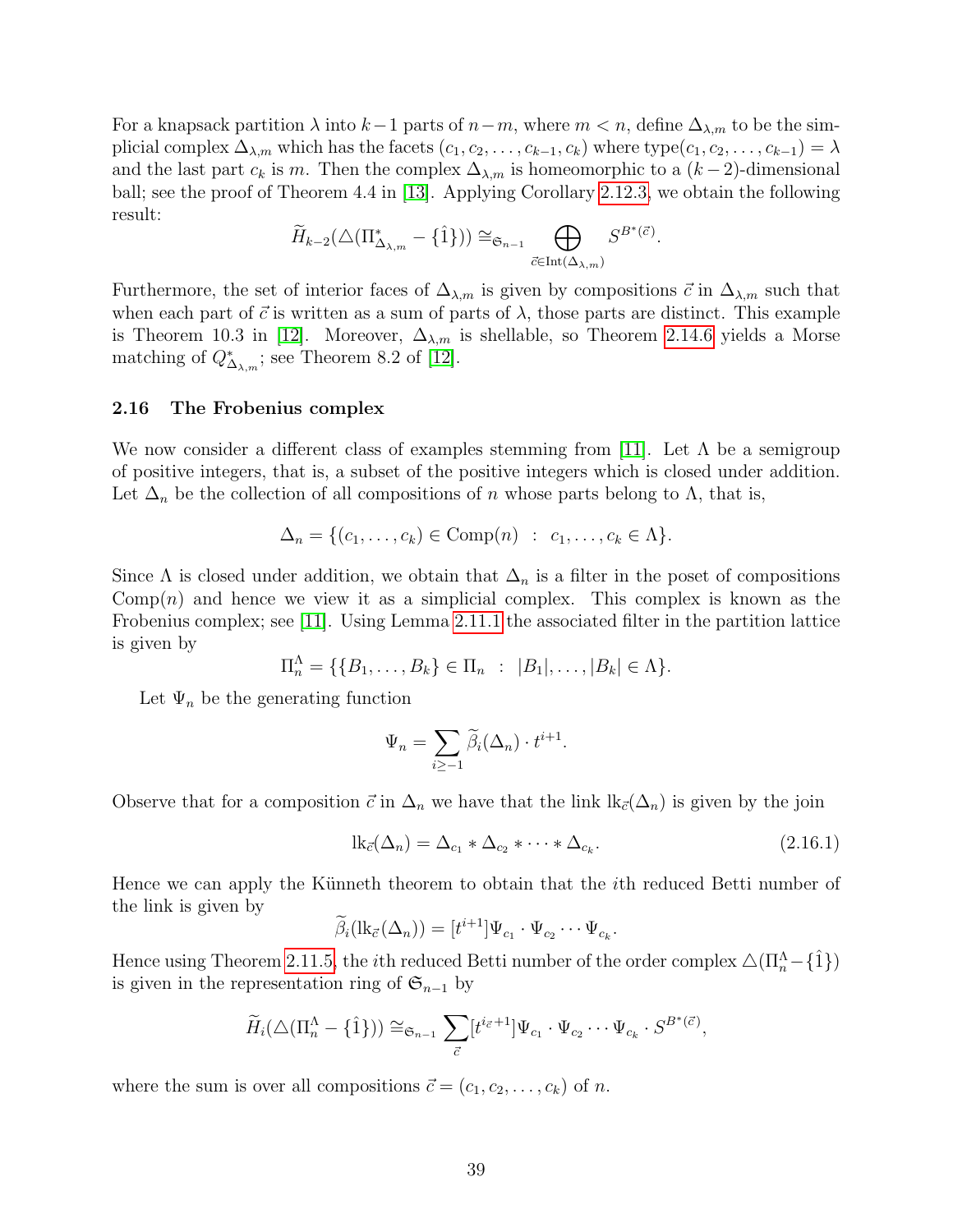A more explicit approach is possible when the complex  $\Delta_n$  has a discrete Morse matching. By combining equation  $(2.16.1)$ , Lemma [2.4.1,](#page-31-1) and a Morse matching from [\[11\]](#page-91-3), we create a Morse matching on every link. We will see this method in the remainder of this section.

We continue by studying one concrete example. Let  $a$  and  $d$  be two positive integers. Let  $\Lambda$  be the semigroup generated by the arithmetic progression

$$
\Lambda = \langle a, a+d, a+2d, \ldots \rangle.
$$

Since for  $j \ge a$  we have that  $a + j \cdot d = d \cdot a + a + (j - a) \cdot d$ , the semigroup is generated by the finite arithmetic progression

$$
\Lambda = \langle a, a+d, a+2d, \dots, a+(a-1)d \rangle.
$$

Clark and Ehrenborg proved that the Frobenius complex  $\Delta_n$  is a wedge of spheres of different dimensions; see [\[11,](#page-91-3) Theorem 5.1]. Observe that their result is formulated in terms of sets, instead of compositions. However, the two notions are equivalent via the natural bijection given by sending a composition  $(c_1, c_2, \ldots, c_k)$  of n to the subset  $\{c_1, c_1+c_2, \ldots, c_1+\cdots+c_{k-1}\}$ of the set  $[n-1]$ . To state their result, let A be the set  $\{a+d, a+2d, \ldots, a+(a-1)\cdot d\}$ .

<span id="page-50-1"></span>**Proposition 2.16.1.** For n in the semigroup  $\Lambda$ , there is a discrete Morse matching on the Frobenius complex  $\Delta_n$  such that the critical cells are compositions  $\vec{c} = (c_1, \ldots, c_k)$  characterized by

- (i) All but the last entry of the composition belongs to the set A, that is,  $c_1, \ldots, c_{k-1} \in A$ .
- (ii) The last entry  $c_k$  belongs to  $\{a\} \cup A$ .

Furthermore, all the critical cells are facets.

*Proof.* When a and d are relative prime, that is,  $gcd(a, d) = 1$ , this result is Lemma 5.10 in [\[11\]](#page-91-3). When a and d are not relative prime, the result follows by scaling down the three parameters a, d and n by  $a' = a/\gcd(a, d)$ ,  $d' = d/\gcd(a, d)$  and  $n' = n/\gcd(a, d)$ . Now the result applies the semigroup  $\Lambda' = \langle a', a' + d', a' + 2d', \ldots \rangle$  and its associated Frobenius complex  $\Delta'_{n'}$ . However, this complex is isomorphic to  $\Delta_n$  by sending the composition  $\vec{c} =$  $(c_1, \ldots, c_k)$  in  $\Delta'_{n'}$  to the composition  $gcd(a, d) \cdot \vec{c} = (gcd(a, d) \cdot c_1, \ldots, gcd(a, d) \cdot c_k)$  in  $\Delta_n$ .

**Corollary 2.16.2.** The order complex  $\Delta(\Pi_n^{\Lambda} - {\hat{1}})$  is a wedge of spheres.

*Proof.* Since  $\Delta_n$  has a discrete Morse matching where each critical cell is a facet,  $\Delta_n$  is homotopy equivalent to a wedge of spheres. Furthermore, by equation [\(2.16.1\)](#page-49-0) we know that every link of  $\Delta_n$  is a wedge of spheres. Finally, by Corollary [2.14.2](#page-45-0) we obtain the result.  $\Box$ 

Next we need to extend Lemma [2.13.3](#page-44-0) to collect Specht modules together. We call the sum  $c_1 + c_2 + \cdots + c_j$  an *initial sum* of a composition  $\vec{c} = (c_1, c_2, \ldots, c_k)$  for  $1 \leq j \leq k$ .

<span id="page-50-0"></span>**Definition 2.16.1.** For an interval  $[\vec{d}, \vec{b}]$  in the lattice of compositions Comp(n) let  $B^*(\vec{d}, \vec{b})$ be the skew-shape where the row lengths are given by  $d_1, d_2, \ldots, d_{r-1}, d_r - 1$  and if the initial sum  $d_1 + \cdots + d_j$  is equal to an initial sum of the composition  $\vec{b} - 1$ , then jth row and the  $(j+1)$ st row overlap in one column. All other rows of  $B^*(\vec{d}, \vec{b})$  are non–overlapping.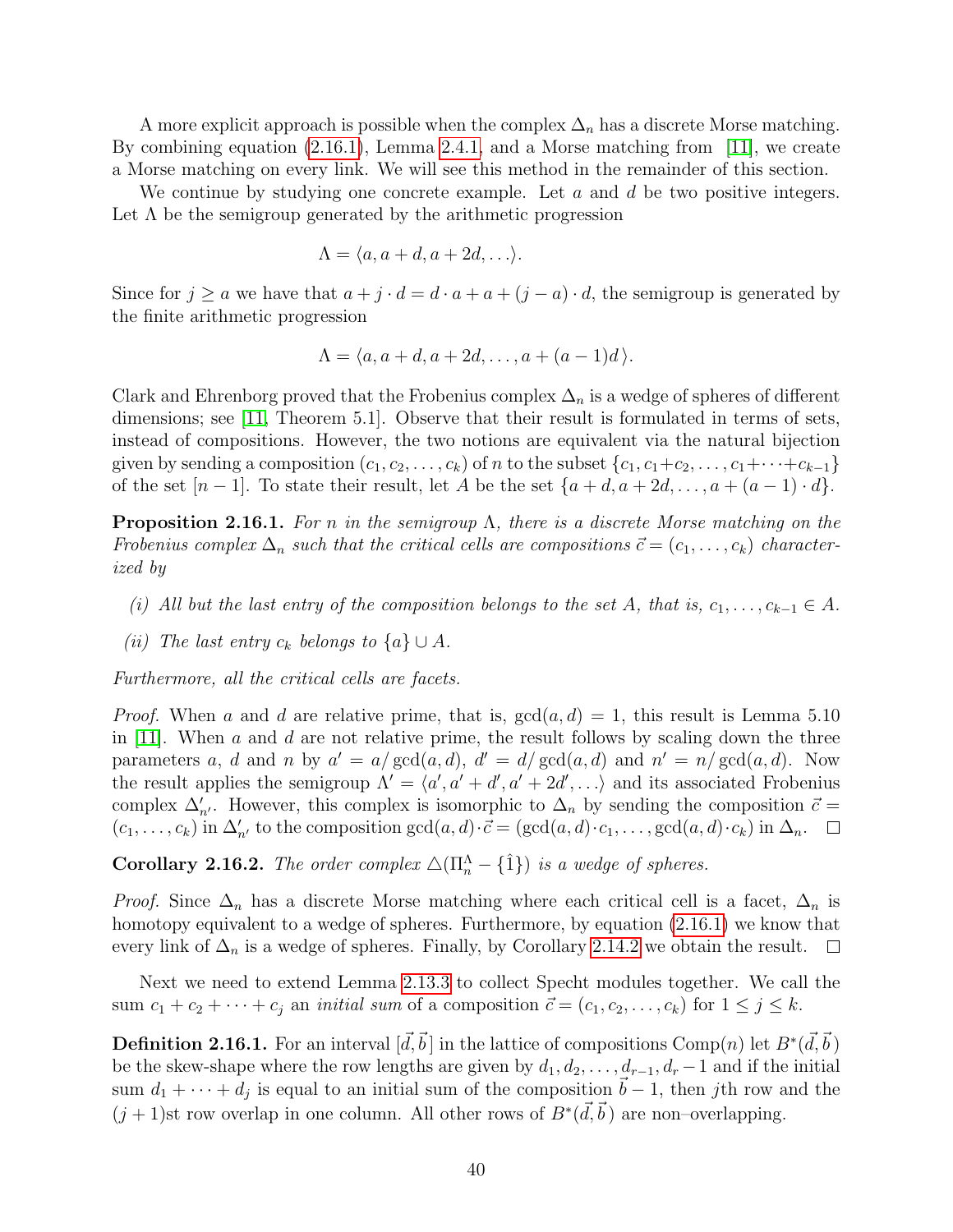<span id="page-51-2"></span>Table 2.1: The reduced homology groups of the order complex  $\Delta(\Pi_n^{\langle 3,5,7\rangle} - \{\hat{1}\})$  for the even cases  $n = 8, 10, 12,$  and 14.



As an example, if  $\vec{d} = (2, 5, 4, 1, 3, 2)$  and  $\vec{b} = (2 + 5 + 4, 1 + 3, 2)$ , then  $B^*(\vec{d}, \vec{b})$  is the border strip with row lengths 2, 5, 4, 1, 3 and  $2 - 1 = 1$  which overlaps between the rows of length 4 and 1 and the rows of length 3 and 1. Note that  $B^*(\vec{d},(n)) = A^*(\vec{d})$ .

The proof of the next lemma is the same as the proof of Lemma [2.13.3,](#page-44-0) that is, it uses jeu-de-taquin moves where two adjacent rows do not overlap.

<span id="page-51-1"></span>**Lemma 2.16.3.** Let  $\vec{b}$  and  $\vec{d}$  be two compositions in Comp(n) such that  $\vec{d} \leq \vec{b}$ . Then the Specht module  $S^{B^*(\vec{d}, \vec{b})}$  is given by the direct sum

$$
S^{B^*(\vec{d}, \vec{b})} \cong_{\mathfrak{S}_{n-1}} \bigoplus_{\vec{d} \leq \vec{c} \leq \vec{b}} S^{B^*(\vec{c})}.
$$

In order to state the main result for the semigroup  $\Lambda = \langle a, a + d, a + 2d, \ldots \rangle$  and the associated filter in the partition lattice, we need one last definition.

**Definition 2.16.2.** For a composition  $\vec{d}$  of n with entries in the set  ${a} \cup A$ , let  $\vec{b}(\vec{d})$  be the composition greater than or equal to  $\vec{d}$  obtained by adding runs of entries of  $\vec{d}$  together where each run ends with the entry a.

As an example, for  $a = 3$ ,  $d = 2$  we have  $A = \{5, 7\}$ . Hence for the composition  $\vec{d} = (5, 3, 7, 5, 3, 3, 7, 5)$  we obtain  $\vec{b}(\vec{d}) = (5 + 3, 7 + 5 + 3, 3, 7 + 5) = (8, 15, 3, 12).$ 

<span id="page-51-0"></span>**Remark 2.16.4.** Observe that the skew-shape  $S^{B^*(\vec{d}, \vec{b}(\vec{d}))}$  has the row lengths  $d_1, \ldots, d_{r-1}, d_r-$ 1 and satisfies the condition that  $d_i = a$  if and only if there is overlap between *i*th and  $(i+1)$ st rows. See Definition [2.16.1.](#page-50-0)

<span id="page-51-3"></span>**Theorem 2.16.5.** Let a and d be two positive integers and let  $\Pi_n^{\Lambda}$  be the filter in the partition lattice  $\Pi_n$  where each partition  $\pi$  consists of blocks whose cardinalities belong to the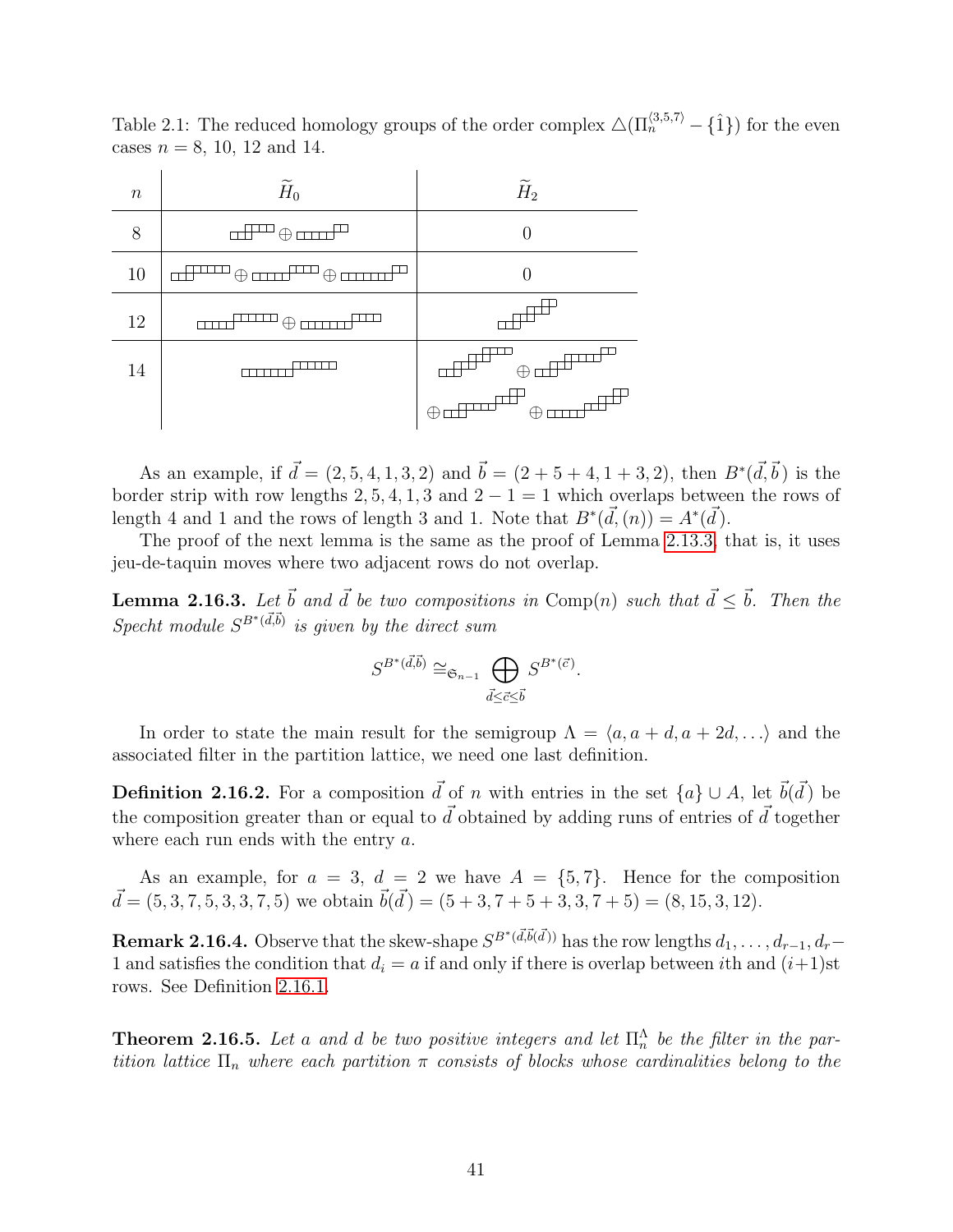semigroup  $\Lambda$  generated by the arithmetic progression  $a, a + d, \ldots, a + (a - 1) \cdot d$ . Then the ith reduced homology group of the order complex  $\triangle(\Pi_n^{\Lambda}-\{\hat{1}\})$  is given by the direct sum

$$
\widetilde{H}_i(\triangle(\Pi^\Lambda_n - \{\hat{1}\})) \cong_{\mathfrak{S}_{n-1}} \bigoplus_{\vec{d}} S^{B^*(\vec{d}, \vec{b}(\vec{d}))},
$$

where the sum is over all compositions  $\vec{d}$  into  $i + 2$  parts such that every entry belongs to the set  ${a} \cup A = {a, a + d, a + 2 \cdot d, a + (a - 1) \cdot d}.$ 

*Proof.* Let  $\vec{c}$  be a composition in the complex  $\Delta_n$ . Using the Morse matching given by Proposition [2.16.1](#page-50-1) and Lemma [2.4.1,](#page-31-1) we obtain that a critical cell  $\vec{d}$  in the link  $lk_{\vec{c}}(\Delta_n) =$  $\Delta_{c_1} * \Delta_{c_2} * \cdots * \Delta_{c_k}$  is a composition  $\vec{d} \leq \vec{c}$  where the entries of  $\vec{d}$  belong to the set  $\{a\} \cup A$ . Furthermore, in the run of entries of  $\vec{d}$  that sums to the entry  $c_i$  of the composition  $\vec{c}$ , only the last entry of the run is allowed to be equal to a. Using Theorem [2.11.5](#page-41-1) we have

$$
\widetilde{H}_{i}(\triangle(\Pi_{n}^{\Lambda}-\{\hat{1}\})) \cong_{\mathfrak{S}_{n-1}} \bigoplus_{\vec{c}\in\Delta_{n}} \widetilde{H}_{i-|\vec{c}|+1}(\operatorname{lk}_{\vec{c}}(\Delta_{n})) \otimes S^{B^{*}(\vec{c})}.
$$

$$
\cong_{\mathfrak{S}_{n-1}} \bigoplus_{\vec{c}\in\Delta_{n}} \bigoplus_{\vec{d}} S^{B^{*}(\vec{c})},
$$

where the inner sum consists of compositions  $\vec{d}$  satisfying the above conditions and with  $|\vec{d}| = i + 2$ . By changing the order of summation we obtain

$$
\widetilde{H}_i(\triangle(\Pi_n^{\Lambda}-\{\hat{1}\})) \cong_{\mathfrak{S}_{n-1}} \bigoplus_{\vec{d}} \bigoplus_{\vec{c}} S^{B^*(\vec{c})},
$$

where the outer direct sum is over all compositions  $\vec{d}$  of n into  $i + 2$  parts where each part is in the set  ${a}\cup A$  and the inner direct sum is over all compositions  $\vec{c}$  greater than  $\vec{d}$ , obtained by adding runs of entries of  $\vec{d}$  where an entry equal to a can only be at the end of a run. The inner direct sum is hence given by the Specht module  $S^{B^*(\vec{d}, \vec{b}(\vec{d}))}$  by Remark [2.16.4](#page-51-0) and Lemma [2.16.3,](#page-51-1) and therefore the result follows.  $\Box$ 

<span id="page-52-0"></span>**Corollary 2.16.6.** The order complex  $\Delta(\Pi_n^{\Lambda}-\{\hat{1}\})$  only has non-vanishing reduced homology in dimension i when  $n \equiv (i + 2) \cdot a \mod d$  for  $d \geq 2$ .

*Proof.* Since all entries in the set  $\{a\} \cup A$  are congruent to a modulo d, we have  $n = \sum_{j=1}^{i+2} d_j \equiv$  $(i+2)\cdot a \mod d$ .

In Tables [2.1](#page-51-2) and [2.2](#page-53-0) we have explicitly calculated the reduced homology groups for the order complex  $\Delta(\Pi_n^{\langle 3,5,7\rangle} - \{\hat{1}\})$  for  $8 \le n \le 15$ , that is, when  $a = 3$  and  $d = 2$ . Instead of writing out the notation  $S^{B^*(d,\vec{b})}$  for the Specht modules we have drawn the associated border shapes. Observe that when a row has three boxes, there is overlap with the row above. For  $a = 3$  and  $d = 2$  Corollary [2.16.6](#page-52-0) implies that the order complex only has non-vanishing homology in dimensions of the same parity as n.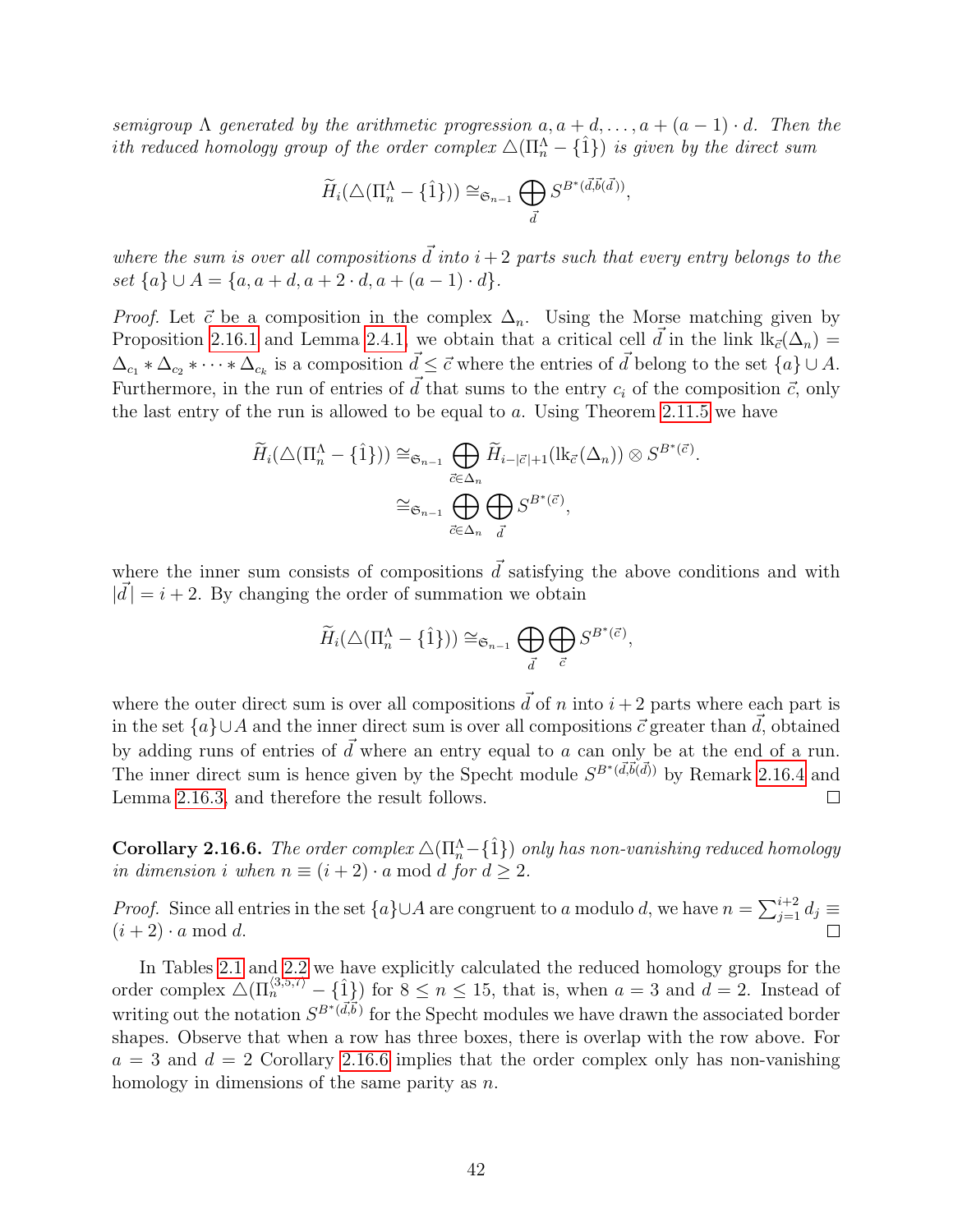

<span id="page-53-0"></span>Table 2.2: The reduced homology groups of the order complex  $\Delta(\Pi_n^{\langle 3,5,7\rangle} - \{\hat{1}\})$  for the odd cases  $n = 9, 11, 13,$  and 15.

<span id="page-53-1"></span>**Example 2.16.7.** When the integer d divides the integer a, the homology groups of  $\Pi_n^{\Lambda}$ have been studied. In this case, the filter  $\Pi_n^{\Lambda}$  consists of all partitions where the block sizes are divisible by  $d$  and the block sizes are greater than or equal to  $a$ . This filter was studied by Browdy [\[5\]](#page-91-4), and our Theorem [2.16.5](#page-51-3) reduces to her result; see Corollary 5.3.3 in [\[5\]](#page-91-4).

<span id="page-53-2"></span>**Example 2.16.8.** The previous example is particularly nice when  $d = 1$ . Then the semigroup  $\Lambda$  is given by  $\Lambda = \{n \in \mathbb{P} : n \ge a\}$  and the filter  $\Pi_n^{\Lambda}$  consists of all partitions where  $1, 2, \ldots, a-1$  are forbidden block sizes. In this case it follows by Billera and Meyers [\[1\]](#page-91-5) that  $\Delta_n$  is non-pure shellable. Additionally, Björner and Wachs [\[3\]](#page-91-6) gave an EL-labeling of  $\Pi_n^{\Lambda} \cup \{ \hat{0} \}$ . This order complex was also considered by Sundaram in Example 4.4 in [\[37\]](#page-93-4).

Finally, we note that Wachs [\[42\]](#page-93-5) has plethystic recurrences for the  $\mathfrak{S}_n$  representations on the homology groups of the filters in Examples [2.16.7](#page-53-1) and [2.16.8.](#page-53-2)

# 2.17 The partition filter  $\Pi^{\langle a,b\rangle}_n$

Let a and b be two relatively prime integers greater than 1. Let  $\Pi_n^{\langle a,b\rangle}$  be the filter in  $\Pi_n$ generated by all partitions whose block sizes are all a or b. As an example,  $\Pi_n^{(2,3)}$  consists of all partitions in  $\Pi_n$  with no singleton blocks. The corresponding complex  $\Delta_n$  in Comp(n) consists of all compositions of n whose parts are contained in the set  $\langle a, b \rangle = \{i \cdot a + j \cdot b :$  $a, b \in \mathbb{N}$ . When  $a = 2$  and  $b = 3$  the complex  $\Delta_n$  is known as the complex of sparse sets; see [\[11,](#page-91-3) [19\]](#page-92-3).

Following Theorem 4.1 in [\[11\]](#page-91-3), we define the set  $A = \{n \in \mathbb{P} : n \equiv 0, a, b \text{ or } a+b \mod ab\}$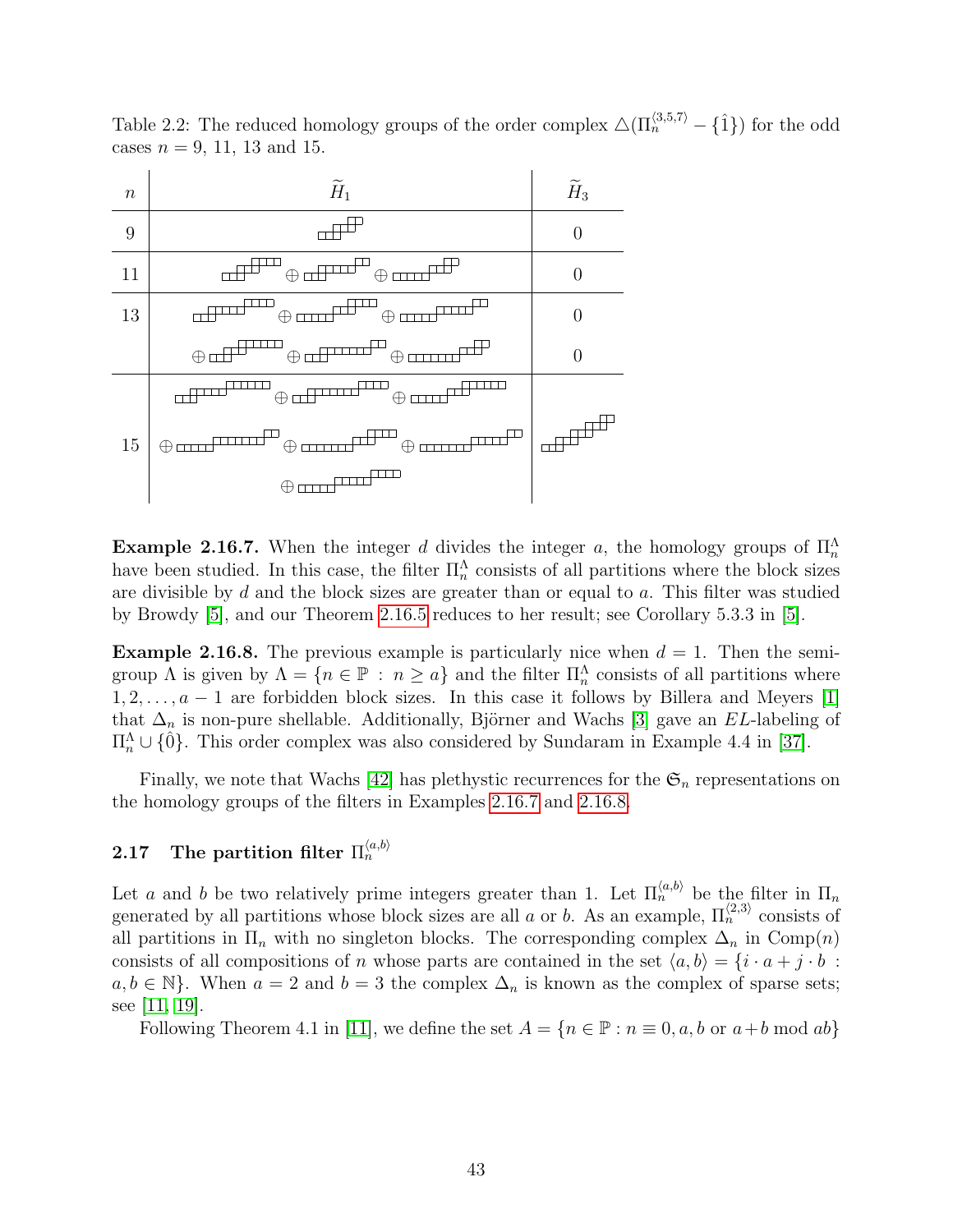and the function  $h: A \longrightarrow \mathbb{Z}_{\geq -1}$  as follows:

<span id="page-54-1"></span>
$$
h(n) = \begin{cases} \frac{2n}{ab} - 2 & \text{if } n \equiv 0 \mod ab, \\ \frac{2(n-a)}{ab} - 1 & \text{if } n \equiv a \mod ab, \\ \frac{2(n-b)}{ab} - 1 & \text{if } n \equiv b \mod ab, \\ \frac{2(n-a-b)}{ab} & \text{if } n \equiv a+b \mod ab. \end{cases} \tag{2.17.1}
$$

Then Theorem 4.1 in [\[11\]](#page-91-3) states that  $\Delta_n$  is either homotopy equivalent to a sphere or is contractible, according to

$$
\Delta_n \simeq \begin{cases} S^{h(n)} & \text{if } n \in A, \\ \text{point} & \text{otherwise.} \end{cases}
$$

Using equation [\(2.16.1\)](#page-49-0) we see that if  $\vec{c} \in \Delta_n$  has any part not in A, then  $lk_{\vec{c}}(\Delta_n)$  is contractible. If each part of  $\vec{c}$  is in A, then  $lk_{\vec{c}}(\Delta_n) \simeq S^{h(c_1)} * \cdots * S^{h(c_k)} = S^{h(\vec{c})}$ , where we define  $h(\vec{c}) = k - 1 + \sum_{j=1}^{k} h(c_j)$  for compositions  $\vec{c}$  with all parts in A, since the join of an *n*-dimensional sphere and an *m*-dimensional sphere is an  $(n + m + 1)$ -dimensional sphere. Note that  $h(\vec{c})$  is undefined for all other compositions.

For a composition  $\vec{c} = (c_1, \ldots, c_k)$  of n with all of its parts in A, let  $\dim(\vec{c})$  denote the dimension of the reduced homology of  $\Delta(\Pi_n^{\langle a,b\rangle}-\{\hat{1}\})$  to which the composition  $\vec{c}$  contributes. That is,  $\dim(\vec{c})$  is given by

<span id="page-54-2"></span>
$$
\dim(\vec{c}) = h(\vec{c}) + k - 1 = \sum_{i=1}^{k} h(c_i) + 2k - 2.
$$
 (2.17.2)

We can apply Theorem [2.11.5](#page-41-1) to obtain

**Theorem 2.17.1.** Let  $2 \le a < b$  with  $gcd(a, b) = 1$ . Then the *i*th reduced homology group of  $\Delta(\Pi_n^{\langle a,b\rangle}-\{\hat{1}\})$  is given by the direct sum of Specht modules  $\bigoplus_{\vec{c}\in F_i}S^{B^*(\vec{c})}$ , where  $F_i$  is the collection of compositions  $\vec{c}$  of n where all the parts are in the set A with  $\dim(\vec{c}) = i$ .

*Proof.* We directly have

$$
\widetilde{H}_{i}(\Delta(\Pi_{n}^{\langle a,b\rangle}-\{\hat{1}\})) \cong_{\mathfrak{S}_{n-1}} \bigoplus_{\vec{c}\in\Delta} \widetilde{H}_{i_{\vec{c}}}(\operatorname{lk}_{\vec{c}}(\Delta_{n})) \otimes S^{B^{*}(\vec{c})}
$$
\n
$$
\cong_{\mathfrak{S}_{n-1}} \bigoplus_{\vec{c}\in F_{i}} \widetilde{H}_{i_{\vec{c}}}(S^{h(\vec{c})}) \otimes S^{B^{*}(\vec{c})}
$$
\n
$$
\cong_{\mathfrak{S}_{n-1}} \bigoplus_{\vec{c}\in F_{i}} S^{B^{*}(\vec{c})}.
$$

We now describe the top and bottom reduced homology of the order complex  $\Delta(\Pi_n^{\langle a,b\rangle} \{1\}$ ). We begin with the top homology.

<span id="page-54-0"></span>**Proposition 2.17.2.** Let  $2 \le a < b$  with  $gcd(a, b) = 1$ . Let r be the unique integer such that  $0 \leq r < a$  and  $n \equiv rb \mod a$ . Then the top homology of  $\Delta(\Pi_n^{\langle a,b\rangle} - \{\hat{1}\})$ , which occurs in dimension  $(n - r(b - a))/a - 2$ , is given by the direct sum of Specht modules  $\bigoplus_{\vec{c} \in R} S^{B^*(\vec{c})}$ , where R is the collection of compositions  $\vec{c}$  of n where exactly r of the parts are equal to b or  $a + b$ , and the remaining parts are all equal to a.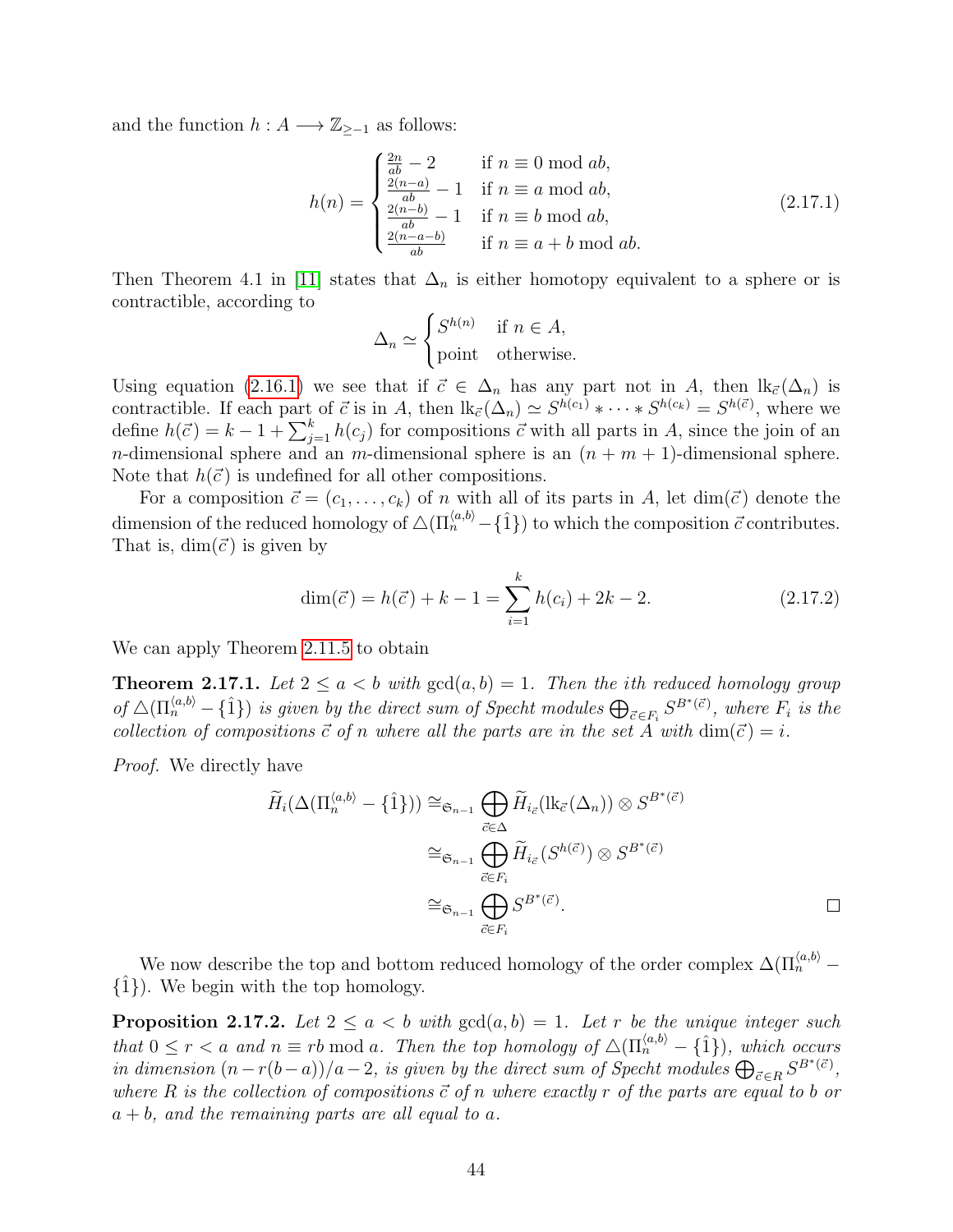*Proof.* We present two procedures that will change a composition  $\vec{c}$  into another composition  $\vec{c}'$  such that the dimension of contribution from  $\vec{c}'$  is greater than the contribution of  $\vec{c}$ , that is,  $\dim(\vec{c}) < \dim(\vec{c}')$ . The compositions which we cannot improve with this procedure are those described in the statement of the proposition.

We now describe the first replacement procedure. If the composition  $\vec{c}$  has a part of the form

- (i) *jab*, replace it with *jb a*'s,
- (ii)  $jab + a$ , replace it with  $(jb + 1) a$ 's,
- (iii)  $jab + b$ , replace it with jb a's and one b,
- (iv)  $jab + a + b$ , replace it with  $(jb + 1)$  a's and one b,

to obtain a new composition  $\vec{c}'$ . We claim that  $\dim(\vec{c}') - \dim(\vec{c}) = (b - a) \cdot j$ . We check the computation in the case (iv), the other three cases are similar. The difference  $\dim(\vec{c}')$  –  $\dim(\vec{c})$  only depends on the parts affected and the number of them. Hence

$$
\dim(\vec{c}') - \dim(\vec{c}) = [(jb+1) \cdot h(a) + h(b) + 2(jb+2)] - [h(jab+a+b) + 2]
$$
  
= [jb+2] - [2j+2] = (b-a) \cdot j > 0,

using that  $h(a) = h(b) = -1$  and  $h(jab + a + b) = 2j$ . Hence this procedure increases the dimension.

Iterating this procedure we obtain a new composition with all the parts of the form  $a, b$ and  $a + b$ .

The second replacement procedure is as follows. Assume that there are a parts of the composition  $\vec{c}$  that are different from a. Assume that p of these parts are equal to  $a + b$ , and hence  $a - p$  of them are equal to b. Replace these a parts with  $b + p$  parts equal to a to obtain a new composition  $\vec{c}$ .

$$
\dim(\vec{c}') - \dim(\vec{c}) = [(b+p) \cdot h(a) + 2(b+p)] - [p \cdot h(a+b) + (a-p) \cdot h(b) + 2a]
$$
  
=  $[b+p] - [a+p] = b - a > 0$ .

Hence the new composition  $\vec{c}'$  contributes to a homology of dimension  $b-a > 0$  greater than the composition  $\vec{c}$  does.

Iterating the last procedure, we are left with a composition  $\vec{c}$  where the number of parts different from a is at most  $a-1$ . By considering the equation  $c_1 + \cdots + c_k = n$  modulo a, we obtain the number of parts different from  $a$  is given by the integer  $r$  from the statement of the proposition. Additionally, switching between one part of  $a + b$  and the two parts a and b does not change the dimension of the contribution of the composition. Finally, we compute the contribution of the composition  $(a, \ldots, a)$  $b,\ldots,b$ ) to obtain the desired dimension.  $\Box$  $\frac{1}{(n-br)/a}$  $\overline{r}$ 

Corollary 2.17.3. Let  $2 \le a \le b$  with  $gcd(a, b) = 1$ . Assume that n is divisible by a. Then the top homology of  $\Delta(\Pi_n^{\langle a,b\rangle}-\{\hat{1}\})$ , which occurs in dimension  $n/a-2$ , is the Specht module  $S^{B^*(a,a,\ldots,a)}$ .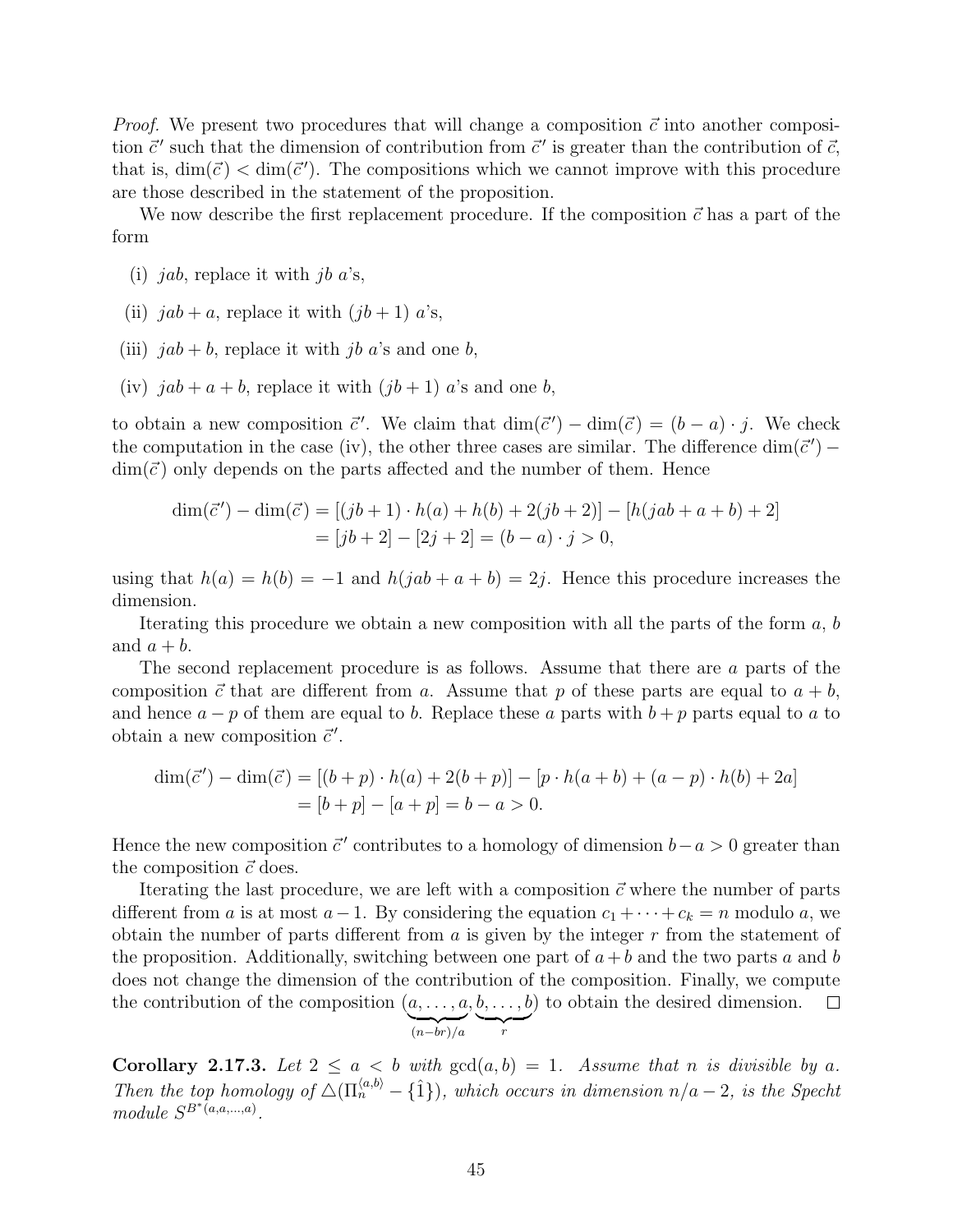*Proof.* When a divides n, then the integer r of Proposition [2.17.2](#page-54-0) is 0. Thus the only contribution to reduced homology in dimension  $n/a - 2$  is given by  $(a, a, \ldots, a)$ .  $\Box$ 

We now turn our attention to the bottom reduced homology.

**Proposition 2.17.4.** Let  $3 \le a < b$  with  $gcd(a, b) = 1$ . Let r and s be the two unique integers such that

$$
n \equiv rb \bmod a, \quad 0 \le r < a, \quad n \equiv sa \bmod b \quad and \quad 0 \le s < b.
$$

Then the bottom reduced homology of  $\Delta(\Pi_n^{\langle a,b\rangle}-\{\hat{1}\})$  occurs in dimension  $2\cdot\frac{n-sa-rb}{ab}+r+s-2$ , and is given by the direct sum of Specht modules  $S^{B^*(\vec{c})}$  over all compositions  $\vec{c}$  such that the number of parts of  $\vec{c}$  of the form  $j \cdot ab + a$  and  $j \cdot ab + a + b$  is s and the number of parts of the form  $j \cdot ab + b$  and  $j \cdot ab + a + b$  is r.

Proof. Just as in Proposition [2.17.2,](#page-54-0) we will define replacement procedures, where our goal now is to decrease the dimension of the homology that our composition contributes to, rather than increase it, as was the case in Proposition [2.17.2.](#page-54-0)

The first procedure takes b parts of the composition  $\vec{c}$  of the form  $jab+a$  and  $jab+a+b$  and subtracts a from each of these b parts, and adjoins a new part ab. Notice that the resulting new composition  $\vec{c}'$  remains a composition of n. Observe that  $h(jab) = h(jab + a) - 1$ ,  $h(jab + b) = h(jab + a + b) - 1$ , and  $h(ab) = 0$ . Hence the dimension  $\vec{c}'$  contributes to is  $\dim(\vec{c}') = \sum_{i=1}^{k+1} h(c'_i) + 2(k+1) - 2 = \sum_{i=1}^{k} h(c_i) - b + 2(k+1) - 2 = \dim(\vec{c}) - b + 2 < \dim(\vec{c}).$ 

There is one small caveat. In the procedure, replacing a part  $a$  with 0 we obtain a weak composition, that is, we can introduce zero entries. Note the natural extension of the function h satisfies  $h(0) = -2$ . Assume that  $\vec{c}'$  has a zero entry, say in its last entry, and let  $\vec{c}''$  be the (weak) composition with this last entry removed. Then we have that  $\dim(\vec{c}') = \sum_{i=1}^{k+1} h(c'_i) + 2(k+1) - 2 = \sum_{i=1}^{k} h(c''_i) + 2k - 2 = \dim(\vec{c}'')$ . Thus zero entries can be removed without changing the dimension.

The second procedure is symmetric to the first in the two parameters  $a$  and  $b$ . That is, it takes a parts of the composition  $\vec{c}$  of the form  $jab+b$  and  $jab+a+b$  and subtracts b from each of these a parts and adjoins a new part ab. Now we have  $\dim(\vec{c}') = \dim(\vec{c}) - a + 2 < \dim(\vec{c})$ , using the fact that  $a \geq 3$ .

Iterating these two procedures we obtain a composition which has at most  $b-1$  parts of the form  $jab + a$  and  $jab + a + b$ , and at most  $a - 1$  parts of the form  $jab + b$  and  $jab + a + b$ . Hence this composition satisfies the condition of the statement of the proposition. Finally, one has to observe that all such composition contribute to the same dimension.  $\Box$ 

**Corollary 2.17.5.** Assuming  $3 \le a < b$ ,  $gcd(a, b) = 1$  and that n is divisible by ab. Then the bottom reduced homology of the order complex  $\Delta(\Pi_n^{\langle a,b\rangle}-\{\hat{1}\})$  is given by the permutation module  $M^{B^{\#}(ab,...,ab,ab)} = M^{B(ab,...,ab,ab-1)}$ .

*Proof.* Now we have  $r = s = 0$ . Hence the compositions only have parts of the form  $j \cdot ab$ . The result follows from Lemma [2.13.3.](#page-44-0)  $\Box$ 

We end with a complete description in the case when  $a = 2$ .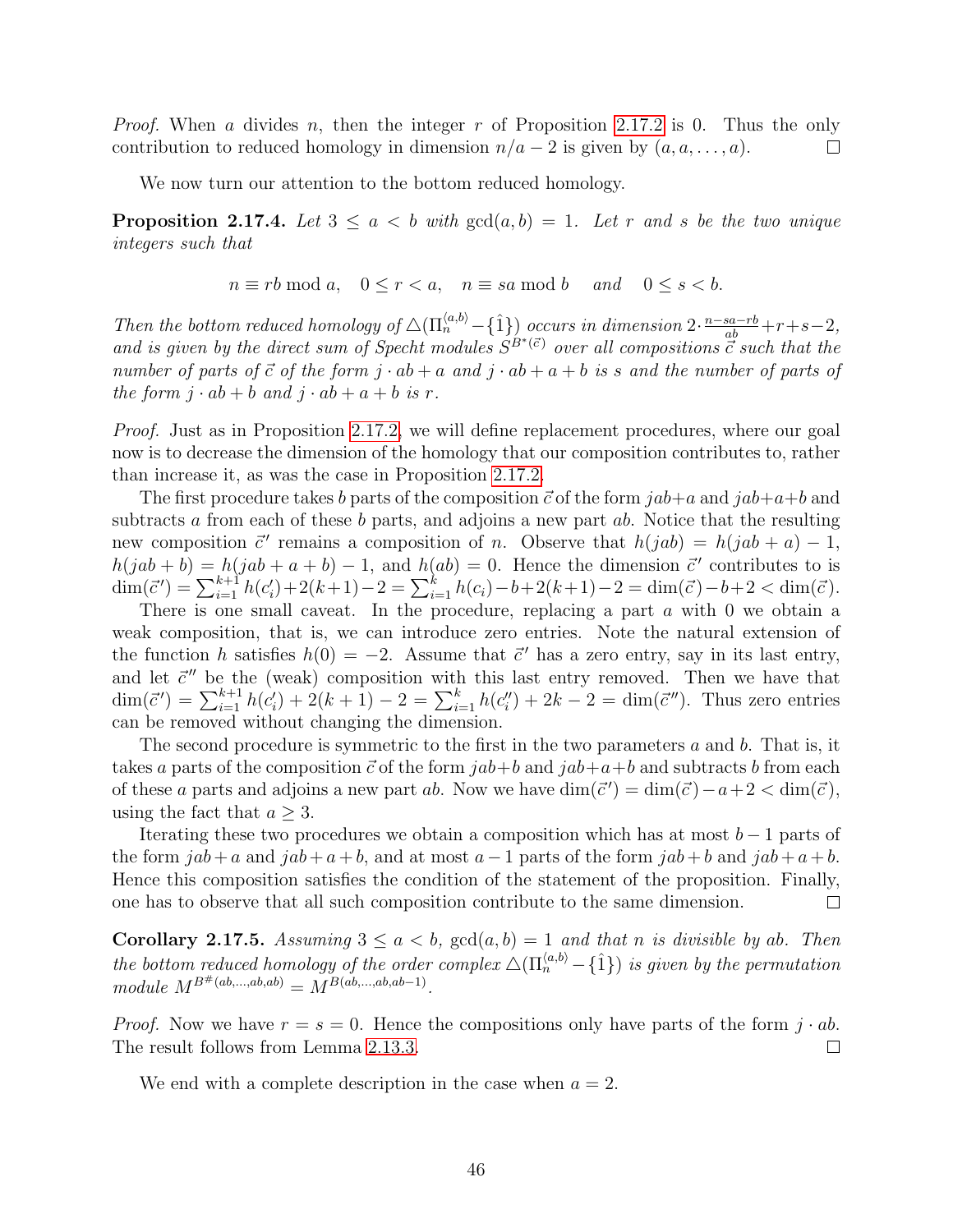Proposition 2.17.6. Let b be odd and greater than or equal to 3. Then the ith reduced homology of  $\Delta(\Pi_n^{\langle 2,b\rangle}-\{\hat{1}\})$  is given by the direct sum of Specht modules  $S^{B^*(\vec{c})}$  over all compositions  $\vec{c}$  with all parts congruent to 0 or 2 mod b, where exactly  $(b(i + 2) - n)/(b - 2)$ entries of  $\vec{c}$  are congruent to 2 modulo b. The bottom reduced homology occurs in dimension  $\lceil n/b \rceil - 2$ . Furthermore, when b divides n the bottom reduced homology is given by the permutation module  $M^{B^{#}(b,...,b,b)} = M^{B(b,...,b,b-1)}$ .

*Proof.* Since  $a = 2$  the expression for  $h(n)$  in equation [\(2.17.1\)](#page-54-1) reduces to  $h(n) = \lfloor n/b \rfloor - 2$ and the set A reduces to  ${n \in \mathbb{P} : n \equiv 0, 2 \bmod b}$ . Let  $\vec{c}$  be a composition of n into k parts, where each part belongs to the set A. Furthermore, assume that  $\vec{c}$  has s entries congruent to 2 modulo b. The contribution of  $\vec{c}$  to the reduced homology of  $\Delta(\Pi_n^{\langle 2,b\rangle} - \{\hat{1}\})$ , given by equation [\(2.17.2\)](#page-54-2), is in dimension

$$
\dim(\vec{c}) = \sum_{i=1}^{k} h(c_i) + 2k - 2 = \sum_{i=1}^{k} \left\lceil \frac{c_i}{b} \right\rceil - 2 = \frac{\sum_{i=1}^{k} c_i + s \cdot (b-2)}{b} - 2 = \frac{n + s \cdot (b-2)}{b} - 2.
$$

Solving for s in this equation yields the desired expression.

For real numbers x and y we have the inequality  $\lfloor x \rfloor + \lfloor y \rfloor \geq \lfloor x+y \rfloor$ . Hence we obtain the lower bound on the dimension of the homology:  $\dim(\vec{c}) = \sum_{i=1}^{k} \left[\frac{c_i}{b}\right]$  $\left\lfloor \frac{n}{b} \right\rfloor - 2 \geq \left\lceil \frac{n}{b} \right\rceil$  $\left\lfloor \frac{n}{b} \right\rfloor - 2$ . When b divides n the only way to obtain equality in the previous inequality is when all the parts of the composition are divisible by b. Hence the bottom reduced homology group is the direct sum over all compositions  $\vec{c}$  of n where each part is divisible by b, that is,  $(b, b, \ldots, b) \geq^* \vec{c}$ . Hence we obtain the permutation module  $M^{\tilde{B}^{\#}(b,...,b,b)} = M^{B(b,...,b,b-1)}$  by Lemma [2.13.3.](#page-44-0)

### 2.18 Concluding remarks

With Theorem [2.11.5](#page-41-1) we have been able to classify the action of  $\mathfrak{S}_{n-1}$  on the top homology of  $\Delta(\Pi^*_{\Delta}-\{\hat{1}\})$  for any complex  $\Delta \subseteq \text{Comp}(n)$ . In the case when  $\Delta(\Pi^*_{\Delta}-\{\hat{1}\})$  is shellable, is there an EL-labeling of  $\Pi^*_{\Delta} \cup {\hat{0}}$  that realizes this shelling order?

Is there a way we can classify the  $\mathfrak{S}_n$ -action on the homology groups of  $\Delta(\Pi^*_{\Delta} - {\hat{1}}),$ rather than the  $\mathfrak{S}_{n-1}$ -action? Browdy described the matrices representing the action of  $\mathfrak{S}_n$ on the cohomology groups of the filter with block sizes belonging to the arithmetic progression  $k \cdot d, (k + 1) \cdot d, \ldots$ ; see [\[5,](#page-91-4) Section 5.4].

The partition lattice is naturally associated with the symmetric group, that is, the Cox-eter group of type A. Miller [\[20\]](#page-92-4) has extended the results about the filter  $\Pi_{\vec{c}}^*$  to other root systems. Hence it is natural to ask if our results for the filter  $\Pi^*_{\Delta}$  can be extended to other root systems.

Is there a non-pure shelling of the Frobenius complex generated by  $a$  and  $b$ ? Alternatively, is there a Morse matching for this Frobenius complex such that all the critical cells are facets? While we do have this property for  $\Lambda$  defined by an arithmetic progression as in Section [2.16,](#page-49-1) unfortunately the general matching given in [\[11\]](#page-91-3) does not have this property.

Lastly, all of our results are based upon  $\Delta$  being a filter in the composition lattice Comp(n). What if we remove the filter constraint? That is, let  $\Omega$  be an arbitrary collection of compositions of n not containing the extreme composition  $(n)$ . Define  $Q_{\Omega}^*$  to be all ordered set partitions  $\sigma = (C_1, C_2, \ldots, C_k)$  such that type $(\sigma) \in \Omega$  and containing n in the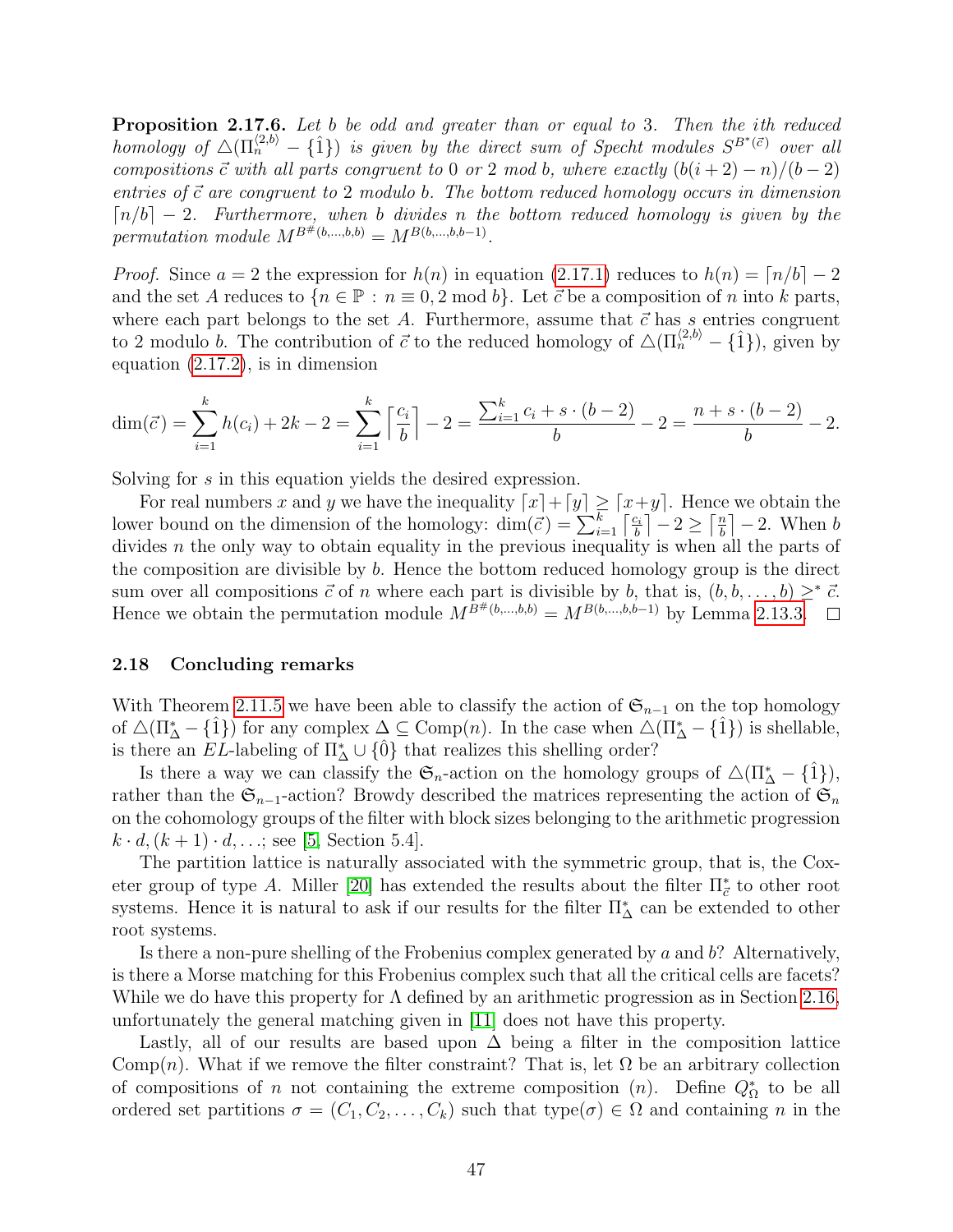last block  $C_k$ . Let  $\Pi_{\Omega}$  be the image of  $Q_{\Omega}^*$  under the forgetful map f. What can be said about the homology groups and the homotopy type of the order complex  $\Delta(\Pi_{\Omega})$ ? We need to understand the topology of the links  $lk_{\vec{c}}(\Omega)$ , even though these links are not simplicial complexes.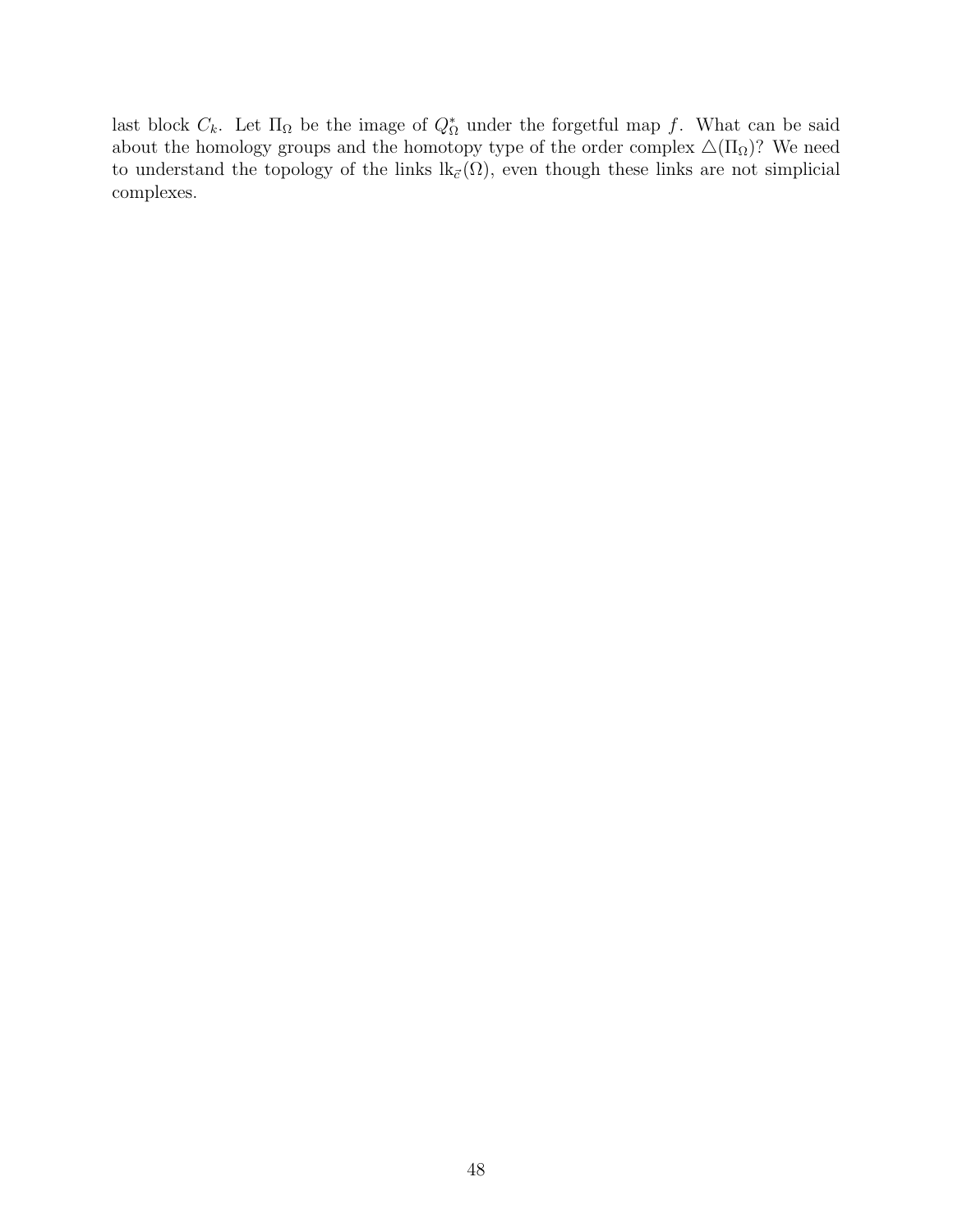Here is a box; I had it from the queen: What's in't is precious

> Pisanio Cymbeline Act III.4.1934-5

### <span id="page-59-1"></span><span id="page-59-0"></span>3.1 Box polynomials

In Chapter [3](#page-59-0) we examine a one variable polynomial  $B_{m,n}(x)$  defined using all integer partitions that fit in an  $m$  by  $n$  grid. The intersection between Chapter [2](#page-26-0) and Chapter [3](#page-59-0) is of course set partitions. In Section [3.2](#page-63-0) we will see that the box polynomial  $B_{m,n}$  evaluated at  $-n/2$  enumerates set partitions of  $m + n$  into n blocks of odd size.

We begin in Section [3.1](#page-59-1) by introducing the polynomials of our study. We proceed by giving alternate forms of the box polynomials and using these to prove properties about their real and complex roots.

Lastly, for coherence reasons I mention that we were led to study these polynomials by way of the *excedance matrix*, see Section [3.4.](#page-72-0) If this chapter were presented in chronological order it would begin with Section [3.4.](#page-72-0)

We now give the definition of the box polynomial  $B_{m,n}(x)$ .

<span id="page-59-3"></span>**Definition 3.1.1.** The *box polynomial* is defined by the sum

$$
B_{m,n}(x) = \sum_{\lambda \subseteq m \times n} \prod_{i=1}^m (x + \lambda_i),
$$

where the sum is over all partitions  $\lambda = (0 \le \lambda_1 \le \lambda_2 \le \cdots \le \lambda_m \le n)$ , that is, all partitions with  $m$  parts and each part at most  $n$ .

<span id="page-59-2"></span>**Example [3.1](#page-59-2).1.** Let  $m = n = 2$ . Using the table in Table 3.1 we see that  $B_{2,2}(x) =$  $6x^2 + 12x + 7$ .

Another way to express the box polynomials is in terms of the complete symmetric function  $h_m$ . It follows from Definition [3.1.1](#page-59-3) that  $B_{m,n}(x) = h_m(x, x+1, \ldots, x+n)$ . Directly from this expression we have that the box polynomial evaluated at  $x = 0$  is given by the Stirling number of the second kind, that is,

<span id="page-59-4"></span>
$$
B_{m,n}(0) = S(m+n,n),
$$
\n(3.1.1)

<span id="page-59-5"></span>
$$
B_{m,n}(1) = S(m+n+1, n+1). \tag{3.1.2}
$$

Furthermore, using the complete symmetric function also yields the generating function

$$
\sum_{m\geq 0} B_{m,n}(x) \cdot t^m = \frac{1}{(1-x \cdot t) \cdot (1-(x+1)\cdot t) \cdots (1-(x+n)\cdot t)}.
$$
\n(3.1.3)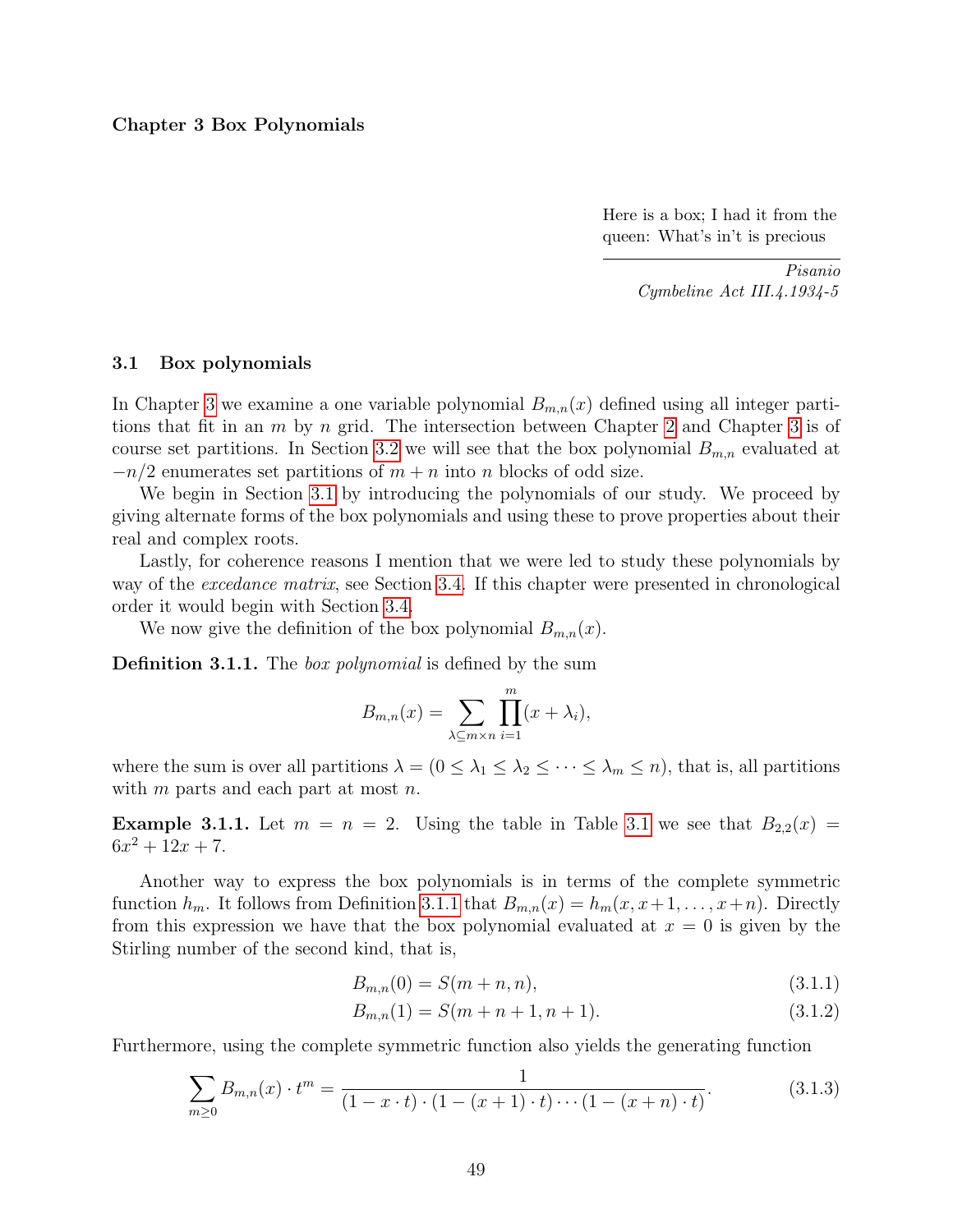Table 3.1: The box polynomial  $B_{2,2}(x)$ . The table lists all partitions  $\lambda$  that fit in the  $2 \times 2$ box, upper left justified.



Note that the box polynomial  $B_{m,n}(x)$  has degree m and the sum defining this polynomial has  $\binom{m+n}{m}$  terms, since each partition  $\lambda$  fitting in the m by n box can be specified uniquely by a lattice walk from  $(0,0)$  to  $(m, n)$  with east and north steps. Just as the binomial coefficients satisfy the Pascal recursion we have the following recursion for the box polynomials.

<span id="page-60-0"></span>**Proposition 3.1.2.** The box polynomial  $B_{m,n}(x)$  satisfies the recursion

$$
B_{m,n}(x) = x \cdot B_{m-1,n}(x) + B_{m,n-1}(x+1),
$$

with initial conditions  $B_{m,0}(x) = x^m$  and  $B_{0,n}(x) = 1$ .

Proof. The initial conditions are straightforward to verify. The recursion follows the same reasoning as the Pascal recursion. Either the first part  $\lambda_1$  of the partition  $\lambda$  is 0 or greater than or equal to 1. In the first case we have  $\lambda = (0) \circ \mu$  where  $\mu$  is a partition contained in a  $(m-1) \times n$  box and ∘ denotes concatenation. Here we have  $\prod_{i=1}^{m} (x + \lambda_i) = x \cdot \prod_{i=1}^{m-1} (x + \mu_i)$ . Summing over all  $\mu$  yields  $x \cdot B_{m-1,n}(x)$ . In the second case,  $\lambda = (\nu_1 + 1, \nu_2 + 1, \dots, \nu_m + 1)$ where  $\nu$  is contained in a  $m \times (n-1)$  box. Now  $\prod_{i=1}^{m} (x + \lambda_i) = \prod_{i=1}^{m-1} (x + 1 + \nu_i)$  and summing over all  $\nu$  yields  $B_{m,n-1}(x+1)$ .

We continue by giving a different derivation of the box polynomials, namely as the image of the forward difference operator. We begin by defining the relevant polynomial operators. Let E be the shift operator given by  $E(p)(x) = p(x+1)$ . Let  $\Delta$  be the forward difference operator defined by  $\Delta = E - \text{Id}$ , so,  $\Delta(p(x)) = p(x+1) - p(x)$ . Note that the difference operator is shift invariant, that is,  $\Delta \circ E = E \circ \Delta$ . Finally, let x be the operator given by  $x(p(x)) = x \cdot p(x)$ , that is, it multiplies by the variable x.

<span id="page-60-1"></span>**Lemma 3.1.3.** For all non-negative integers n,  $\Delta^n \circ \underline{x} = \underline{x} \circ \Delta^n + n \cdot E \circ \Delta^{n-1}$ .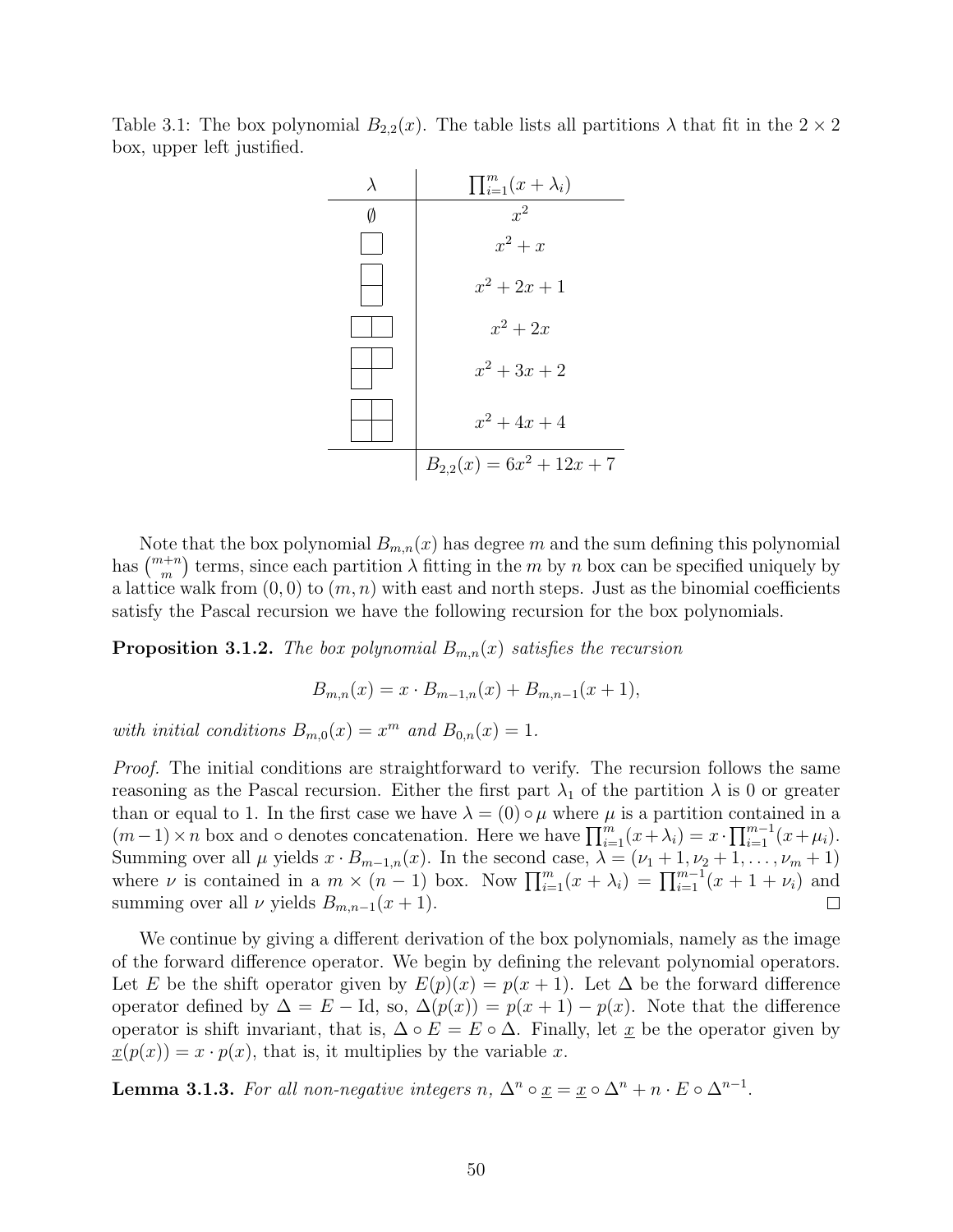*Proof.* When  $n = 0$  there is nothing to prove. Begin by observing that

$$
\Delta(x \cdot p(x)) = (x+1) \cdot p(x+1) - x \cdot p(x) = x \cdot (p(x+1) - p(x)) + p(x+1) = x \circ \Delta(p(x)) + E(p(x)),
$$

and hence the identity holds for  $n = 1$ . The general case follows by induction using the case  $n = 1$  in the induction step.  $\Box$ 

We now give the operator interpretation of the box polynomials.

<span id="page-61-0"></span>**Theorem 3.1.4.** The box polynomial  $B_{m,n}(x)$  satisfies  $B_{m,n}(x) = \Delta^n(x^{m+n})/n!$ .

*Proof.* The proof is by induction on m and n. The base case  $m = 0$  or  $n = 0$  is straightforward. Using the recursion of Proposition [3.1.2](#page-60-0) and the induction hypothesis we have that

$$
B_{m,n}(x) = x \cdot B_{m-1,n}(x) + B_{m,n-1}(x+1)
$$
  
=  $\underline{x}(B_{m-1,n}(x)) + E(B_{m,n-1}(x))$   
=  $1/n! \cdot \underline{x} \circ \Delta^n(x^{m-1+n}) + 1/(n-1)! \cdot E \circ \Delta^{n-1}(x^{m+n-1})$   
=  $1/n! \cdot (\underline{x} \circ \Delta^n + n \cdot E \circ \Delta^{n-1})(x^{m+n-1})$   
=  $1/n! \cdot \Delta^n \circ \underline{x}(x^{m+n-1}),$ 

where the last step is Lemma [3.1.3,](#page-60-1) completing the induction.

<span id="page-61-2"></span>
$$
\Box
$$

A different and direct proof of Theorem [3.1.4](#page-61-0) is as follows.

Second proof of Theorem [3.1.4.](#page-61-0) Using the relation  $\Delta x = x\Delta + E$  each occurence of  $\Delta$  in  $\Delta^n \underline{x}^{m+n}$  can be moved to the right until it either cancels an  $\underline{x}$  and the pair becomes a shift operator E, or it reaches all the way to the right. Because  $\Delta(1)$  is zero, the last case vanishes. Since the order of the n  $\underline{x}$ 's that become the shift operator E does not matter, we divide by n! on both sides and obtain that

$$
1/n! \cdot \Delta^n \underline{x}^{m+n}(1) = \sum_{p_0 + p_1 + \dots + p_n = m} \underline{x}^{p_0} E \underline{x}^{p_1} E \cdots E \underline{x}^{p_n}(1).
$$

Let  $\lambda$  be the partition which has  $p_i$  parts equal to i. Then the term  $\underline{x}^{p_0}E \underline{x}^{p_1}E \cdots E \underline{x}^{p_n}(1)$ is indeed the product  $\prod_{j=1}^m (x + \lambda_i)$  and the result follows by observing that the condition  $p_0 + p_1 + \cdots + p_n = m$  is equivalent to the partition  $\lambda$  satisfying  $\lambda \subseteq m \times n$ .  $\Box$ 

By the binomial theorem applied to  $\Delta = E - I$ , the *n*th power of the difference operator  $\Delta^n$  is given by  $\sum_{r=0}^n (-1)^{n-r} \cdot {n \choose r}$  $r_r^m$ )  $\cdot$  E<sup>r</sup>. Therefore, the box polynomial is given by:

$$
B_{m,n}(x) = \frac{1}{n!} \cdot \sum_{r=0}^{n} (-1)^{n-r} \cdot \binom{n}{r} \cdot (x+r)^{m+n}.
$$
 (3.1.4)

<span id="page-61-1"></span>**Lemma 3.1.5.** The derivative of the box polynomial  $B_{m,n}(x)$  satisfies

$$
\frac{d}{dx}B_{m,n}(x) = (m+n) \cdot B_{m-1,n}(x).
$$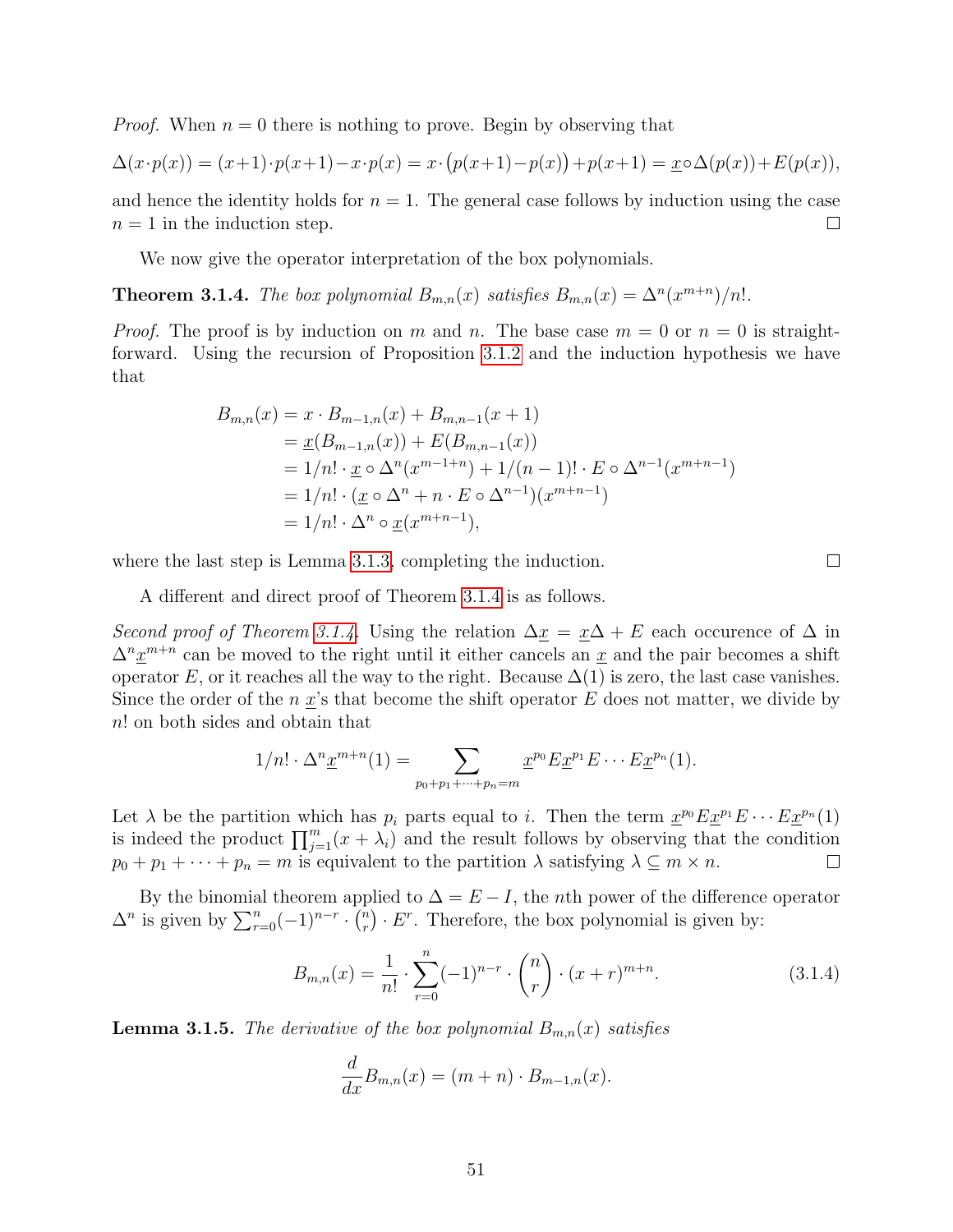*Proof.* The derivative operator  $\frac{d}{dx}$  commutes with the difference operator  $\Delta$ . Therefore,

$$
\frac{d}{dx}B_{m,n}(x) = \frac{d}{dx}\frac{1}{n!} \cdot \Delta^n(x^{m+n}) = (m+n) \cdot \frac{1}{n!} \cdot \Delta^n(x^{(m-1)+n}) = (m+n) \cdot B_{m-1,n}(x). \square
$$

Alternatively, Definition [3.1.1](#page-59-3) of the box polynomials can be used to prove Lemma [3.1.5.](#page-61-1) Let  $\lambda$  be a partition contained in the  $m \times n$  box. Removing one arbitrary entry yields a partition  $\mu$  in a  $(m-1) \times n$  box. Let us write this relationship as  $\lambda \sim \mu$ . Note that given  $\mu \subseteq (m-1) \times n$  there are  $m+n$  possible partitions  $\lambda$  such that  $\lambda \sim \mu$ , as there are  $m+n$ possible entries to insert in  $\mu$ . Now apply the product rule to Definition [3.1.1](#page-59-3) and change the order of summation:

$$
\frac{d}{dx}B_{m,n}(x) = \sum_{\lambda \subseteq m \times n} \frac{d}{dx} \prod_{i=1}^{m} (x + \lambda_i)
$$

$$
= \sum_{\lambda \subseteq m \times n} \sum_{\lambda \sim \mu} \prod_{i=1}^{m-1} (x + \mu_i)
$$

$$
= \sum_{\mu \subseteq (m-1) \times n} \sum_{\lambda \sim \mu} \prod_{i=1}^{m-1} (x + \mu_i)
$$

$$
= (m+n) \cdot B_{m-1,n}(x).
$$

<span id="page-62-0"></span>**Proposition 3.1.6.** The box polynomials satisfy  $B_{m,n}(-n-x) = (-1)^m \cdot B_{m,n}(x)$ . That is,  $B_{m,n}(x)$  is even about  $x = -n/2$  when m is even, and  $B_{m,n}(x)$  is odd about  $x = -n/2$  when m is odd.

*Proof.* This result follows from equation [\(3.1.4\)](#page-61-2) by substituting r to  $n-r$  and pulling out the sign  $(-1)^m$ . Alternatively, it follows from the definition of the box polynomials by changing the partition  $\lambda$  to the complementary partition  $\lambda^* = (n - \lambda_m, n - \lambda_{m-1}, \dots, n - \lambda_1)$  and observing that the product  $\prod_{j=1}^m(-n-x+\lambda_j)$  is given by  $(-1)^m \cdot \prod_{j=1}^m(x+\lambda_j^*)$ . Ц

We now use equation  $(3.1.4)$  to give yet another form for the box polynomials.

<span id="page-62-1"></span>**Corollary 3.1.7.** The box polynomial  $B_{m,n}(x)$  has a closed form given by

$$
B_{m,n}(x) = \sum_{j=0}^{m} {m+n \choose j} \cdot S(m+n-j,n) \cdot x^j.
$$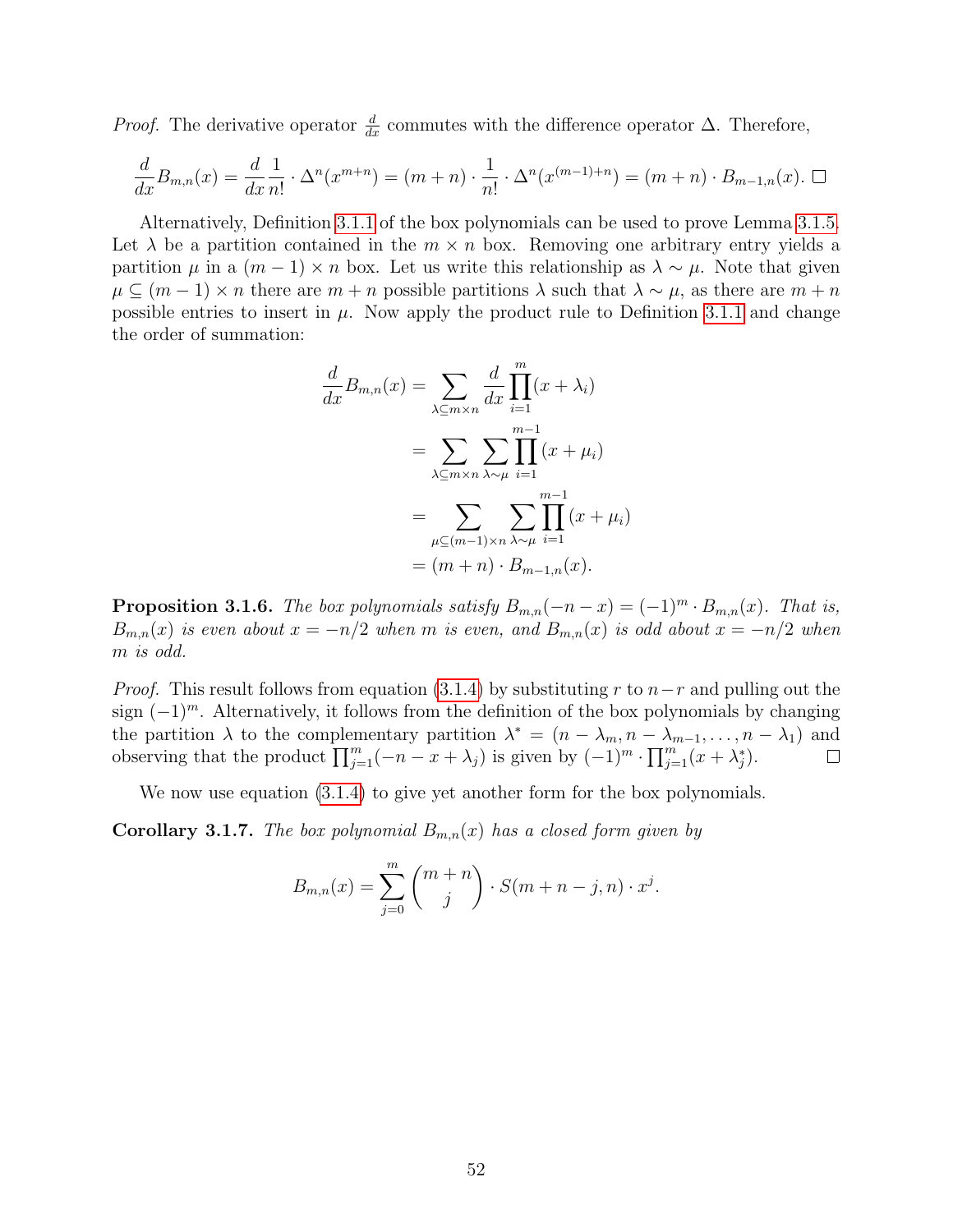Proof. By equation [\(3.1.4\)](#page-61-2) we have that the box polynomial is given by:

$$
B_{m,n}(x) = \frac{1}{n!} \cdot \sum_{r=0}^{n} (-1)^{n-r} \cdot {n \choose r} \cdot (x+r)^{m+n}
$$
  
=  $\frac{1}{n!} \cdot \sum_{r=0}^{n} (-1)^{n-r} \cdot {n \choose r} \cdot \sum_{j=0}^{m+n} {m+n \choose j} \cdot r^{m+n-j} \cdot x^j$   
=  $\sum_{j=0}^{m+n} {m+n \choose j} \cdot \frac{1}{n!} \cdot \sum_{r=0}^{n} (-1)^{n-r} \cdot {n \choose r} \cdot r^{m+n-j} \cdot x^j$   
=  $\sum_{j=0}^{m+n} {m+n \choose j} \cdot S(m+n-j,n) \cdot x^j,$ 

where in the last step we used a classical identity for the Stirling numbers, see  $(1.2.2)$ . Note that  $S(m + n - j, n)$  is zero when  $j > m$  and hence the upper bound of the sum is m.  $\Box$ 

<span id="page-63-1"></span>**Lemma 3.1.8.** For non-negative integers  $m$ ,  $n_1$  and  $n_2$  we have the identity

$$
B_{m,n_1+n_2+1}(x) = \sum_{k=0}^{m} B_{k,n_1}(x) \cdot B_{m-k,n_2}(x+n_1+1).
$$

*Proof.* Any partition  $\lambda \subseteq m \times (n_1 + n_2 + 1)$  can be written uniquely as the concatenation of the two partitions  $\mu$  and  $\nu + n_1 + 1$  where  $\mu \subseteq k \times n_1$ ,  $\nu \subseteq (m - k) \times n_2$ , and  $\nu + n_1 + 1$  shifts every entry of  $\nu$  with  $n_1 + 1$ . By summing over all possibilities the identity follows.  $\Box$ 

<span id="page-63-2"></span>Lemma 3.1.9. For m and n non-negative integers we have:

$$
B_{m,n-1}(-n) = (-1)^m \cdot S(m+n,n).
$$

*Proof.* We can extend the sum over all partitions  $\lambda \subseteq m \times (n-1)$  to the sum  $\lambda \subseteq m \times n$  by noticing that all new terms are in fact 0. That is,

$$
B_{m,n-1}(-n) = \sum_{\lambda \subseteq m \times (n-1)} \prod_{i=1}^{m} (\lambda_i - n) = \sum_{\lambda \subseteq m \times n} \prod_{i=1}^{m} (\lambda_i - n) = B_{m,n}(-n) = (-1)^m \cdot B_{m,n}(0).
$$

 $\Box$ 

The last step is Proposition [3.1.6](#page-62-0) and then apply Equation [\(3.1.1\)](#page-59-4).

### <span id="page-63-0"></span>3.2 Connection with set partitions

Earlier we observed that the box polynomial  $B_{m,n}(x)$  evaluated at  $x = 0$  and  $x = 1$  yields the Stirling numbers of the second kind, which enumerates set partitions. In this section we consider other evaluations of the box polynomial that also enumerate various flavors of set partitions.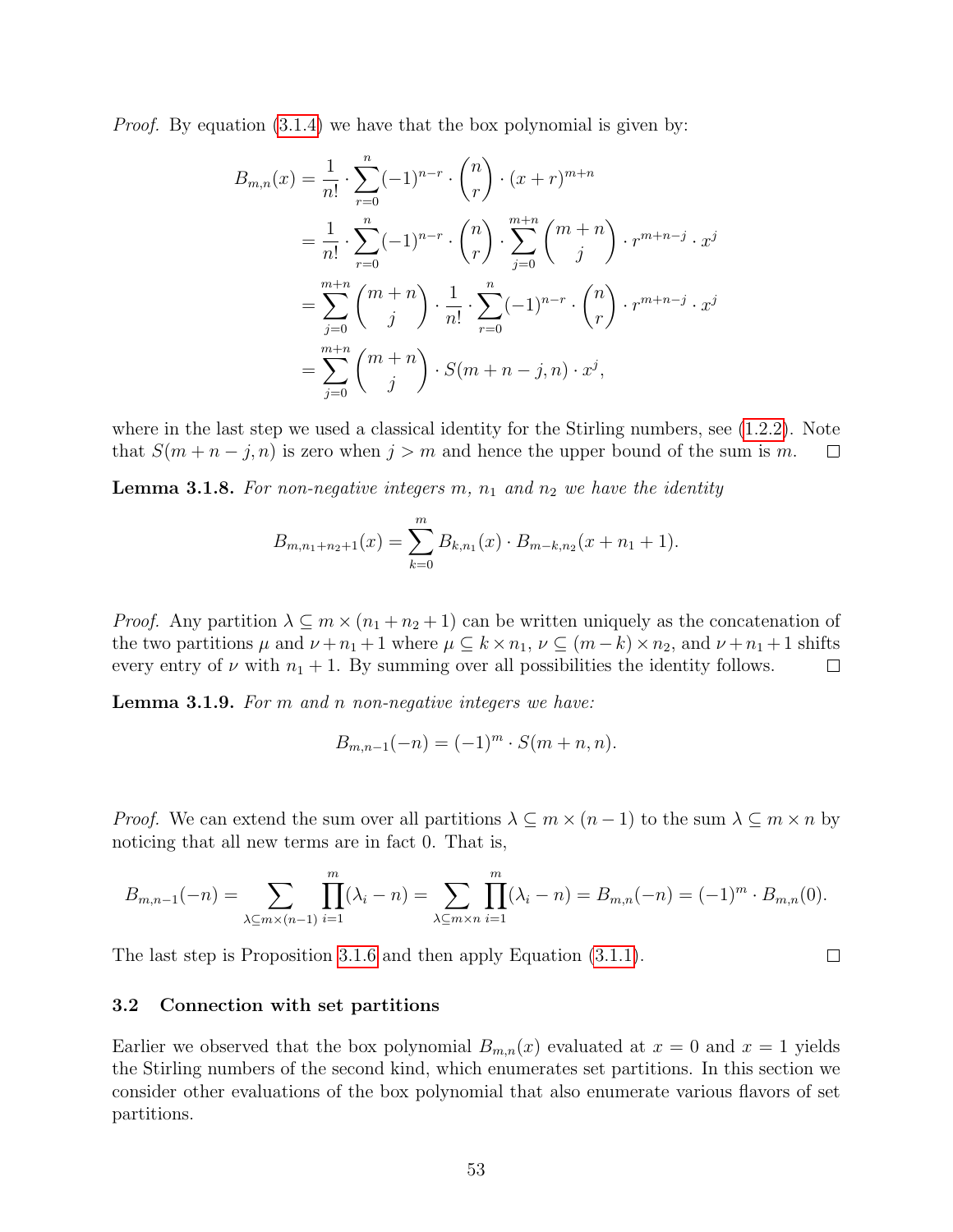<span id="page-64-1"></span>**Proposition 3.2.1.** For  $n \geq 2$ , the box polynomial evaluated at  $x = -1$ ,  $B_{m,n}(-1)$ , enumerates the number of the set partitions of the set  $\{1, 2, \ldots, m+n\}$  into n blocks such that no block contains two consecutive integers and the elements 1 and  $m + n$  do not belong to the same block.

*Proof.* Consider the set  $\{1, 2, \ldots, m + n\}$  as the congruence classes modulo  $m + n$ , that is,  $\mathbb{Z}_{m+n}$ . In other words, the element  $m+n$  is followed by 1. Let A be a subset of  $\{1, 2, \ldots, m+n\}$ . Then the number of set partitions  $\pi$  of  $[m+n]$  such that if i belongs to A then i and  $i+1$  belong to the same block of  $\pi$  is given by  $S(m+n-|A|,n)$ , since we can first choose a set partition of  $\mathbb{Z}_{m+n} - A$  and then insert  $i \in A$  into the same block as  $i + 1$ . Hence by inclusion-exclusion the desired number of set partitions is given by

<span id="page-64-0"></span>
$$
\sum_{A \subseteq \mathbb{Z}_{m+n}} (-1)^{|A|} \cdot S(m+n-|A|,n) = \sum_{j=0}^{m+n} \binom{m+n}{j} \cdot (-1)^j \cdot S(m+n-j,n). \tag{3.2.1}
$$

Observe that when the variable j exceeds  $m$ , the associated term vanishes. Now the result follows by Corollary [3.1.7.](#page-62-1)  $\Box$ 

It is immediately clear that the box polynomial evaluated at minus one, aka the right side of Equation [\(3.2.1\)](#page-64-0), should have an interpretation via inclusion/exclusion. While it is not difficult to prove an identity with inclusion/exclusion if you know what are you are trying to count, it can be difficult to figure out what it is you are counting. While I knew Proposition [3.2.1](#page-64-1) should have an inclusion/exclusion proof, the idea to count set partitions avoiding i and  $i + 1$  in the same block came as follows.

Let  $x = -1$  in Equation [\(3.1.3\)](#page-59-5) to get a generating function for  $B_{m,n}(-1)$ . This generating function has been studied, namely as a Monthly problem posed by Knuth entitled "Partitions of a circular set", [\[17\]](#page-92-5). After matching up generating functions, the proof of Proposition [3.2.1](#page-64-1) became clear.

The next three propositions will rely on the notion of *restricted growth words*. For a complete introduction, please see Section [4.2.](#page-77-0)

<span id="page-64-3"></span>**Proposition 3.2.2.** Let r be a positive integer. Then the box polynomial evaluated at  $x = r$ ,  $B_{m,n}(r)$ , is the number of set partitions of  $m+n+r$  into  $n+r$  blocks such that the elements 1 through r all belongs to different blocks.

*Proof.* Set  $x = r$  in the generating function in Equation [\(3.1.3\)](#page-59-5) to obtain

$$
\sum_{m\geq 0} B_{m,n}(r) \cdot t^m = \frac{1}{(1 - r \cdot t) \cdot (1 - (r + 1) \cdot t) \cdots (1 - (r + n) \cdot t)}.
$$
 (3.2.2)

Observe that this is generating function of the number of restricted growth words of the form

<span id="page-64-4"></span><span id="page-64-2"></span>
$$
w = 12 \cdots r \cdot u_r \cdot (r+1) \cdot u_{r+1} \cdots (r+n) \cdot u_{r+n}, \tag{3.2.3}
$$

where  $u_i$  is a word in the letters 1 through i, as is shown in Section [4.2.](#page-77-0) Furthermore, restricted growth words  $w$ , of the form shown in Equation [3.2.3,](#page-64-2) with the sum of the lengths  $l(u_r) + l(u_{r+1}) + \cdots + l(u_{r+n})$  equaling m, are in bijection with set partitions of  $m + n + r$ into  $n + r$  blocks such that  $1, 2, \ldots, r$  all belong to separate blocks. The result now follows by equating coefficients.  $\Box$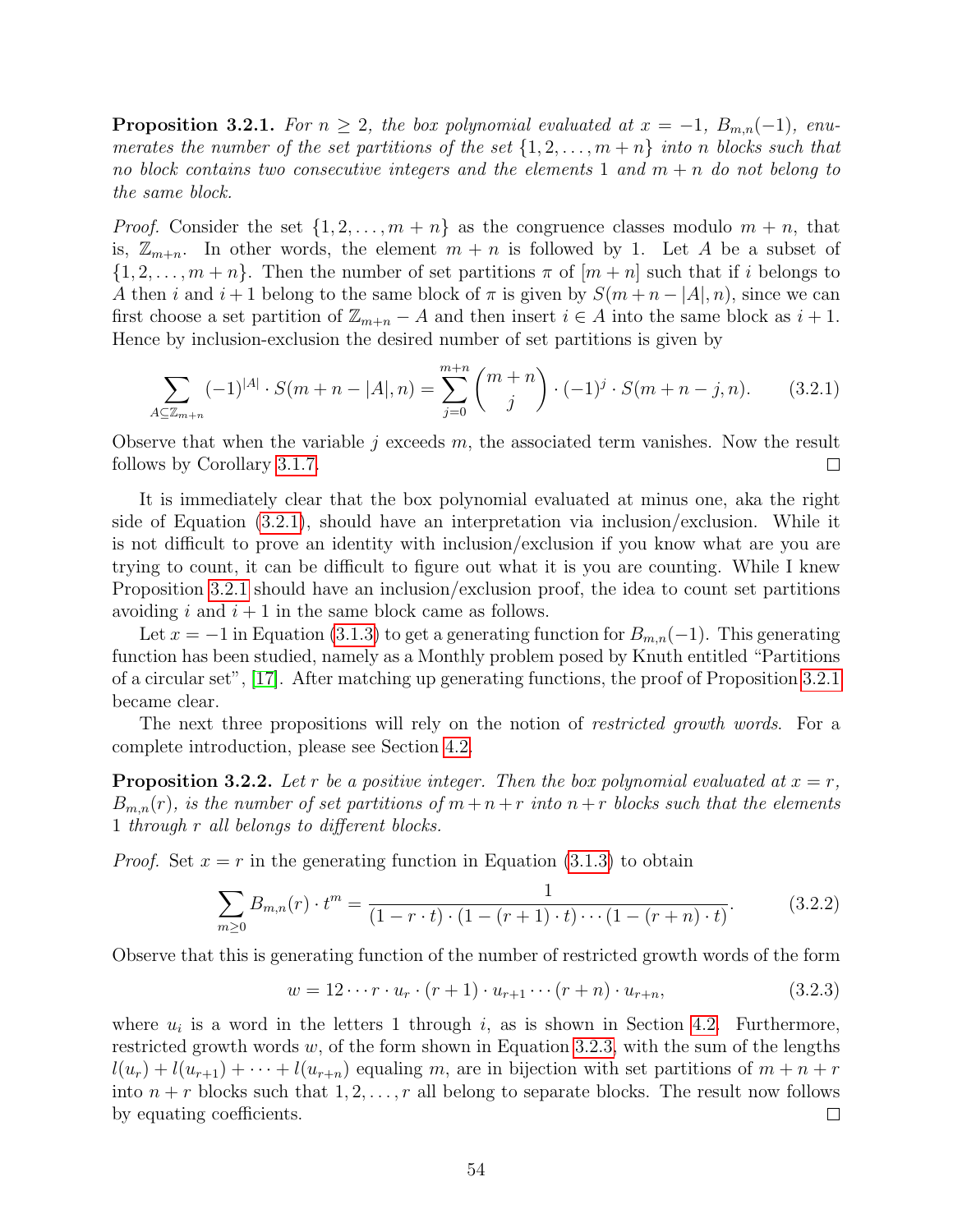Proposition [3.2.2](#page-64-3) is illustrated in Example [3.2.3](#page-65-0) below.

<span id="page-65-0"></span>**Example 3.2.3.** Let  $m = 1, n = 2$ , and  $r = 2$ . We evaluate the box polynomial  $B_{1,2}(x)$  at 2.

Using Definition [3.1.1,](#page-59-3)  $B_{1,2}(x) = (x+0) + (x+1) + (x+2) = 3x+3$ , since the partitions  $\lambda$  fitting in the  $1 \times 2$  box are the partitions  $\emptyset$ ,  $(1)$ ,  $(2)$ .

Proposition [3.2.2](#page-64-3) states that  $B_{1,2}(2)$  counts sets partitions of  $m + n + r = 1 + 2 + 2 = 5$ into  $n + r = 2 + 2 = 4$  parts such that 1 and 2 are in separate blocks. There are  $\binom{5}{2}$  $_{2}^{5}$  $) = 10$ set partitions of 5 into 4 blocks, since each such set partition has a unique doubleton block. Since 1 and 2 need to be in different blocks, there are  $10 - 1 = 9$  such set partitions. Lastly, notice that  $B_{1,2}(2) = 3(2) + 3 = 9$ .

**Proposition 3.2.4.** Let r be a positive integer. Then the box polynomial evaluated at  $x = r$ ,  $B_{m,n}(r)$ , is given by the sum

$$
B_{m,n}(r) = \sum_{i=0}^{r-1} s(r, r-i) \cdot S(m+n+r-i, r+n),
$$

where  $s(r, i)$  denotes the (signed) Stirling number of the first kind.

Proof. By Equation [\(3.2.2\)](#page-64-4) we have that

$$
\sum_{m\geq 0} B_{m,n}(r) \cdot t^m = \frac{(1-t) \cdot (1-2 \cdot t) \cdots (1-(r-1) \cdot t)}{(1-t) \cdot (1-2 \cdot t) \cdots (1-(r+n) \cdot t)}
$$
(3.2.4)

$$
= \left(\sum_{i=0}^{r-1} s(r, r-i) \cdot t^{i}\right) \cdot \frac{1}{(1-t) \cdot (1-2 \cdot t) \cdots (1-(r+n) \cdot t)} \qquad (3.2.5)
$$

<span id="page-65-2"></span><span id="page-65-1"></span> $\Box$ 

In Equation [\(3.2.5\)](#page-65-1) we have used that  $p(t) = (t-1)...(t-(r-1)) = \sum_{k=0}^{r-1} s(r, k)t^k$ , see [\[36,](#page-93-1) Proposition 1.3.7. Therefore, the polynomial with reversed coefficients, or  $t^{n-1}p(1/t)$ , is given by

$$
\sum_{i=0}^{r-1} s(r, r-i) \cdot t^{i} = (1-t) \cdot (1-2 \cdot t) \cdots (1-(r-1) \cdot t).
$$

Lastly, notice that the right side of Equation [\(3.2.5\)](#page-65-1) is the generating function for Stirling numbers of the second kind, see Equation  $(1.2.3)$ .

The coefficient of  $t^m$  follows by multiplying these two generating functions.

<span id="page-65-3"></span>**Proposition 3.2.5.** Let r be a positive integer such that  $n \geq 2r$ . In this case, the box polynomial  $B_{m,n}(x)$  evaluated at the integer  $-r$  enumerates set partitions into  $n-r$  parts such that the minimal element of the block  $B_i$  is congruent to i mod 2 for  $1 \leq i \leq r$ .

*Proof.* Once again, set  $x = -r$  in Equation [\(3.1.3\)](#page-59-5) to obtain:

$$
\sum_{m\geq 0} B_{m,n}(-r) \cdot t^m = \frac{1}{(1+r \cdot t) \cdot (1+(r-1) \cdot t) \cdots (1+t) \cdot (1-t) \cdots (1-(n-r) \cdot t)}.
$$
\n(3.2.6)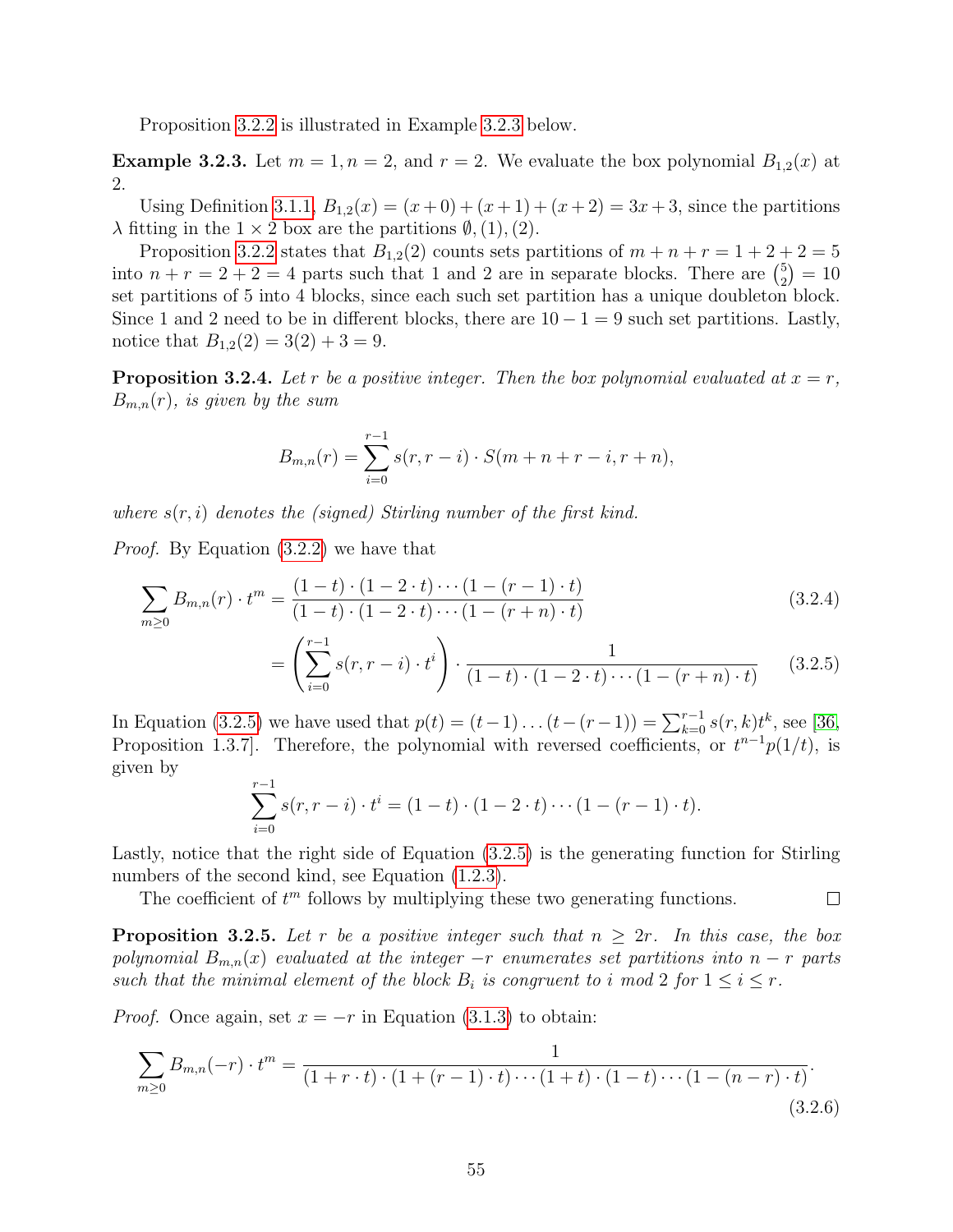<span id="page-66-0"></span>As  $n \geq 2r$ , we have that  $n - r \geq r$ . This means we can pair terms in Equation [\(3.2.6\)](#page-65-2) to obtain:

$$
\sum_{m\geq 0} B_{m,n}(-r)t^m = \frac{1}{(1-t^2)\cdot(1-(2t)^2)\cdots(1-(rt)^2)\cdot(1-(r+1)\cdot t)\cdots(1-(n-r)\cdot t)}.
$$
\n(3.2.7)

The right side of Equation [\(3.2.7\)](#page-66-0) is the generating function for restricted growth words of the form

$$
w = 1u_1 2u_2 \cdots ru_r(r+1)u_{r+1} \cdots (n-r)u_{n-r},
$$

such that the lengths of the  $u_i$  are even for  $1 \leq i \leq r$ .

Since the lengths of  $u_i$  are even for  $1 \leq i \leq r$ , this means that  $l(1u_12u_2 \ldots uu_i)$  has the same parity as i. In other words, the minimal element of the  $(i+1)$ 'st block of the partition is even if i is even and odd if i is odd, for  $1 \leq i \leq r$ .

If the lengths of  $u_j$  sum to m, that is  $l(u_1) + \cdots + l(u_{n-r}) = m$ , then the right side of Equation [\(3.2.7\)](#page-66-0) is the generating function for set partitions of  $m+n-r$  into  $n-r$  parts such that the minimal element of the *i*th block  $B_i$  has the same parity as *i*, for  $1 \le i \le r + 1$ .  $\Box$ 

**Example 3.2.6.** Let  $m = 1$ ,  $n = 3$ , and  $r = 1$ . As  $3 \geq 2 \cdot 1$ , Proposition [3.2.5](#page-65-3) states that  $B_{1,3}(-1)$  counts set partitions of  $m + n - r = 3$  into  $n - r = 2$  blocks such that the minimal element of the first block is odd and the minimal element of the second block is even. The minimal element of the first block is always 1, which is odd, thus we only need that the minimal element of the second block is even. There are two such partitions, 1|23 and 13|2. Lastly,  $B_{1,3}(x) = 4x + 6$  and  $B_{1,3}(-1) = 2$ .

**Remark 3.2.7.** Let's look at the box polynomial  $B_{m,n}(-1)$  for n at least 2. Combining Proposition [3.2.1](#page-64-1) and Proposition [3.2.2,](#page-64-3) there is a bijection between set partitions of  $m + n$ into n blocks such that i and  $i+1$  are in different blocks, including 1 and n, and set partitions of  $m + n - 1$  into  $n - 1$  blocks such that the smallest element of the second block is even. A combinatorial proof of this bijection can be found in the solution to [\[36,](#page-93-1) Problem 108].

<span id="page-66-1"></span>Proposition 3.2.8. Let n be at least two. The sum

$$
\sum_{j=2}^{m+n} B_{m+n-j,j}(-1)
$$

counts set partitions of  $m + n$  with no singleton blocks.

*Proof.* Using Proposition [3.2.1](#page-64-1) at  $r = -1$ , the box polynomial  $B_{m,n}(-1)$  counts set partitions of  $m + n$  into n blocks such that i and  $i + 1$  are in different blocks, including 1 and  $m + n$ . Therefore,  $B_{m+n-j,j}(-1)$  counts set partitions of  $m+n-j+j = m+n$  into j blocks avoiding i and  $i + 1$  being in the same block. The result now follows by summing over all block sizes and with [\[36,](#page-93-1) Problem 108 part (b)].

**Example 3.2.9.** Let  $m = n = 2$ . Proposition [3.2.8](#page-66-1) says that

$$
B_{2,2}(-1) + B_{1,3}(-1) + B_{0,4}(-1)
$$

 $\Box$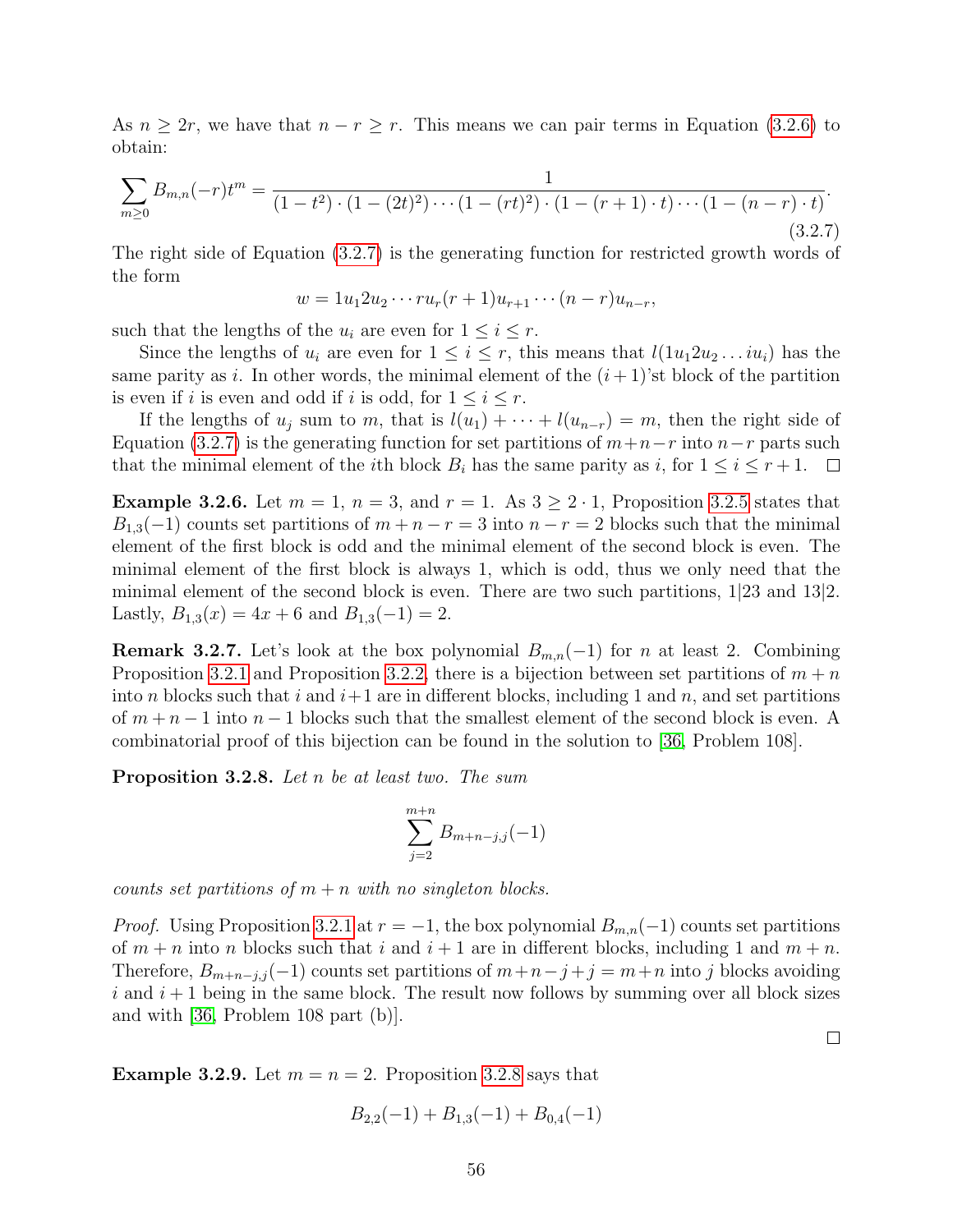counts set partitions of [4] with no singleton blocks. The above sum, easily computed by hand with Definition [3.1.1,](#page-59-3) is 4. On the other hand, the four set partitions of [4] with no singleton blocks are 12|34, 13|24, 14|23, and 1234.

We now transition into a connection between the box polynomials and chromatic polynomials of graphs. Using the chromatic polynomial of the cycle on *n*-vertices a new proof of Proposition [3.2.1](#page-64-1) is given in Proposition [3.2.11.](#page-67-0) Additionally, an enumeration of the set partitions of [n] avoiding i and  $i+1$  in the same block for  $1 \leq i \leq n-1$ , in terms of the box polynomial, is given via the chromatic polynomial of the path graph in Proposition [3.2.12.](#page-68-0)

<span id="page-67-1"></span>**Proposition 3.2.10.** Let G be a graph on vertex set  $[n]$ . Then the number of set partitions of  $[n]$  into k blocks such that adjacent vertices of G are in different blocks is given by

$$
\frac{1}{k!} \cdot \Delta^k(\chi(G; x))|_{x=0},
$$

where  $\chi(G; t)$  is the chromatic polynomial of the graph G.

*Proof.* Observe that the chromatic polynomial  $\chi(G; t)$  enumerates ordered set partitions into t (possibly empty) blocks where the blocks are independent sets of  $G$ . The latter partitions are ordered since any collection of t independent sets of  $G$  can be colored in  $t!$ ways, and blocks can be empty as a coloring of  $G$  with  $k$  colors may not use all  $k$  colors. By inclusion-exclusion, the number of ordered sets partitions into k blocks where the blocks are non-empty independent sets is given by the alternating sum  $\sum_{i=0}^{k}(-1)^{k-i}\cdot\binom{k}{i}$  $\chi^{(k)}_i \cdot \chi(G;i)$ , since  $\binom{k}{i}$  $\chi_k^{(k)}$  ·  $\chi(G; k-i)$  counts set partitions of n into k parts with blocks forming independent sets of G with at least i empty blocks.

The result follows by removing the order between the blocks, that is, dividing by k!. Finally, express the result in terms of the forward difference operator  $\Delta$  applied k times.  $\Box$ 

Note that the empty graph, or the graph on *n*-vertices with no edges, has chromatic polynomial  $t^n$ . Combining this with Proposition [3.2.10](#page-67-1) reproduces Equation [\(1.2.2\)](#page-12-0):

$$
S(n,k) = 1/k! \cdot \Delta^k(x^n)|_{x=0} = 1/k! \cdot \sum_{i=0}^k (-1)^{k-i} \cdot {k \choose i} \cdot i^n.
$$
 (3.2.8)

Furthermore, since the chromatic polynomial of a cycle of length n is given by  $\chi(C_n;t)$  =  $(t-1)^n + (-1)^n \cdot (t-1)$ , we have the following consequence.

<span id="page-67-0"></span>**Corollary 3.2.11.** The number of set partitions of  $[n]$  into  $k \geq 2$  blocks such that the elements i and  $i+1$  are in different blocks, including 1 and n, is given by the box polynomial  $B_{n-k,k}(x)$  evaluated at  $x = -1$ .

Proof. By Proposition [3.2.10](#page-67-1) the sought after enumeration is given by:

$$
\frac{1}{k!} \cdot \Delta^k ((x-1)^n + (-1)^n \cdot (x-1))|_{x=0} = \frac{1}{k!} \cdot \Delta^k ((x-1)^n)|_{x=0}
$$

$$
= \frac{1}{k!} \cdot \Delta^k (x^n)|_{x=-1},
$$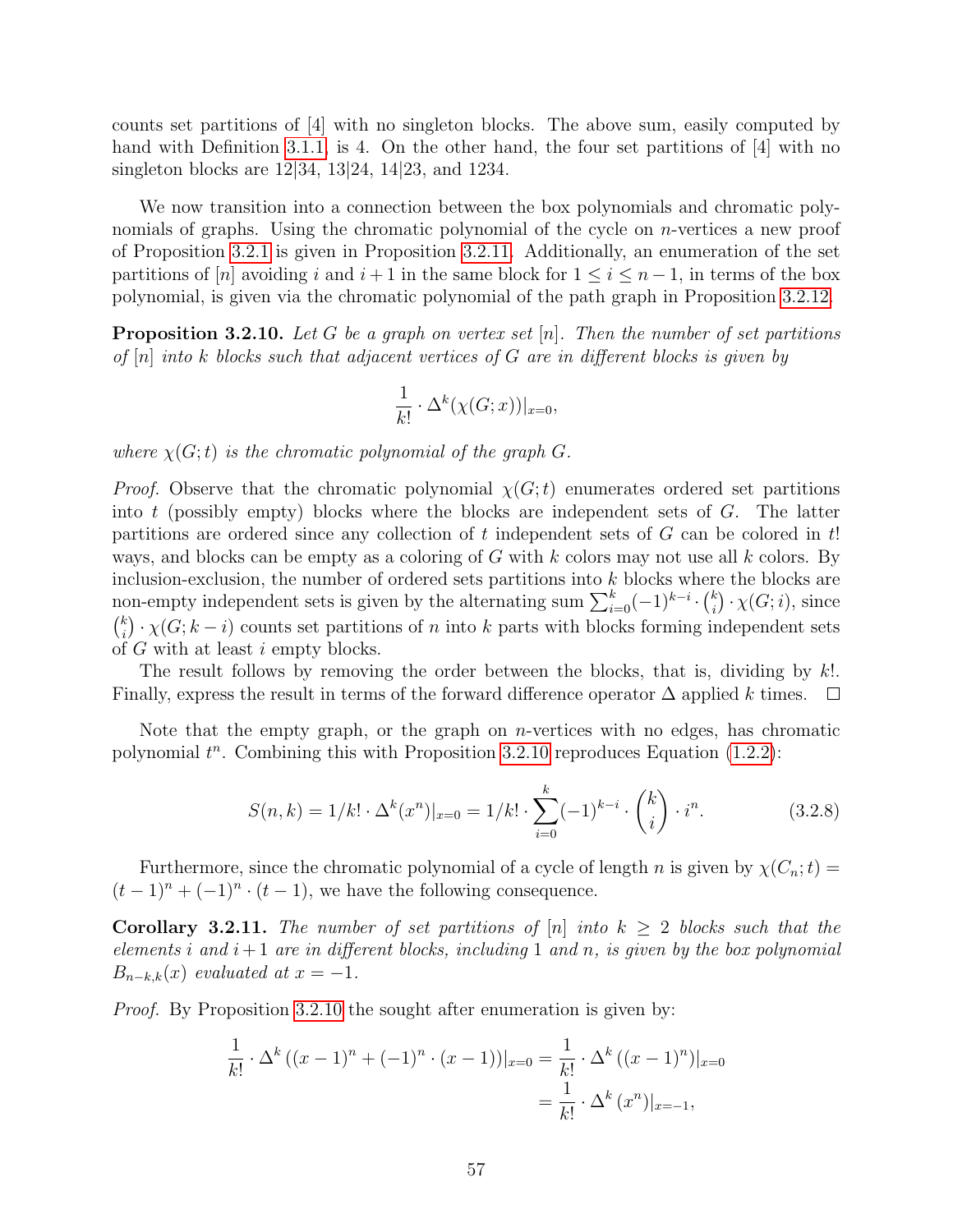which is the box polynomial  $B_{n-k,k}(x)$  evaluated at  $x = -1$  by Theorem [3.1.4.](#page-61-0) Note that we have used that  $\Delta^k((-1)^n \cdot (x-1)) = 0$  since  $k \geq 2$  which is greater than the degree of  $(x - 1)$ .  $\Box$ 

Note that Corollary [3.2.11](#page-67-0) can also be shown by letting  $m = n - k$  and  $n = k$  in Proposition [3.2.1.](#page-64-1)

We now record one more proposition using a known chromatic polynomial, namely the chromatic polynomial for the path on *n* vertices,  $P_n$ .

<span id="page-68-0"></span>**Proposition 3.2.12.** The box polynomial  $B_{n-k,k-1}(x)$  evaluated at  $x = 0$ , or equivalently the Stirling number  $S(n-1, k-1)$ , counts set partitions of n into k parts such that i and  $i+1$  are in different blocks (not including 1 and n).

*Proof.* Apply Proposition [3.2.10](#page-67-1) to the path graph,  $P_n$ , with chromatic polynomial given by  $\chi(P_n; x) = x(x-1)^{n-1}$ . Notice that  $\chi(P_n, x) = x(x-1)^{n-1}$ , where x is the multiplication by x operator.

Since  $\Delta^k \underline{x} = \underline{x} \Delta^k + k \cdot \Delta^{k-1} E$ , for E the shift operator  $E(p(x)) = p(x+1)$ , by Proposition [3.2.10](#page-67-1) we have:

$$
\frac{1}{k!} \cdot \Delta^k(\underline{x}(x-1)^{n-1}) = \frac{1}{k!} \cdot (\underline{x}\Delta^k(x-1)^{n-1}|_{x=0} + k \cdot \Delta^{k-1}E((x-1)^{n-1})|_{x=0})
$$

$$
= \frac{1}{(k-1)!} \Delta^{k-1}(x^{n-1})|_{x=0},
$$

where  $\frac{1}{(k-1)!} \Delta^{k-1}(x^{n-1})|_{x=0} = B_{n-k,k-1}(0)$ , or equivalently the Stirling number  $S(n-1, k-1)$ , by Equation  $(3.1.1)$ .  $\Box$ 

**Remark 3.2.13.** By summing over all  $k$ , Proposition [3.2.12](#page-68-0) gives that the collection of all  $\sum_{k=2}^{n} S(n-1, k-1) = B(n-1)$ , the n – 1st Bell number. Once again, this reproduces the set partitions of [n] such that i and  $i + 1$  are not in the same block for  $1 \leq i \leq n - 1$  is bijection of [\[36,](#page-93-1) Exercise 108 part (a)].

<span id="page-68-2"></span>**Proposition 3.2.14.** The expression  $2^m \cdot B_{m,n}(-n/2)$  is the number of set partitions of a set of cardinality  $m + n$  into n blocks of odd size, denoted by  $T_{m+n,n}$ .

*Proof.* Using [\(3.1.4\)](#page-61-2) evaluated at  $x = -n/2$  yields

<span id="page-68-1"></span>
$$
2^m \cdot B_{m,n}(-n/2) = \frac{1}{2^n \cdot n!} \cdot \sum_{r=0}^n (-1)^{n-r} \cdot \binom{n}{r} \cdot (2r-n)^{m+n}.\tag{3.2.9}
$$

The exponential generating function for partitions with n blocks with odd cardinalities is  $\sinh(x)^n/n! = (e^x-e^{-x})^n/(2^n \cdot n!)$ . Using the binomial theorem and considering the coefficient of  $x^{m+n}/(m+n)!$  yields the right hand side of Equation [\(3.2.9\)](#page-68-1).  $\Box$ 

From Proposition [3.1.6](#page-62-0) it follows that when m is odd the box polynomial  $B_{m,n}$  has  $-n/2$ as a root of odd multiplicity. This also follows from Proposition [3.2.14](#page-68-2) since there are no such set partitions when m is odd. However, when m is even and greater than or equal to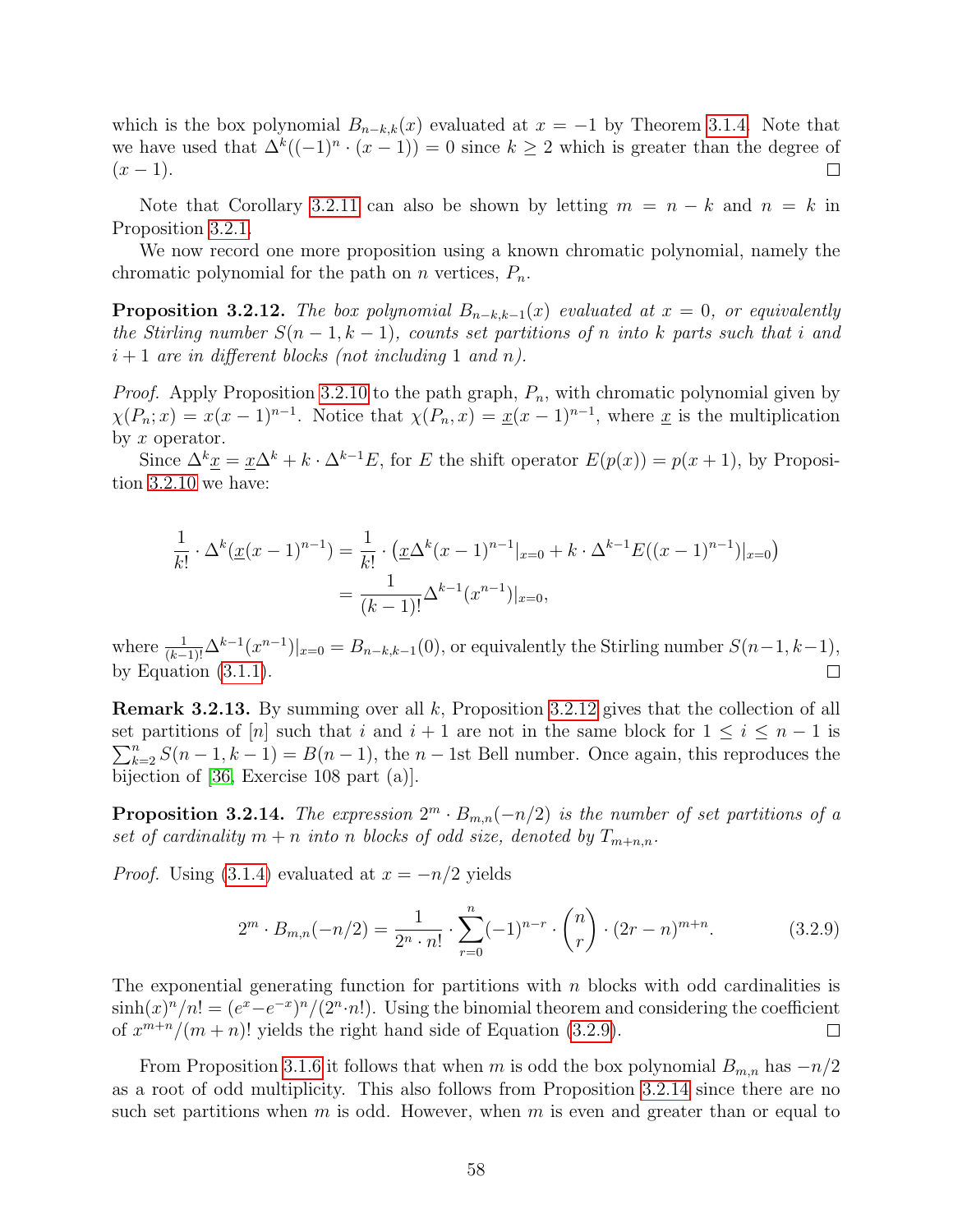2 there are at least  $\binom{m+n}{n-1}$  such partitions, namely consider the set partitions with  $n-1$ singleton blocks and one block of size  $m+1$ . Hence  $-n/2$  is not a root of the box polynomial when  $m \geq 2$  is even. Finally, returning to the case when m is odd, we know that the root  $-n/2$  does not have multiplicity greater than 1, since this would imply by Lemma [3.1.5](#page-61-1) that its derivative  $B_{m-1,n}(-n/2)$  has a root at  $-n/2$ , contradicting the fact that  $m-1$  is even.

We now return to discuss the number of set partitions where all the blocks have odd cardinality. We begin to express this number in terms of Stirling numbers of the second kind.

<span id="page-69-0"></span>**Corollary 3.2.15.** For n even, the ordinary generating function for the numbers  $T_{m+n,n}$  is given by

$$
\sum_{m\geq 0} T_{m+n,n} \cdot t^m = \frac{1}{(1-2^2 \cdot t^2) \cdot (1-4^2 \cdot t^2) \cdots (1-n^2 \cdot t^2)}.
$$

Proof. By Proposition [3.2.14](#page-68-2) and the generating function in Equation [\(3.1.3\)](#page-59-5) we have that

$$
\sum_{m\geq 0} T_{m+n,n} \cdot t^m = \sum_{m\geq 0} B_{m,n}(-n/2) \cdot (2t)^m
$$
  
= 
$$
\frac{1}{(1+n/2 \cdot 2t) \cdot (1 + (n/2-1) \cdot 2t) \cdots (1 - (n/2-1) \cdot 2t) \cdot (1 - n/2 \cdot 2t)}.
$$

 $\Box$ 

The last step is combine factors using  $(1 + k \cdot t) \cdot (1 - k \cdot t) = 1 - k^2 \cdot t^2$ .

By equating coefficients of  $t^m$  of Corollary [3.2.15.](#page-69-0) we have an immediate corollary.

**Corollary 3.2.16.** For m and n both even, the number  $T_{m+n,n}$  is given by the complete symmetric function

$$
T_{m+n,n} = h_{m/2}(2^2, 4^2, \dots, n^2).
$$

We will reprove this result in Chapter [4](#page-76-0) using restricted growth words and integer walks. We now look at another consequence of Equation [\(3.1.3\)](#page-59-5).

Corollary 3.2.17. Let n be an even integer. Then the number of set partitions of a set of cardinality  $m + n$  into n blocks of odd size is given by the following convolution of Stirling numbers of the second kind

$$
T_{m+n,n} = 2^m \cdot \sum_{k=0}^m (-1)^k \cdot S(k+n/2, n/2) \cdot S(m-k+n/2, n/2).
$$

*Proof.* We factor the generating function for  $2^{-m} \cdot T_{m+n,n}$  as

$$
\sum_{m\geq 0} T_{m+n,n} \cdot (t/2)^m = \frac{1}{(1-t^2) \cdot (1-2^2 \cdot t^2) \cdots (1-(n/2)^2 \cdot t^2)} = \frac{1}{(1+t) \cdot (1+2 \cdot t) \cdots (1+n/2 \cdot t)} \cdot \frac{1}{(1-t) \cdot (1-2 \cdot t) \cdots (1-n/2 \cdot t)}.
$$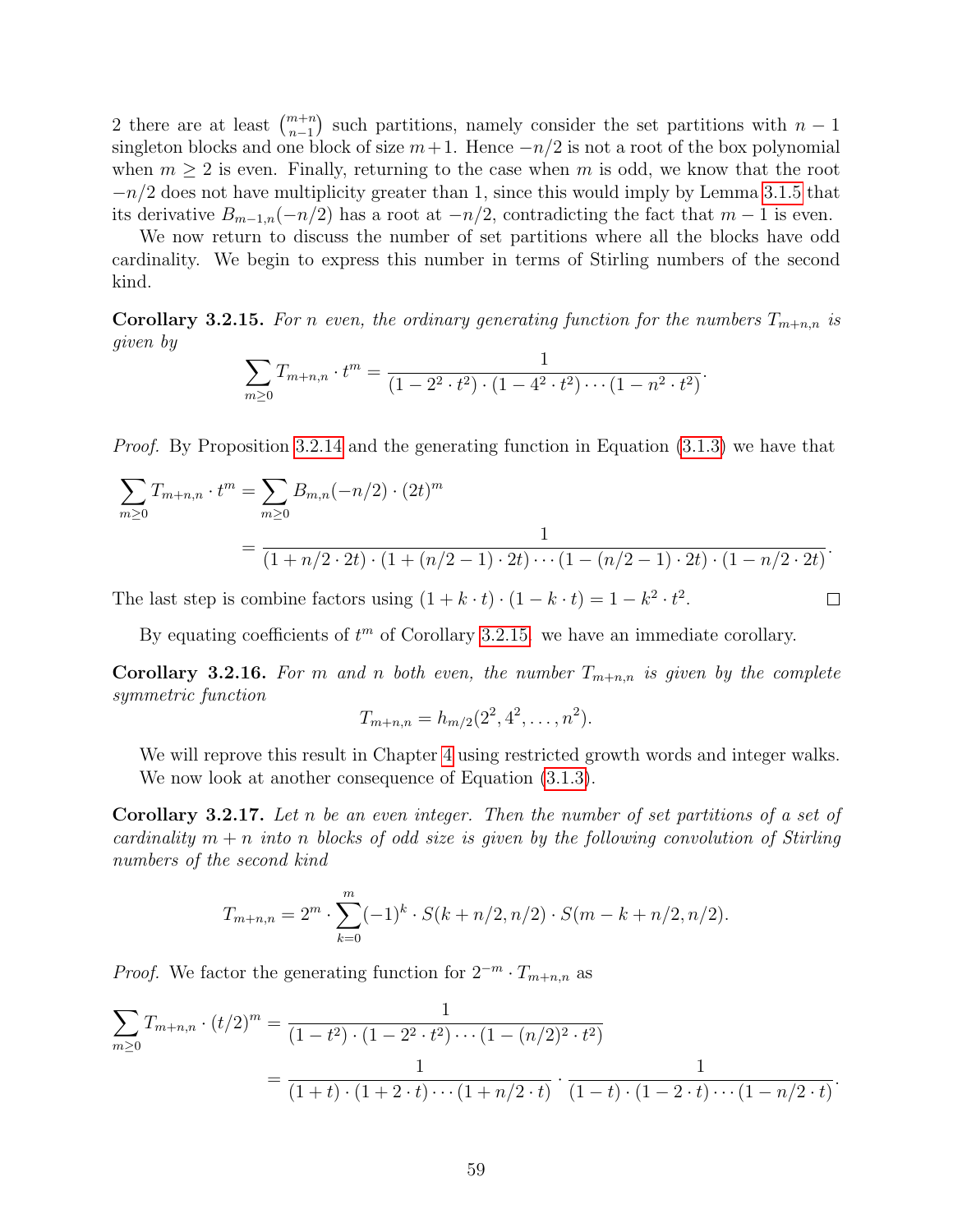The second factor is the generating function for the Stirling numbers  $S(m + n/2, n/2)$ , see equation [\(1.2.3\)](#page-12-1). The first factor is the generating function for  $(-1)^m \cdot S(m+n/2, n/2)$ . The result follows since the product of generating functions corresponds to the convolution of the coefficients. П

A second proof is using Proposition [3.2.14](#page-68-2) and Lemma [3.1.8](#page-63-1) with  $n = (n/2-1)+n/2+1$ ,

$$
T_{m+n,n} = 2^m \cdot B_{m,n}(-n/2)
$$
  
=  $2^m \cdot \sum_{k=0}^m B_{k,n/2-1}(-n/2) \cdot B_{m-k,n/2}(0)$   
=  $2^m \cdot \sum_{k=0}^m (-1)^k \cdot S(k+n/2,n/2) \cdot S(m-k+n/2,n/2),$ 

where the last step is equation [\(3.1.1\)](#page-59-4) and Lemma [3.1.9.](#page-63-2)

For a different approach to these set partitions using restricted growth words, see Chapter [4.](#page-76-0)

### 3.3 Bounds on the roots

We now discuss the location of the roots of the box polynomial  $B_{m,n}(x)$ .

<span id="page-70-0"></span>**Theorem 3.3.1.** All roots of the box polynomial  $B_{m,n}(x)$  have real part  $-n/2$ .

*Proof.* If the polynomial  $p(x)$  has roots all with real part a, then the polynomial  $\Delta(p(x))$ has roots with all real parts  $a - 1/2$ . This statement is due to Pólya [\[27\]](#page-92-6), who stated it as an exercise which was solved by Obreschkoff [\[25\]](#page-92-7). (For a more general statement, see Lemma 9.13 in [\[28\]](#page-92-8).) Applying this result *n* times to the polynomial  $x^{m+n}$  yields the result; see Theorem [3.1.4.](#page-61-0)  $\Box$ 

**Example 3.3.2.** When  $n = 1$  the roots of the box polynomial  $B_{m,1}(x) = (x+1)^{m+1} - x^{m+1}$ are given by

$$
-\frac{1}{2} + i \cdot \frac{1}{2} \cdot \frac{\sin\left(\frac{2\pi \cdot j}{m+1}\right)}{\cos\left(\frac{2\pi \cdot j}{m+1}\right) - 1}
$$

for  $1 \leq j \leq m$ . Note that the largest imaginary part is about  $(m+1)/2\pi$ .

**Example 3.3.3.** When  $n = 2$  the real roots of the box polynomial  $B_{m,2}(x)$  are of the form  $-1+i\cdot u$  where  $u=\frac{v}{\sqrt{1-v^2}}$  and v is a root of the equation  $T_{m+2}(v)=v^{m+2}$ , where the  $T_{m+2}$ is the Chebyshev polynomial of the first kind.

**Example 3.3.4.** For small values of m the imaginary part of the roots of the box polynomial  $B_{m,n}(x)$  are listed in Table [3.2.](#page-71-0)

**Theorem 3.3.5.** The imaginary parts of the roots of the box polynomial  $B_{m,n}(x)$  are bounded above by  $mn/\pi$  and below by  $-mn/\pi$ .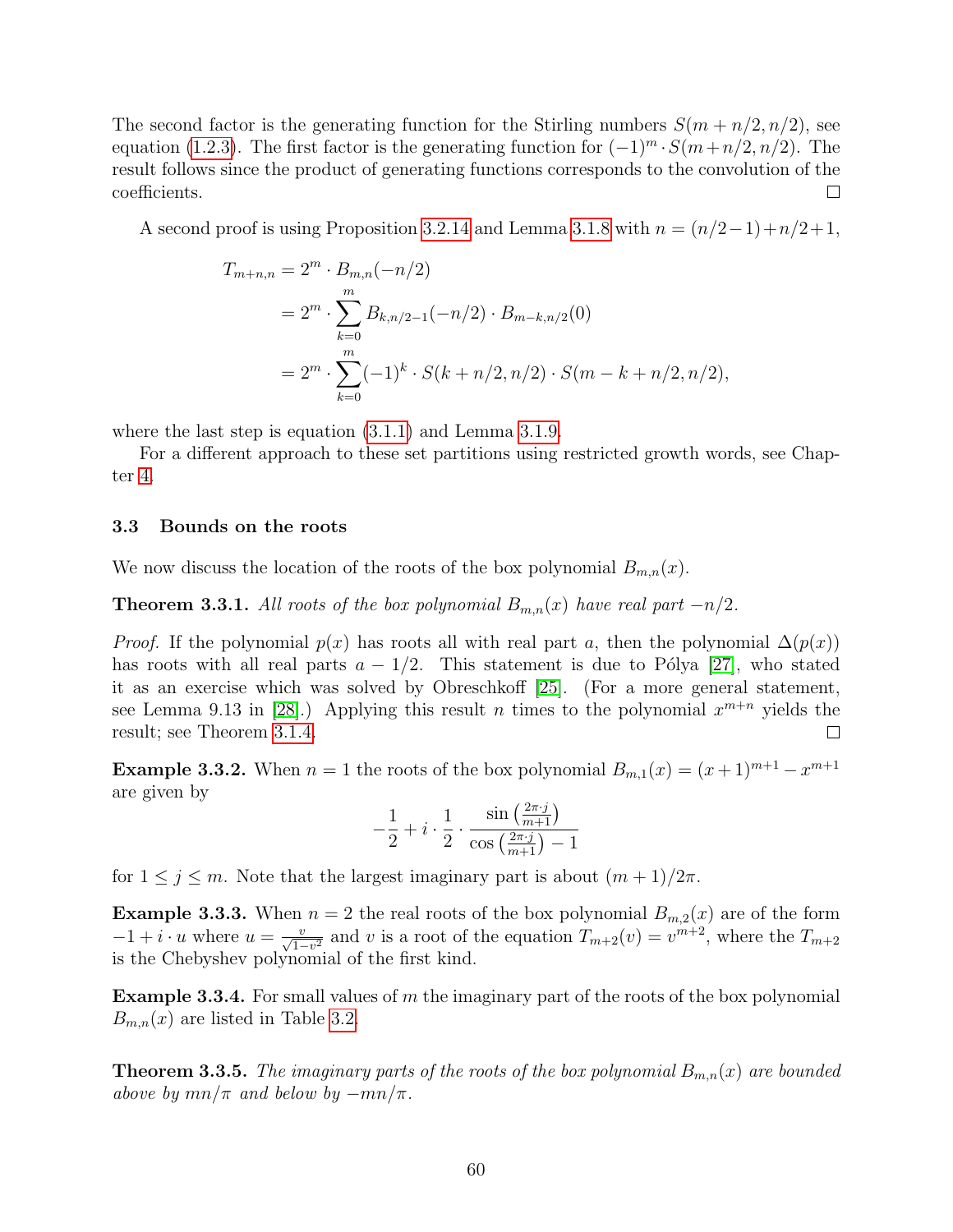<span id="page-71-0"></span>Table 3.2: The imaginary parts of the roots of  $B_{m,n}$  for small m.

$$
\begin{array}{c|c}\nm \\
1 & 0 \\
2 & \pm \sqrt{n/12} \\
3 & 0, \pm \sqrt{n/4} \\
4 & \pm \sqrt{\frac{30n \pm \sqrt{150n^2 + 30n}}{120}} \\
5 & 0, \pm \sqrt{\frac{10n \pm \sqrt{5n^2 + 3n}}{24}}\n\end{array}
$$

*Proof.* Assume that  $x = -n/2 + i \cdot y$  where  $y \ge mn/\pi$ . For  $0 \le \lambda_j \le n$  we have that the real part of  $x + \lambda_j$  lies in in the closed interval  $[-n/2, n/2]$ . Hence the argument of  $x + \lambda_j$ is bounded by

$$
\pi/2 - \frac{\pi/2}{m} < \pi/2 - \arctan\left(\frac{n/2}{mn/\pi}\right) \le \arg(x + \lambda_j) \le \pi/2 + \arctan\left(\frac{n/2}{mn/\pi}\right) < \pi/2 + \frac{\pi/2}{m},
$$

where we used the inequality  $arctan(\theta) < \theta$  for  $\theta$  positive. Thus the argument of the product  $\prod_{j=1}^m (x + \lambda_j)$  is bounded by

$$
(m-1)\cdot\pi/2 < \arg\left(\prod_{j=1}^m (x+\lambda_j)\right) < (m+1)\cdot\pi/2.
$$

Hence for all partitions  $\lambda$  the products  $\prod_{j=1}^{m} (x + \lambda_j)$  all lie in the same open half plane. Therefore their sum, which is the box polynomial  $B_{m,n}(x)$ , also lies in this open half plane. Thus  $B_{m,n}(x)$  is non-zero, proving the upper bound. The lower bound follows by complex conjugation.  $\Box$ 

A different bound is obtained as follows.

**Theorem 3.3.6.** All the roots  $z_j$  of the box polynomial  $B_{m,n}(x)$  lie in the annulus with inner radius  $n/2$  and outer radius  $S(m+n, n) \cdot (2/n)^{m-1} \cdot {m+n \choose n}^{-1}$ , that is,

$$
n/2 \le |z_j| \le \frac{S(m+n, n)}{\left(\frac{n}{2}\right)^{m-1} \cdot {m+n \choose n}}.
$$

*Proof.* The inner radius follows since all roots have real part  $-n/2$  by Theorem [3.3.1.](#page-70-0) Let  $z_1, z_2, \ldots, z_m$  be the roots of the box polynomial  $B_{m,n}(x)$ . Then we know that the product  $(-1)^m \cdot z_1 z_2 \cdots z_m$  is the ratio of the constant term  $S(m+n, n)$  over the leading term  $\binom{m+n}{m}$ , that is,  $S(m+n, n) \cdot \binom{m+n}{m}^{-1}$ . We obtain the upper bound as follows:

$$
|z_j| = \prod_{k \neq j} |z_k|^{-1} \cdot S(m+n, n) \cdot {m+n \choose m}^{-1} \leq (2/n)^{m-1} \cdot S(m+n, n) \cdot {m+n \choose m}^{-1}.
$$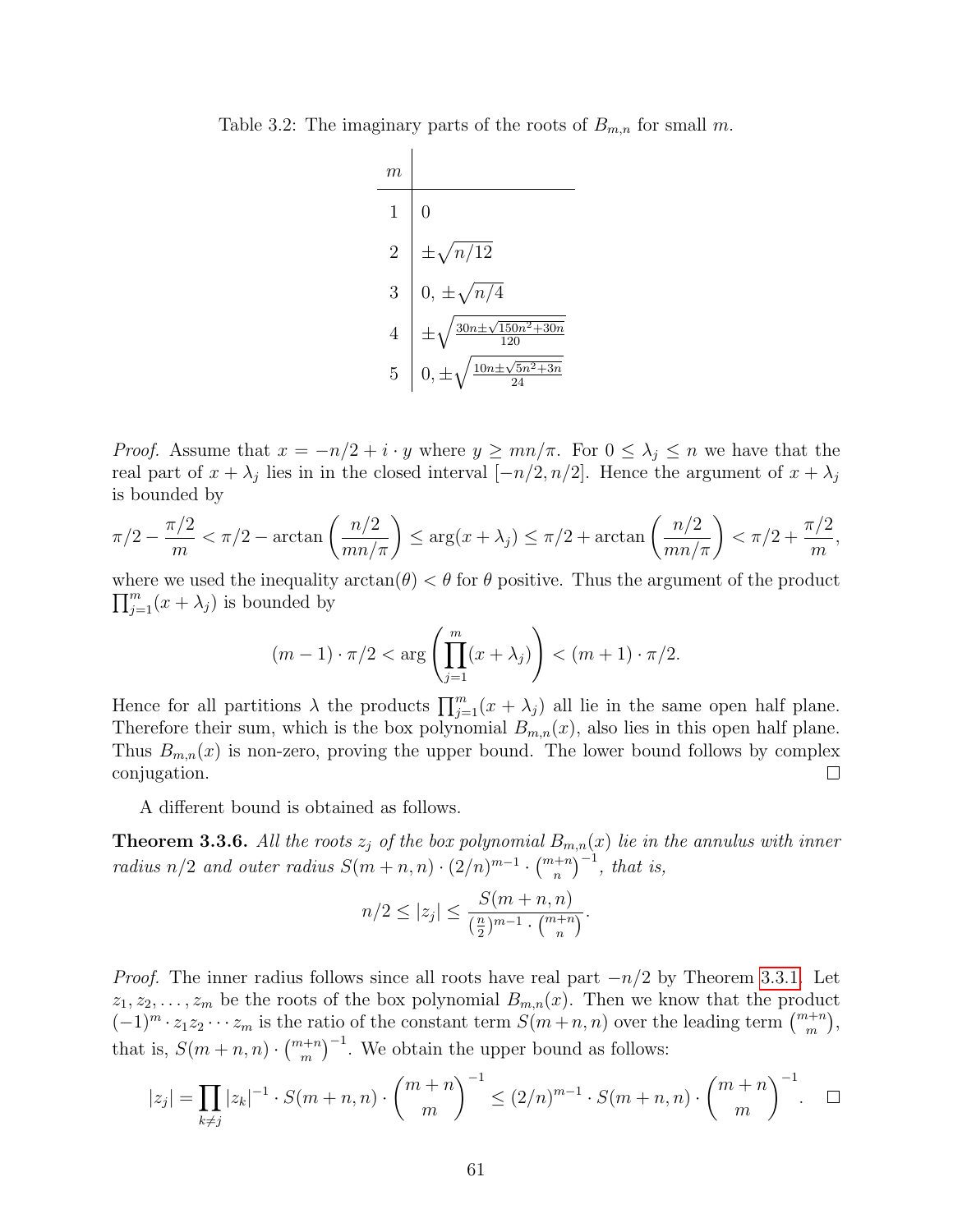**Proposition 3.3.7.** The inner and outer radii of the annulus in Theorem [3.3.6](#page-71-0) are asymptotically equivalent as n tends to infinity, that is,

$$
\frac{S(m+n,n)}{(\frac{n}{2})^{m-1} \cdot {m+n \choose n}} \sim n/2.
$$

*Proof.* Note that the Stirling number of the second kind  $S(m+n, n)$  is given by

$$
S(m+n,n) = \sum_{\substack{\lambda_1,\ldots,\lambda_k \geq 2 \\ \sum_{i=1}^k \lambda_i = k+m}} \binom{n+m}{\sum_{i=1}^k \lambda_i} \cdot p(\lambda_1,\ldots,\lambda_k),
$$

where  $\lambda_1, \ldots, \lambda_k$  are the cardinalities of the non-singleton blocks and  $p(\lambda_1, \ldots, \lambda_k)$  does not depend on n. As a polynomial in n, the only term in this expression with maximal degree corresponds to  $\lambda_1 = \cdots = \lambda_m = 2$ . This corresponds to counting set partitions into m pairs and  $n-m$  singleton blocks, of which there are  $\binom{n+m}{2m}$  $\binom{n+m}{2m} \cdot (2m-1)!!$ . Hence the Stirling number and the leading terms are asymptotically equivalent, that is,

$$
S(m+n,n) \sim {n+m \choose 2m} \cdot (2m-1)!! \sim \frac{n^{2m} \cdot (2m-1)!!}{(2m)!} = \frac{n^{2m}}{2^m \cdot m!} \sim (n/2)^m \cdot {n+m \choose m},
$$

where we used  $m! \cdot \binom{n+c}{m}$  $\binom{n+c}{m} \sim n^m$  twice. The last statement is equivalent to the proposition.  $\Box$ 

**Conjecture 3.3.8.** The imaginary part of the roots of the box polynomial  $B_{m,n}(x)$  is bounded by  $O(m \cdot \sqrt{n}).$ 

#### 3.4 The excedance matrix

The *excedance algebra* is defined as the quotient

<span id="page-72-0"></span>
$$
\mathbb{Z}\langle \mathbf{a}, \mathbf{b} \rangle / (\mathbf{b}\mathbf{a} - \mathbf{a}\mathbf{b} - \mathbf{a} - \mathbf{b}). \tag{3.4.1}
$$

It was introduced by Clark and Ehrenborg [\[11\]](#page-91-0) and motivated by Ehrenborg and Ste-ingrímsson's study of the excedance set statistic in [\[14\]](#page-91-1). For a permutation  $\pi = \pi_1 \pi_2 \cdots \pi_{n+1}$ in the symmetric group  $\mathfrak{S}_{n+1}$  define its excedance word  $u = u_1u_2\cdots u_n$  by  $u_j = \mathbf{b}$  if  $\pi_j > j$ and  $u_i = \mathbf{a}$  otherwise. In other words, the letter **b** encodes where the excedances occur in the permutation. Let the bracket |u| denote the number of permutations in the symmetric group with excedance word  $u$ . The bracket is the excedance set statistic and it satisfies the recursion  $[u \cdot \mathbf{ba} \cdot v] = [u \cdot \mathbf{ab} \cdot v] + [u \cdot \mathbf{a} \cdot v] + [u \cdot \mathbf{b} \cdot v]$ ; see [\[14,](#page-91-1) Proposition 2.1]. This recursion is the motivation for the excedance algebra. Also note that we have the initial conditions that  $[\mathbf{a} \cdot u] = [u \cdot \mathbf{b}] = [u]$  and  $[1] = 1$ .

Consider the polynomial  $E(m, n)$  which is the sum of all **ab**-words with exactly m **a**'s and n b's. For instance,  $E(2, 2)$  is given by  $aabb + abab + abba + baab + baba + bba$ . After the quotient of equation [\(3.4.1\)](#page-72-0) every element in the excedance algebra can be expressed in the standard basis  $\{a^i b^j\}_{i,j\geq 0}$ . Let  $c^{m,n}_{i,j}$  be the coefficient of  $a^i b^j$  in the expansion of  $E(m, n)$ , that is,

$$
E(m, n) = \sum_{\substack{0 \le i \le m \\ 0 \le j \le n}} c_{i,j}^{m,n} \cdot \mathbf{a}^i \cdot \mathbf{b}^j.
$$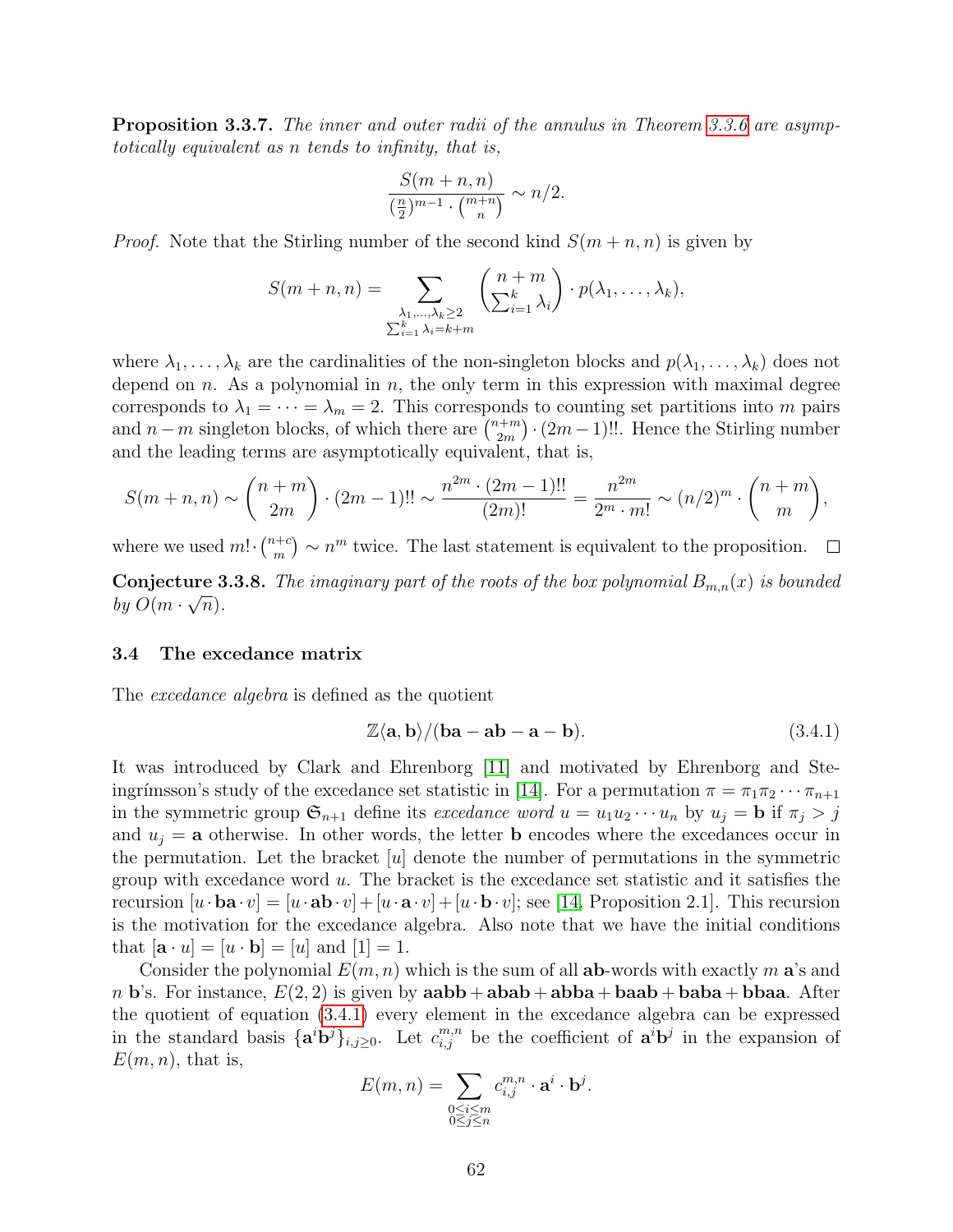Similarly for any polynomial u in the excedance algebra, define the coefficients  $c_{i,j}(u)$  by

$$
u = \sum_{0 \le i,j} c_{i,j}(u) \cdot \mathbf{a}^i \cdot \mathbf{b}^j.
$$

Let the excedance matrix  $M(m, n)$  be the  $(m + 1) \times (n + 1)$  matrix whose  $(i, j)$  entry is  $c_{i,j}^{m,n}$ i,j with rows and columns indexed from 0 to m, respectively, 0 to n. For instance,  $M(2, 2)$  is the matrix

$$
M(2,2) = \begin{pmatrix} 0 & 4 & 7 \\ 4 & 14 & 12 \\ 7 & 12 & 6 \end{pmatrix},
$$

since we have the expansion  $E(2, 2) = 6 \cdot \text{aabb} + 12 \cdot \text{aab} + 7 \cdot \text{aa} + 12 \cdot \text{abb} + 14 \cdot \text{ab} + 4 \cdot \text{ab}$  $\mathbf{a} + 7 \cdot \mathbf{b} + 4 \cdot \mathbf{b}$ . By symmetry we know that  $M(n, m)$  is the transpose of  $M(m, n)$ , that is,  $c_{j,i}^{n,m} = c_{i,j}^{m,n}.$ 

**Proposition 3.4.1.** The sum over all entries of the excedance matrix  $M(m, n)$  is the Eulerian number  $A(m+n+1, n+1)$ .

*Proof.* Note that the bracket  $u \mapsto [u]$  is a linear functional on the excedance algebra. Hence the bracket  $[E(m, n)]$  enumerates the number of permutations in the symmetric group  $\mathfrak{S}_{m+n+1}$  with *n* excedances, that is,  $A(m+n+1,n+1)$ . By expanding  $E(m,n)$  into the standard basis we have  $[E(m,n)] = \sum_{i,j} c_{i,j}^{m,n} \cdot [\mathbf{a}^i \mathbf{b}^j]$ , which is the sum of all the matrix entries since  $[\mathbf{a}^i \mathbf{b}^j] = 1$ .  $\Box$ 

We apply Lemma 2.6 of [\[11\]](#page-91-0) to the sum of monomials  $E(m, n)$  to obtain the following result.

<span id="page-73-0"></span>Lemma 3.4.2. The alternating sums of the southwest to northeast diagonals in the excedance matrix satisfy  $\sum_{i+j=k}(-1)^i \cdot c^{m,n}_{i,j} = 0$  for  $k < m+n$ . Furthermore, the last entry is given by  $c_{m,n}^{m,n} = \binom{m+n}{m}.$ 

*Proof.* Lemma 2.6 of [\[11\]](#page-91-0) states that if u is an **ab**-word with m **a**'s and n **b**'s, then  $\sum_{i+j=k}(-1)^i\cdot c_{i,j}(u) = \delta_{m+n,0}$ . Summing this results over all such monomials yields the result.  $\Box$ 

We now prove a recursion for the entries of the excedance matrix.

**Proposition 3.4.3.** The entries of the excedance matrix  $M(m, n)$  satisfy

$$
c_{i,j}^{m,n}=c_{i,j-1}^{m,n-1}+\sum_{k=j}^{n}\binom{k}{j}\cdot c_{i-1,k}^{m-1,n}+\sum_{k=j}^{n}\binom{k}{j-1}\cdot c_{i,k}^{m-1,n}.
$$

*Proof.* One way to obtain the coefficient of  $\mathbf{a}^i \mathbf{b}^j$ , or the entry  $c_{i,j}^{m,n}$  of  $M(m,n)$ , is by postmultiplying monomials of the form  $a^i b^{j-1}$  by b, which yields the first term  $c_{i,j-1}^{m,n-1}$  $_{i,j-1}^{m,n-1}$  of the proposition.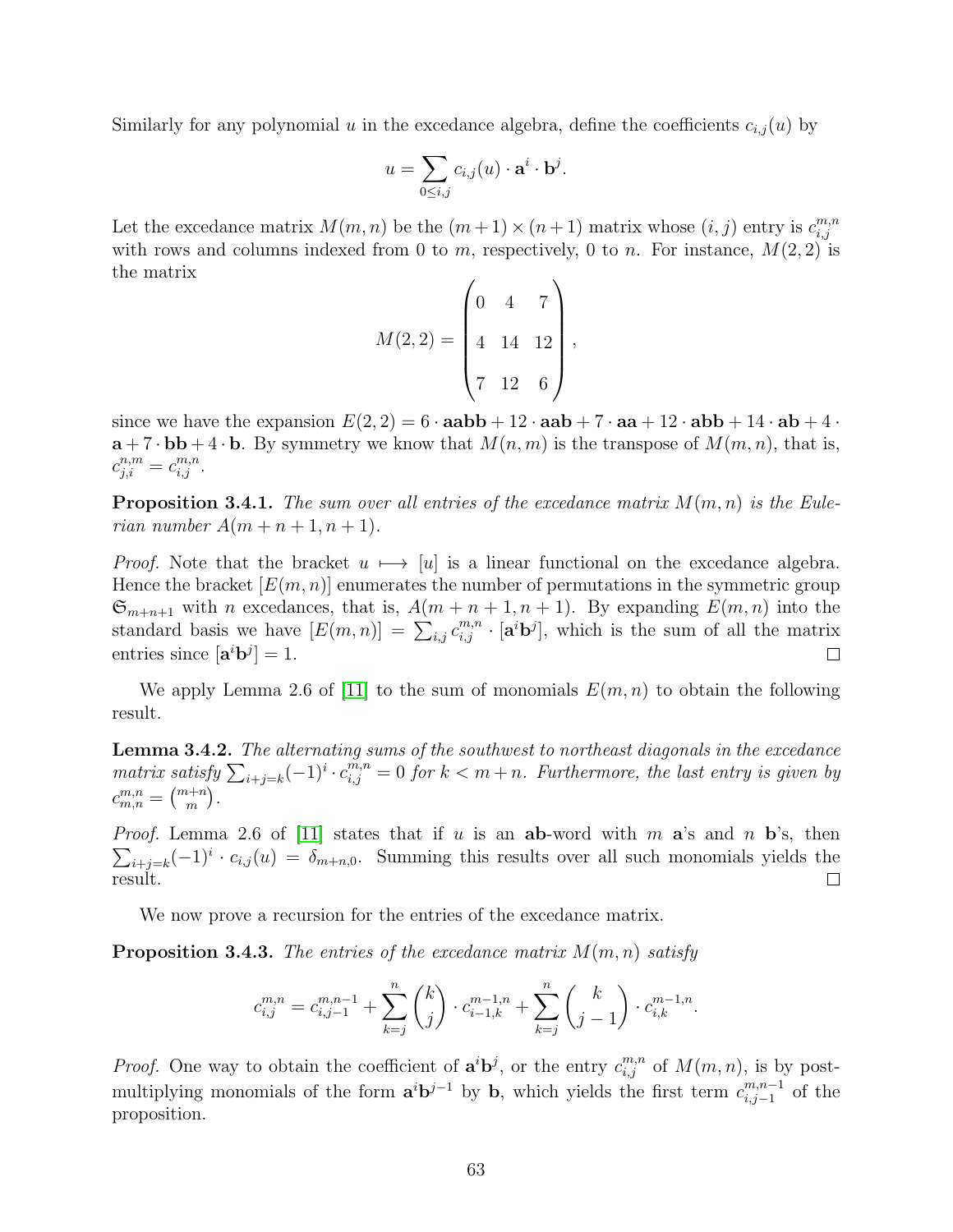Note that a monomial of the form  $a^{i-1}b^k$  can yield  $a^i b^j$  for  $k \geq j$  by post-multiplication by **a**. As the **a** moves past each of the k **b**'s at the end of  $a^{i-1}b^k$ , we choose  $k - j$  of the **ba** pairs to become **a**, and all other pairs become **ab**. This eliminates  $k - j$  copies of **b** and no copies of **a**, leaving one term of the form  $\mathbf{a}^i \mathbf{b}^j$ , yielding the middle sum  $\sum_{k=j}^n {k \choose j}$  $j^{(k)} \cdot c^{m-1,n}_{i-1,k}$ .

Finally, we can obtain  $\mathbf{a}^i \mathbf{b}^j$  by post-multiplying a monomial of the form  $\mathbf{a}^i \mathbf{b}^k$  by  $\mathbf{a}$ , for  $k \geq j$ . Note that the power of **a** is the same in  $\mathbf{a}^i \mathbf{b}^j$  and  $\mathbf{a}^i \mathbf{b}^k$ , so, as we are post multiplying by **a**, we need to eliminate one copy of **a** and  $k - j$  copies of **b** as we move the **a** past the k copies of b. Eliminating the copy of a must be the last step, so we choose one of the first j b's from the left to become an **a**. Suppose we choose the *l*'th b to become an **a**. Of the remaining  $k - l$  b's to the right of the l'th b, choose  $k - j$  of them to become a's. This yields the coefficient  $\sum_{l=1}^{j} {k-l \choose k-j}$  $\binom{k-l}{k-j} = \binom{k}{j-1}$  $j_{-1}^{k}$ ) in the final sum of the proposition.  $\Box$ 

We now make certain entries of the excedance matrix  $M(m, n)$  explicit.

**Corollary 3.4.4.** The two entries  $c_{1,0}^{m,n}$  and  $c_{0,1}^{m,n}$  of the excedance matrix  $M(m,n)$  are given by the Eulerian number  $A(m+n-1,n)$ .

*Proof.* For a polynomial v in the excedance algebra, observe that when expanding  $v \cdot \mathbf{b}$ into the standard basis, there is no **a** term, that is,  $c_{1,0}(v \cdot \mathbf{b}) = 0$ . If we further assume that v has no constant term, we obtain  $c_{1,0}(\mathbf{a} \cdot v) = 0$ . Finally, Corollary 2.5 in [\[11\]](#page-91-0) states that  $c_{1,0}(\mathbf{b} \cdot v \cdot \mathbf{a}) = [v]$ . (Note that their indexes are reversed, that is, our  $c_{i,j}(u)$  is their  $c_{m-i,n-j}(u)$ .) Using the identity

$$
E(m, n) = \mathbf{a} \cdot E(m-2, n) \cdot \mathbf{a} + \mathbf{a} \cdot E(m-1, n-1) \cdot \mathbf{b}
$$
  
+ 
$$
\mathbf{b} \cdot E(m-1, n-1) \cdot \mathbf{a} + \mathbf{b} \cdot E(m, n-2) \cdot \mathbf{b},
$$

and applying the linear functional  $u \mapsto c_{1,0}(u)$  we obtain

$$
c_{1,0}(E(m,n)) = c_{1,0}(\mathbf{b} \cdot E(m-1,n-1) \cdot \mathbf{a}) = [E(m-1,n-1)].
$$

This last expression enumerates the number of permutations in the symmetric group  $\mathfrak{S}_{m+n-1}$ with  $n-1$  excedances. Finally, Lemma [3.4.2](#page-73-0) implies  $c_{1,0}^{m,n} = c_{0,1}^{m,n}$  $_{0,1}^{m,n}.$  $\Box$ 

We now come to the connection between the excedance matrix and the box polynomials.

# **Proposition 3.4.5.** The box polynomial  $B_{m,n}(x)$  is given by  $\sum_{j=0}^{m} c_{j,n}^{m,n} \cdot x^j$ .

Proof. Since we are only interested in the last column of the excedance matrix, we are only interested in terms with *n* b's. In other words, when replacing ba by  $ab + a + b$  we can directly throw out the term **a**. That is, we replace the relation with  $\mathbf{ba} = \mathbf{ab} + \mathbf{b} = (\mathbf{a}+1) \cdot \mathbf{b}$ . Iterating this relation yields

$$
E(m, n) = \sum_{p_0+p_1+\cdots+p_n=m} \mathbf{a}^{p_0} \cdot \mathbf{b} \cdot \mathbf{a}^{p_1} \cdot \mathbf{b} \cdots \mathbf{b} \cdot \mathbf{a}^{p_n}
$$
  
= 
$$
\sum_{p_0+p_1+\cdots+p_n=m} \mathbf{a}^{p_0} \cdot (\mathbf{a}+1)^{p_1} \cdots (\mathbf{a}+n)^{p_n} \cdot \mathbf{b}^n.
$$

Now by applying the linear functional  $L(\mathbf{a}^i \mathbf{b}^n) = x^i$  we have  $L(E(m,n)) = B_{m,n}(x)$  by Definition [3.1.1.](#page-59-0)  $\Box$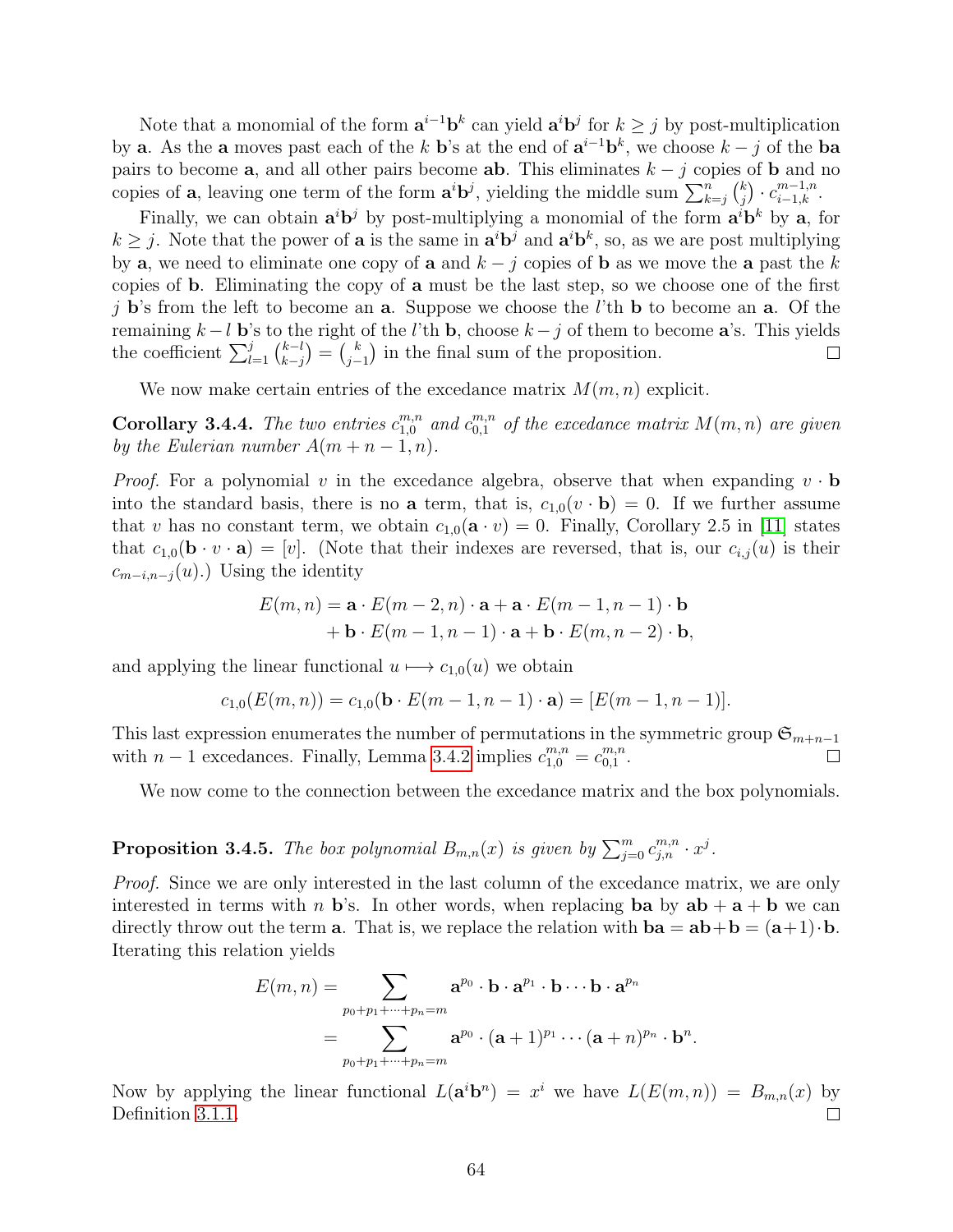By Corollary [3.1.7](#page-62-0) we directly have

**Corollary 3.4.6.** The entries in the last column of the excedance matrix  $M(m, n)$  are given by  $c_{j,n}^{m,n} = \binom{m+n}{j} \cdot S(m+n-j,n)$ , while the entries in the last row are given by  $c_{m,j}^{m,n} =$  $\binom{m+n}{j} \cdot S(m+n-j,m).$ 

For instance, the  $(m-1, n-1)$  entry of the excedance matrix is given by

$$
c_{m-1,n-1}^{m,n} = c_{m-2,n}^{m,n} + c_{m,n-2}^{m,n}
$$
  
=  $\binom{m+n}{m-2} \cdot S(n+2,n) + \binom{m+n}{n-2} \cdot S(m+2,m)$   
=  $\binom{m+n}{m} \cdot \frac{m \cdot (m-1)}{(n+2) \cdot (n+1)} \cdot \left(3 \cdot \binom{n+2}{4} + \binom{n+2}{3}\right)$   
+  $\binom{m+n}{m} \cdot \frac{n \cdot (n-1)}{(m+2) \cdot (m+1)} \cdot \left(3 \cdot \binom{m+2}{4} + \binom{m+2}{3}\right)$   
=  $\binom{m+n}{m} \cdot m \cdot n \cdot \frac{3mn-m-n}{12}$ 

#### 3.5 Concluding remarks

Is there a way to prove that the Eulerian numbers are unimodal using the excedance set statistic? One possible approach is as follows. Let  $\mathcal{E}(m, n)$  be the set of all **ab**-monomials with m **a**'s and n **b**'s. Is there an injective function  $\varphi : \mathcal{E}(m, n) \longrightarrow \mathcal{E}(m + 1, n - 1)$  for all  $m < n$  such that  $[u] \leq [\varphi(u)]$ ? If such a function  $\varphi$  exists, the unimodality of the Eulerian numbers follows by summing over all monomials u in  $\mathcal{E}(m, n)$ .

A candidate function  $\varphi(u)$  is defined by factoring u as  $v \cdot w$ , where v has exactly one more **a** than **b**'s. Then let  $\varphi(v \cdot w) = \overline{v}^* \cdot w$ , where  $*$  reverses the word and the bar exchanges a's and b's. This function works for small length words, however at length 22 there is a counterexample, namely:

$$
u = \mathbf{b}^{5}\mathbf{ababa}^{5}\mathbf{bababa}^{2} \cdot \mathbf{a},
$$
  

$$
\varphi(u) = \mathbf{b}^{2}\mathbf{abababa}^{5}\mathbf{ababa}^{5} \cdot \mathbf{a},
$$

and  $[u] = 150803880738467413$  which is greater than  $[\varphi(u)] = 150373062932169969$ .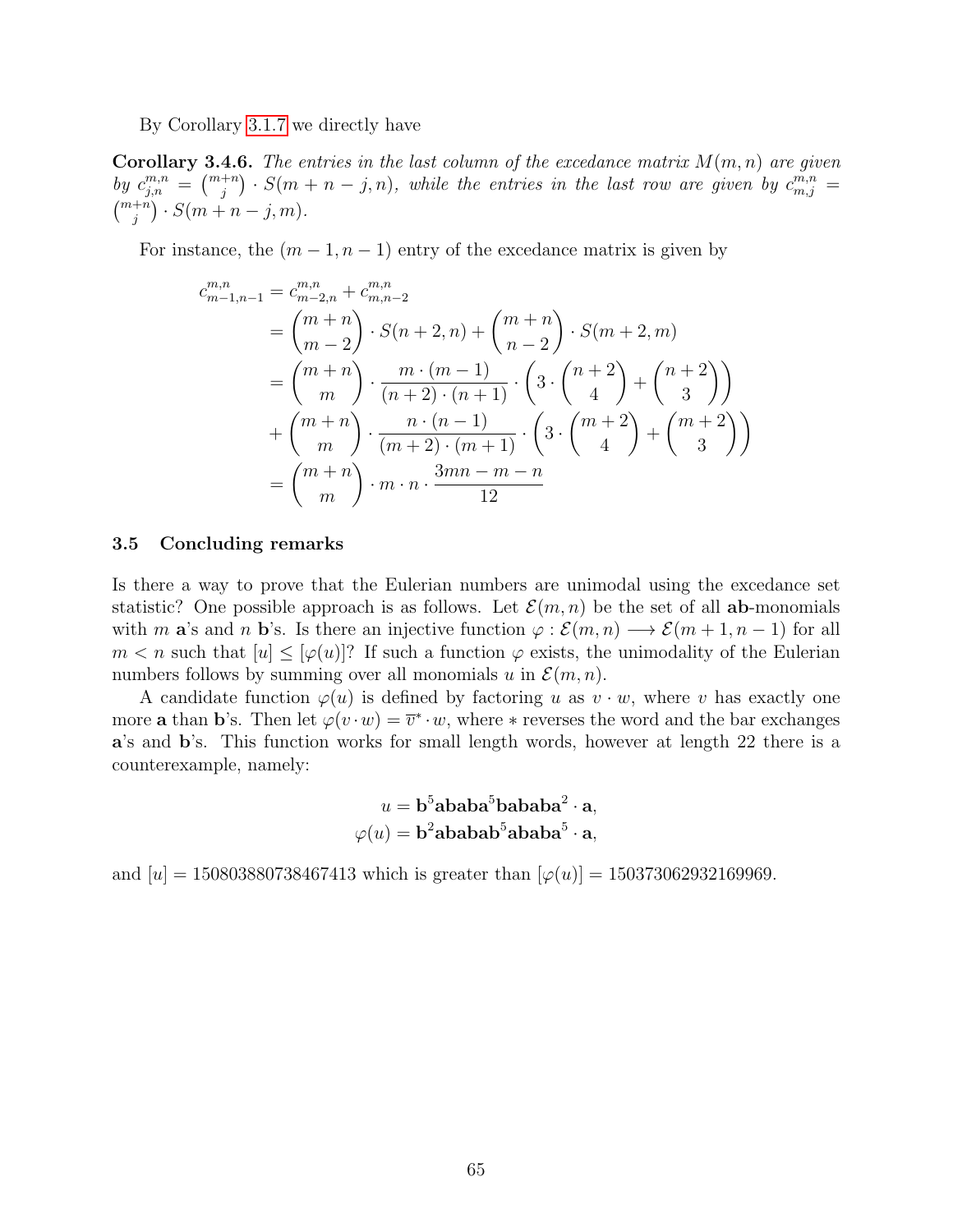#### Chapter 4 Set Partitions into Even and Odd Parts

You're an odd man; give even or give none.

> Cressida Troilus and Cressida, IV.5.2642

#### 4.1 Introduction

In this chapter we examine the ordinary generating function for set partitions of an  $m + n$ set into n blocks of odd or even cardinality, respectfully. This work spawned from work on the box polynomials in Section [3.2.](#page-63-0) In particular, Corollary [3.2.15](#page-69-0) and Corollary [3.2.16](#page-69-1) are proven combinatorially using restricted growth words, introduced in Section [4.2,](#page-77-0) and lattice path arguments.

As this section deals largely with the Stirling numbers of the second kind, we begin with a brief review of Section [1.2.](#page-12-0)

The Stirling numbers of the second kind  $S(n, k)$  enumerate partitions of the set  $[n] =$  $\{1, 2, \ldots, n\}$  into k blocks. They satisfy the ordinary generating function identity of Equation  $(1.2.3)$ , which we recall in Equation  $(4.1.1)$  below:

<span id="page-76-0"></span>
$$
\sum_{n\geq k} S(n,k) \cdot t^{n-k} = \frac{1}{(1-t) \cdot (1-2t) \cdots (1-kt)}.
$$
\n(4.1.1)

Recall that the complete symmetric function  $h_m(x_1, x_2, \ldots, x_k)$  satisfies the generating function identity

$$
\sum_{m\geq 0} h_m(x_1, x_2, \dots, x_k) \cdot t^m = \frac{1}{(1-x_1t)\cdot (1-x_2t)\cdots (1-x_kt)}.
$$

The expression  $S(n, k) = h_{n-k}(1, 2, ..., k)$  for the Stirling numbers of the second kind follows directly. For a reference on Stirling numbers see [\[36,](#page-93-0) Section 1.9].

Let  $T_{n,k}$  and  $U_{n,k}$  denote the number of set partitions of the set [n] into k blocks where each block has odd, respectively even, cardinality. These numbers have been well-studied in the literature. The classical approach is via their exponential generating functions  $\sinh(t)^k/k!$ and  $(\cosh(t) - 1)^k / k!$  or via a more bijective route; see [\[10,](#page-91-2) [30\]](#page-92-0), [\[6\]](#page-91-3), respectively. We study the ordinary generating functions of these numbers using restricted growth words and multivariate generating functions.

We will use the natural bijection between partitions and restricted growth words. Our first step is to generalize [\(4.1.1\)](#page-76-0) to a multivariate generating function. Next, by picking up the terms where all the powers are even/odd, we obtain expressions for the ordinary generating function of partitions with each block size being odd, respectively even. By viewing these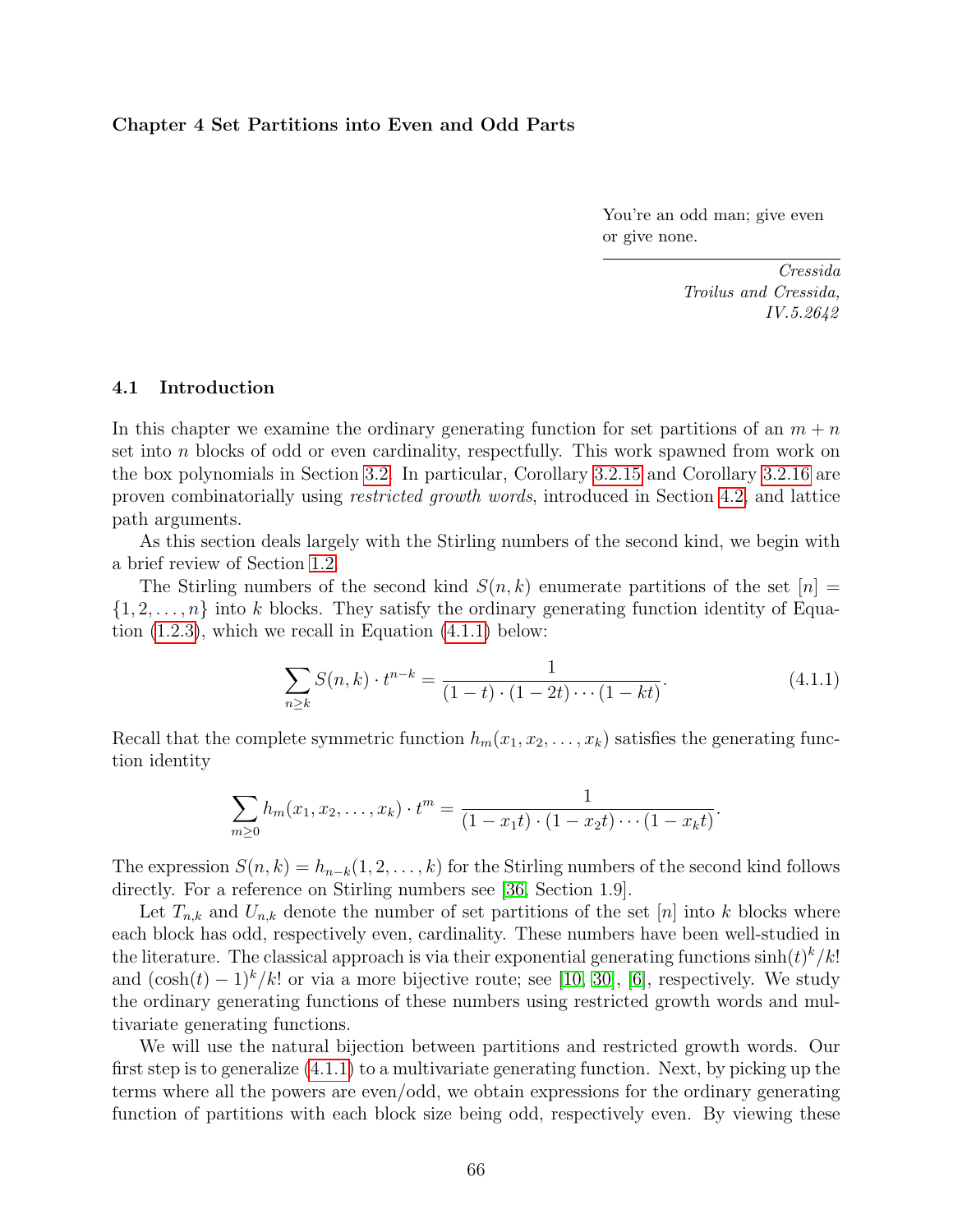expressions as sums over walks on the integers, we give explicit product expressions for them. Here we use homogeneous bivariate generating functions, making the proofs of the essential identities straightforward. We end with a few open questions.

#### <span id="page-77-0"></span>4.2 Restricted growth words

A restricted growth word, which we abbreviate as RG-word, is a word  $u = u_1 u_2 \cdots u_n$  with the entries in the positive integers such that  $u_j \leq \max(0, u_1, u_2, \ldots, u_{j-1}) + 1$  for all  $1 \leq j \leq n$ . The notion of RG-words was introduced by Milne; see [\[21,](#page-92-1) [22,](#page-92-2) [23\]](#page-92-3). More recently, they appear in the papers [\[7,](#page-91-4) [8\]](#page-91-5).

Let  $RG(n, k)$  denote the set of all RG-words of length n with largest entry k. The set  $RG(n, k)$  is in bijection with the set partitions of the set  $\{1, 2, \ldots, n\}$  into k blocks. Namely, given an RG-word  $u = u_1u_2\cdots u_n$ , construct a partition by letting elements i and j be in the same block if  $u_i = u_j$ . Hence the cardinality of  $RG(n, k)$  is given by the Stirling number of the second kind  $S(n, k)$ . We compute the RG-word for a partition  $\pi \in \Pi_9$  in Example [4.2.1](#page-77-1) below.

<span id="page-77-1"></span>**Example 4.2.1.** Consider the set partition  $\pi \in \Pi_9$  given by  $\pi = 135|2|468|79$ . Elements within each block are ordered least to greatest, while the blocks are ordered in increasing order of the smallest element in each block from left to right. The RG word of  $\pi$  is given by  $u(\pi) = 121313434$ . Notice that  $u_4 = 3$  since 4 is in block 3 of  $\pi$ . Also, note that  $u(\pi) \in RG(9, 4).$ 

<span id="page-77-2"></span>**Definition 4.2.1.** For an RG-word  $u = u_1u_2\cdots u_n$  in  $RG(n, k)$ , let  $x_u$  be the monomial  $x_1^{c_1} \cdots x_k^{c_k}$ , where for all i,  $c_i$  is one less than the number of times the letter i appears in u.

In particular, Definition [4.2.1](#page-77-2) implies that if  $u = u_1 u_2 \cdots u_n$  then the total degree of  $x_u$ is  $n - k$ . We compute an example of a monomial  $x_u$  in Example [4.2.2](#page-77-3) below.

<span id="page-77-3"></span>**Example 4.2.2.** Consider  $\pi$  of Example [4.2.1.](#page-77-1) We computed  $u(\pi) = 121313434$ , and thus  $x_{u(\pi)} = x_1^2 x_2^0 x_3^2 x_4^1.$ 

We begin by generalizing equation [\(4.1.1\)](#page-76-0) to a multivariate version.

<span id="page-77-4"></span>**Theorem 4.2.3.** For a non-negative integer k the sum of the monomial of an RG-word over all RG-words with largest entry k is given by

$$
\sum_{n\geq k}\sum_{u\in RG(n,k)} x_u = \frac{1}{(1-x_1)\cdot(1-x_1-x_2)\cdots(1-x_1-x_2-\cdots-x_k)}.
$$

*Proof.* Every RG-word u has a unique factorization  $u = 1 \cdot w_1 \cdot 2 \cdot w_2 \cdots k \cdot w_k$ , where  $w_i$ is a word with entries 1 through i. For any word w, let  $x(w)$  be the monomial where the power of  $x_i$  is the number of times i appears in w. Note that  $x_u$  is given by the product  $x(w_1) \cdot x(w_2) \cdots x(w_k)$ . The result now follows by the sum

$$
\sum_{w_i} x(w_i) = \frac{1}{1 - x_1 - x_2 - \dots - x_i},
$$

where  $w_i$  ranges over all words with entries 1 through i.

 $\Box$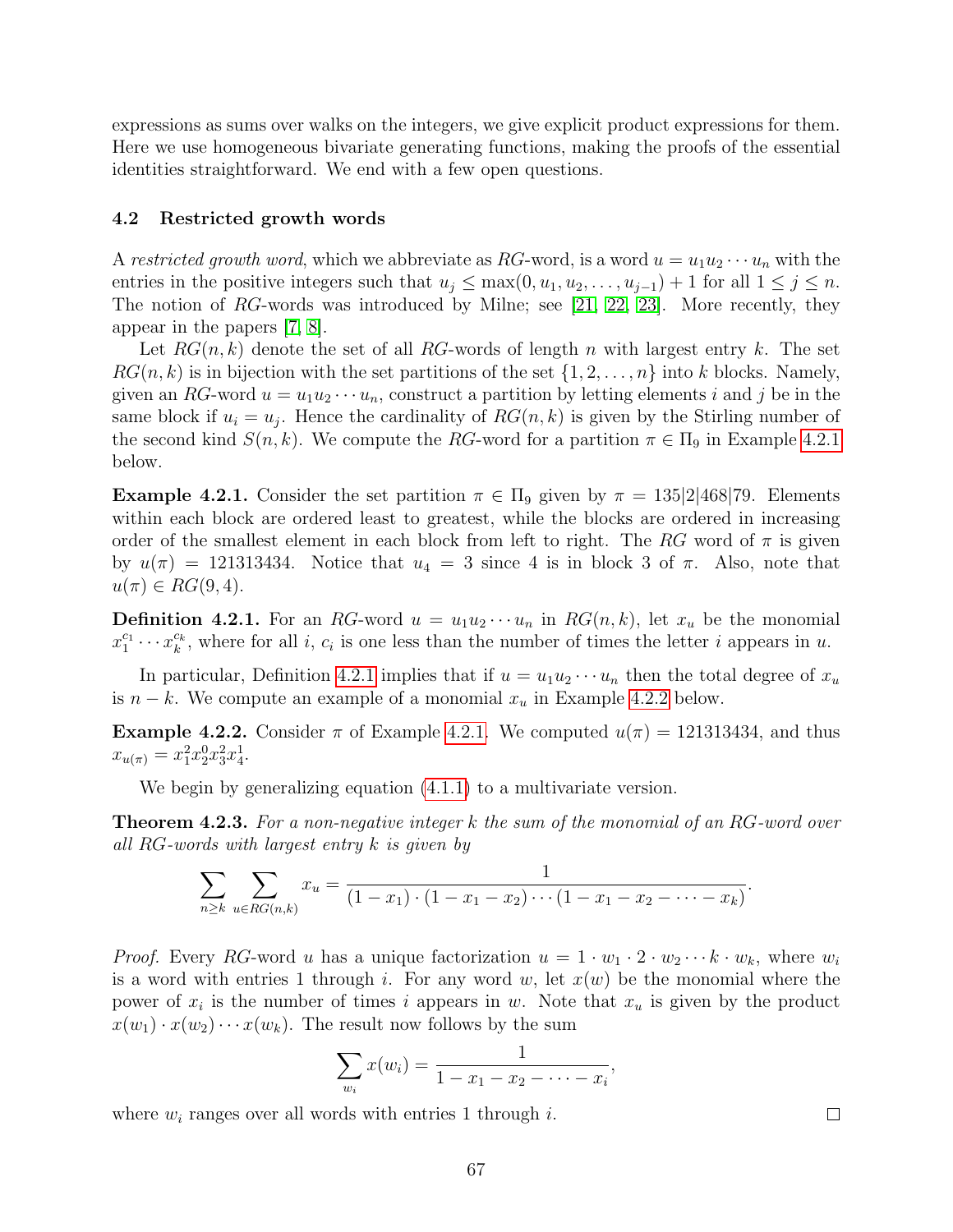Note that by setting  $x_i = q^i$  we obtain a q-analogue of equation [\(4.1.1\)](#page-76-0) which is due to Gould [\[16\]](#page-91-6); see also Theorem 4.1 in [\[7\]](#page-91-4).

Let  $RG^{odd}(n, k)$  denote the set of RG-words u in which each letter occurs an odd number of times and let  $RG^{even}(n, k)$  denote the set of RG-words u in where each letter occurs an even number of times. By the bijection between RG-words and set partitions we have that  $|RG^{\text{odd}}(n,k)| = T_{n,k}$  and  $|RG^{\text{even}}(n,k)| = U_{n,k}$ .

**Theorem 4.2.4.** The multivariate generating functions for  $RG^{odd}(n, k)$  and  $RG^{even}(n, k)$ are given by

<span id="page-78-1"></span><span id="page-78-0"></span>
$$
\sum_{n\geq k} \sum_{u\in RG^{odd}(n,k)} x_u = \frac{1}{2^k} \cdot \sum_{\vec{c}} F(c_1 x_1, c_2 x_2, \dots, c_k x_k),
$$
\n(4.2.1)

$$
\sum_{n\geq k} \sum_{u\in RG^{even}(n,k)} x_u = \frac{1}{2^k} \cdot \sum_{\vec{c}} c_1 \cdot c_2 \cdots c_k \cdot F(c_1 x_1, c_2 x_2, \dots, c_k x_k), \tag{4.2.2}
$$

where the sums are over all vectors  $\vec{c} = (c_1, c_2, \ldots, c_k) \in \{-1, 1\}^k$  and  $F(x_1, x_2, \ldots, x_k)$  is the generating function in Theorem [4.2.3.](#page-77-4)

*Proof.* This result follows from the fact that the RG-words in  $RG^{odd}(n, k)$  have monomials with all even powers, and the words in  $RG^{\text{even}}(n, k)$  have monomials with all odd powers.

Let's concentrate on the first sum. Suppose  $x_u = x_1^{\alpha_1} x_2^{\alpha_2} \dots x_k^{\alpha_k}$  is a monomial in  $F(x_1, x_2, \ldots, x_k)$ , the generating function of Theorem [4.2.3.](#page-77-4) Additionally, let  $O_u = \{i :$  $\alpha_i$  is odd}. For a composition  $\vec{c}$ , let  $O_{\vec{c}}$  denoted the collection  $\{i : c_i = -1\}$ . The monomial  $x_u$  has coefficient  $-1$  in the sum  $F(c_1x_1, \ldots, c_kx_k)$  for  $O_{\vec{c}} \subseteq O_u$  and  $|O_{\vec{c}}|$  odd. In the same way, the monomial  $x_u$  will have coefficient +1 in the sum  $F(c_1x_1, \ldots, c_kx_k)$  for  $O_{\vec{c}} \subseteq O_u$  and  $|O_{\vec{c}}|$  even. As there is a bijection between subsets of  $O_u$  of even and odd size, the overall contribution of the monomial  $x_u$  in Equation [\(4.2.1\)](#page-78-0) is 0 if  $O_u \neq \emptyset$ . If  $x_u$  has all even powers, then  $x_u$  has coefficient  $+1$  in  $F(c_1x_1,\ldots,c_kx_k)$  for each composition  $\vec{c} \in \{-1,1\}^k$ , and thus it contributes  $x_u$  to Equation [\(4.2.1\)](#page-78-0) since we divide by  $2^k$ , the number of such compositions  $\vec{c}$ . Therefore, Equation [\(4.2.1\)](#page-78-0) counts monomials with all even exponents.

Analogously, Equation [4.2.2](#page-78-1) counts monomials with all odd exponents. Mimic the argument of the previous paragraph, but let  $E_u$  denote the collection of indices i such that  $x_i$ has an even power in  $x_u$ . Now the only monomials that contribute to Equation [\(4.2.2\)](#page-78-1) have all odd exponents.  $\Box$ 

#### 4.3 Generating functions

Let  $W_k(a)$  be the set of all one-dimensional walks of length k starting at a taking steps either  $-1$  or 1. That is,  $W_k(a) = \{(a_0, a_1, \ldots, a_k) \in \mathbb{Z}^{k+1} : a_0 = a, a_i - a_{i-1} \in \{-1, 1\}\}\.$  Define the generating functions  $G_k(s,t)$  and  $G_k^{\pm}$  $\frac{1}{k}(s,t)$  over the set of walks beginning at 0 and of length  $k$  by the sums

<span id="page-78-2"></span>
$$
G_k(s,t) = \frac{1}{2^k} \cdot \sum_{\vec{a} \in W_k(0)} \frac{1}{(s - a_0 t) \cdot (s - a_1 t) \cdots (s - a_k t)}
$$
(4.3.1)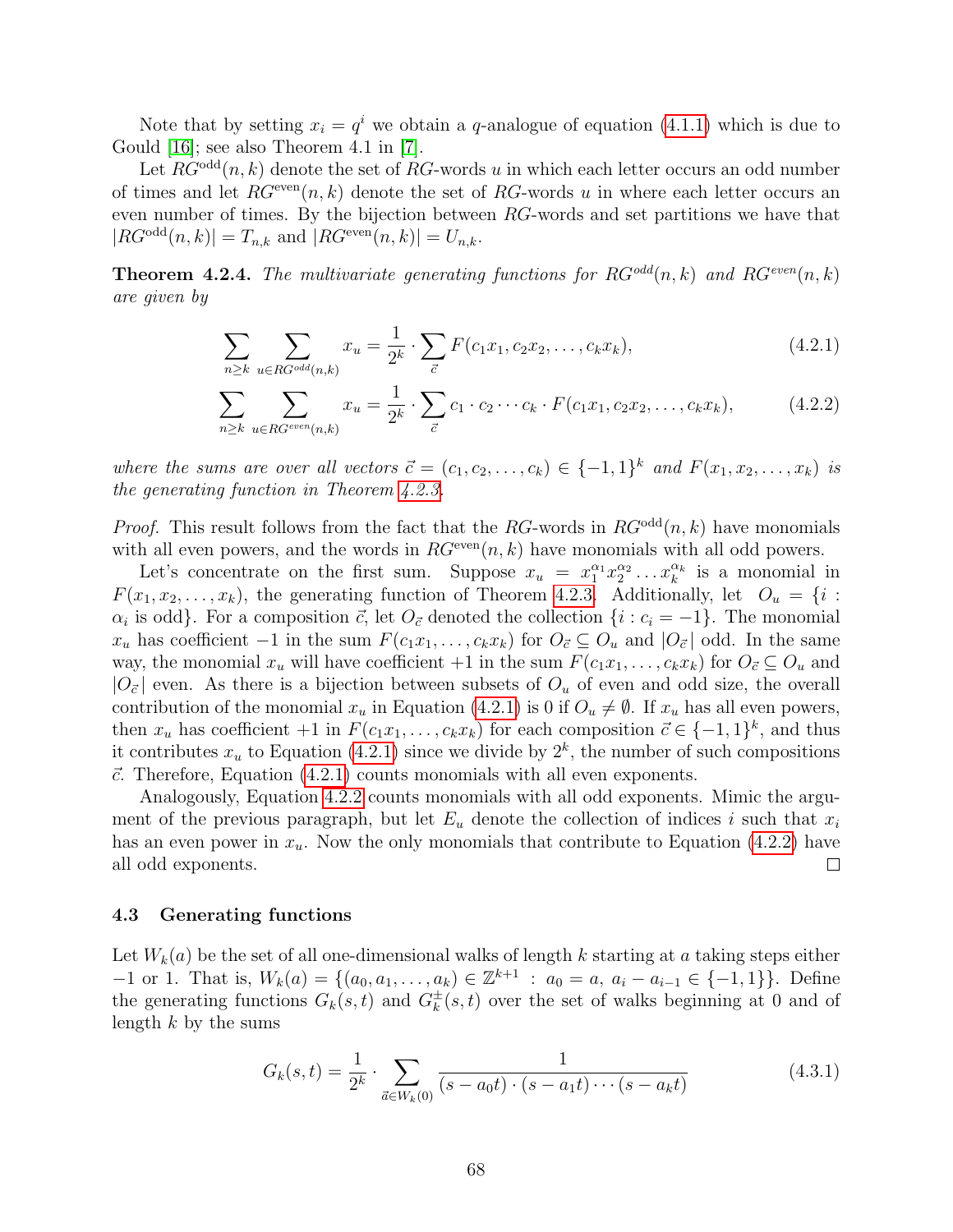$$
G_k^{\pm}(s,t) = \frac{1}{2^k} \cdot \sum_{\vec{a} \in W_k(0)} \frac{(-1)^{(k-a_k)/2}}{(s-a_0t) \cdot (s-a_1t) \cdots (s-a_kt)} \tag{4.3.2}
$$

**Proposition 4.3.1.** The generating functions  $G_k(s,t)$  and  $G_k^{\pm}$  $_{k}^{\pm}(s,t)$  satisfy the recursions

$$
G_{k+1}(s,t) = \frac{G_k(s-t,t) + G_k(s+t,t)}{2s},
$$
  
\n
$$
G_{k+1}^{\pm}(s,t) = \frac{G_k^{\pm}(s-t,t) - G_k^{\pm}(s+t,t)}{2s},
$$

with the initial condition  $G_0(s,t) = G_0^{\pm}(s,t) = 1/s$ .

*Proof.* Observe that the substitution  $s \mapsto s - j \cdot t$  translates the sequence  $(a_0, a_1, \ldots, a_k)$  j steps up, that is,

<span id="page-79-0"></span>
$$
G_k(s-j \cdot t, t) = \frac{1}{2^k} \cdot \sum_{\vec{a} \in W_k(j)} \frac{1}{(s-a_0t) \cdot (s-a_1t) \cdots (s-a_kt)}.
$$
 (4.3.3)

Each walk  $\vec{a} \in W_{k+1}(0)$  has  $a_0 = 0$  and  $a_1 = 1$  or  $a_1 = -1$ . Therefore, we split the summands of Equation [4.3.1](#page-78-2) according to  $a_1 = 1$  or  $a_1 = -1$ . The last  $k + 1$  coordinates of each  $\vec{a} \in W_{k+1}(0)$  is an element of  $W_k(1)$  or  $W_k(-1)$ , and thus by Equation [\(4.3.3\)](#page-79-0) we have that

$$
G_{k+1}(s,t) = \frac{G_k(s-t,t) + G_k(s+t,t)}{2s},
$$

where we divide by s since each summand of  $G_{k+1}(s,t)$  has a factor or  $1/s$  that the summands of  $G_k(s-t,t)$  and  $G_k(s+t,t)$  both lack. Additionally, we divide by 2 since each  $\vec{a} \in W_k(1)$ and each  $\vec{a} \in W_k(-1)$  has length k.

The same proof applies to  $G_k^{\pm}$  $_{k}^{\pm}(s,t)$  by considering the difference

<span id="page-79-2"></span><span id="page-79-1"></span>
$$
G_k^{\pm}(s-t,t) - G_k^{\pm}(s+t,t).
$$

**Proposition 4.3.2.** The generating functions  $G_k(s,t)$  and  $G_k^{\pm}$  $_{k}^{\pm}(s,t)$  are given by the products

$$
G_k(s,t) = \prod_{\substack{i=-k \\ i \equiv k \bmod 2}}^k (s-i \cdot t)^{-1},\tag{4.3.4}
$$

$$
G_k^{\pm}(s,t) = (2k-1)!! \cdot t^k \cdot \prod_{i=-k}^k (s-i \cdot t)^{-1}.
$$
 (4.3.5)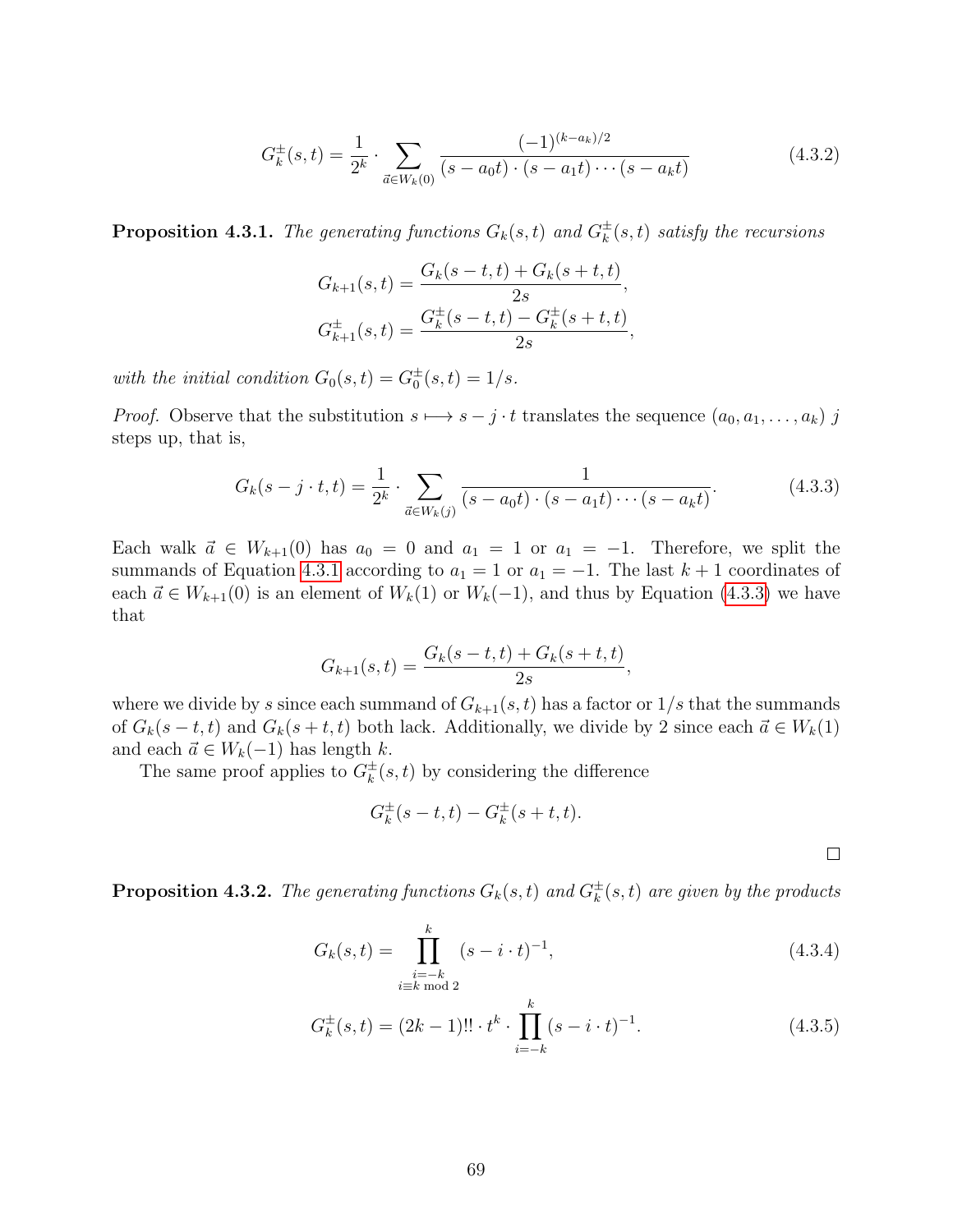*Proof.* Let  $g_k(s,t)$  be the right-hand side of equation [\(4.3.4\)](#page-79-1). We would like to prove that  $G_k(s,t)$  and  $g_k(s,t)$  are equal. Observe first that  $G_0(s,t) = 1/s = g_0(s,t)$ . Next observe that

$$
\frac{1}{(s-(k+1)t)} + \frac{1}{(s+(k+1)t)} = \frac{2s}{(s-(k+1)t)(s+(k+1)t)}.
$$

Multiply both sides of the latter equality by  $g_{k-1}(s,t)$ , yielding  $g_k(s-t,t) + g_k(s+t,t) =$  $2 \cdot s \cdot g_{k+1}(s,t)$ . This shows that  $g_k(s,t)$  satisfies the same recurrence relations as  $G_k(s,t)$ .

Let  $g_k^{\pm}$  $\frac{1}{k}(s,t)$  be the right-hand side of equation [\(4.3.5\)](#page-79-2). We have that  $G_0^{\pm}(s,t) = 1/s =$  $g_0^{\pm}(s,t)$ . Now consider the difference

$$
\frac{1}{(s-(k+1)t)(s-kt)} - \frac{1}{(s+(k+1)t)(s+kt)} = \frac{2s \cdot (2k+1)t}{(s-(k+1)t)(s-kt)(s+kt)(s+(k+1)t)}.
$$

Multiply both sides by  $(2k-1)!! \cdot t^k \cdot \prod_{i=-k+1}^{k-1} (s-i \cdot t)^{-1}$ . This yields the recursion  $g_k^{\pm}$  $\frac{1}{k}(s (t,t)-g_k^{\pm}$  $_{k}^{\pm}(s+t,t) = 2 \cdot s \cdot g_{k+1}^{\pm}(s,t).$ 

Combining these results yields the following generating functions.

<span id="page-80-0"></span>**Theorem 4.3.3.** For a non-negative integer k the ordinary generating function for the number of RG-words where each entry occurs an odd or even number of times is  $G_k(1,t)$  or  $G_k^{\pm}$  $_{k}^{\pm}(1,t)$ , respectively. That is,

$$
\sum_{n\geq k} T_{n,k} \cdot t^{n-k} = \prod_{\substack{i=-k \ i\equiv k \bmod 2}}^{k} (1-i \cdot t)^{-1},
$$
  

$$
\sum_{n\geq k} U_{n,k} \cdot t^{n-k} = (2k-1)!! \cdot t^k \cdot \prod_{i=-k}^{k} (1-i \cdot t)^{-1}.
$$

*Proof.* In Theorem [4.2.4,](#page-78-1) set  $x_1 = \cdots = x_k = t$ . Recall the monomial  $x_u$  has exponents  $x_i^{\alpha_i}$  where  $\alpha_i$  is one fewer than the number of times i appears in the RG-word u. Hence the substitution  $x_1 = \cdots = x_k = t$  turns  $x_u$  into  $t^{n-k}$ . Therefore, the left-hand side of Equation [\(4.2.1\)](#page-78-0) and Equation [\(4.2.2\)](#page-78-1) become the generating functions for the cardinality of  $RG^{\text{odd}}(n, k)$ , respectively  $RG^{\text{even}}(n, k)$ .

Next, under the substitution  $x_1 = \cdots = x_k = t$  the right-hand side of Equation [\(4.2.1\)](#page-78-0) becomes

$$
\frac{1}{2^k} \sum_{\vec{c}} F(c_1t, c_2t, \dots, c_k t) = \frac{1}{2^k} \sum_{\vec{c} \in \{-1, 1\}^k} \frac{1}{1 - c_1t} \cdots \frac{1}{1 - c_1t - c_2t - \cdots - c_kt}.
$$

Note that the sum above is  $G_k(1,t)$ . Therefore we have

$$
\sum_{n\geq k} T_{n,k} \cdot t^{n-k} = \prod_{\substack{i=-k\\i\equiv k \bmod 2}}^{k} (1-i \cdot t)^{-1}
$$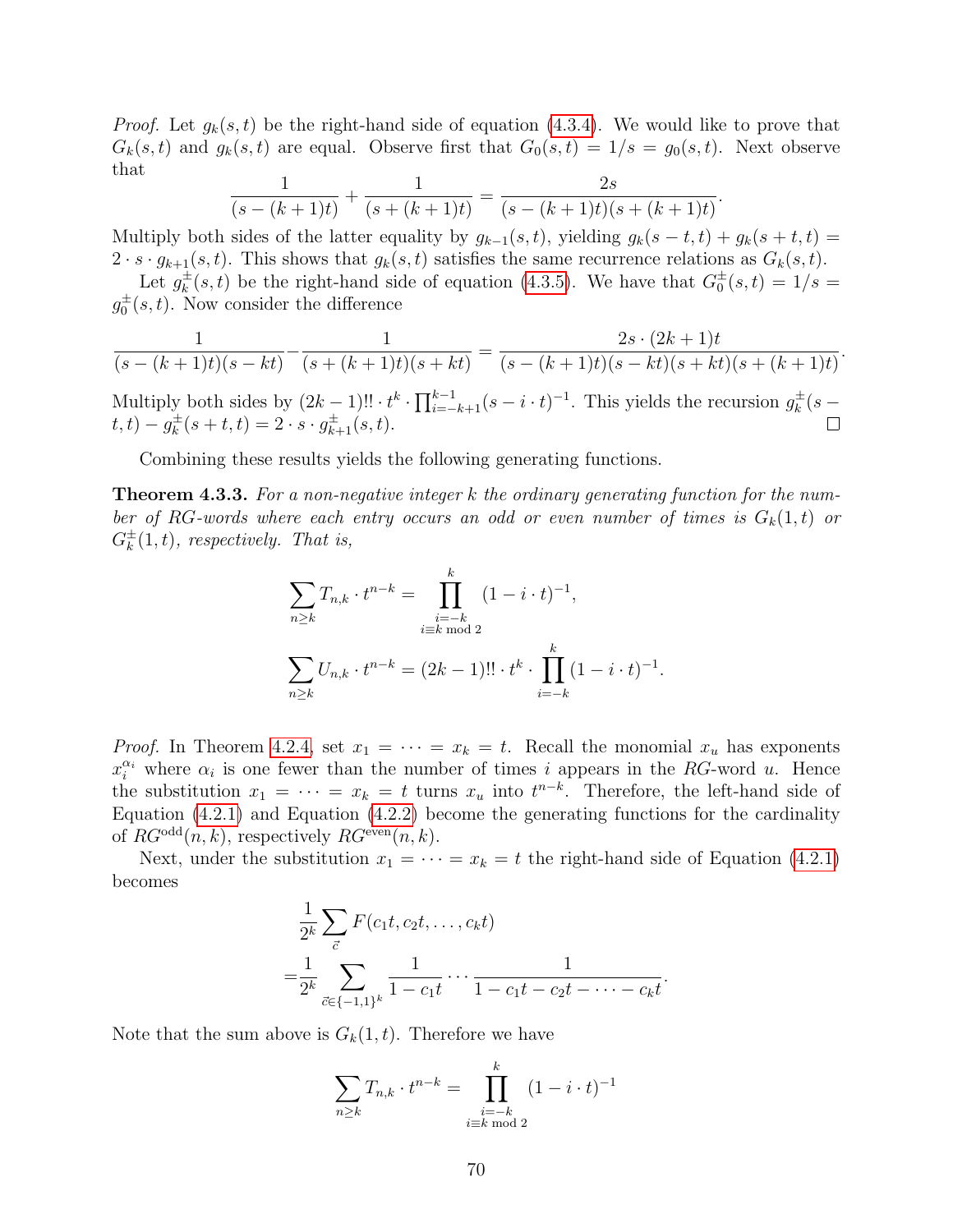by Proposition [4.3.2.](#page-79-2) In the signed case we use that the sign  $c_1 \cdots c_k$  is given by  $(-1)^{(k-a_k)/2}$ .  $\Box$ 

When k is even the generating function for  $T_{n,k}$  is given by

$$
\sum_{n\geq k} T_{n,k} \cdot t^{n-k} = \frac{1}{(1-2^2 \cdot t^2) \cdot (1-4^2 \cdot t^2) \cdots (1-k^2 \cdot t^2)}.
$$

Similarly, for k odd we have

$$
\sum_{n\geq k} T_{n,k} \cdot t^{n-k} = \frac{1}{(1 - 1^2 \cdot t^2) \cdot (1 - 3^2 \cdot t^2) \cdots (1 - k^2 \cdot t^2)}.
$$

The generating function for  $U_{n,k}$  is given by

$$
\sum_{n\geq k} U_{n,k} \cdot t^{n-k} = \frac{(2k-1)!! \cdot t^k}{(1-1^2 \cdot t^2) \cdot (1-2^2 \cdot t^2) \cdots (1-k^2 \cdot t^2)}.
$$

We now obtain the following expressions in terms of the complete symmetric function.

<span id="page-81-0"></span>Corollary 4.3.4. The number of RG-words with odd, respectively even, number of each entry is given by

$$
T_{n,k} = \begin{cases} h_{\frac{n-k}{2}}(2^2, 4^2, \dots, k^2) & k \text{ even,} \\ h_{\frac{n-k}{2}}(1^2, 3^2, \dots, k^2) & k \text{ odd,} \end{cases}
$$
  

$$
U_{n,k} = (2k-1)!! \cdot h_{\frac{n}{2}-k}(1^2, 2^2, \dots, k^2).
$$

Using the recurrence  $h_m(x_1, \ldots, x_k) = x_k \cdot h_{m-1}(x_1, \ldots, x_k) + h_m(x_1, \ldots, x_{k-1})$ , this corollary yields the classical recurrences for  $T_{n,k}$  and  $U_{n,k}$ .

#### 4.4 Concluding remarks

Is there a bijective proof of Corollary [4.3.4?](#page-81-0) Is there a multivariate refinement of Theorem [4.3.3?](#page-80-0) For instance, is there a q-analogue of this theorem?

For more information on the poset and topological structure of partitions with all blocks odd/even, see [\[9,](#page-91-7) [34,](#page-93-1) [41\]](#page-93-2).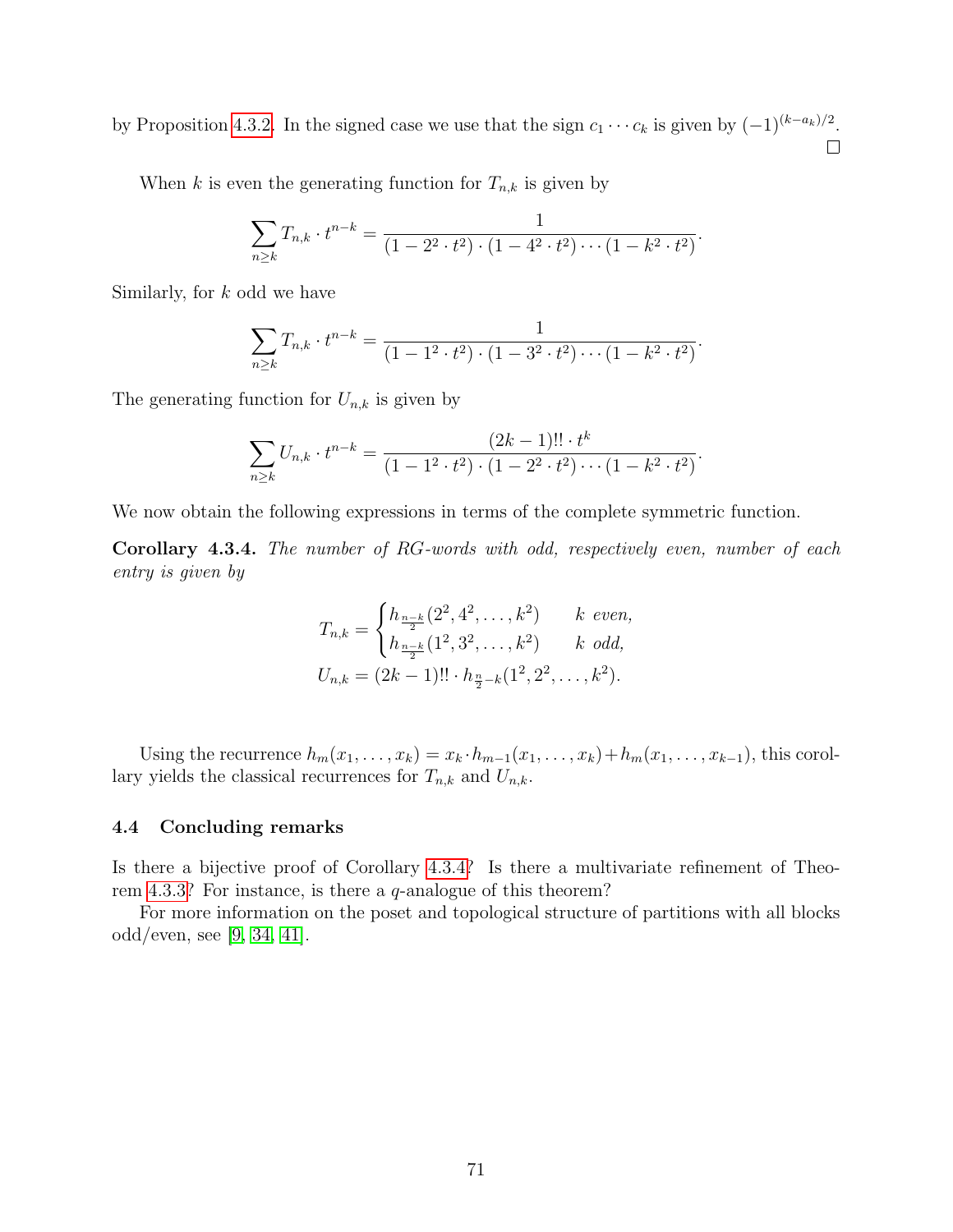#### Chapter 5 Alpha Colored Partition Lattice and Fiber Theorems

#### 5.1 Introduction

This chapter grew out of exercise 33 of Chapter 1 of Stanley's text [\[36\]](#page-93-0). The problem is to prove that if  $A_n(x)$  is the classical Eulerian polynomial, then  $1/2 \cdot A_n(2)$  counts the number of ordered set partitions of n, or  $|Q_n|$  in the notation of this thesis. My proof of this exercise involved examining the fibers of a map from  $Q_n$  to  $\mathfrak{S}_n$ , which yielded a generalization, Theorem [5.3.2,](#page-86-0) by coloring blocks in  $Q_n$  in a particular manner. This chapter builds a coherent narrative around Theorem [5.3.2](#page-86-0) by creating a colored analog of the ordered partition lattice  $Q_n$ .

We begin with a brief history of the Eulerian polynomials and a discussion of the layout of this chapter.

The Eulerian polynomials have a long and rich history in combinatorics. Euler first defined the Eulerian polynomials as the numerator for the generating function of the n'th powers, that is, the degree *n* polynomial satisfying  $A_n(x) = (1-x)^{n+1} \sum_{k \geq 0} k^n x^k$ . Equivalently, the Eulerian polynomials can be defined as a sum over descents in the symmetric group  $\mathfrak{S}_n$ , namely as  $A_n(x) = \sum_{\pi \in \mathfrak{S}_n} x^{1+d(\pi)}$ , for  $d(\pi)$  the number of descents of  $\pi$ . Yet another way to arrive at the Eulerian polynomials is as the h-polynomial of the permutahedron  $P_n$ .

In this chapter we define the  $\alpha$ -colored ordered partition lattice, denoted  $Q_n^{\alpha}$ , for  $\alpha$  a positive integer. In Section [5.2](#page-82-0) we introduce the poset structure of  $Q_n^{\alpha}$  and give an alternate combinatorial interpretation of the poset. We then proceed in Section [5.3](#page-84-0) to prove the  $\alpha$ colored analog of the fiber theorem from Chapter 1 exercise 33 of Stanley [\[35\]](#page-93-3). Moreover, just as the face poset of the permutahedron is the ordered set partition lattice  $Q_n$ , we construct a polytopal complex called the  $\alpha$ -colored permutahedron with face poset  $Q_n^{\alpha}$ .

#### <span id="page-82-0"></span>5.2 Preliminaries

We begin with a discussion of the lattice of compositions of n, denoted  $\text{Comp}(n)$ , as well as a discussion of the ordered partition lattice,  $Q_n$ . Throughout this chapter, we denote the *n*-set by  $[n] = \{1, 2, ..., n\}.$ 

**Definition 5.2.1** (Comp  $(n)$ ). Let Comp $(n)$  denote the poset of ordered integer partitions of  $n$  into non-negative parts, with cover relation given by adding adjacent parts. The minimum and maximum elements of Comp  $(n)$  are  $\hat{0} = (1, 1, \ldots, 1)$  and  $\hat{1} = (n)$  respectively. For a composition  $\vec{c} = (c_1, c_2, \ldots, c_k)$  we refer to  $c_i$  as the *i*'th part of  $\vec{c}$ .

Let  $Q_n$  denote the poset of ordered set partitions on n objects. In contrast to the usual partition lattice  $\Pi_n$ , order among the blocks in  $Q_n$  matters. The cover relation in  $Q_n$  is given by the merging of adjacent blocks.

The type of an ordered set partition  $\tau = (B_1, B_2, \ldots, B_k)$  in  $Q_n$  is defined to be the composition of n given by the cardinality of the blocks of  $\tau$  in order, or type( $\tau$ ) = ( $|B_1|, |B_2|, \ldots, |B_k|$ ) in  $Comp(n)$ .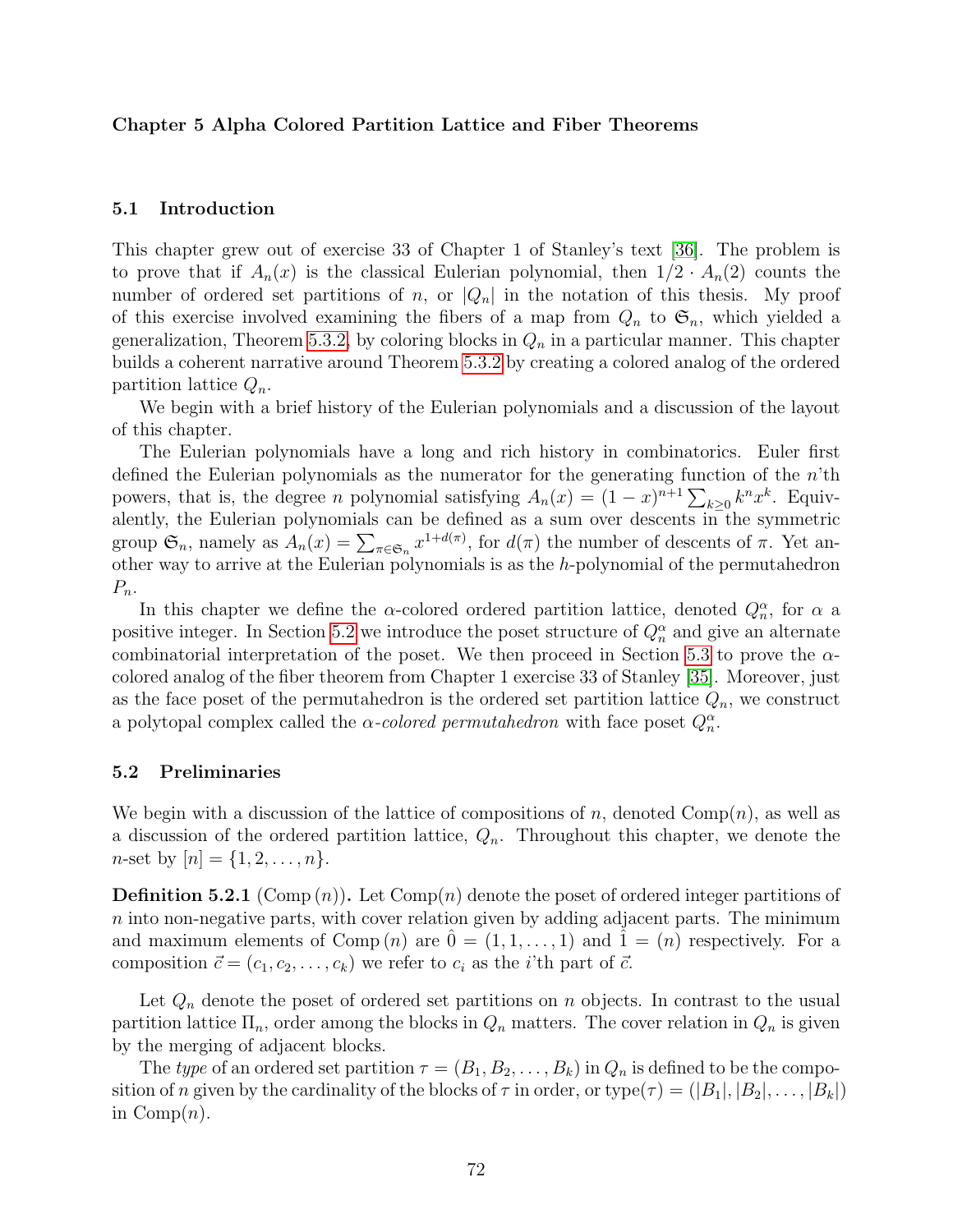<span id="page-83-2"></span>**Definition 5.2.2** ( $\alpha$ -colored partition lattice). Let  $\alpha$  be a positive integer. Let  $Q_n^{\alpha}$  be the collection of ordered set partitions where each block has one of  $\alpha$  colors, with the last block **a fixed color**. The cover relationship in  $Q_n^{\alpha}$  is given by the merging of adjacent blocks of the same color.

We still let the type of  $\tau \in Q_n^{\alpha}$  to be the composition of n given by the cardinality of the blocks of  $\tau$  in order, forgetting about the colors.

<span id="page-83-0"></span>**Remark 5.2.1.** There is a clear bijection between elements of  $Q_n^{\alpha}$  and ordered set partitions where we color the breaks between the blocks of the partition, namely by coloring bars between blocks the color of the block to its left and forgetting the color of the last block.

<span id="page-83-1"></span>**Example 5.2.2.** Let  $n = 5$  and  $\alpha = 2$ . Instead of having two colors, we will let our blocks be hatted or bald, and force our last block to be hatted. Four distinct elements of  $Q_5^2$  are  $\hat{1}\hat{2}\hat{3}|\hat{4}\hat{5}, 123|\hat{4}\hat{5}, \hat{4}\hat{5}|\hat{1}\hat{2}\hat{3}$  and  $45|\hat{1}\hat{2}\hat{3}$ . Alternatively, using the interpretation of Remark [5.2.1](#page-83-0) the elements of  $Q_n^{\alpha}$  can be thought of as having colored bars | and  $\hat{I}$ , yielding the respective elements  $123\overline{)45, 123\overline{45, 45\overline{)}123,}$  and  $45\overline{)123.}$  The dictionary between the two interpretations is given below:

$$
\hat{1}\hat{2}\hat{3}|\hat{4}\hat{5} \longleftrightarrow 123|\hat{4}5
$$
  
\n
$$
123|\hat{4}\hat{5} \longleftrightarrow 123|\hat{4}5
$$
  
\n
$$
\hat{4}\hat{5}|\hat{1}\hat{2}\hat{3} \longleftrightarrow 45|\hat{1}23
$$
  
\n
$$
45|\hat{1}\hat{2}\hat{3} \longleftrightarrow 45|\hat{1}23.
$$

While  $Q_n^{\alpha}$  is primarily introduced as a means to develop the  $\alpha$ -colored permutahedron  $P_n^{\alpha}$ , we remark that just as ordered set partitions are an important tool in the computation of the composition of ordinary generating functions, the poset  $Q_n^{\alpha}$  is an indexing poset for the n-fold composition of ordinary generating functions. This suggests another interpretation of  $Q_n^{\alpha}$ .

When  $\alpha = 1, Q_n^1$  is the usual ordered partition lattice, which we think of as lists of sets. When  $\alpha = 2$ , with "colors" | and  $\hat{I}$  as in Example [5.2.2,](#page-83-1) then  $Q_n^2$  can be thought of as lists of lists of sets, where  $\hat{\mathcal{L}}$  denotes a comma in an outer list and  $\hat{\mathcal{L}}$  denotes a comma in an inner list. Continuing in this fashion, we can think of  $Q_n^3$  as lists of lists of lists of sets, and so on. The use of the terminology lists of lists of sets comes from Motzkin's paper [\[24\]](#page-92-4). This correspondence is demonstrated in the following example.

**Example 5.2.3.** Let  $n = 5$  and  $\alpha = 2$ , with bars | and  $\hat{I}$ . Then:

$$
1|23|45 \longleftrightarrow \{1, \{23, 45\}\}\
$$
  

$$
45|1|23 \longleftrightarrow \{\{45, 1\}, 23\}\
$$
  

$$
45|1|23 \longleftrightarrow \{\{45, 1, 23\}\}\
$$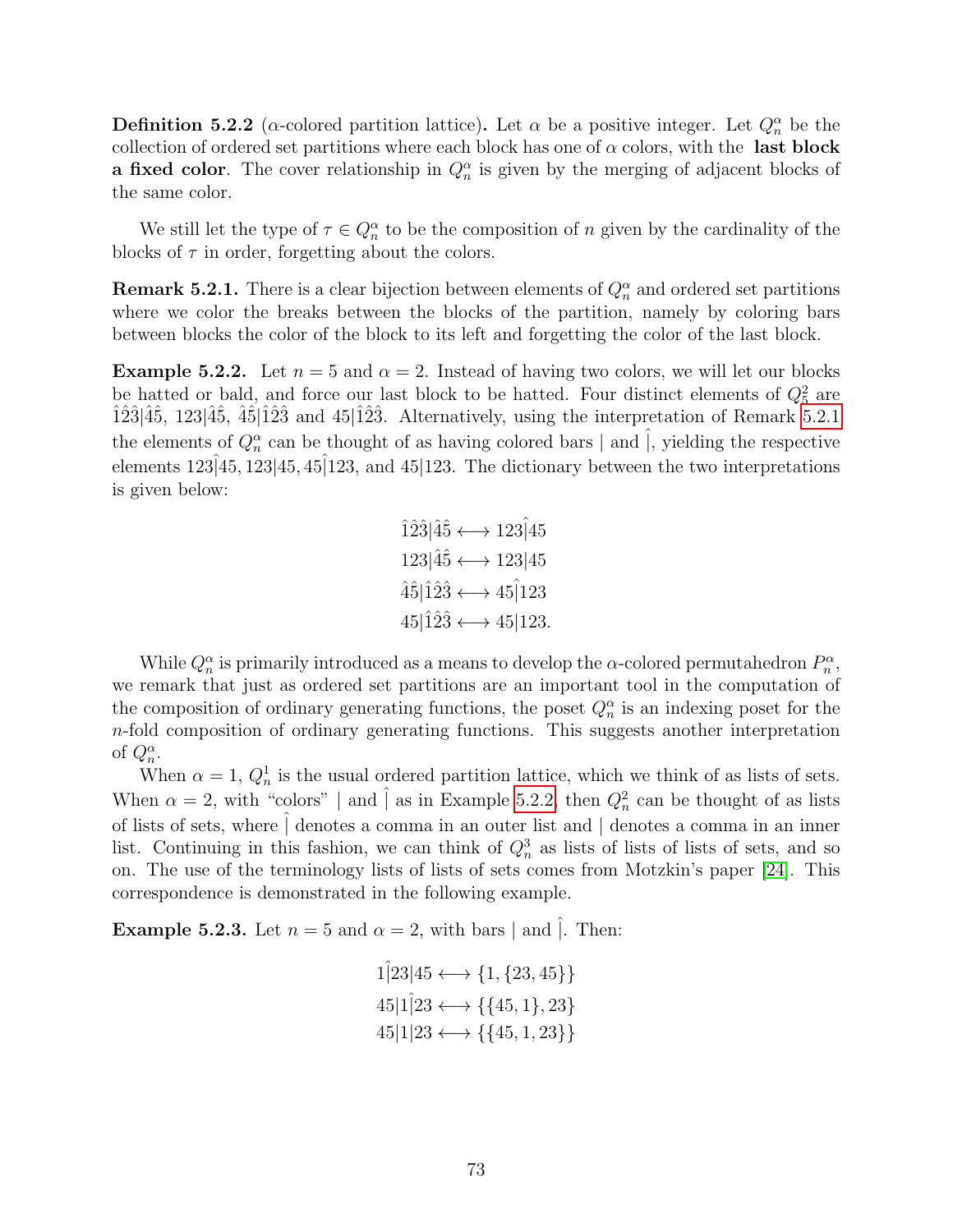**Proposition 5.2.4.** The exponential generating function for the cardinality of the  $\alpha$ -colored ordered partition lattice is given by

$$
\sum_{n\geq 1} \frac{|Q_n^{\alpha}|}{n!} x^n = \frac{e^x - 1}{1 - \alpha(e^x - 1)}.
$$

*Proof.* We use the composition principle of exponential generating functions. The  $\alpha$ -colored ordered partition lattice can be described as a composition of two structures on the set  $|n|$ , namely, an inner non-empty structure given by  $e^x - 1$ , and an outer  $\alpha$ -colored permutation structure with generating function given by  $x/(1 - \alpha \cdot x)$ .  $\Box$ 

### <span id="page-84-0"></span>5.3  $\alpha$ -colored ordered set partitions, Eulerian polynomials, and the permutahedron.

In this section we demonstrate the close relationship between the Eulerian polynomials and the permutahedron. By means of Theorem [5.3.2,](#page-86-0) we show that the Eulerian polynomial computes the Euler characteristic of the permutahedron. The key ingredient to the proof is that the face lattice of the permutahedron  $P_n$  is the ordered set partition lattice  $Q_n$ . In Section [5.4](#page-87-0) we will mirror the analogy between the permutahedron and the Eulerian polynomial with a new polytopal complex which we call the  $\alpha$ -colored permutahedron,.

We now proceed with the definition of descents in the symmetric group  $\mathfrak{S}_n$  and of the permutahedron.

This paragraph is a brief restatement of the content of Section [1.6.](#page-18-0) For a permutation  $\pi \in \mathfrak{S}_n$ , the descent set of  $\pi$  is given by  $D(\pi) = \{i \in [n-1] : \pi(i) > \pi(i+1)\}\.$  We let  $d(\pi)$  be the number of descents of  $\pi$ , or  $d(\pi) = |D(\pi)|$ . It will often be more advantageous to think of the descent set of  $\pi$  as a composition of n in the usual way, and thus we define:

**Definition 5.3.1.** Let the descent set of  $\pi$  in the symmetric group  $\mathfrak{S}_n$  be given by the set  $\{i_1, i_2, \ldots, i_k\}$ . We convert this descent set into the *descent composition* of  $\pi$  by  $D(\pi)$  =  $(i_1, i_2 - i_1, \ldots, i_k - i_{k-1}, n - i_k).$ 

We now define the Eulerian polynomial, as in Chapter 1 of [\[36\]](#page-93-0).

# **Definition 5.3.2.**  $A_n(x) = \sum_{\pi \in \mathfrak{S}_n} x^{1+d(\pi)}$  is the Eulerian polynomial.

Note that  $deg(A_n(x)) = n$  since the permutation  $n(n-1)(n-1)\cdots 21$  has descents at all  $n-1$  possible positions, thus it contributes  $x^{(n-1)+1} = x^n$  to  $A_n(x)$ .

Recall that the *permutahedron*,  $P_n$ , is the  $(n-1)$ -dimensional polytope obtained by taking the convex hull of the permutations of  $\mathfrak{S}_n$  in  $\mathbb{R}^n$ . The d-dimensional faces of  $P_n$  are in one to one correspondence with ordered set partitions of n into  $n - d$  parts. For example, the vertices of  $P_n$  are given by permutations in  $\mathfrak{S}_n$ , which are in bijection with ordered set partitions of n into  $n = n - 0$  parts. We note that the interior of  $P_n$ , of dimension  $n - 1$ , must then be in bijection with ordered set partitions of n into  $n - (n - 1) = 1$  part. In other words,  $P_n$  is contractible.

In parallel to Proposition [5.4.5](#page-89-0) to come in Section [5.4,](#page-87-0) we now demonstrate that the Euler characteristic of the permutahedron  $P_n$  can be computed with the Eulerian polynomial  $A_n(x)$ .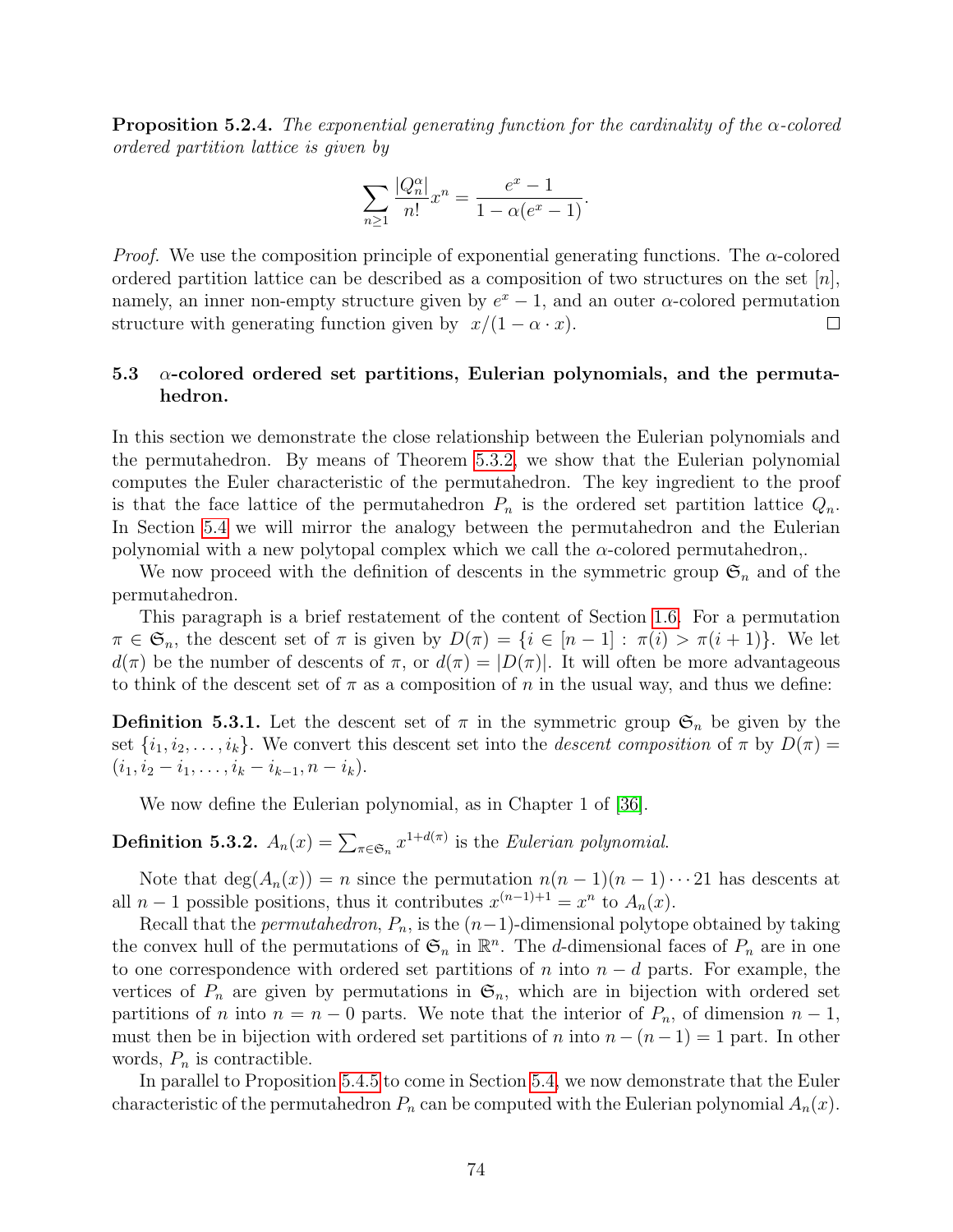We do this by counting the elements of the  $\alpha$ -colored ordered partition lattice  $Q_n^{\alpha}$  with the Eulerian polynomial in Theorem [5.3.2.](#page-86-0) Recall that the *Stirling number of the second kind*,  $S(n, k)$ , is the number of partitions of n into k non-zero blocks.

In Corollary [5.3.1](#page-85-0) we will use that the face lattice of the permutahedron  $P_n$  is the dual of the ordered set partition lattice  $Q_n \cup \{0\}$ . With this fact, we note here that the Möbius function  $\mu(Q_n \cup \{0\})$  is easily retrieved from equation [\(5.3.1\)](#page-85-1) using Philip Hall's Theorem [1.3.3.](#page-15-0)

<span id="page-85-0"></span>**Corollary 5.3.1.** The Euler characteristic of  $P_n$  can be computed from the Eulerian polynomial  $A_n(x)$ .

Proof. Given that the face lattice of the permutahedron is the dual of the ordered set partition lattice yields

<span id="page-85-1"></span>
$$
\chi(P_n) = \sum_{k=0}^{n-1} (-1)^k f_k(P_n) = \sum_{k=0}^{n-1} (-1)^k S(n, n-k) \cdot (n-k)! = 1,\tag{5.3.1}
$$

since  $P_n$  is contractible. Note by reindexing we have that

$$
\chi(P_n) = \sum_{k=0}^{n} (-1)^k S(n,k)k!
$$

for *n* even and when *n* is odd we raise  $(-1)^{k-1}$  rather than *k*. Also, we use upper bound *n* since  $S(n, 0) = 0$ .

Using Theorem [5.3.2](#page-86-0) we have that:

$$
\sum_{k=0}^{n} S(n,k)k!\alpha^{k-1} = (\alpha+1)^n/\alpha \cdot A_n(\alpha/(\alpha+1))
$$

$$
= (\alpha+1)^n/\alpha \cdot \sum_{\pi \in \mathfrak{S}_n} (\alpha/(\alpha+1))^{1+d(\pi)}
$$

$$
= (\alpha+1)/\alpha \cdot L + \frac{(\alpha+1)^n}{\alpha} \cdot \frac{\alpha^n}{(\alpha+1)^n}
$$

$$
= (\alpha+1)/\alpha \cdot L + \alpha^{n-1},
$$

where L is all summands of  $A_n(\alpha/(\alpha+1))$  except for the term corresponding to the reverse identity permutation, that is, the permutation with descents at all possible  $n-1$  positions. Lastly, let  $\alpha = -1$  to obtain  $\sum_{k=0}^{n} S(n,k)k!(-1)^{k-1} = (-1)^{n-1}$ . The latter sum is the Euler characteristic of  $P_n$  when n is odd, and when n is even the Euler characteristic of  $P_n$  is obtained by multiplying both sides of the latter sum by  $-1$ . In both the even and odd case, the Euler characteristic is 1.  $\Box$ 

We now proceed to the main theorem of this section. The idea of the proof of The-orem [5.3.2](#page-86-0) is to examine the fibers of a map from the  $\alpha$ -colored partition lattice to the symmetric group  $\mathfrak{S}_n$ .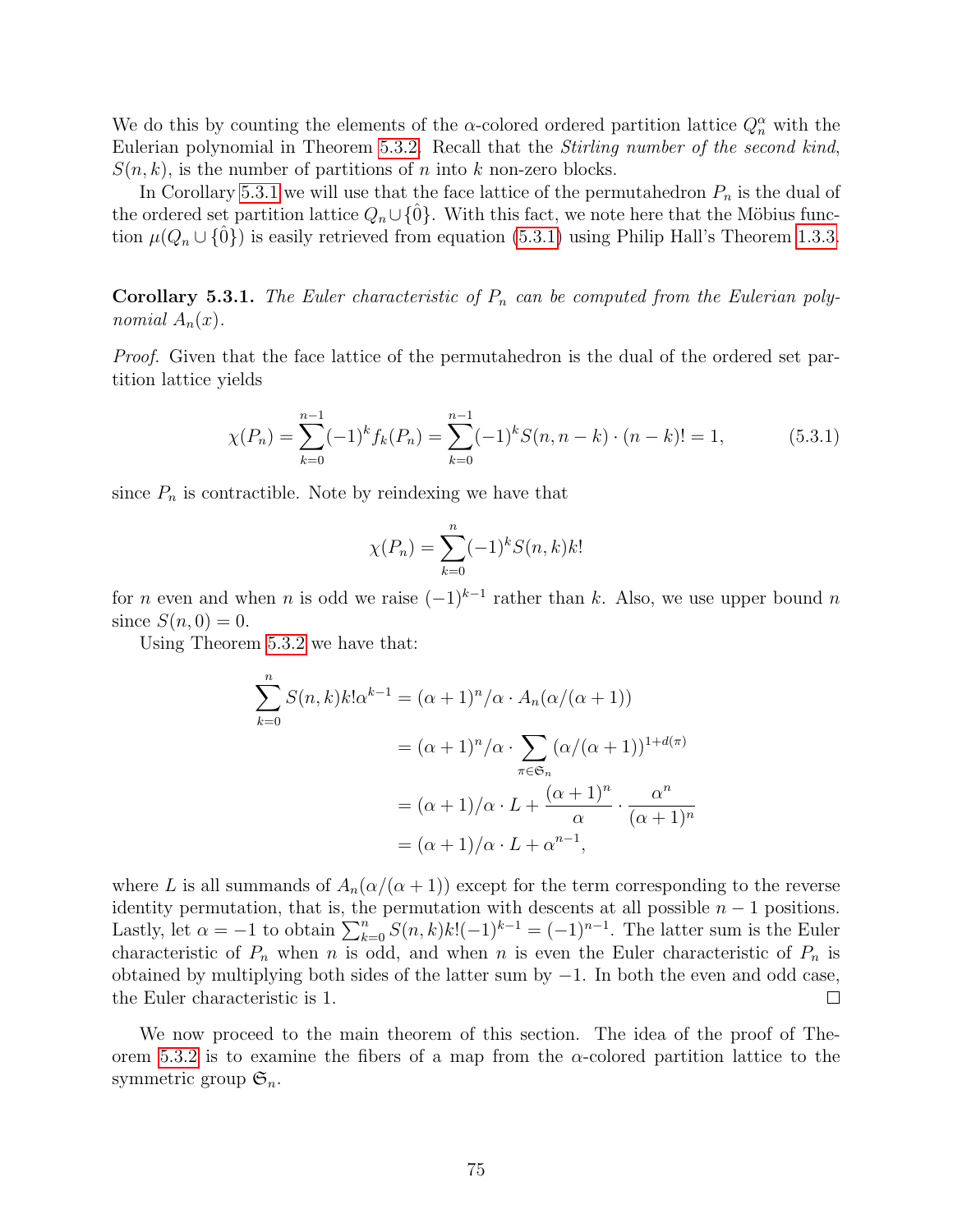<span id="page-86-0"></span>**Theorem 5.3.2.** The following identity holds between the Eulerian polynomial and the Stirling numbers of the second kind:

$$
\frac{(\alpha+1)^n}{\alpha}A_n\left(\frac{\alpha}{\alpha+1}\right) = \sum_{k=0}^n S(n,k)k!\alpha^{k-1}.
$$

*Proof.* We construct a map  $P: Q_n^{\alpha} \longrightarrow \mathfrak{S}_n$  given by writing out the elements of each block of an  $\alpha$ -colored ordered set partition in increasing order, then considering this string as a permutation in one line notation in  $\mathfrak{S}_n$ . We will think of elements in  $Q_n^{\alpha}$  as having bars with one of  $\alpha$  colors, as discussed in Remark [5.2.1.](#page-83-0)

Let  $\pi \in \mathfrak{S}_n$  such that  $d(\pi) = k$ . Any  $\alpha$ -colored ordered set partition in the fiber  $P^{-1}(\pi)$ must have  $\alpha$ -colored breaks at the descents of  $\pi$ , but otherwise it is free to have  $\alpha$ -colored breaks at any position. Therefore, between ascents of  $\pi$  we can place a bar | with one of  $\alpha$ colors, or we can not place a bar, giving us  $(\alpha + 1)$  choices for building an element of the fiber  $P^{-1}(\pi)$  at each ascent of  $\pi$ . At the descents of  $\pi$  we must have a bar | that can have one of  $\alpha$  colors, so we have  $\alpha^{d(\pi)}$  choices in total for the color combinations of these bars.

Putting it all together, if the descent runs of  $\pi$  have sizes  $d_1, d_2, \ldots, d_{d(\pi)+1}$ , then we have that

$$
|P^{-1}(\pi)| = (\alpha + 1)^{d_1 - 1} (\alpha + 1)^{d_2 - 1} \cdots (\alpha + 1)^{d_{d(\pi)+1} - 1} \alpha^{d(\pi)}
$$
  
=  $(\alpha + 1)^{d_1 + d_2 + \cdots + d_{k+1} - (k+1)} \alpha^{d(\pi)}$   
=  $(\alpha + 1)^{n-k-1} \alpha^{d(\pi)}$   
=  $(\alpha + 1)^{n - d(\pi) - 1} \alpha^{d(\pi)}$ .

Since P is surjective we have that the union of the fibers is  $Q_n^{\alpha}$ , thus:

$$
|Q_n^{\alpha}| = \sum_{\pi \in \mathfrak{S}_n} |P^{-1}(\pi)|
$$
  
= 
$$
\sum_{\pi \in \mathfrak{S}_n} (\alpha + 1)^{n - d(\pi) - 1} \alpha^{d(\pi)}
$$
  
= 
$$
(\alpha + 1)^n (1/\alpha) \sum_{\pi \in \mathfrak{S}_n} (\alpha + 1)^{-d(\pi) - 1} \alpha^{d(\pi) + 1}
$$
  
= 
$$
(\alpha + 1)^n (1/\alpha) \sum_{\pi \in \mathfrak{S}_n} (\alpha/(\alpha + 1))^{1 + d(\pi)}
$$
  
= 
$$
(\alpha + 1)^n (1/\alpha) A_n(\alpha/(\alpha + 1)).
$$

Finally, we note that the cardinality of  $Q_n^{\alpha}$  is given by  $|Q_n^{\alpha}| = \sum_{k=0}^n S(n,k)k! \alpha^{k-1}$ , since the number of  $\alpha$ -colored ordered set partitions into k blocks is counted by  $k! \cdot S(n, k)$  times  $\alpha^{k-1}$ , with the latter term accounting for the  $\alpha$  possible colors of the  $k-1$  breaks.  $\Box$ 

Note that Theorem [5.3.2](#page-86-0) recovers Theorem 5.3 of [\[26\]](#page-92-5), as Petersen [\[26\]](#page-92-5) defines the Eulerian polynomial as  $A_n(x) = \sum_{\pi \in \mathfrak{S}_n} x^{d(\pi)}$ . Moreover, when Theorem [5.3.2](#page-86-0) is viewed as a polynomial in  $\alpha$ , each side of the statement of the theorem can be interpreted as the generating function for the faces of the braid arrangement  $\mathcal{H}(n)$  per Theorem 5.3 of [\[26\]](#page-92-5).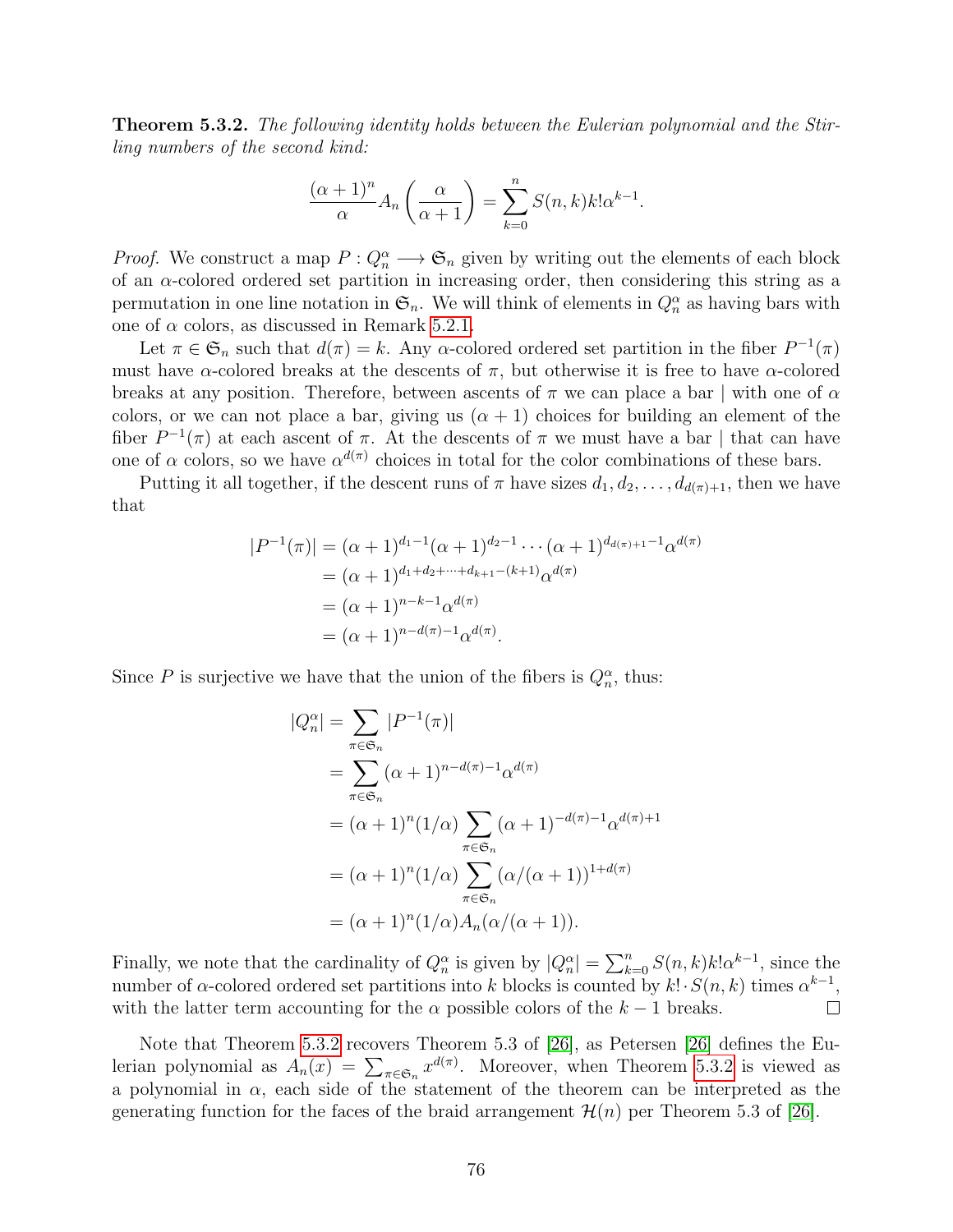<span id="page-87-1"></span>**Corollary 5.3.3.** The Eulerian polynomial  $A_n$  evaluated at  $1/2$  times  $2^n$  equals the number of ordered set partitions of n, that is,  $2^n \cdot A_n(1/2) = |Q_n^1| = |Q_n|$ .

The result follows by letting  $\alpha = 1$  in Theorem [5.3.2](#page-86-0) and by the symmetry of the Eulerian polynomials. Additionally, Corollary [5.3.3](#page-87-1) recaptures Exercise 33 of Chapter 1 of [\[36\]](#page-93-0).

We now give a non-topological consequence of Theorem [5.3.2.](#page-86-0)

Recall Euler's generating function definition for the Eulerian polynomials:

<span id="page-87-2"></span>
$$
\sum_{k\geq 0} k^n x^k = \frac{A_n(x)}{(1-x)^{n+1}}.\tag{5.3.2}
$$

Using Theorem [5.3.2](#page-86-0) and Equation [\(5.3.2\)](#page-87-2) we obtain the following corollary.

**Corollary 5.3.4.** For  $\alpha \in \mathbb{C}$  with  $\text{Re}(\alpha) > -1/2$  the following holds:

$$
\sum_{k=0}^{\infty} k^n \left( \frac{\alpha}{\alpha+1} \right)^k = (\alpha+1) \cdot \alpha \sum_{k=0}^n S(n,k)k! \alpha^{k-1}.
$$

The condition  $\text{Re}(\alpha) > -1/2$  is needed since the power series on the left side of Equation [5.3.2](#page-87-2) has radius of convergence 1 by the ratio test.

## <span id="page-87-0"></span>5.4 The construction of  $P_n^{\alpha}$

When  $\alpha = 1, Q_n^{\alpha}$  is the usual ordered partition lattice, where the number of elements in  $Q_n$ of rank i count the  $(n - i)$ -dimensional faces of the permutahedron,  $P_n$ . In this section we define an analogous polytopal complex  $P_n^{\alpha}$  whose  $(n - i)$ -dimensional faces are counted by the elements of rank i in  $Q_n^{\alpha}$ . We call  $P_n^{\alpha}$  the  $\alpha$ -colored permutahedron, see Definition [5.4.1.](#page-88-0)

Over the course of this section we will see that  $P_n^{\alpha}$  has many similarities to the usual permutahedron  $P_n$ . Namely, the face lattice of  $P_n^{\alpha}$  is  $Q_n^{\alpha}$ , while the face lattice of  $P_n$  is  $Q_n$ . Furthermore, Proposition [5.4.5](#page-89-0) shows that the Euler characteristic of  $P_n^{\alpha}$  can be computed with the Eulerian polynomial  $A_n(x)$  in a similar fashion to Corollary [5.3.1.](#page-85-0) Lastly, the components of  $P_n^{\alpha}$  are products of permutohedra, and therefore  $P_n^{\alpha}$  is a union of contractible components, just as  $P_n$  is contractible.

Keeping in mind that the face lattice of  $P_n^{\alpha}$  should be  $Q_n^{\alpha}$ , we reverse engineer the construction of  $P_n^{\alpha}$  by describing the facets of the polytopal complex-each of which will determine a unique connected component of the complex.

Let  $\vec{c} = (c_1, c_2, \ldots, c_k)$  be a composition of n. Recall the multinomial coefficient  $\begin{pmatrix} n \\ \vec{c} \end{pmatrix}$  $\binom{n}{n}$  $\binom{n}{c_1,c_2,...,c_k}$ . Notice that there are  $(\alpha-1)^{k-1} \cdot \binom{n}{\vec{c}}$  elements of  $Q_n^{\alpha}$  of type  $\vec{c}$  with no adjacent blocks of the same color. This is because each  $\alpha$ -colored ordered set partition of type  $\vec{c}$  has blocks sizes given by  $c_i$ , and since we want no adjacent blocks of the same color, we have  $\alpha-1$  choices for the penultimate block  $B_{k-1}$ , since it can not match the fixed color of the last block. Coloring blocks from right to left in this fashion gives us that there are  $(\alpha - 1)^{k-1} \cdot {n \choose \vec{c}}$ elements of  $Q_n^{\alpha}$  of type  $\vec{c}$  with no adjacent blocks of the same color.

For each of these alternating color ordered partitions we define a facet  $P_{|c_1|} \times P_{|c_2|} \times \cdots \times P_{|c_n|}$  $P_{|c_k|}$  of  $P_n^{\alpha}$ . Since our goal is to define a polytopal complex  $P_n^{\alpha}$  with face lattice  $Q_n^{\alpha}$ , defining facets of  $P_n^{\alpha}$  in this manner makes sense. This is because an  $\alpha$ -colored ordered set partition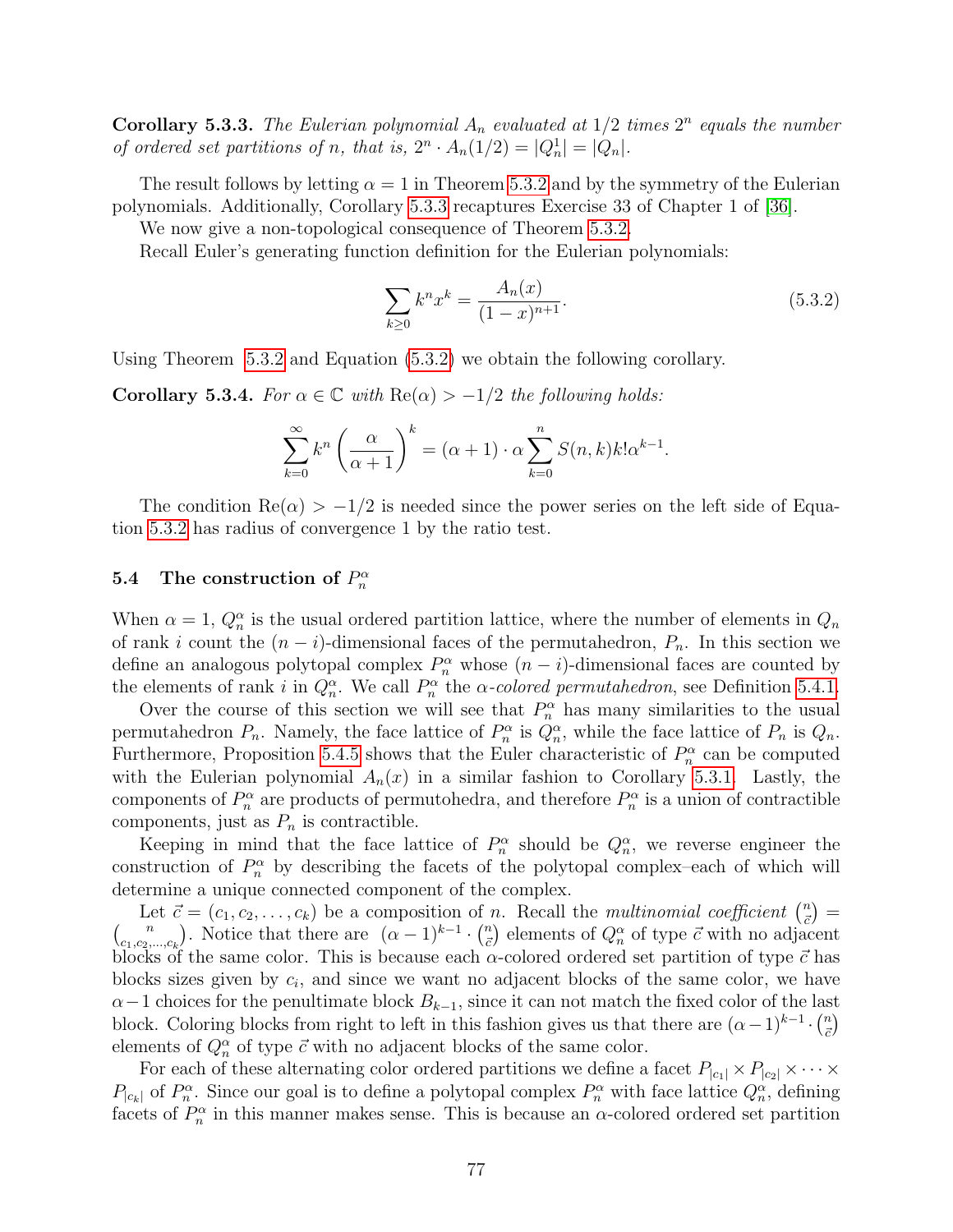<span id="page-88-1"></span>Figure 5.1:  $P_3^2$  with "colors" bald and hatted.



 $\tau$  of type  $\vec{c}$  with alternating colors is not covered by any element in  $Q_n^{\alpha}$  per Definition [5.2.2,](#page-83-2) and thus should correspond to a facet of  $P_n^{\alpha}$ .

Moreover, any element  $\tau' \in Q_n^{\alpha}$  with  $\tau' \leq \tau$  can be formed by splitting blocks of  $\tau$  and by flipping blocks of  $\tau$  of the same color. This splitting and flipping can be done independently, and since the faces of the usual permutahedron  $P_n$  are enumerated by the ordered partition lattice  $Q_n$ , the face lattice of the component  $P_{|c_1|} \times P_{|c_2|} \times \cdots \times P_{|c_k|}$  will be the lower order ideal generated by its defining alternating color ordered set partition  $\tau$  of type  $\vec{c}$  in  $Q_n^{\alpha}$ . Since our components are disjoint, this construction will yield  $f(P_n^{\alpha}) = Q_n^{\alpha}$ , and gives the following definition.

<span id="page-88-0"></span>**Definition 5.4.1** ( $\alpha$ -colored permutahedron). Let  $P_n^{\alpha}$  be the polytopal complex with ( $\alpha$  –  $(1)^{k-1} \cdot {n \choose \vec{c}}$  disjoint facets  $P_{|c_1|} \times P_{|c_2|} \times \cdots \times P_{|c_k|}$  for each composition  $\vec{c} = (c_1, c_2, \ldots, c_k)$  of n. Each of these facets is labeled by a unique  $\alpha$ -colored ordered partition,  $\tau$ , of type  $\vec{c}$  with no adjacent blocks of the same color.

The lower dimensional faces of codimension i in the facet labeled by  $\tau$  are labeled by α-colored ordered set partitions in the lower order ideal generated by  $\tau$  in  $Q_n^{\alpha}$  into  $|\tau| + i$ parts. By virtue of construction, we have that the face lattice of  $P_n^{\alpha}$  is given by  $Q_n^{\alpha}$ , that is  $f(P_n^{\alpha}) = Q_n^{\alpha}.$ 

We now look at an example.

**Example 5.4.1.** Figure [5.1](#page-88-1) shows  $P_3^2$ . Per Definition [5.4.1,](#page-88-0)  $P_3^2$  has facets labeled by 2colored ordered set partitions with alternating colors, which we mark as bald blocks and hatted blocks. Instead of a fixed last color, we force the last block of each 2-colored ordered set partition to be hatted. We now compute the facets of  $P_3^2$  using Lemma [5.4.2.](#page-89-1) The compositions of three are  $(1, 1, 1), (1, 2), (2, 1)$  and  $(3)$ . Since  $\binom{3}{1}$  $\binom{3}{1,1,1} = 6, \ \binom{3}{2,1}$  $\binom{3}{2,1} = 3, \ \binom{3}{1,3}$  $\binom{3}{1,2} = 3$ and  $\binom{3}{3}$  $_3^3$  = 1, there are 6 facets of type  $(1, 1, 1)$ , 3 facets of type  $(2, 1)$ , 3 facets of type  $(1, 2)$ , and 1 facet of type (3). Each of these facets must be alternating in color with last color hatted.

We now list relevant topological properties of  $P_n^{\alpha}$ .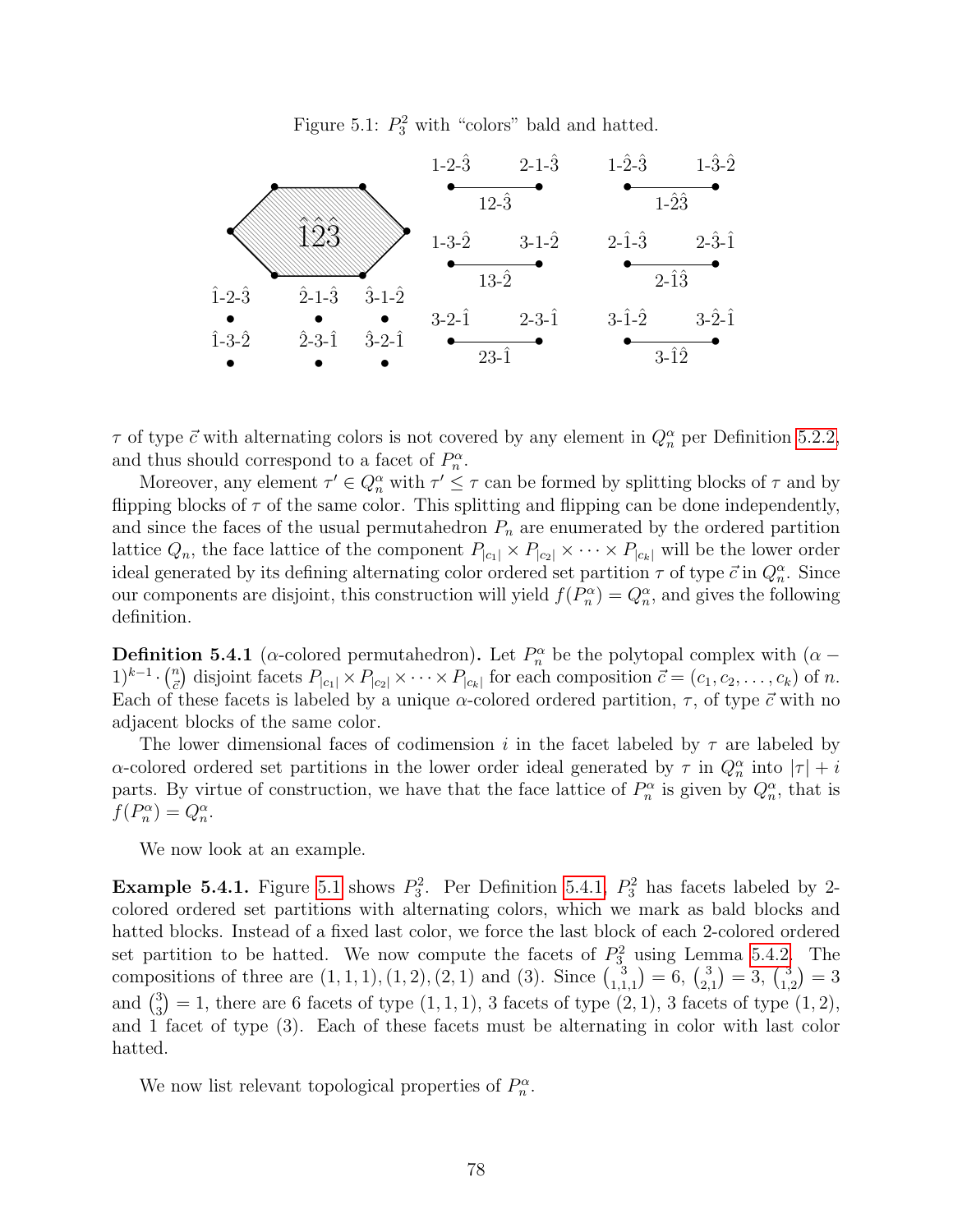<span id="page-89-1"></span>**Lemma 5.4.2.** The number of components of  $P_n^{\alpha}$  is given by

<span id="page-89-3"></span><span id="page-89-2"></span>
$$
\sum_{\vec{c}\in\text{Comp}(n)} (\alpha-1)^{|\vec{c}|-1} \cdot \binom{n}{\vec{c}}.\tag{5.4.1}
$$

Recall  $|\vec{c}|$  denotes the number of parts of  $\vec{c}$ .

The above sum enumerates all elements of  $Q_n^{\alpha}$  with adjacent blocks having different colors. Since each of these partitions determine a component, the result follows.

<span id="page-89-4"></span>**Corollary 5.4.3.** The number of connected components of  $P_n^{\alpha}$  is the total number of faces in  $P_n^{\alpha-1}$ .

We can view equation [\(5.4.1\)](#page-89-2) as summing over all  $(\alpha - 1)$ -colored ordered set partitions of type  $\vec{c}$ , and the result follows from Lemma [5.4.2.](#page-89-1)

**Corollary 5.4.4.** The Euler characteristic  $\chi(P_n^{\alpha})$  can be counted in two ways as

$$
\sum_{k=0}^{n} (-1)^{k} S(n, n-k) \cdot (n-k)! \cdot \alpha^{n-k-1} = \sum_{\vec{c} \in \text{Comp}(n)} (\alpha - 1)^{|\vec{c}|-1} \cdot \binom{n}{\vec{c}}.
$$
 (5.4.2)

Since  $P_n^{\alpha}$  is a union of contractible components, Lemma [5.4.2](#page-89-1) counts the Euler characteristic of  $P_n^{\alpha}$ . We can also count the Euler characteristic by the alternating sum of the face numbers of  $Q_n^{\alpha}$ , which is the left hand side of [\(5.4.2\)](#page-89-3).

Note that letting  $\alpha = 1$  in Equation [\(5.4.2\)](#page-89-3) recaptures that the usual permutahedron is contractible, and thus has Euler characteristic 1, since composition  $\vec{c}$  on the right side of Equation [\(5.4.2\)](#page-89-3) vanishes except for  $\vec{c} = (n)$ . For the composition of n into one part we have  $(1-1)^{|\vec{c}|-1} \cdot {n \choose n}$  $n \choose n = 0^0 \cdot 1 = 1.$ 

Lastly, to complete the analogy between  $P_n^{\alpha}$  and the usual permutahedron  $P_n$ , we show that the Eulerian polynomial can also be used to compute the Euler characteristic  $\chi(P_n^{\alpha})$ , just as we showed the Eulerian polynomial can be used to compute  $\chi(P_n)$  in Corollary [5.3.1.](#page-85-0)

<span id="page-89-0"></span>**Proposition 5.4.5.** The Euler characteristic of  $P_n^{\alpha}$  is given by

$$
\chi(P_n^{\alpha}) = \frac{(\alpha - 1)^n}{\alpha} A_n \left(\frac{\alpha}{\alpha - 1}\right).
$$

Proof. This proof will mimic the proof of Theorem [5.3.2.](#page-86-0)

Consider the restriction of the map  $P: Q_n^{\alpha} \longrightarrow \mathfrak{S}_n$  to partitions alternating in color. We denote this map  $P_A$ . Since partitions alternating in colors are the facets of  $P_n^{\alpha}$ , and as each facet determines a unique connected component, the sum  $\sum_{\pi \in \mathfrak{S}_n} |P_A^{-1}|$  $\mathcal{L}_A^{-1}(\pi)$  will give us our desired Euler characteristic.

For a fixed  $\pi \in \mathfrak{S}_n$ , the size of the fiber  $P_A^{-1}$  $\chi_A^{-1}(\pi)$  is given by

$$
|P_A^{-1}(\pi)| = \sum_{\vec{d} \le D(\pi)} (\alpha - 1)^{|\vec{d}| - 1},
$$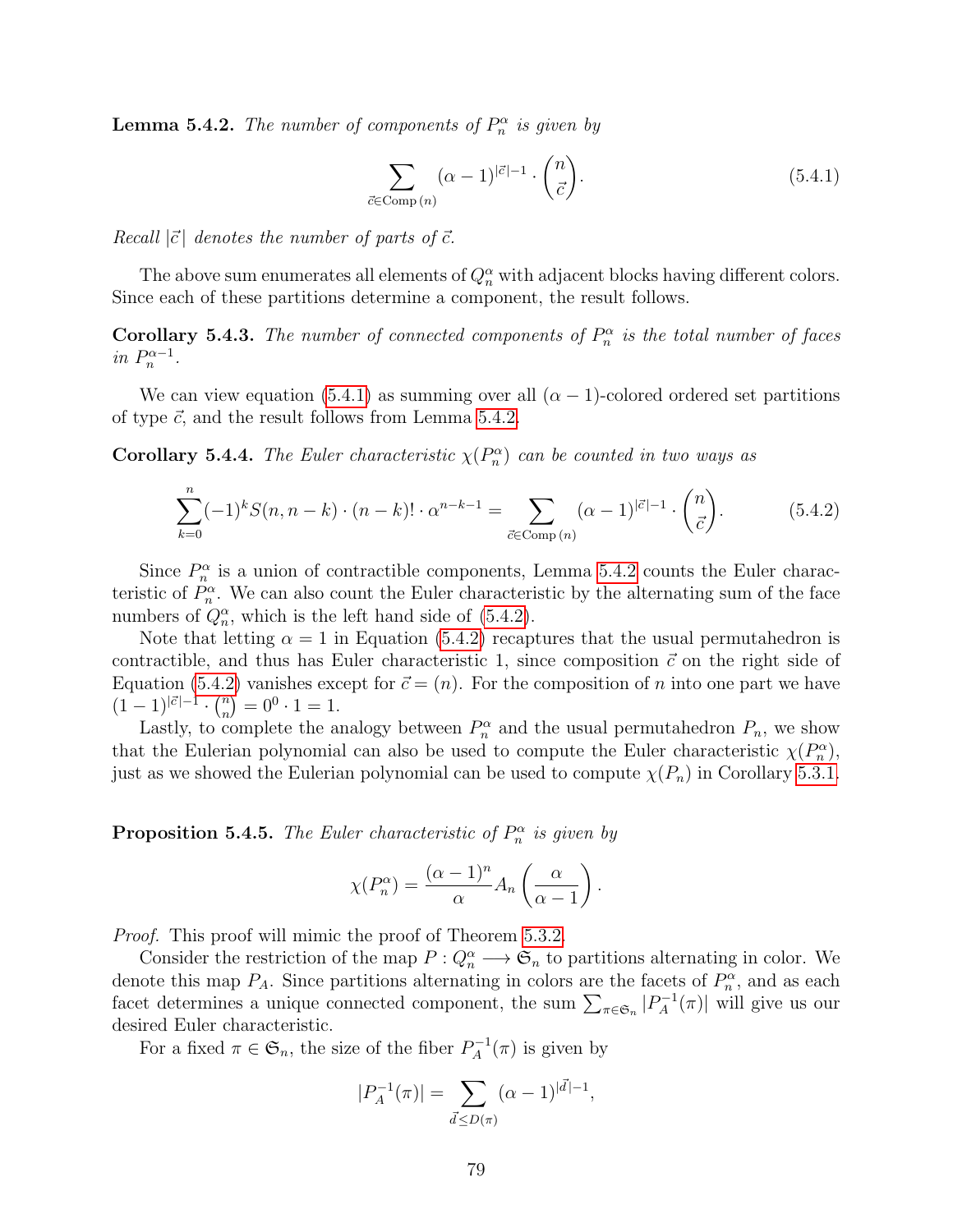as we are allowed to add breaks between descents of  $\pi$  while maintaining alternating colors. Therefore,

$$
\chi(P_n^{\alpha}) = \sum_{\pi \in \mathfrak{S}_n} |P_A^{-1}(\pi)|
$$
  
= 
$$
\sum_{\pi \in \mathfrak{S}_n} \sum_{\vec{d} \le D(\pi)} (\alpha - 1)^{|\vec{d}| - 1}
$$
  
= 
$$
(\alpha - 1)^{n-1} \sum_{\pi \in \mathfrak{S}_n} \sum_{\vec{d} \le D(\pi)} (1/(\alpha - 1))^{n - |\vec{d}|}.
$$

Notice that the last sum  $\sum_{\vec{d} \leq D(\pi)} (\alpha - 1)^{n - |\vec{d}|}$  is the rank generating function for the lower order ideal generated by  $D(\overline{\pi}) = \overline{c} = (c_1, c_2, \ldots, c_k)$  in Comp $(n)$ , evaluated at  $\alpha - 1$ . As lower order ideals in  $Comp(n)$  are products of Boolean algebras, we may express this inner sum as a product of rank generating functions for corresponding Boolean algebras:

$$
\chi(P_n^{\alpha}) = (\alpha - 1)^{n-1} \sum_{\pi \in \mathfrak{S}_n} \sum_{\vec{d} \le D(\pi)} (1/(\alpha - 1))^{n-|\vec{d}|}
$$

$$
= (\alpha - 1)^{n-1} \sum_{\pi \in \mathfrak{S}_n} \prod_{i=1}^k F_{B_{c_i}}(1/(\alpha - 1))
$$

$$
= (\alpha - 1)^{n-1} \sum_{\pi \in \mathfrak{S}_n} \prod_{i=1}^k (1 + 1/(\alpha - 1))^{c_i - 1}
$$

$$
= (\alpha - 1)^{n-1} \sum_{\pi \in \mathfrak{S}_n} \left(\frac{\alpha}{\alpha - 1}\right)^{n-k}
$$

$$
= \frac{(\alpha - 1)^n}{\alpha} A_n \left(\frac{\alpha}{\alpha - 1}\right).
$$

Observe we have used that the rank generating function of the Boolean Algebra  $B_n$  is given by  $F_{B_n}(x) = (1+x)^{n-1}$ . While some steps at the end of the calculation have been omitted, the reader may see Theorem [5.3.2](#page-86-0) for similar reasoning.  $\Box$ 

A different proof of Proposition [5.4.5](#page-89-0) uses the symmetry of the Eulerian polynomials. Namely, by Corollary [5.4.3,](#page-89-4) the Euler characteristic of  $P_n^{\alpha}$  is given by the number of faces in  $P_n^{\alpha-1}$ , which has face poset  $Q_n^{\alpha-1}$ . Theorem [5.3.2](#page-86-0) says that  $|Q_n^{\alpha-1}| = \frac{\alpha^n}{\alpha-1} A_n(\frac{\alpha-1}{\alpha})$  $\frac{-1}{\alpha}$ ). Now use that  $A_n(x) = \frac{1}{x^{n+1}} A_n(1/x)$ , which is the symmetry of  $A_n(x)$ , to obtain Proposition [5.4.5.](#page-89-0)

Copyright© Dustin Hedmark, 2017.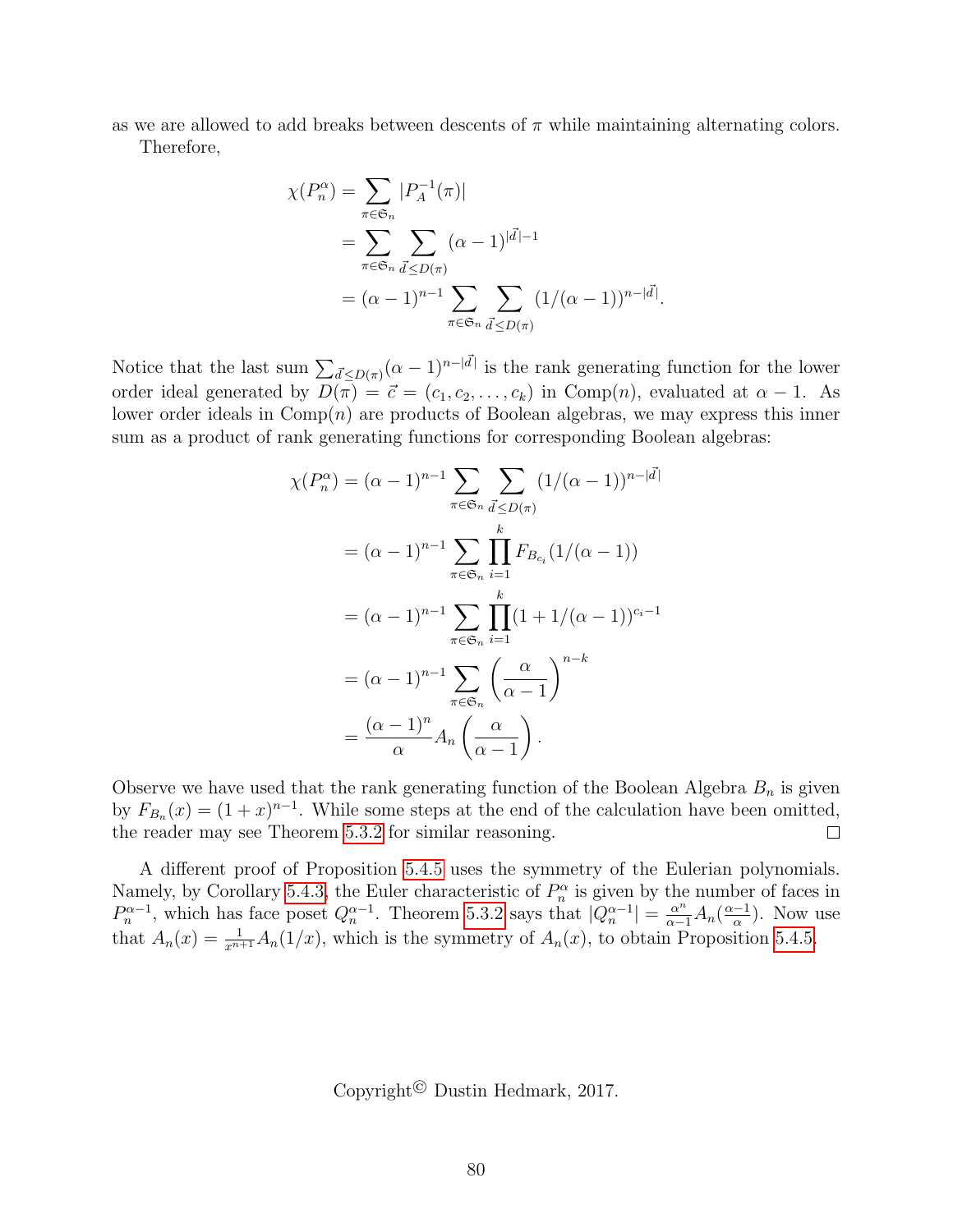#### Bibliography

- [1] Louis J. Billera and Amy N. Myers. Shellability of interval orders. Order, 15(2):113–117, 1998/99.
- [2] Anders Björner. Shellable and Cohen-Macaulay partially ordered sets. Trans. Amer. Math. Soc., 260(1):159–183, 1980.
- [3] Anders Björner and Michelle L. Wachs. Shellable nonpure complexes and posets. II. Trans. Amer. Math. Soc., 349(10):3945–3975, 1997.
- [4] Anders Björner, Michelle L. Wachs, and Volkmar Welker. Poset fiber theorems. Trans. Amer. Math. Soc., 357(5):1877–1899, 2005.
- [5] Anne Browdy. The (Co)Homology of Lattices of Partitions with Restricted Block Size. PhD thesis, University of Miami, 1996.
- <span id="page-91-3"></span>[6] William J. Bruno, Gian-Carlo Rota, and David C. Torney. Probability set functions. Ann. Comb., 3(1):13–25, 1999. Combinatorics and biology (Los Alamos, NM, 1998).
- <span id="page-91-4"></span>[7] Yue Cai, Richard Ehrenborg, and Margaret Readdy. q-stirling identities revisited. 2016.
- <span id="page-91-5"></span>[8] Yue Cai and Margaret Readdy. Negative q-Stirling numbers. In Proceedings of FPSAC 2015, Discrete Math. Theor. Comput. Sci. Proc., pages 583–594. Assoc. Discrete Math. Theor. Comput. Sci., Nancy, 2015.
- <span id="page-91-7"></span>[9] A. R. Calderbank, P. Hanlon, and R. W. Robinson. Partitions into even and odd block size and some unusual characters of the symmetric groups. *Proc. London Math. Soc.*  $(3), 53(2):288-320, 1986.$
- <span id="page-91-2"></span>[10] L. Carlitz. Set partitions. Fibonacci Quart., 14(4):327–342, 1976.
- <span id="page-91-0"></span>[11] Eric Clark and Richard Ehrenborg. The Frobenius complex. Ann. Comb., 16(2):215– 232, 2012.
- [12] Richard Ehrenborg and JiYoon Jung. The topology of restricted partition posets. J. Algebraic Combin., 37(4):643–666, 2013.
- [13] Richard Ehrenborg and Margaret A. Readdy. The Möbius function of partitions with restricted block sizes. Adv. in Appl. Math., 39(3):283–292, 2007.
- <span id="page-91-1"></span>[14] Richard Ehrenborg and Einar Steingrímsson. The excedance set of a permutation. Adv. in Appl. Math., 24(3):284–299, 2000.
- [15] Robin Forman. A user's guide to discrete Morse theory. *Sém. Lothar. Combin.*, 48:Art. B48c, 35, 2002.
- <span id="page-91-6"></span>[16] H. W. Gould. The q-Stirling numbers of first and second kinds. Duke Math. J., 28:281– 289, 1961.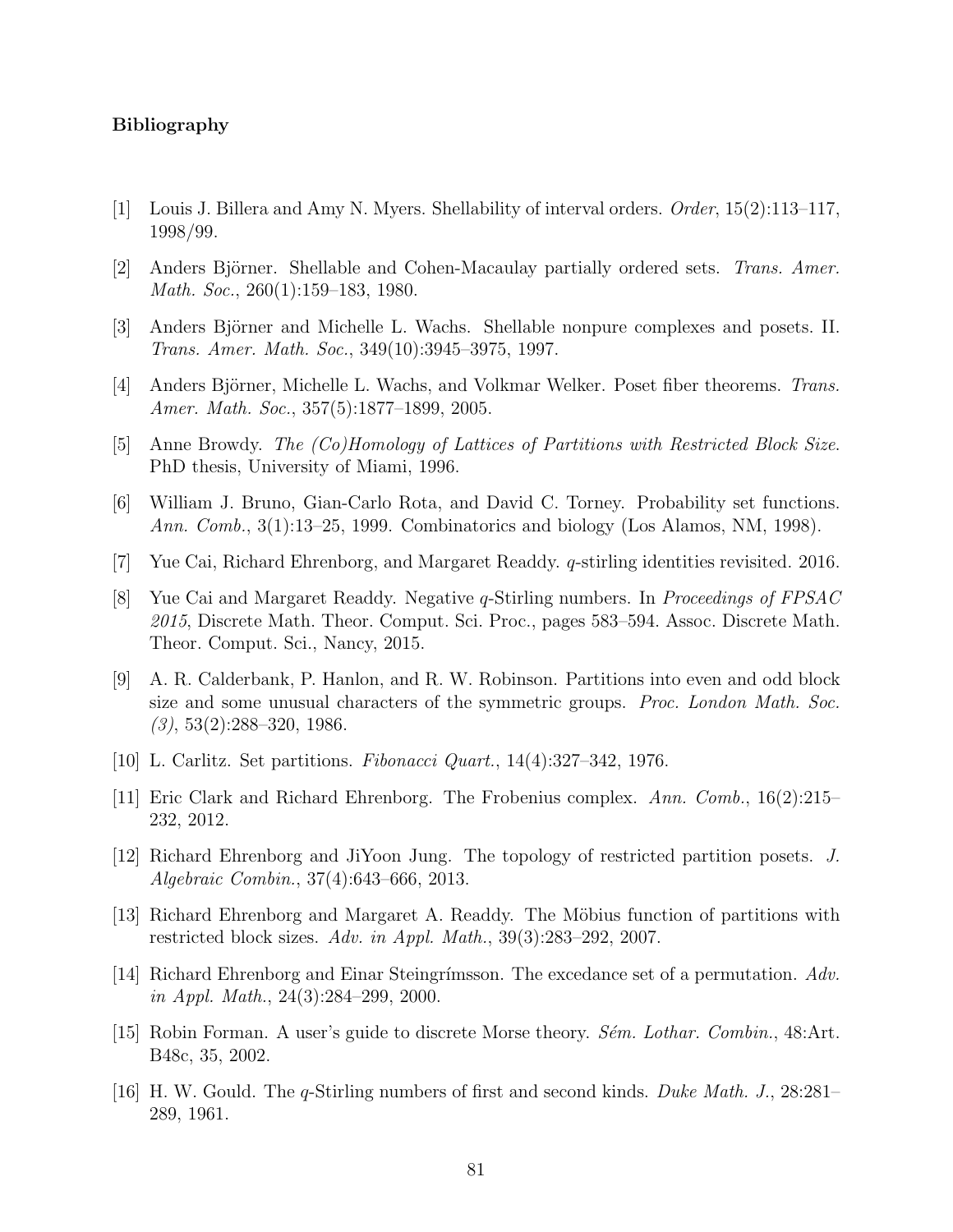- [17] Donald Knuth and O. P. Lossers. Problems and Solutions: Solutions: Partitions of a Circular Set: 1151. Amer. Math. Monthly, 114(3):265–266, 2007.
- [18] Dmitry Kozlov. Combinatorial algebraic topology, volume 21 of Algorithms and Computation in Mathematics. Springer, Berlin, 2008.
- [19] Dmitry N. Kozlov. Complexes of directed trees. J. Combin. Theory Ser. A, 88(1):112– 122, 1999.
- [20] Alexander R. Miller. Reflection arrangements and ribbon representations. European J. Combin., 39:24–56, 2014.
- <span id="page-92-1"></span>[21] Stephen Milne. Restricted growth functions and incidence relations of the lattice of partitions of an *n*-set. Advances in Math.,  $26(3):290-305$ , 1977.
- <span id="page-92-2"></span>[22] Stephen C. Milne. A q-analog of restricted growth functions, Dobinski's equality, and Charlier polynomials. Trans. Amer. Math. Soc., 245:89–118, 1978.
- <span id="page-92-3"></span>[23] Stephen C. Milne. Restricted growth functions, rank row matchings of partition lattices, and q-Stirling numbers. Adv. in Math., 43(2):173–196, 1982.
- <span id="page-92-4"></span>[24] Theodore S. Motzkin. Sorting numbers for cylinders and other classification numbers. In Combinatorics (Proc. Sympos. Pure Math., Vol. XIX, Univ. California, Los Angeles, Calif., 1968), pages 167–176. Amer. Math. Soc., Providence, R.I., 1971.
- [25] Nikola Obreschkoff. Lösung der aufgabe 35. Jahresber. Deutsch. Math.-Verein, 36:43–45, 1927.
- <span id="page-92-5"></span>[26] T. Kyle Petersen. Eulerian numbers. Birkhäuser Advanced Texts: Basler Lehrbücher. [Birkh¨auser Advanced Texts: Basel Textbooks]. Birkh¨auser/Springer, New York, 2015. With a foreword by Richard Stanley.
- [27] George Pólya. Aufgabe 35. *Jahresber. Deutsch. Math.-Verein*, 35:48, 1926.
- [28] Alexander Postnikov and Richard P. Stanley. Deformations of Coxeter hyperplane arrangements. J. Combin. Theory Ser. A, 91(1-2):544–597, 2000. In memory of Gian-Carlo Rota.
- [29] Daniel Quillen. Homotopy properties of the poset of nontrivial p-subgroups of a group. Adv. in Math., 28(2):101–128, 1978.
- <span id="page-92-0"></span>[30] A. Rényi.  $\dot{\mathbf{u}}$  módszerek és eredmények a kombinatorikus analízisben, i. Magyar Tudományos Akadémia III. Osztály Közleménye,  $4(16):77-105$ , 7 1966. See http://real-j.mtak.hu/499/1/MATFIZ\_16.pdf.
- [31] Bruce E. Sagan. Shellability of exponential structures. Order, 3(1):47–54, 1986.
- [32] Bruce E. Sagan. The symmetric group, volume 203 of Graduate Texts in Mathematics. Springer-Verlag, New York, second edition, 2001. Representations, combinatorial algorithms, and symmetric functions.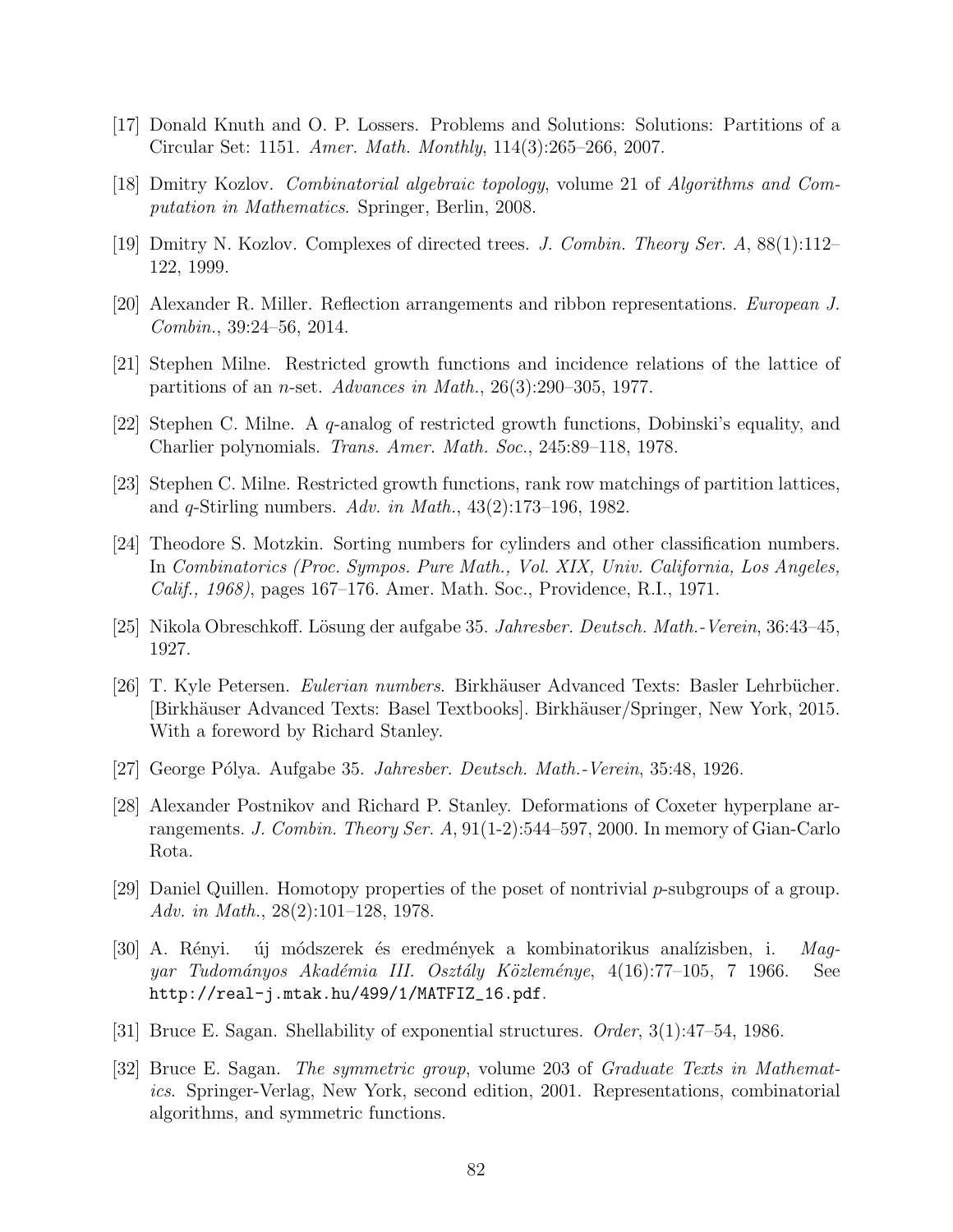- [33] R. P. Stanley. Supersolvable lattices. Algebra Universalis, 2:197–217, 1972.
- <span id="page-93-1"></span>[34] Richard P. Stanley. Exponential structures. Stud. Appl. Math., 59(1):73–82, 1978.
- <span id="page-93-3"></span>[35] Richard P. Stanley. Enumerative combinatorics. Vol. 2, volume 62 of Cambridge Studies in Advanced Mathematics. Cambridge University Press, Cambridge, 1999. With a foreword by Gian-Carlo Rota and appendix 1 by Sergey Fomin.
- <span id="page-93-0"></span>[36] Richard P. Stanley. Enumerative combinatorics. Volume 1, volume 49 of Cambridge Studies in Advanced Mathematics. Cambridge University Press, Cambridge, second edition, 2012.
- [37] Sheila Sundaram. Applications of the Hopf trace formula to computing homology representations. In Jerusalem combinatorics '93, volume 178 of Contemp. Math., pages 277–309. Amer. Math. Soc., Providence, RI, 1994.
- [38] Sheila Sundaram. On the topology of two partition posets with forbidden block sizes. J. Pure Appl. Algebra, 155(2-3):271–304, 2001.
- [39] Garrett Smith Sylvester. CONTINUOUS-SPIN ISING FERROMAGNETS. ProQuest LLC, Ann Arbor, MI, 1976. Thesis (Ph.D.)–Massachusetts Institute of Technology.
- [40] J. J. Sylvester and F. Franklin. A Constructive Theory of Partitions, Arranged in Three Acts, an Interact and an Exodion. Amer. J. Math., 5(1-4):251–330, 1882.
- <span id="page-93-2"></span>[41] Michelle L. Wachs. A basis for the homology of the d-divisible partition lattice. Adv. Math., 117(2):294–318, 1996.
- [42] Michelle L. Wachs. Whitney homology of semipure shellable posets. J. Algebraic Com $bin., 9(2):173-207, 1999.$
- [43] Michelle L. Wachs. Poset topology: tools and applications. In Geometric combinatorics, volume 13 of IAS/Park City Math. Ser., pages 497–615. Amer. Math. Soc., Providence, RI, 2007.
- [44] Robin Wilson and John J. Watkins, editors. *Combinatorics: ancient and modern.* Oxford University Press, Oxford, 2013.